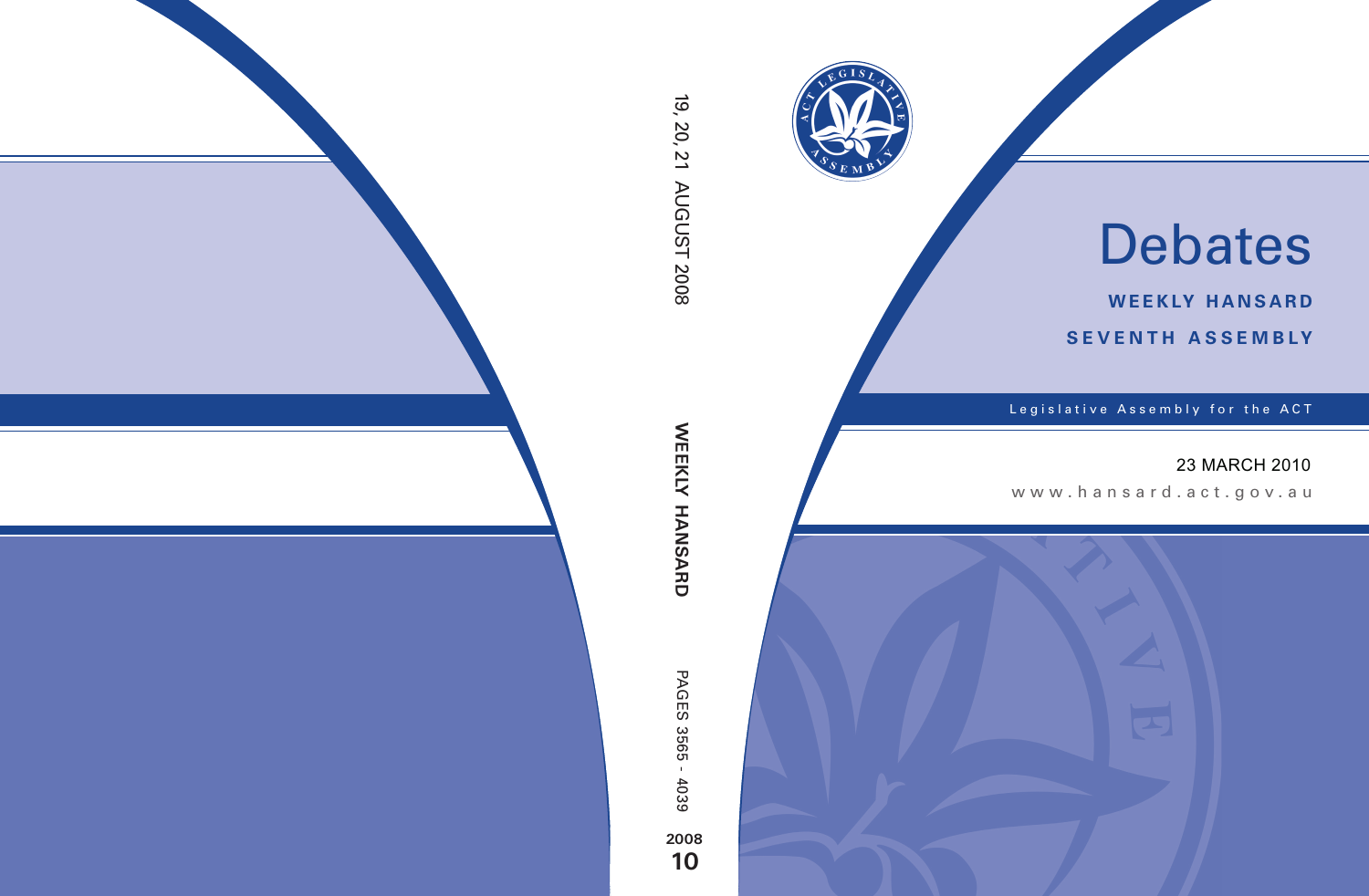#### **CONTENTS**

#### Tuesday, 23 March 2010

| Planning, Public Works and Territory and Municipal Services— |  |
|--------------------------------------------------------------|--|
|                                                              |  |
| Auditor-General's Report No 3 2009—government response  1216 |  |
|                                                              |  |
|                                                              |  |
|                                                              |  |
|                                                              |  |
|                                                              |  |
| Questions without notice:                                    |  |
|                                                              |  |
|                                                              |  |
|                                                              |  |
| Questions without notice:                                    |  |
|                                                              |  |
|                                                              |  |
|                                                              |  |
|                                                              |  |
|                                                              |  |
|                                                              |  |
|                                                              |  |
|                                                              |  |
|                                                              |  |
|                                                              |  |
| Supplementary answer to question without notice:             |  |
|                                                              |  |
|                                                              |  |
|                                                              |  |
|                                                              |  |
|                                                              |  |
|                                                              |  |
| Adjournment:                                                 |  |
|                                                              |  |
|                                                              |  |
|                                                              |  |
|                                                              |  |
|                                                              |  |
|                                                              |  |
|                                                              |  |
|                                                              |  |
|                                                              |  |
|                                                              |  |
|                                                              |  |
|                                                              |  |
|                                                              |  |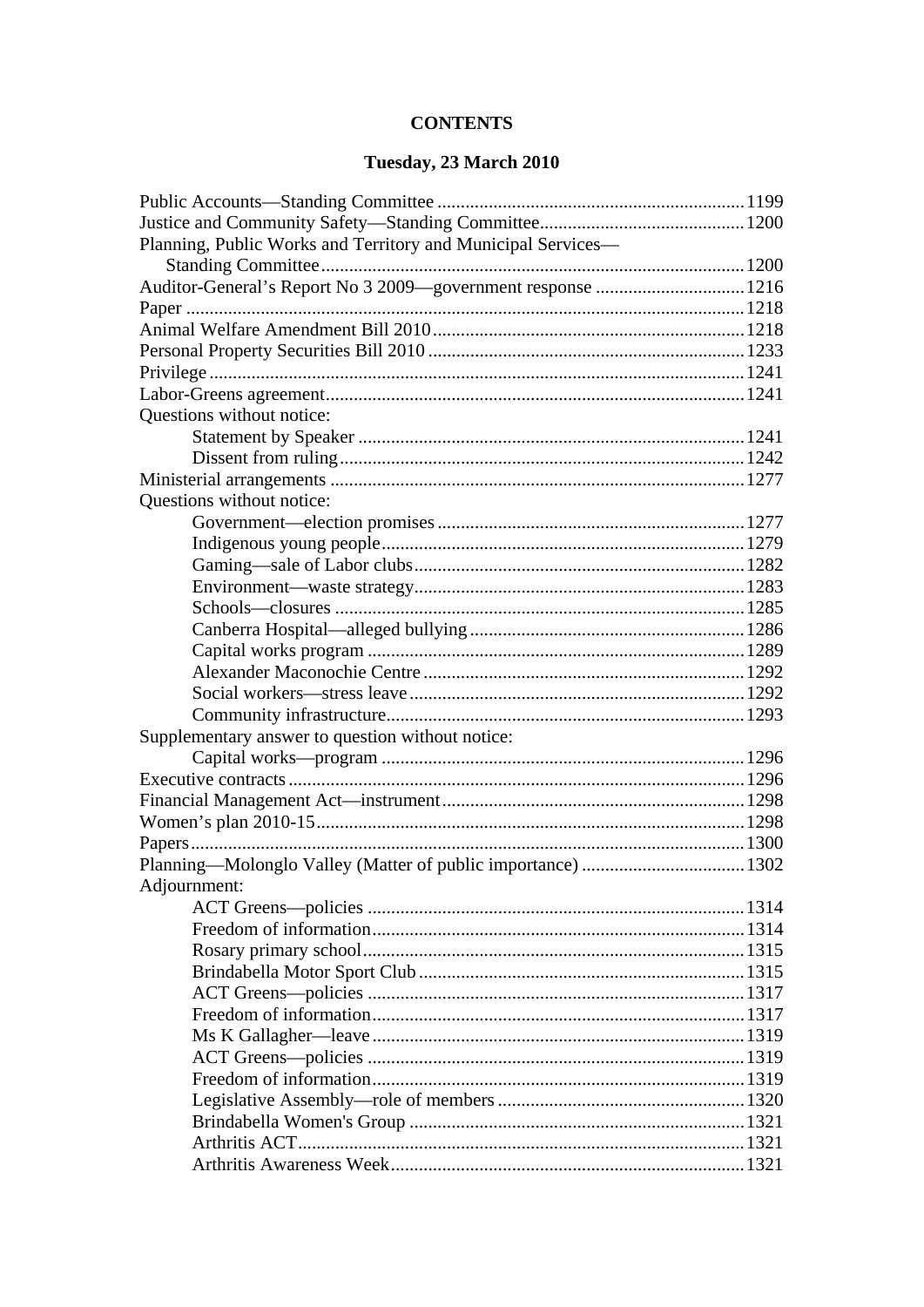# **Tuesday, 23 March 2010**

**MR SPEAKER** (Mr Rattenbury) took the chair at 10 am and asked members to stand in silence and pray or reflect on their responsibilities to the people of the Australian Capital Territory.

#### <span id="page-2-0"></span>**Public Accounts—Standing Committee Auditor-General's letter**

**MR SESELJA** (Molonglo—Leader of the Opposition): I seek leave to make a brief statement in relation to the Auditor-General's letter to the public accounts committee.

Leave not granted.

#### **Standing and temporary orders—suspension**

**MR SESELJA** (Molonglo—Leader of the Opposition) (10.02): I move:

That so much of the standing and temporary orders be suspended as would prevent Mr Seselja from making a statement concerning a letter to the Standing Committee on Public Accounts from the Auditor-General.

It is not surprising that Mr Corbell does not want to give leave. What I intended to do—I will not read the statement now—was to put on notice and draw the Assembly's attention to the letter from the Auditor-General to the public accounts committee and give Mr Corbell the opportunity to respond so that the Assembly could consider its position.

In that letter, the Auditor-General makes a number of claims in relation to the Attorney-General, makes a number of claims in relation to statements made by the Attorney-General, and, indeed, makes a claim that one of the statements at least is misleading. This is a serious claim. We wanted to give the Attorney-General the opportunity to respond to that, so that the Assembly could consider it. That is why we should be given leave and that is why standing orders should be suspended—so that I can read the statement and Mr Corbell, the Attorney-General, can have the opportunity to respond to that statement.

**MRS DUNNE** (Ginninderra) (10.03): We have got ourselves bogged down in this place in fairly childish tit-for-tat about leave. Mr Corbell was notified about Mr Seselja's desire to seek leave. In fact, the debate about whether or not we should suspend standing orders will take much longer than, I gather, Mr Seselja's statement would take. It is a waste of time, and it is truculence on the part of the government, who do know the reasons why Mr Seselja sought leave, because my staff spoke to Mr Corbell's staff earlier in the day about the background to this.

**MS LE COUTEUR** (Molonglo) (10.04): I am speaking here partly as Caroline Le Couteur, Green, but also as Caroline Le Couteur, chair of the PAC, which is where the various statements were made.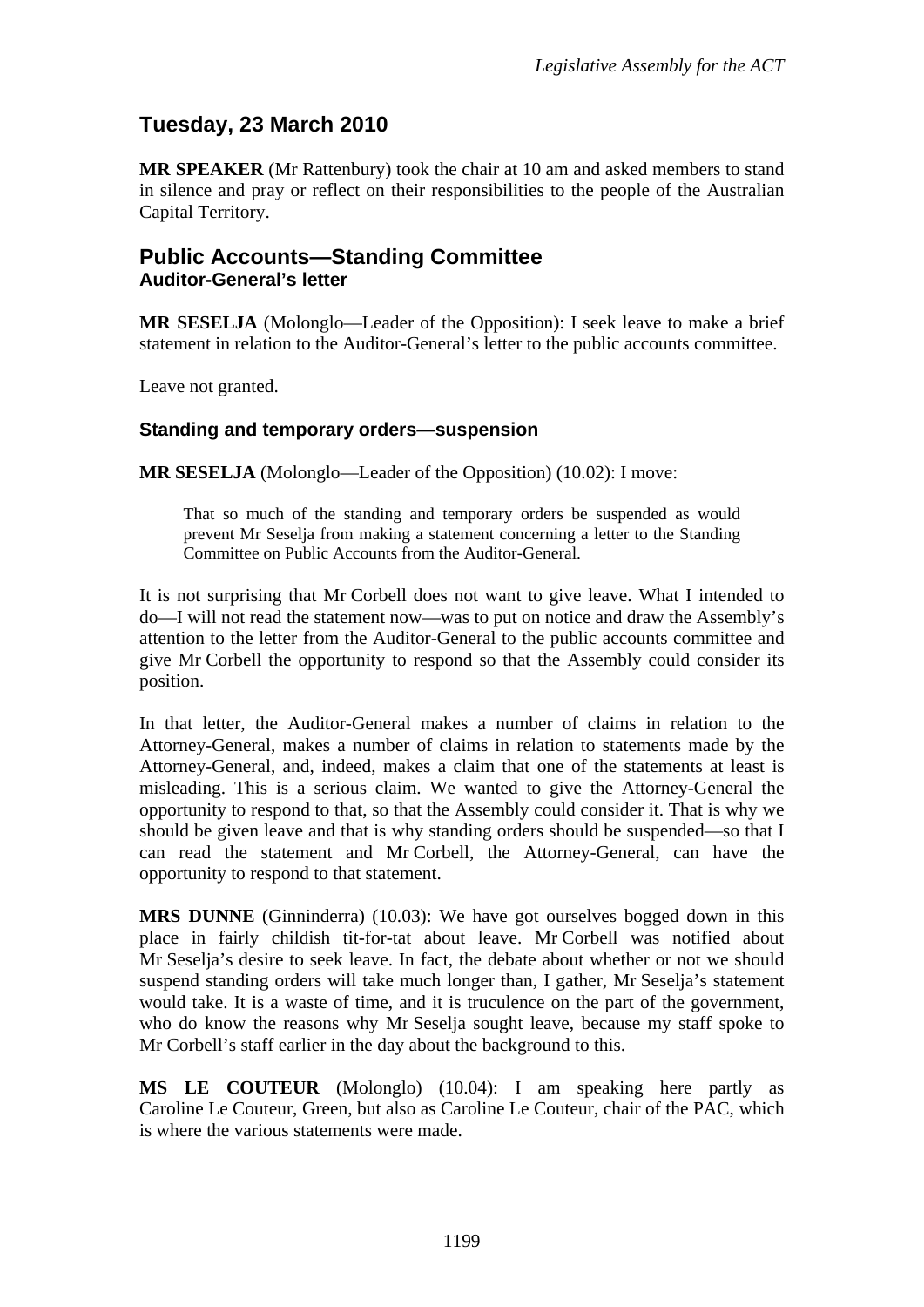Members may or may not be aware that, on Monday, the public accounts committee is hearing from the Auditor-General about this matter. We have received a letter, as Mr Seselja said, about this matter. Obviously, the PAC has not spoken about Mr Seselja's statement and I do not know what it is. Without knowing that, my view would be that PAC is dealing with this matter. We are going to talk to the Auditor-General about it. That would seem to be the next move to make in this situation. I would think that is the appropriate thing to do. This is a matter that is before the public accounts committee. The public accounts committee is working on it. I think it would be appropriate to let that process continue.

Question put:

That **Mr Seselja's** motion be agreed to.

The Assembly voted—

Ayes 6 Noes 11

Mrs Dunne Ms Burch Ms Burch Ms Porter Mr Seselja Ms Gallagher Mr Stanhope Mr Smyth Mr Hargreaves

Mr Coe Mr Barr Ms Hunter Mr Doszpot Ms Bresnan Ms Le Couteur Mr Hanson Mr Corbell Mr Rattenbury

Question so resolved in the negative.

#### <span id="page-3-0"></span>**Justice and Community Safety—Standing Committee Scrutiny report 21**

**MRS DUNNE** (Ginninderra): I present the following report:

Justice and Community Safety—Standing Committee (performing the duties of a Scrutiny of Bills and Subordinate Legislation Committee)—Scrutiny Report 21*,*  dated 22 March 2010, together with the relevant minutes of proceedings.

I seek leave to make a brief statement.

Leave granted.

**MRS DUNNE**: Scrutiny report 21 contains the committee's comments on two bills that is, the serious organised crime bill and the surveillance devices bill. We had interim comments in the previous report. There are 10 government responses and the government's amendments to the Fair Trading (Motor Vehicle Repair Industry) Bill 2009. The report was circulated to members when the Assembly was not sitting. I commend the report to the Assembly.

#### <span id="page-3-1"></span>**Planning, Public Works and Territory and Municipal Services—Standing Committee Report 5**

**MS PORTER** (Ginninderra) (10.10): I present the following report: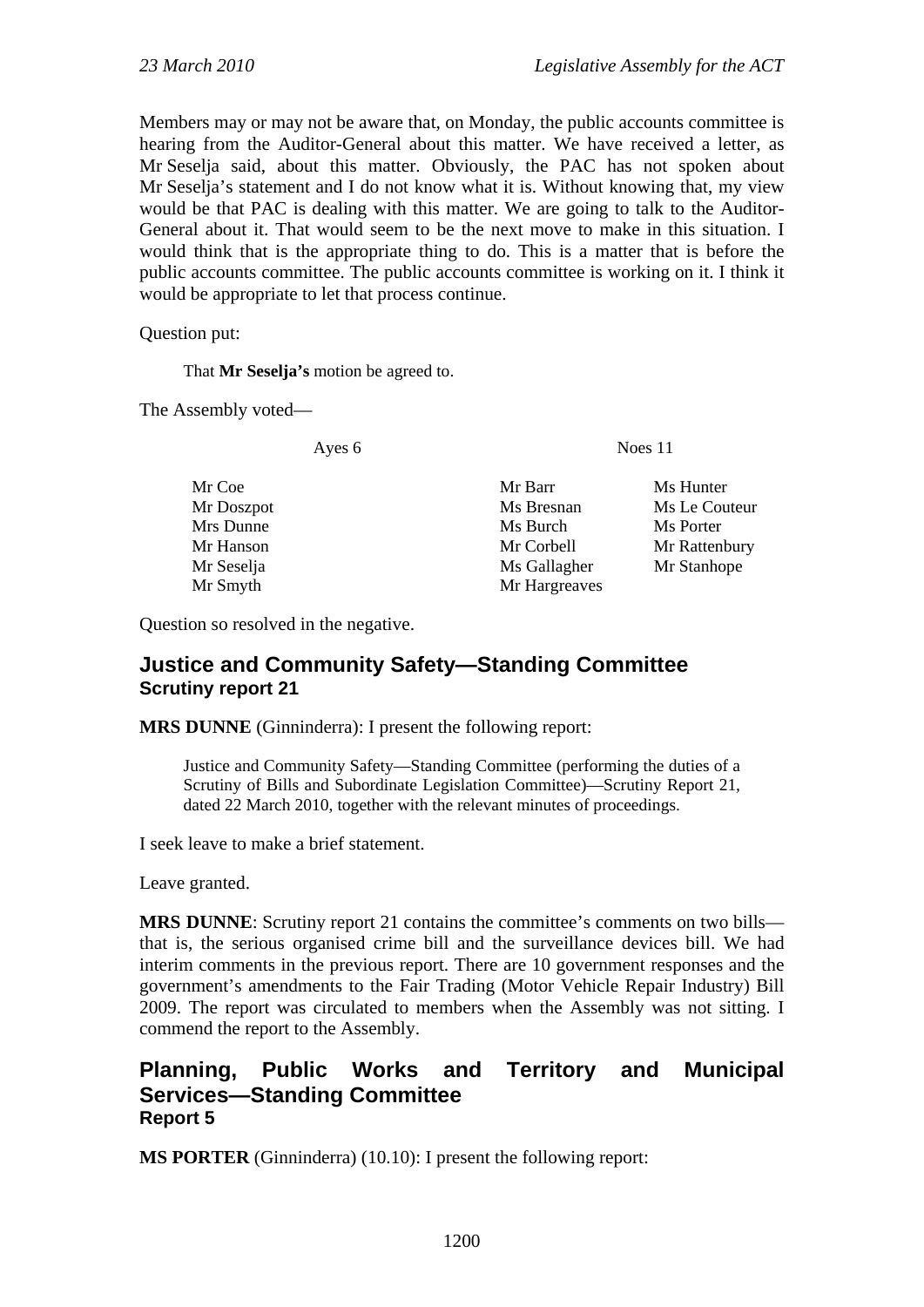Planning, Public Works and Territory and Municipal Services—Standing Committee—Report 5—*Report on Annual and Financial Reports 2008-2009,*  dated March 2010, together with a copy of the extracts of the relevant minutes of proceedings.

I move:

That the report be noted.

In tabling this report, I draw the attention of members to the 13 recommendations and, in particular, to recommendations 10 and 11 and the preceding text in clause 4.31 of the report in relation to consultation on Green Square in Kingston. I need to emphasise that I did not, and do not, agree to have those particular matters included in the recommendations in the report. I will refer directly to that recommendation in a moment.

However, I would make mention of recommendation 3 which, if accepted by the government, will, the committee believes, remove a level of ambiguity that the committee found in relation to the Chief Minister's annual report directions. The issue seems to have arisen due to 2009 changes to the Government Procurement Regulation 2007 public tender threshold. You will see that recommendation 3 states:

The Committee recommends that the Chief Minister's Annual Report Directions for 2011 onward be updated to reflect the 2009 changes to Government Procurement Regulation 2007 public tender threshold, so agencies report on the reason for use of Select Tender procurement process, if applicable, for contracts of a value greater than \$200 000.

The Assembly will note that there are two other recommendations in relation to the Chief Minister's directions and a number of recommendations in relation to sustainability issues.

The committee was also concerned to hear about what was reported as a backlog of heritage nominations. The committee recommends, in recommendation 7:

… that the Department of Territory and Municipal Services provide information in the 2009/2010 Annual Report on the progress of, and the process used to address, the backlog of heritage nominations.

Members would be aware that there is a review of the Heritage Act 2004 actually happening as we speak. A discussion paper has been released to generate responses from the public. Submissions have been called for and the closing date for those submissions is Friday, 7 May 2010.

I will now address the matters that I referred to earlier. Members will note that, in 4.31, comments are attributed to the committee to which the majority of members of the committee do agree. However, I must emphasise that I do not. I understand the concern that is being expressed by other members in relation to what was consulted on with residents and businesses at the ACTPLA consultation late in 2009. However, I do not share the other members' view that this was in fact a "sham" consultation and,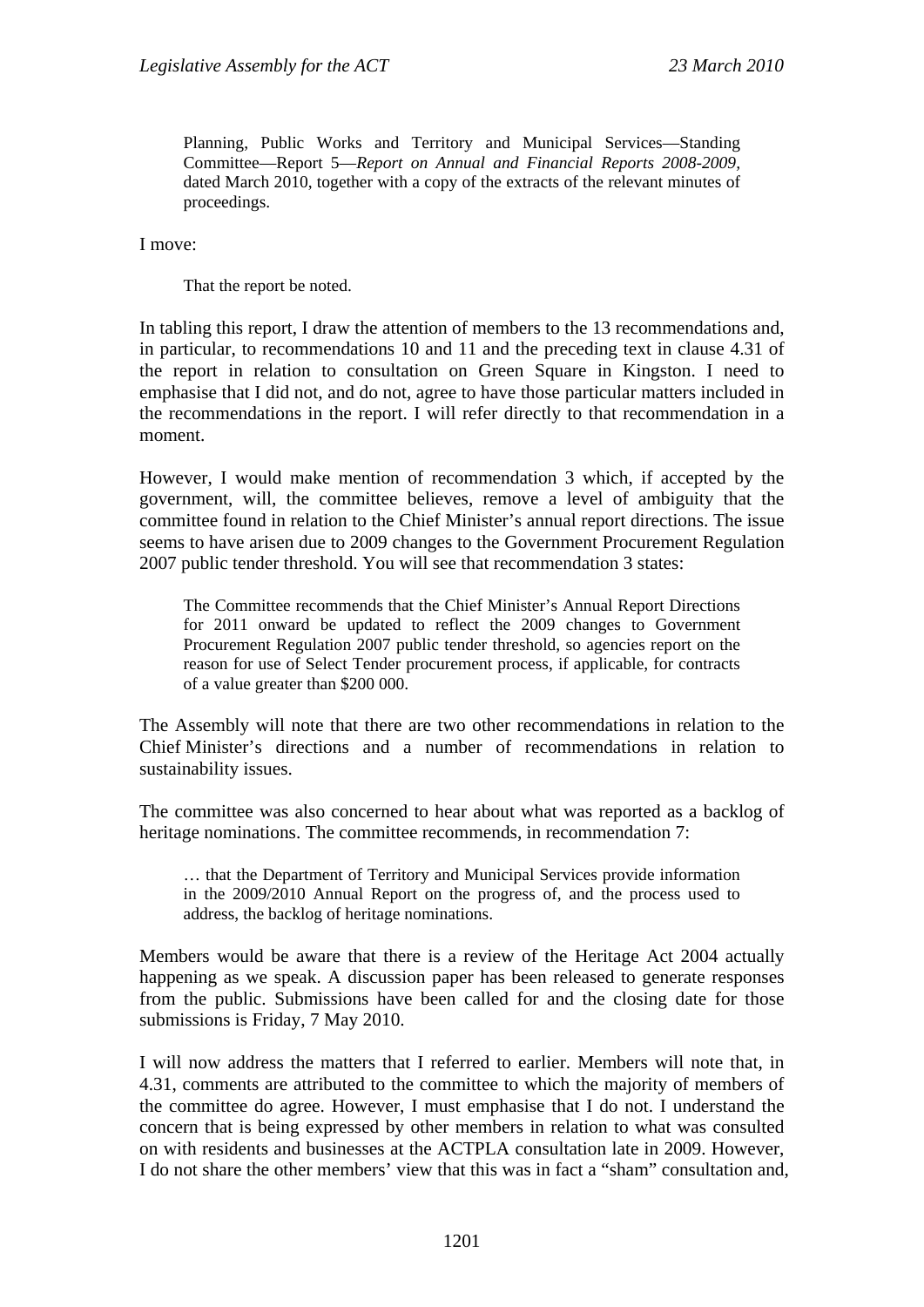as only one member of the committee, I believe, attended any of these consultations, I find it entirely inflammatory and presumptuous of those members of the committee to make such a claim. Therefore, I need the report to reflect that I cannot support the inclusion of clause 4.31.

You will note that I have also noted in the report that I do not support recommendations 10 and 11. Recommendation 10 asserts that Green Square in Kingston is, in effect, the backyard of unit dwellers in Kingston. I am sure many members have sat on weekends in one of the outdoor facilities of the cafes that are adjacent to Green Square and observed the number of people sitting and enjoying a quiet cup of coffee. Often, I used to sit there at lunchtimes during the week, or on weekends, particularly when I worked in the vicinity. I often saw children climbing the brickwork and saw skateboard riders performing some quite amazing but potentially dangerous feats, but I hardly ever saw anyone—certainly few, if any, adults and hardly any children—actually on the grass. Of course, most of that time was before we were facing such drought conditions and water restrictions that we are now experiencing—and, of course, the grass was much greener at that time.

Members will be well aware, I am sure, of the plethora of wonderful opportunities that people who live in Kingston in units have at their disposal—or anybody that lives in that area, for that matter. There is the lakeshore and the revitalised East Lake area which continues to be developed and will be a favourite place of recreation, I am sure; it certainly is now and will be into the future. Then, of course, on the way down to the lake, there is the nearby Telopea Park, which is a very popular recreational area with plenty of prime facilities and park furniture that make a visit to the park a very pleasant event. I might be so bold as to suggest that this park affords residents in Kingston very much more in the way of a backyard than a small shopping centre square.

There are, of course, other nearby opportunities for unit dwellers in Kingston, many of whom would choose to take advantage of these as well. I doubt very much that Green Square could cope if all the unit dwellers chose to suddenly descend on it and use it as their backyard on any given day. The government necessarily would have to call on the relevant agency to provide crowd control!

The next recommendation I cannot support is recommendation 11. It is not that I believe that multi-unit dwellers should not be considered when we are consulting with the community on landscaping, as the government did in regard to Green Square. Of course, any person is entitled to participate in these consultations, regardless. I have not noticed any edict that was issued to warn off multi-unit dwellers, to tell them that their participation was not welcome.

Should we, therefore, have separate consultation processes for each different grouping within our community? After all, single parents, older people and people with disabilities all have particular needs. It is up to the individual to choose to participate, as we know. It is up to the government to ensure that people are aware of the consultation and that it is accessible. Whether a person avails themselves of that opportunity is up to the individual or organisation as appropriate.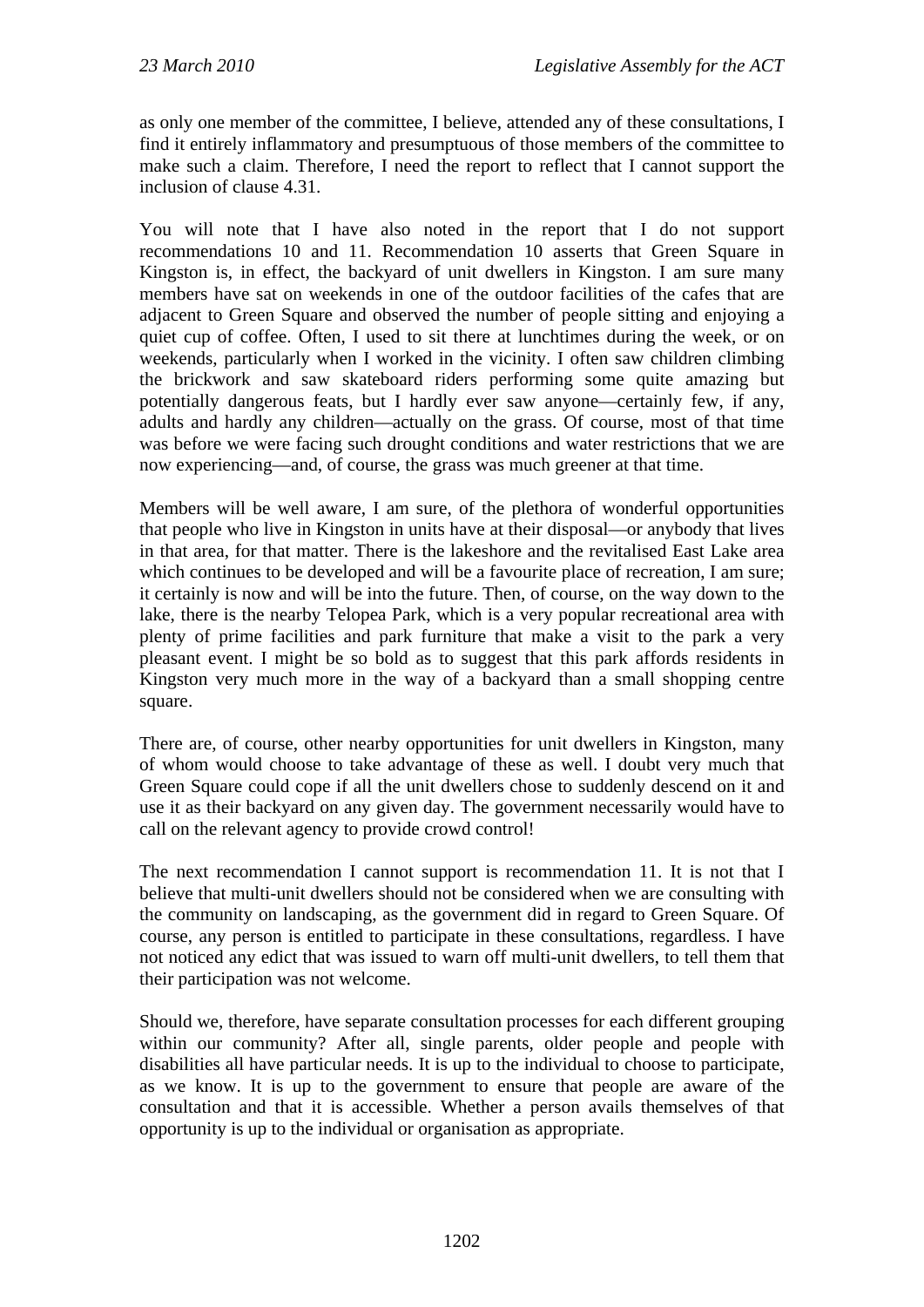We all know that there are those who, after the event, believe that their particular point of view did not carry enough weight and therefore they are unhappy with the outcome. Invariably, these people blame the process and say they were not consulted. That is not to say that we should not at all times try our utmost to ensure that proper processes are in place, well advertised and, as I said, accessible.

I would like to conclude by thanking my fellow members of the standing committee, Ms Le Couteur and Mr Coe, and the secretary, formerly Nicola Derigo but now Nicola Kossek. Congratulations, Nicola, on your recent marriage. I would also like to thank Dr Sandra Lilburn for her assistance while our committee secretary was away and, of course, the Committee Office staff.

**MS LE COUTEUR** (Molonglo) (10.18): First off, I would like to second the chair's thanks to the committee secretariat and my fellow committee members. Secondly, I guess I come upon this report with a great feeling that nothing has happened in the last year, because we did this a year ago. We were reporting on our work in planning and our work in territory and municipal services and I had really hoped that in the last year there would have been changes in both of those areas.

I had hoped that in the last year the government would have looked at, for instance, our transport system. Our transport system is influenced by planning and by territory and municipal services. Our transport system could change so that it is more sustainable. It could change so that it involved a bit more activity from the people who were involved with it—walkers, pedestrians, cyclists. And if we did that, that would lead to healthier Canberrans. It would also lead to less energy being used in transport systems.

Our transport system could change so that our bus system was actually meeting the needs of Canberra and that the people were able to walk on safe footpaths to conveniently available buses. We have not been talking about that stuff as part of the annual reports very much—a little, I admit, but not to the extent that it should be.

Also, with building and planning, this report is not full of how we are going to be meeting the challenges of climate change. And I think this is a real pity because the planning system and the territory and municipal services which we deal with here are the parts of the government that are building the infrastructure which hopefully will be around for the next 50, 100, whatever years in Canberra.

Those are the things that we absolutely have got to get right. If we are going to have a city that is going to be a great city to live in in the future, not just a city that has been good to live in, we have got to do our planning for the future and not for the past. Reading through this report, reading through all the annual reports and talking to the officials, we are not doing enough of that. We are doing very little of that, unfortunately.

I will now move on to some more specific points. The first one I will make is a somewhat depressing point. There are two places in which the committee points out to relevant officials that there is information that they could have and that they do not seem to have. On page 16, recommendation 6 is: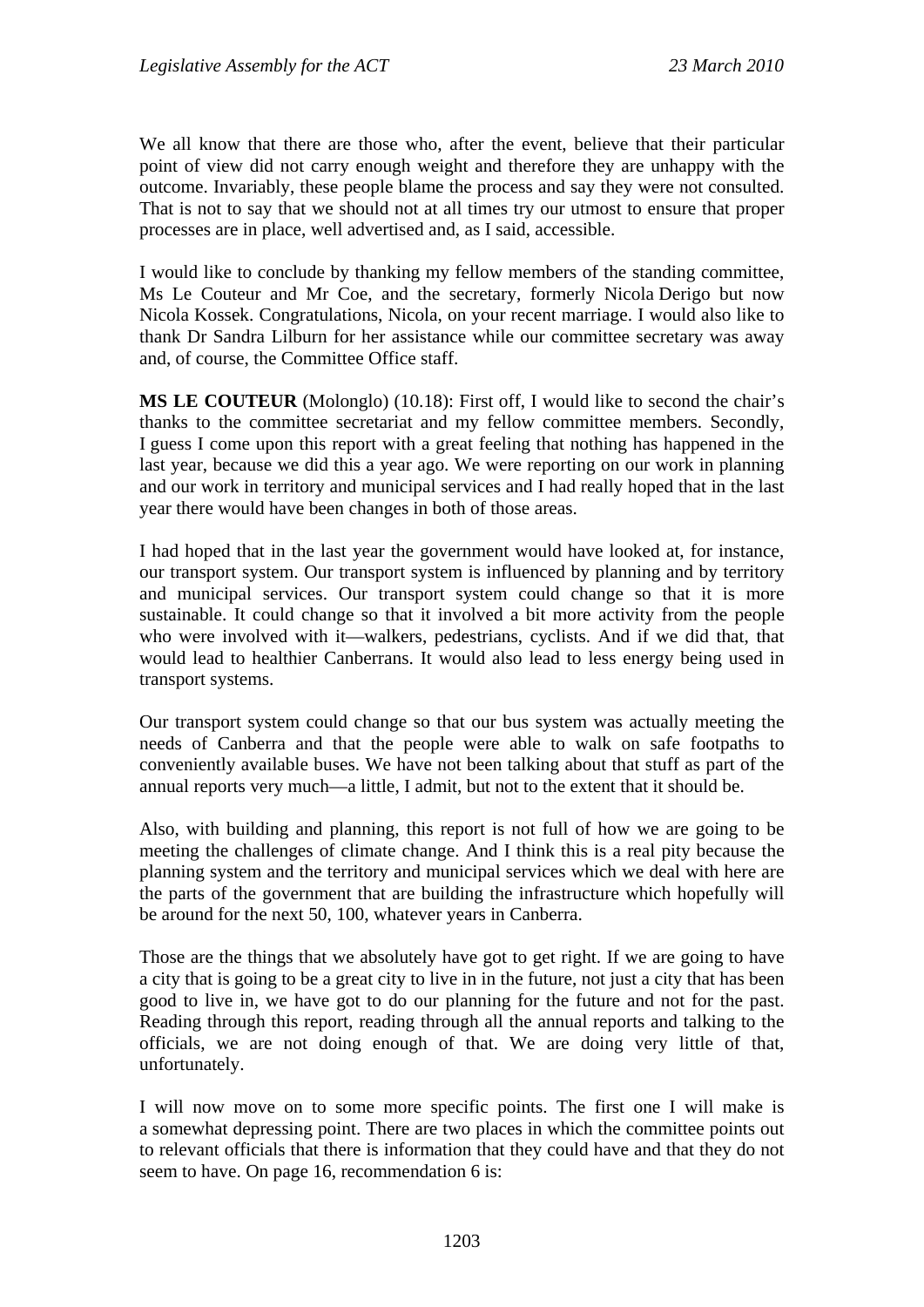The Committee recommends that the ACT Government examine the published literature on the environmental impacts of the different end-of-life options including cremation, lawn burials and natural burials.

The committee said that because when we asked Canberra Cemeteries about what environmental information they had about this they said they did not know of any. But, as members may be aware, because I have said it in this place before, the South Australian parliament in, I think, 2008, not 2007, published a very detailed report on natural burial which included some environmental impact studies for all the various methods of end-of-life body disposal. So I thought it was very unfortunate that Canberra Cemeteries was not aware of this.

The other area where I thought it was very unfortunate that the government was not actually aware of what was going on—and this is in paragraph 4.43 of our report was with regard to the third bin for organic waste. The committee was told that it is only a small proportion of what goes into the residential waste bin and therefore a third bin would be inefficient. The committee said:

The Committee would like to draw the government's attention to the findings of two reports on domestic organic waste. As highlighted by the Commissioner for Sustainability in the 2007 ACT State of the Environment Report, the 2007 *Domestic Waste Audit for Thiess Services and ACT NoWaste* reported that 48.5% of the domestic waste is organic and 'provides a clear target for the next significant reduction in waste to landfill'. Similarly, the Report on … *Trial*, *Chifley ...* 2001 reported that 'In the ACT, the composition of domestic garbage bins includes 52% … of food and kitchen waste.'

It is really quite worrying that the people who are responsible for delivering these policies and programs do not actually know the facts, which other parts of the government have published, about our waste stream. We can disagree about the best way of addressing the problems but it is really worrying when the officials do not seem to even know the facts about the problems.

Moving along to the recommendations in the report, recommendation 4 is:

The Committee recommends that planning for the provision of ACTION services for the Molonglo region and other new residential areas be anticipated from the beginning of settlement in those areas.

I think this is a particularly good recommendation and it is one that I hope will be followed in Molonglo and in all the new suburbs of Gungahlin and the new suburbs of East Lake when they come online. It is really important that, when people move into a new house, they should find that there is a public transport system that they can use and that they get in the habit that they are in their new house and this is how they go to things, rather than finding that they move in, there is no public transport and their only possible alternative is to become a two-car family. And once they have done that, they are likely to stay that way, even if in the future the public transport improves. So I was very pleased with that recommendation.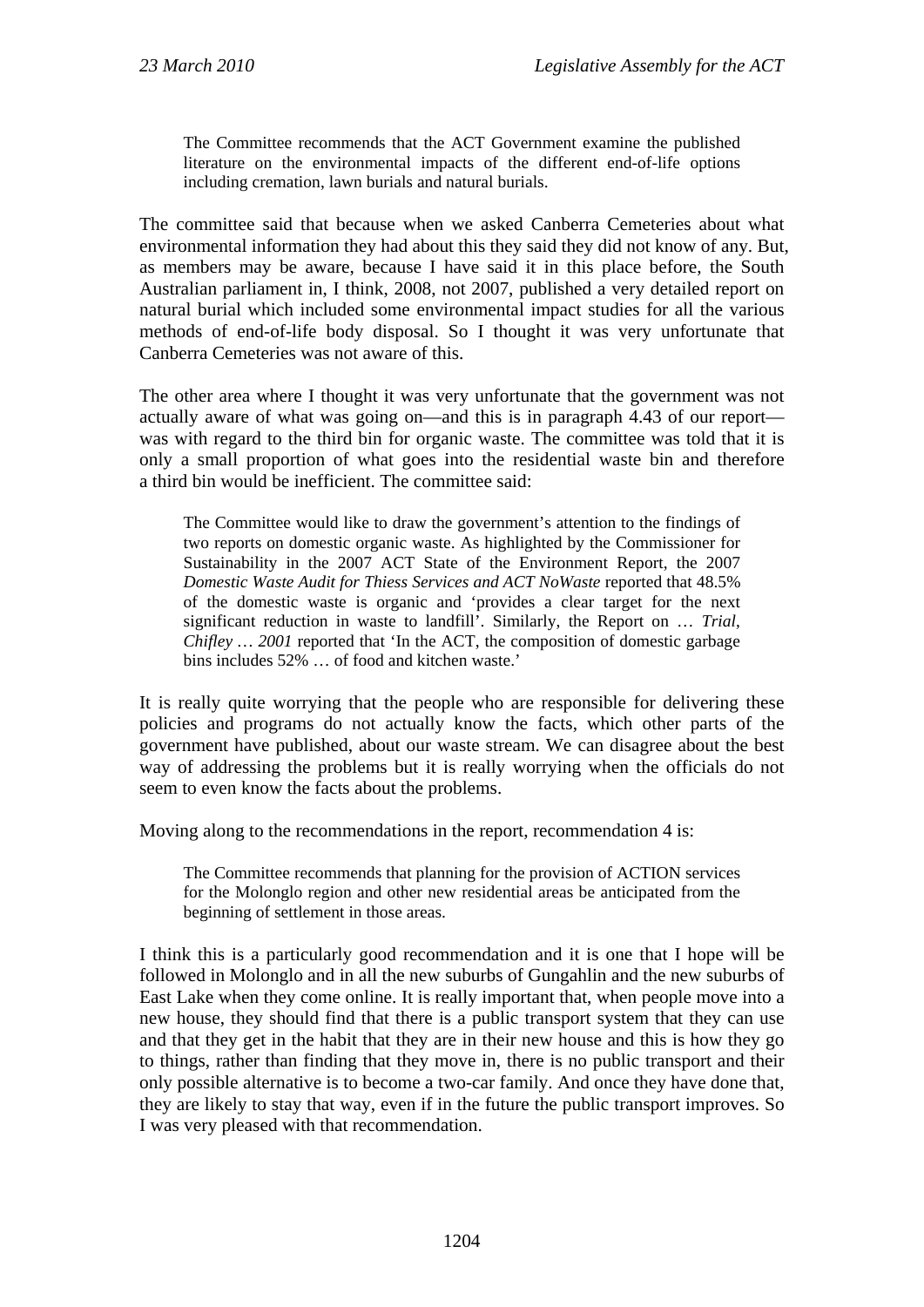A related recommendation is:

The Committee recommends that future planning for major road projects should include … likely changes to greenhouse gas emissions generated from traffic.

The reason the committee made that recommendation was related to the government's website about the proposed Majura Parkway where it was claimed that this would lead to a net reduction in greenhouse gas emissions, which I suppose could be true but which, on the face of it, is unlikely to be true as virtually every other road improvement in the world has been followed by increased use of the road. This may be a unique road but we felt that it was important that when we plan new roads we actually look at these issues.

With regard to the heritage recommendation, I note that the government is doing some work on that, according to the press.

I will move on to the issues which Ms Porter dealt with about the consultation and the issues relating to Green Square. First, this is one of the areas where, again, I felt a great feeling of deja vu. We talked about Green Square last year. We had exactly the same discussion about Green Square and still it seems that the community wants something that the government does not want to provide. It is not managing to explain this well for the community.

Recommendation 9 is talking about better coordination between TAMS consultation and ACTPLA consultation. I was the committee member who attended some of the consultation. I am also aware of various constituents who have. It would seem that the ACTPLA consultation was on the basis that there were a range of possibilities for Green Square whereas previously in the TAMS consultation the people had been told that in fact grass was one of the options.

Ms Porter talked a fair bit about the recommendations with regard to Green Square and multi-units and I would like to talk a bit more about this because I think it is actually very important. My understanding is that all three parties in this Assembly are broadly supportive of increased medium density in Canberra, possibly even increased high density in Canberra. If we are going to do this then one of the ways we are going do it and make it work well for people is to have a better public realm.

One way of looking at it is that if we are building homes for people which do not include a back yard and a front yard, which is what we are thinking of doing more and more in the future, we have to still give these people some space where they can go and sit on the grass, where they can look at a tree, where they can have some of the advantages that you get from back and front yards. We can argue about any particular piece, like Green Square. That is the reason for recommendation 11:

The Committee recommends that the ACT Government consider the recreation needs of multi-unit dwellers when deciding what landscaping to maintain or improve.

I would hope that, in looking at the public realm work, we look very carefully at the needs of multi-unit dwellers because they, having less space in their own private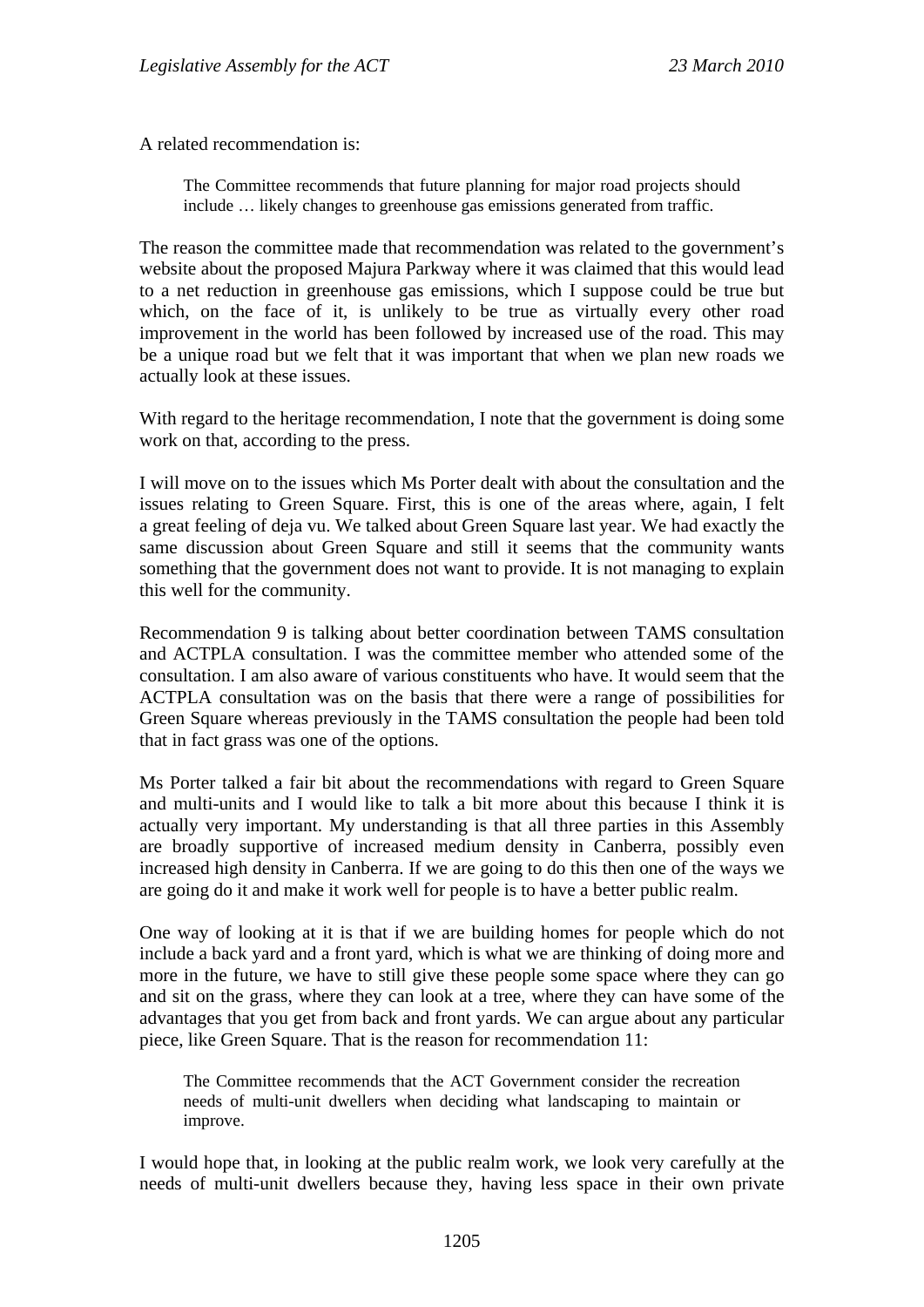realm, need to have a high-quality public realm to make it work. So I would ask the government to look beyond Green Square, to look at this for all of the areas of the ACT where our urban intensity is increasing.

Recommendation 13 about enhanced solar orientation and solar access rights is, as I guess members will appreciate, an issue very dear to my heart, very dear to the Greens. I hope we get these territory plan amendments coming up as soon as possible and I hope they are really good amendments.

The last one, about high-speed broadband connections, is also important as we are becoming more and more a wired virtual community. It seems crazy that we still seem to be building developments which do not have high-speed broadband connection. I understand that quite a lot of this is under the responsibility of the federal government but, to the extent that the ACT government can influence it, I believe it should.

That is really all I have got to say, except to reiterate what I said at the beginning. I really hope that next year this is going to be a much more forward-looking report because the government will have done a lot more forward-looking work on what is the ACT's long-term infrastructure.

**MR COE** (Ginninderra) (10.30): I stand as the final member to speak on the Standing Committee on Planning, Public Works and Territory and Municipal Services report. I, too, share my committee's praise of the committee secretariat, in particular Nicola and Sandra. They do a great job. They are very thorough, very diligent and very easy to communicate with. So I thank them for their continued great service.

Firstly, I would like to support what Ms Le Couteur said about the TAMS part of the report and the TAMS process being much more forward looking and much more geared towards the future. I think what we do tend to see with some of these annual reports is simply them trying to get the bare minimum of reporting requirements as opposed to actually giving a fair indication of where the department is at and what their plans are for the future. I certainly do share Ms Le Couteur's thoughts when it comes to that issue.

I would also like to express my disappointment at the fact that we could not get the Chief Minister until February for the annual reports hearing. After February, we are already seven or eight months into the next annual report period; so it really does seem to be not the best process and not the best way forward if we do have to wait as long as eight months to actually hear about what happened in June. I hope that this year we might be able to get the Chief Minister for a few more hours and at a much earlier time in the cycle.

Going to a few of the specifics in the report—I will not go through all the recommendations—there are a couple that I do want to highlight. The first is recommendation 2:

The Committee recommends that the Annual Report for the Land Development Agency includes the procurement type for each contract listed.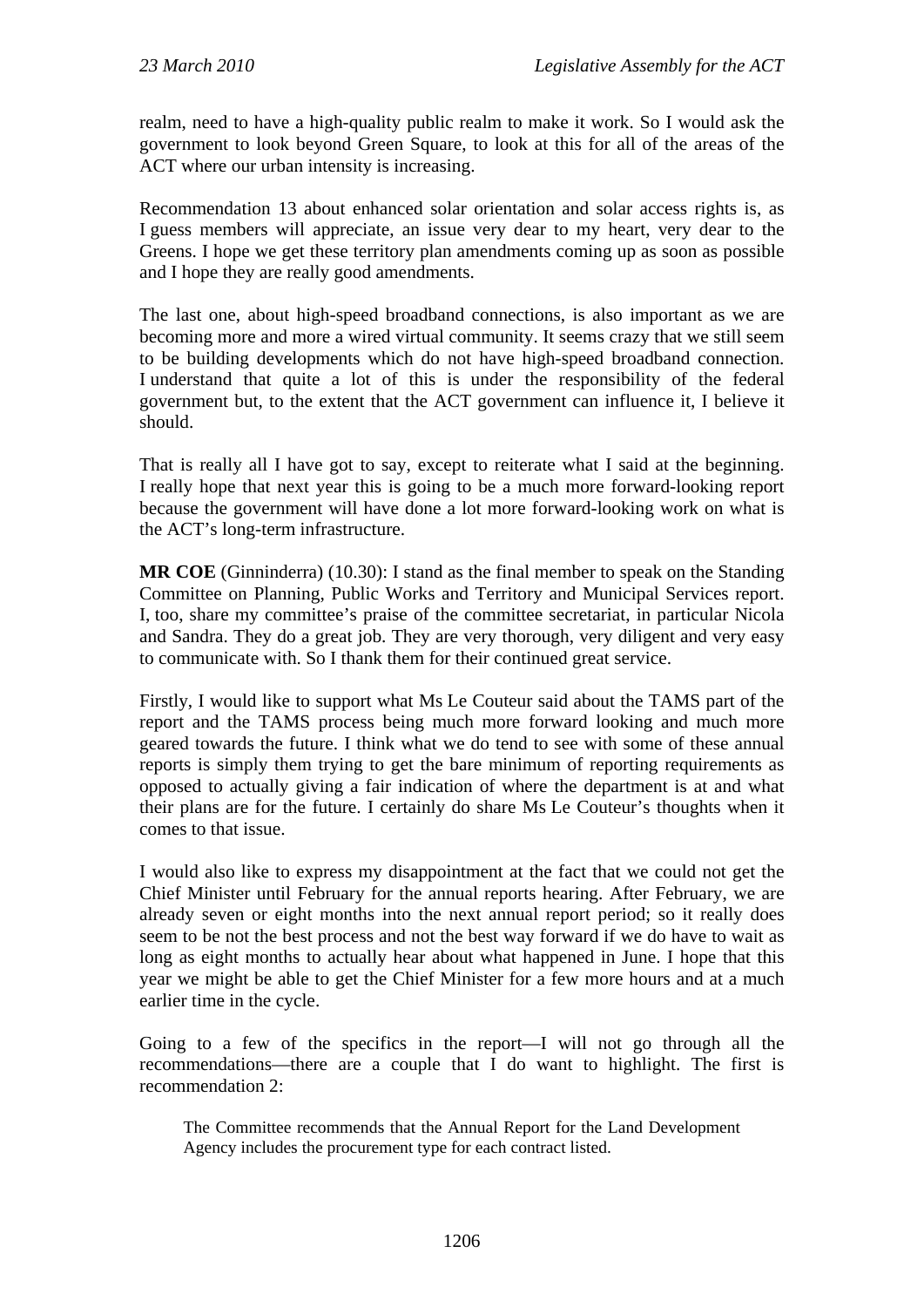Again, it really surprises me that this sort of thing is not included. It really is disappointing that we have to make this recommendation. Surely, in an annual report, where you are obliged to give information about the large procurements of the organisation, it would make sense to also include the procurement type so that we do not then have to put in further questions on notice and create more work when it would have been much easier to include it the first time round.

Recommendation 4 is:

The Committee recommends that planning for the provision of ACTION services for the Molonglo region and other new residential areas be anticipated from the beginning of settlement in those areas.

I think this is absolutely vital. It is not just ACTION services; it is all infrastructure. I think we do have to make sure that we are putting in infrastructure ahead of demand. As we have seen so many times with this government, especially with developments in Gungahlin, we have substandard infrastructure and only when it is at capacity are we seeing the government reluctantly take action, with the Gungahlin Drive extension being a classic example. It would be a tragedy if Molonglo was yet another example where the infrastructure did not keep pace with the growth. Ideally, the infrastructure would be there well ahead of the growth.

From a government revenue point of view, I would think this is actually very beneficial. I would think that, if you actually do have infrastructure there ahead of people buying land, that would help with the land price. Unfortunately, this government's short-term vision when it comes to infrastructure and capital upgrades means that we do not get that vision that we might hope to get.

On this, I think it is also important to remember other established suburbs or suburbs that already have inhabitants that are still lacking bus services. Casey is a great example. There are hundreds and hundreds of people that live in Casey at the moment. There is no ACTION service that runs there, and ACTION has no plans to run there either. How can you possibly claim to have a sustainable transport plan when the buses do not even go to all the suburbs? It is absolutely absurd to think that this government are actually serious about increasing patronage for ACTION buses, yet they do not even run an ACTION bus to all the suburbs in Canberra. It is absolutely absurd.

I would like to see what work can be done to either incorporate the 51 and 52 services so that they go to Casey or introduce another service that would serve the residents of Casey. More and more people are moving into that suburb every day and, with that in mind, I think it is high time that the ACT government actually invested in that community with a bus service.

Recommendation 7, as I think both my colleagues spoke about, is:

The Committee recommends that the Department of Territory and Municipal Services provide information in the 2009/2010 Annual Report on the progress of, and the process used to address, the backlog of heritage nominations.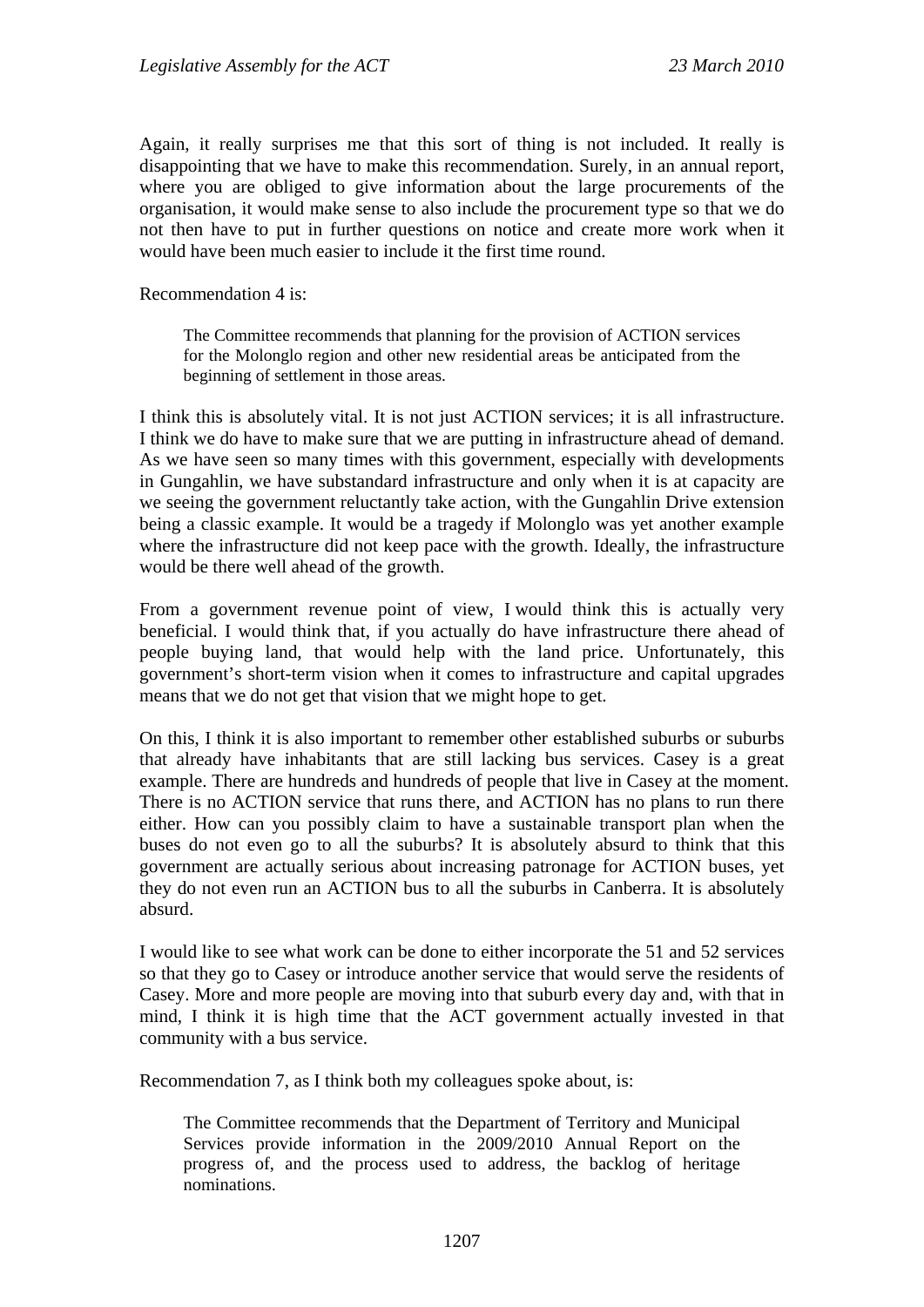I think this is absolutely vital. Again, I would have thought this sort of information would be included in the annual reports anyway, because this is really core business for the heritage unit. If they are not including this sort of information, again, it does suggest that the annual report is not as complete as it should be. So I do hope they take that recommendation on board and provide a much more complete report next time round.

On recommendations 9, 10 and 11 and the broader issues about consultation and Green Square in Kingston, I very much support 4.31 in the report; in particular, the second sentence:

The majority of Committee members expressed concern that part of the ACTPLA consultation could be regarded as sham consultation because the decision had already been made by TaMS.

This is true. This is absolutely true. What happened in the consultation was that the government asked questions about grass: "Did people want grass in Green Square?" The people overwhelmingly said they wanted to have grass in Green Square. Yet the government had no intention whatsoever, it seems, of actually doing anything about it. So often this is the case.

For a while the ACT government would not conduct any consultation whatsoever. They would not even talk with the community. Now, what seems to happen is that they have a bit of a facade. They pretend to have a conversation with the community and then do not actually follow it up, do not actually take action. It is not consultation if you simply listen to what people say and then do not take any of it on board. Consultation is actually a two-way street whereby you do amend your actions based on what you have heard. It is not always possible but in this situation it certainly would have been possible. It is very disappointing that the government did, in fact, have sham consultation, as stated in the report of the PPW and TAMS Committee.

Recommendation 9 is:

The Committee recommends that the Department of Territory and Municipal Services and the ACT Planning and Land Authority coordinate their public consultation processes where an obvious cross over exists.

This seems to be obvious and, if this government claims to be big on making efficiencies in the bureaucracy, this is a very clear example where you could get an efficiency and, indeed, get a better outcome as well.

Recommendation 10 is:

The Committee recommends that, given that Green Square is, in effect, the backyard for many unit dwellers in Kingston, the ACT Government should maintain grass there.

I fully agree with this recommendation. I think, as Ms Le Couteur said, all parties in this Assembly are committed to increased density, especially from the Canberra Liberals' perspective, on our major transport corridors and in major centres. If we are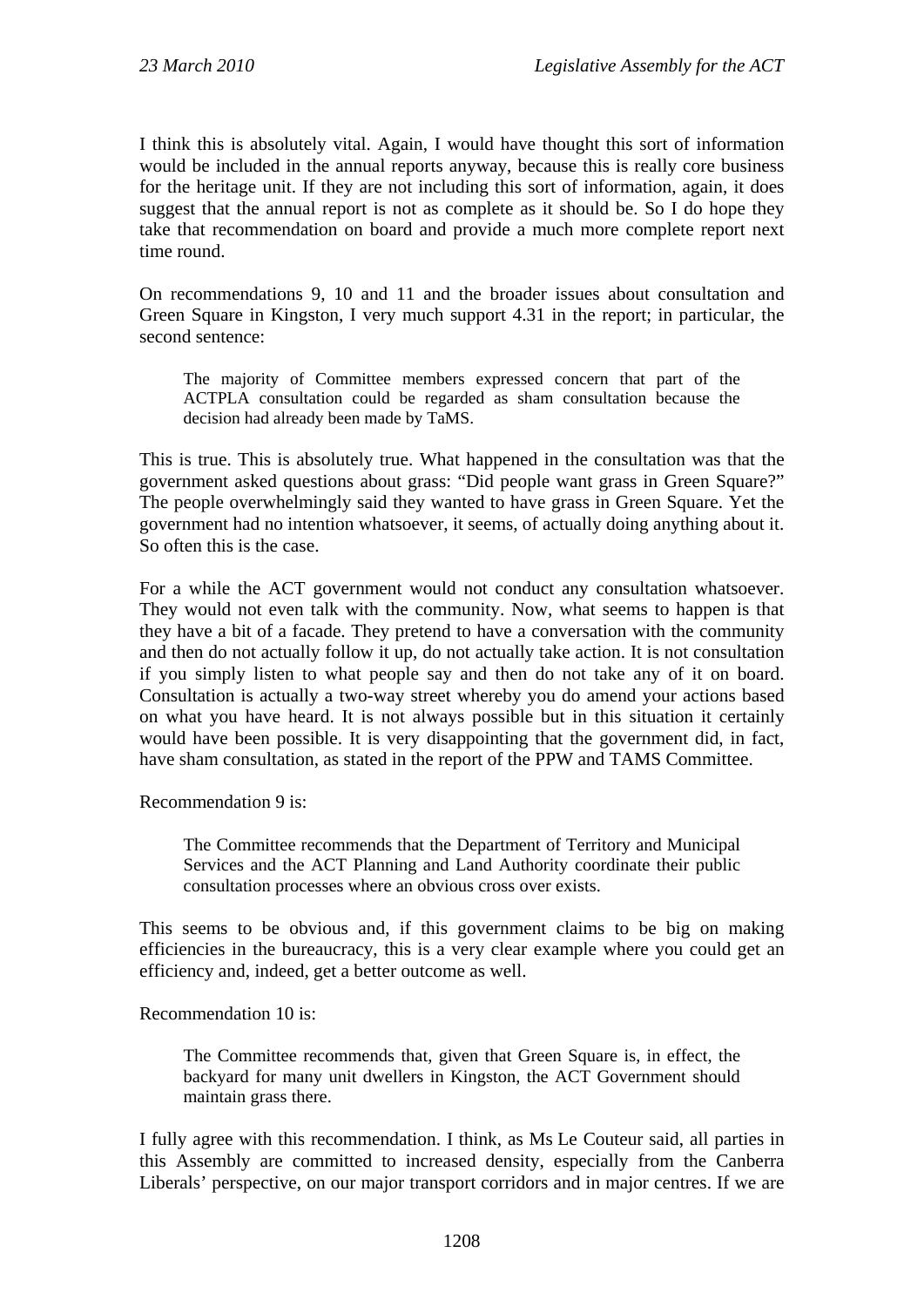going to encourage people to move into such dwellings then we also have to actually provide adequate services and adequate infrastructure. That infrastructure, I believe, does include recreational facilities, and recreational facilities such as grass in Green Square is a classic example of such infrastructure that we should be investing in.

Recommendation 11 is:

The Committee recommends that the ACT Government consider the recreation needs of multi-unit dwellers when deciding what landscaping to maintain or improve.

This is very much along the lines of recommendation 10 and my earlier comments, but I do think—and I will reiterate it—that it is vital we do actually maintain our infrastructure to keep pace with the growth of the areas.

Finally, recommendation 12—this is the last recommendation I will address in my response—is:

The Committee recommends that the ACT Government clearly articulate its policy on watering public spaces, including grassed areas.

This, to me, seemed very simple and I am surprised that they do not have this sort of policy in place at the moment instead of a policy that is not clearly articulated. I think, if they did have a policy which did actually discuss which grass and which areas will be watered and maintained, there would not be this ambiguity that currently exists about Green Square and other places. It does seem a bit odd to me that you might have a bit of grass in the Assembly, you might have acres and acres of football ovals that are watered but you do not have maybe 50 square metres in Green Square because they have to be water efficient. We should be water efficient but I do not think that 50 square metres in Green Square is going to be the thing that makes us efficient or inefficient. Yet, there would be considerable benefit for the many hundreds if not thousands of people that frequent that area on a weekly basis.

In conclusion, I think this is a good report. I do urge the ACT government to take these recommendations on board and in future make annual reports much more visionary, much more forward looking, so that we can actually look to these reports to get an idea of where the ACT government is going with regard to the relevant departments.

**MR STANHOPE** (Ginninderra—Chief Minister, Minister for Transport, Minister for Territory and Municipal Services, Minister for Business and Economic Development, Minister for Land and Property Services, Minister for Aboriginal and Torres Strait Islander Affairs and Minister for the Arts and Heritage) (10.40): I have not had an opportunity to read the report; I have simply had the benefit of listening to the presentations and speeches that have been made. I wish to respond not so much to the report but to some of the commentary that has been made. Much of that commentary, particularly that that is negative and critical of the department, is quite basely political in nature. It is certainly inconsistent, it is certainly very specific and subjective—not at all objective—and it does not deal with some of the issues that have been raised in the discussion.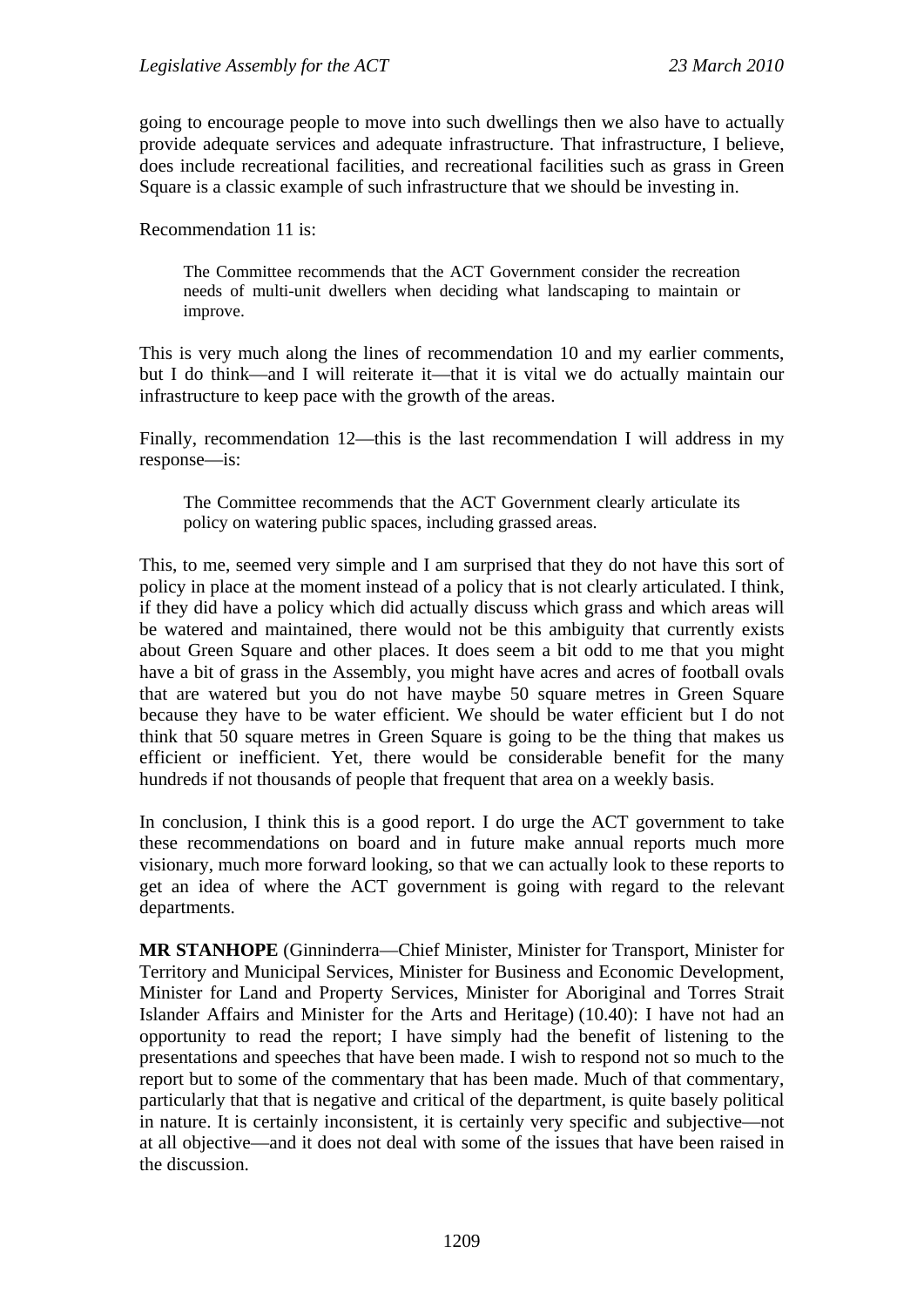At one level, the overtly political and subjective nature of comments which both Ms Le Couteur and Mr Coe have made just now is a concern to me—and a comment and a commentary such as that directed at officers of TAMS, members of Parks, Conservation and Lands, that they have conducted a sham consultation. That is deeply offensive to the public servants that conducted that consultation.

It brings to mind this interesting notion which politicians develop when there is a particular issue that they have championed where there has been a consultation and they disagree with the outcome of the consultation in terms of a decision that the government takes. Then, of course, it is a sham consultation, because the government's position or action does not match their own predetermined attitude in relation to the issue.

The government does have an issue about using potable water to irrigate spaces such as Green Square. As we have explained ad nauseam, we do not irrigate local centres. I find it remarkable and inconsistent—a way that highlights the hypocrisy of Ms Le Couteur and Mr Coe in relation to this—that they pick out one local centre—

**Mrs Dunne**: It is a group centre.

**MR STANHOPE**: namely Kingston, and insist that the government irrigate Green Square at Kingston and ignore the other 80 shopping centres in the ACT.

I have asked Ms Le Couteur to explain to me the basis or the attitude which she would adopt if the government suddenly decided to invest in irrigation systems connected to town water, to potable water, and irrigated all 80 shopping centres. Why does Ms Le Couteur champion Kingston but not Scullin? Why does Ms Le Couteur champion Kingston but not Charnwood? Why does Ms Le Couteur champion Kingston but not Lyons? Why does Ms Le Couteur champion Kingston but not Lyneham? Why does Ms Le Couteur champion Kingston shops but not Narrabundah P-2 school? Why does Ms Le Couteur champion a shopping centre and not childcare centres? Why does Ms Le Couteur think it is reasonable to use potable water, eight years into a drought, to irrigate Green Square?

Why does Ms Le Couteur insist on this? Officers of Parks, Conservation and Lands consulted on a number of occasions—convened a public meeting, distributed leaflets, invited everybody that wanted to talk about the issue to talk with them over a period of a year, starting in August 2008, and extending all the way to August 2009, a 12-month period of conversation and consultation, including a public meeting, attended by 26 people, 60 per cent of whom, at the conclusion of the meeting, said that they understood. Sixty per cent of the people who attended the public meeting convened to discuss the proposal to cease irrigating lawn—because they were replacing the lawn every few years because it simply would not grow in the midst of the drought and with the level of wear and tear—agreed, in the words of the briefing paper to me, that the current situation was unsustainable and they accepted that it had to be replaced.

Then there is this notion of a sham consultation because the government did not agree with it. We did not agree that potable water should be used to water this particular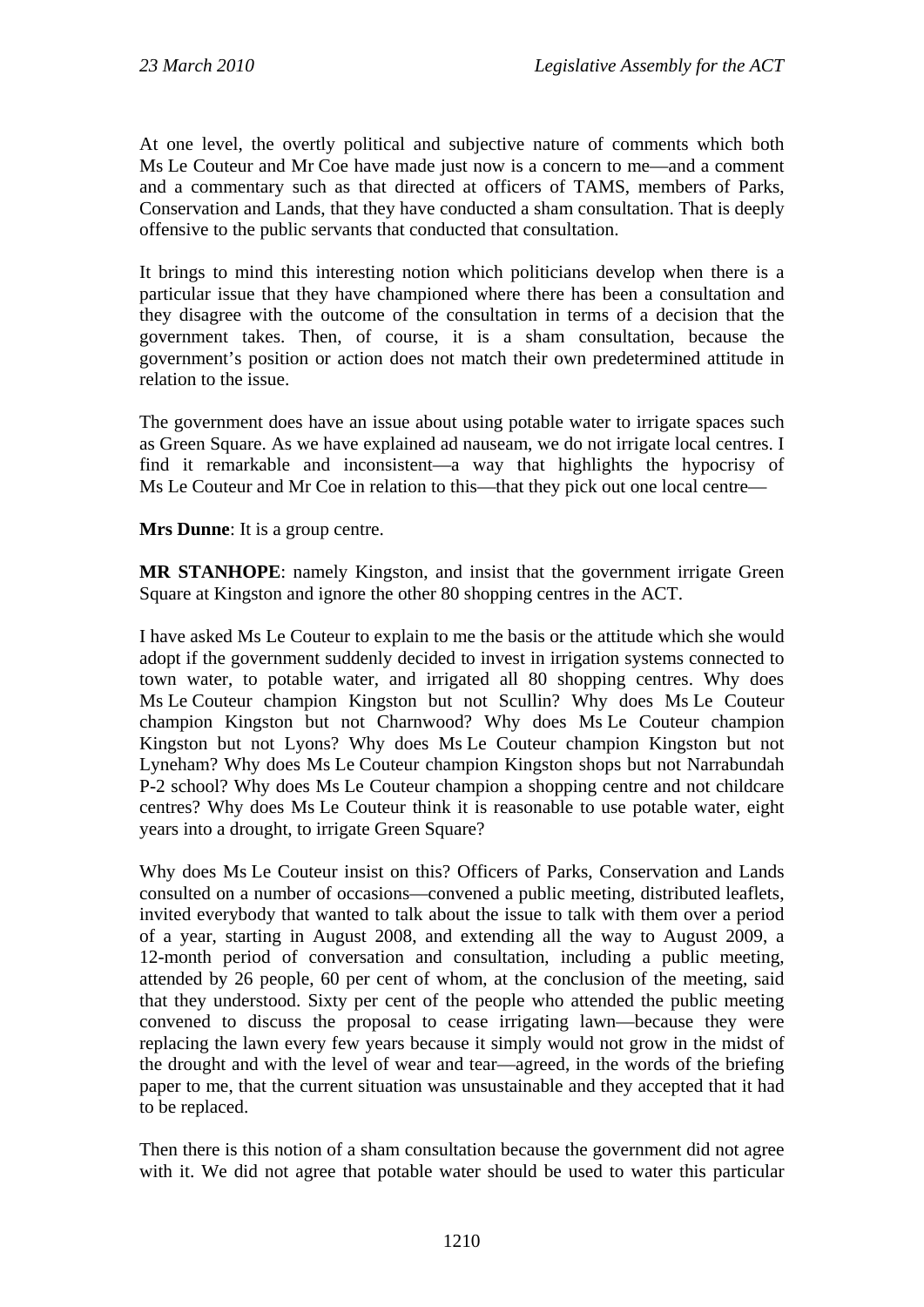lawn. We decided to replace it with drought-hardy plants. Green Square is now greener. The work is now concluded, and Green Square today is greener than it has been at any time in the last 10 years—with drought-resistant, drought-hardy plants that do not require irrigation. It is the greenest it has been for 10 years.

Let me go to this notion of consultation. The government has just consulted on a new southern cemetery and a crematorium. There was a rigorous, extensive, qualitative and quantitative survey and consultation process, which thousands of people responded to—thousands, not 26. Eighty-three per cent of people—83 per cent plus support a new cemetery and, interestingly, 83 per cent want a crematorium on the site.

But Ms Le Couteur does not. Ms Le Couteur does not believe that there should be a crematorium, or a second crematorium, at the site of the new southern cemetery. She does not agree. She disagrees with what 83 per cent of the people of Canberra think and want. Ms Le Couteur thinks they should all actually endure natural burials: they should be buried in cardboard boxes, standing up. That is what Ms Le Couteur expects the people of Canberra to accept in relation to their burial choices. She does not want a crematorium.

Ms Le Couteur, you ignore that consultation; you ignore the fact that 83 per cent of the entire Canberra community wants a crematorium. You do not. So it was a sham consultation, was it—just because you did not agree? You have a position. You have a policy position; you have a belief in relation to a crematorium: you do not want one. But 83 per cent of the people of Canberra do, Ms Le Couteur. Why didn't you back them? Do you think that consultation was sham? Was that a sham consultation just because you disagreed with it?

It was not a sham consultation. That is unfair. It is unfair to those officers that conducted it. It was an extensive consultation over the course of a year. At the end of the day, a position which the department and the government had adopted, that we would not use potable water in the midst of a drought to irrigate a square, was the policy position that we took. But because we did not agree with a number of people who wanted us to invest in infrastructure, to invest in water, to meet an annual water bill and to use potable water, you accuse us of not being honest in our consultations. We were honest and up-front at all times. We said that we will not support it at public expense. What we did say was: "If you want to invest in the infrastructure, if you want to pay for the water, you can." They all declined that offer.

That is unlike a current experience at Ainslie shops. The government also had a particular position in relation to that upgrade. We said to the major owner of Ainslie: "Look, we are not prepared to invest in this. If you want this particular feature then you pay for it." At Ainslie, the owner of the IGA is doing precisely that, unlike Green Square. They said: "No, no; we are not prepared to pay for potable water. We are not prepared to pay for the irrigation system." But at Ainslie they are. They wanted something, so they are doing it—as the retailers in the city are. They are now completely refurbishing the park in West Row at their own expense. They are making their decisions in relation to that park.

I will go to just one other point. Ms Le Couteur commenced her commentary in relation to transport. There are a couple of recommendations, I understand, in relation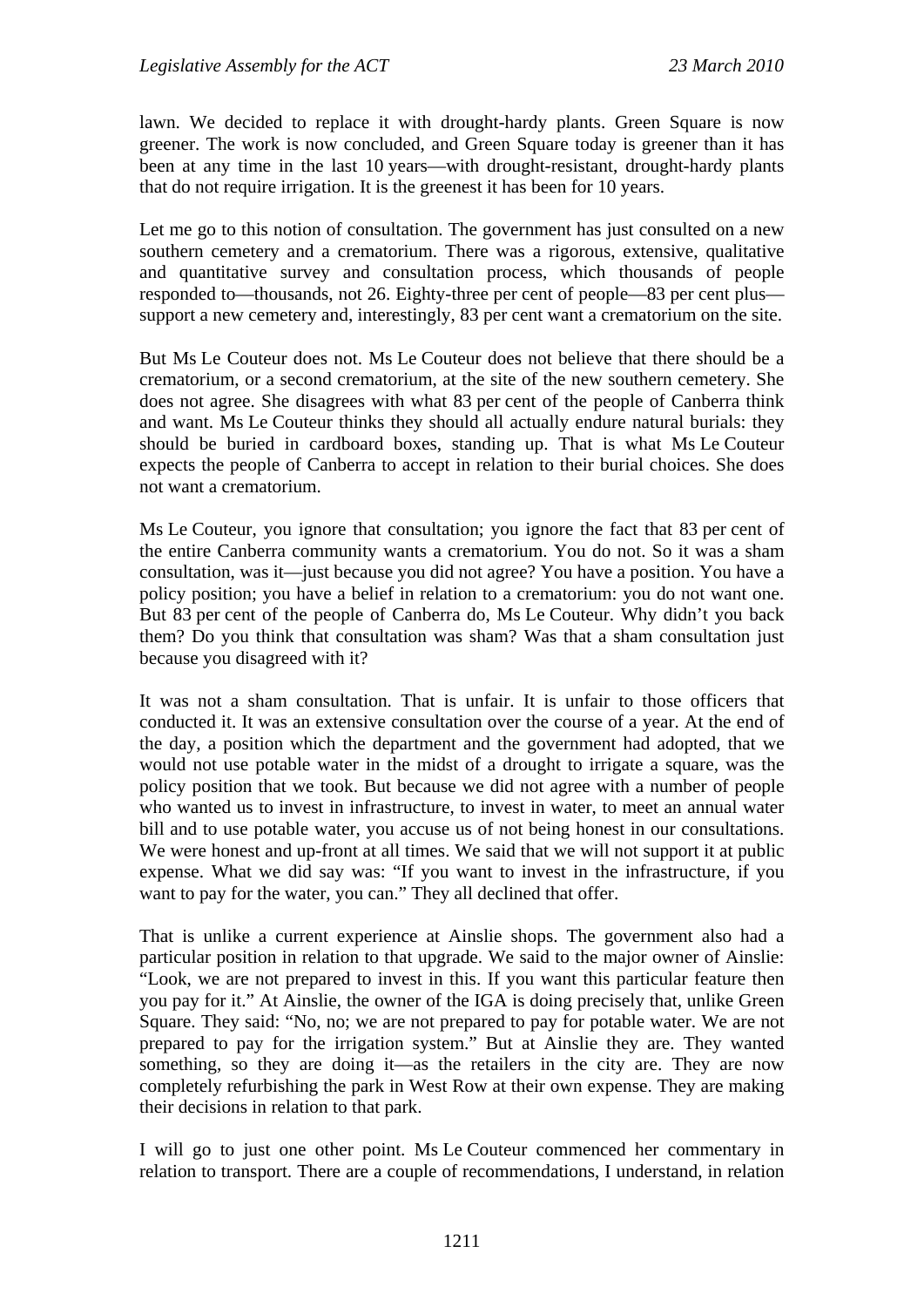to ACTION. Ms Le Couteur, I wrote it down: "After 12 months nothing has happened," she laments; "The government is doing nothing." Doing nothing in relation to transport? Doing nothing in relation to public transport? We currently have the biggest capital works program in the history of the ACT—since self-government, at least, and probably before that—invested in roads and transport infrastructure. There is some \$175 million in contracts currently out, a number of them in relation to specific transport-related initiatives like busways. Go to Barry Drive. To stand in this place today and say the government is doing nothing—70 kilometres of bike paths sealed this year; 700 kilometres of bike paths and footpaths in the last eight years; \$175 million this year in transport infrastructure; Redex funded this year. To say we are doing nothing—how ridiculous. If that reflects the quality of the report then the report is worth nothing.

Ms Le Couteur stands here today and says that we are doing nothing, on top of the massive record levels of expenditure in all aspects of transport. There is \$100 million being spent on buses. I announced last week the first steer tag bus at \$529,000, with four more to follow within the next month. That is a massive investment. And you dare to stand in this place and say we are doing nothing? *(Time expired.)*

**MS LE COUTEUR** (Molonglo) (10.50): Mr Speaker, I seek leave to briefly reply to some of Mr Stanhope's comments about my views.

Leave granted

**MS LE COUTEUR**: I will be brief, because I did not take notes about everything. First off, Green Square. As Mrs Dunne pointed out, Green Square is not a local centre and never has been a local centre; it is a group centre. On the basis of questioning during the committee hearings this year and the year before, it does not appear that the government has a consistent policy as far as group centres are concerned.

If you go out to Gungahlin, you will find that in the last couple of years the government has created Gungahlin linear park. That has in it a piece of nice irrigated grass. I am not saying anything about that; all I am saying is that Green Square has a reason to have grass in it and, as the recommendation said, we need to have a consistent policy. Green Square, as the recommendation also said, is effectively the backyard of medium-density dwellers, unit dwellers, in Kingston. It is quite reasonable that they might like to have a bit of grass for their kids to play on while they have a cup of coffee.

Mr Stanhope said that in Ainslie the grass was staying because the IGA was paying for it, but that—

**Mr Stanhope**: I did not say grass.

**MS LE COUTEUR**: I thought it was the grass, but that whatever it was is staying because IGA is paying for it and the shop owners of Kingston were not prepared to pay for the grass. I would point out one very important difference between IGA and the shop owners of Kingston. The shop owners of Kingston, I understand, have only one-year leases because the area around there is going to be redeveloped but no-one really knows how. If you have got a one-year lease for something, I am not quite sure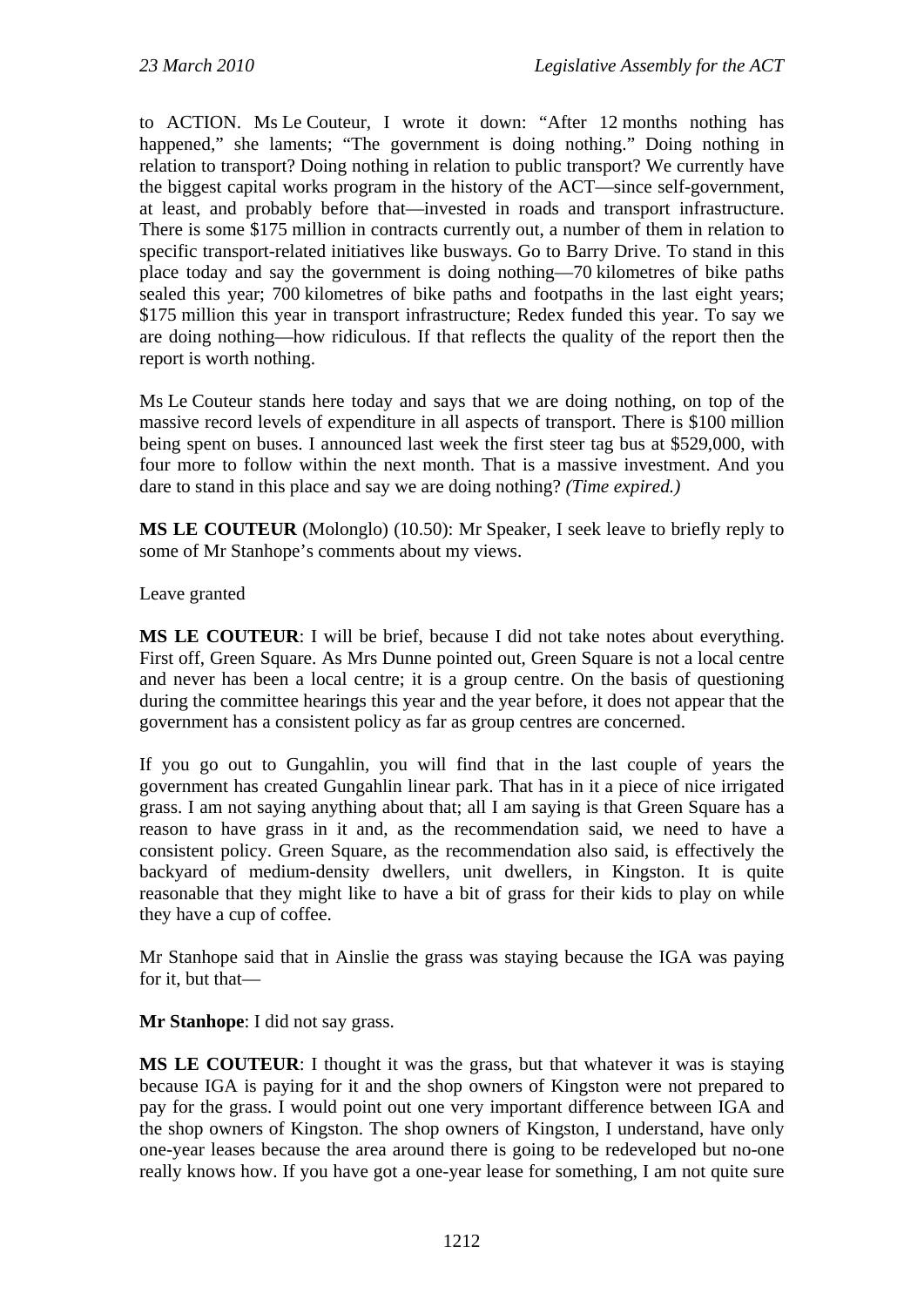why Mr Stanhope would think that you were going to put a lot of money into capital improvements. I do not know how long the IGA lease is in Ainslie, but I would be confident that it is a lot longer than one year.

The other point I would make is that it does not seem entirely reasonable to me that the shop owners should be the only people who are paying for public infrastructure. I thought that was one of the roles for our rates and of the government. I think that Mr Stanhope's comments there are not entirely relevant.

Mr Stanhope went on to attack me about the southern cemetery and natural burials. He said that people in Canberra were going to have to endure natural burials. The first thing I would point out is that certainly it is the Greens' policy that anyone who is buried would first be dead, so "enduring" is probably not the word that I would use for whatever type of burial it is. I trust that all the people buried will first be dead.

In terms of enduring, or otherwise, natural burials, the Greens are not proposing that natural burials should be the only alternative available to the people of the ACT. What the Greens are saying, firstly, is that the existing cremation facility is under-utilised. This appears to be a fact. We have heard different theories as to whether it is 20 per cent, 40 per cent or 50 per cent utilised, but it is not fully utilised at present. From that point of view, there is no reason to build another. There are some reasons why, on that particular site, some of the residents may not want to have a crematorium next to them. I certainly have had representations from people saying exactly that. But the Greens' view is that people should have a choice, and currently people do not have a choice for natural burial in the ACT. A dear friend recently died and her body went to somewhere near Melbourne because she wanted a natural burial and it was not available in the ACT.

The other reason the Greens support natural burial is that, from an environmental point of view, it would seem to be without a doubt the preferable option. For a long time Canberra has been talked about as the bush capital. Natural burial is one way of making cemeteries part of the bush capital. Your body is buried and then natural vegetation goes on top. For people who have lived in Canberra, who like the bush capital idea, who want to be part of the environment and who want to reduce their environmental footprint in their life—which many Canberrans have done—natural burial is a choice that they should have.

Consultation—sham consultation. I have never said that the consultation on the southern cemetery is sham consultation. I have said that many of the people consulted did not know all the information about natural burials, and I stand by that statement. But I have never regarded it as sham consultation.

In terms of sham consultation, what I was talking about there was not so much the TAMS consultation, which I appreciate the Chief Minister knows much more about, but the ACTPLA consultation, which was held after the TAMS consultation. The ACTPLA consultation about Kingston in the Kingston master plan did not say to the people there, "Green Square—there is no point in talking about this; the decision has already been made." The consultation was done with people on the basis that all the options for the Kingston square—it is not actually a square: the Kingston space, the centre of Kingston space—were on the table. In fact, we now know that they were not on the table.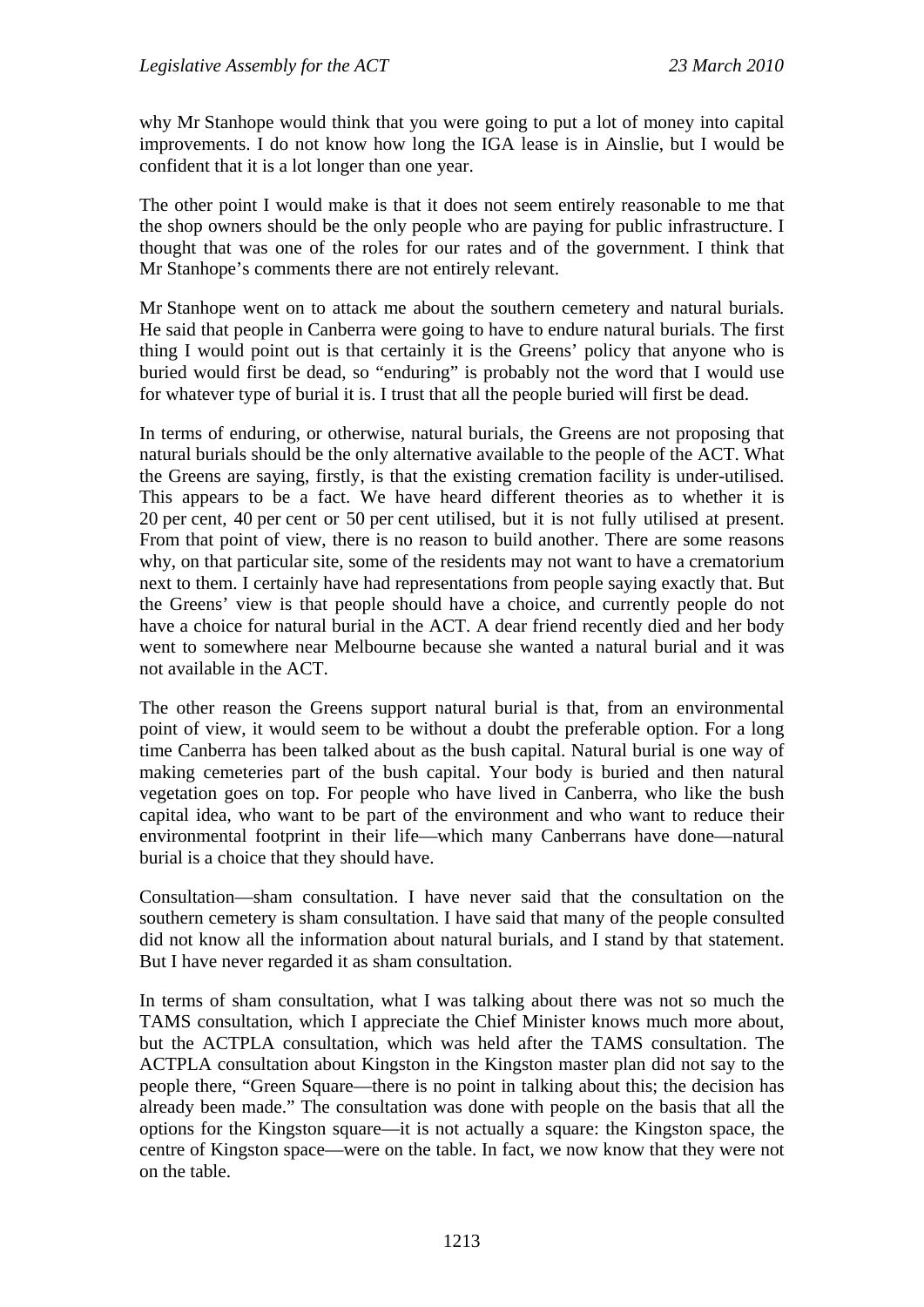Lastly, in terms of transport, I have never tried to say that nothing has been done with transport over the last year. Clearly, that is not the case. What I was saying is that we have not significantly advanced the cause of sustainable transport in the ACT, and I think I will stand by that statement. I am very pleased that we have bought new buses, but I would point out, as my colleague Mr Coe pointed out, that we still have suburbs that do not have a bus service to them. While that is the situation, Mr Stanhope cannot really stand up and say that we have a great transport system.

**MR HARGREAVES** (Brindabella) (10.57): I want to take issue with a couple of things Ms Le Couteur has just said. The first one I want to talk about is the Green Square issue. I am offended, quite frankly, by this statement that the consultation could be regarded as a sham one. I was the minister responsible there for a while, and I can tell you that I had made no decisions whatever with respect to the outcome.

**Mrs Dunne**: We know what you think about consultation.

**MR HARGREAVES**: Oh, do go and get registration with dog control renewed, will you!

**MR SPEAKER**: Mr Hargreaves!

**MR HARGREAVES**: Mr Speaker, will you do something about Mrs Dunne, please, and remove the temptation for me to have to do it.

**Mr SPEAKER**: Mr Hargreaves, I would invite you to withdraw the previous comment.

**MR HARGREAVES**: What? I withdraw the comment that she should have her stuff at dog control renewed. She does have to have it renewed, Mr Speaker.

**MR SPEAKER**: Mr Hargreaves, do not push your luck.

**MR HARGREAVES**: All right, Mr Speaker. The thing is that the consultation process around Green Square was not a sham. The people who were affected by that were invited to the consultation process, but just because some people do not like the decision at the end of it does not make the consultation process a sham. A sham consultation process is when you can prove a decision is made before the event and that it is only lip service that is shown, and this is not.

The other nonsense that is perpetrated is that Green Square is the little bit of green that is somebody's backyard. I think it may have been mentioned before. That is an absolute nonsense. You have got Telopea Park which stretches for ages, all the way down to the lake. That is a decent backyard for people in multi-unit complexes. Madam Deputy Speaker, I worked near Manuka Oval for about three years, and I can tell you there are some poor parts of the day when—you are not going to believe this—there are not stacks of mums with little kids frolicking on the little lawns—this was in the 1970s when there was grass there—nobody. It is not that kind of demographic in that area. What is a sham is this sort of item in a report which gives credence to this sort of nonsense—that the only little piece of green in Kingston and the Kingston area is outside the restaurants. Come on, get over it!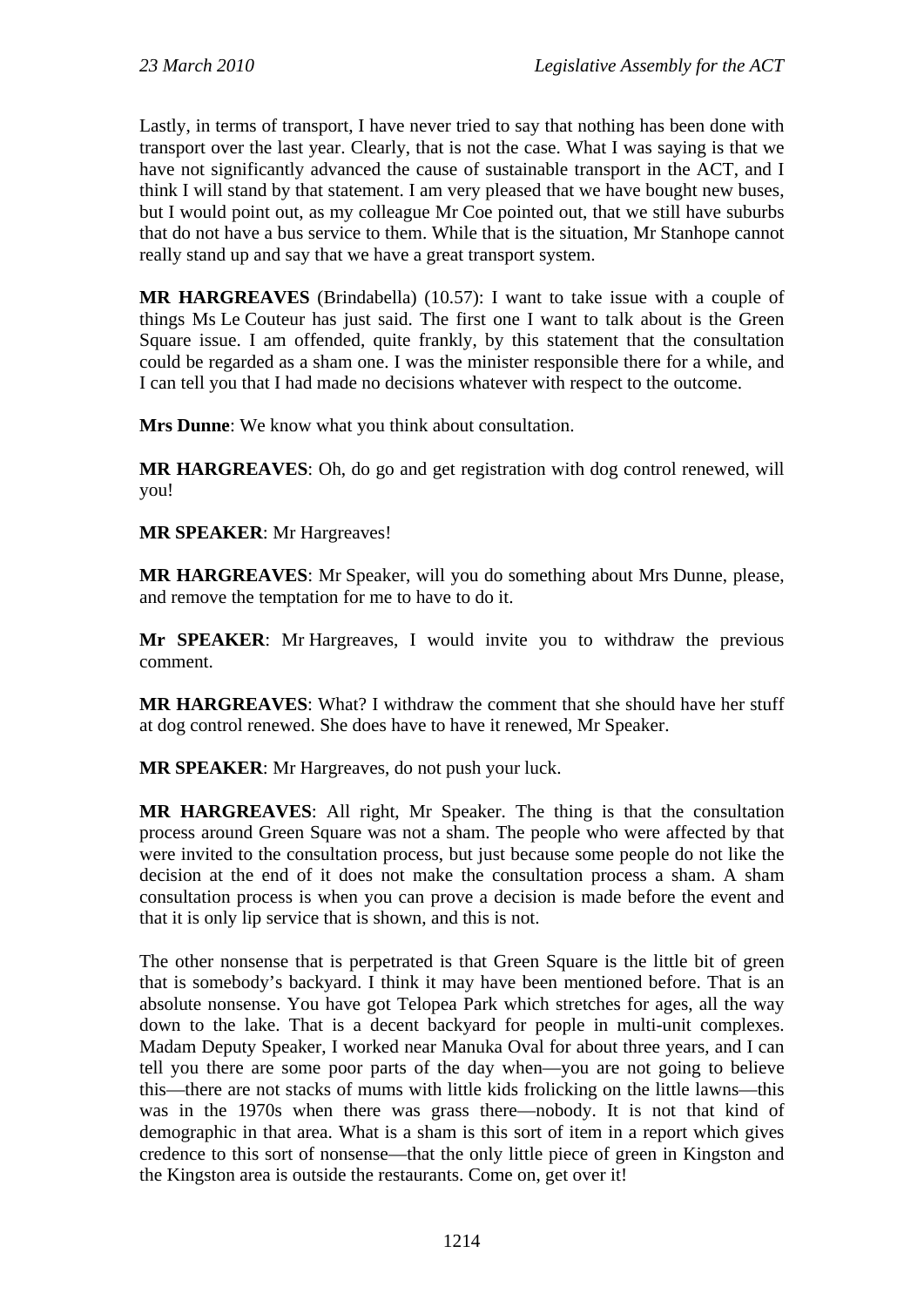The other thing I want to take issue with Ms Le Couteur on is this natural burials issue. She says that we have got plenty of room up in the north. Well, I would like to know how any political party that does not have an elected representative living in the Tuggeranong Valley can represent the views of those people, when clearly the views of the people in the Tuggeranong Valley are that we need to have a southern facility. They have been agitating for a southern facility, a southern cemetery, for as long as I have been in this place. I can recall, in fact, taking up the issue before I was a member of this place.

When it comes to a crematorium, it is a necessary competition that has to be introduced. Now, what Ms Le Couteur has been saying—and I have seen it in that illustrious journal the *Canberra Times*, the purveyor of all things truth—is that the only thing you can have is natural burials down south. What about asking the people whose relatives have just died? What about asking them? That is what has happened: I got contacted to ask my views on it as a resident. Ms Le Couteur did not get contacted as a resident of the Tuggeranong Valley, because she is not one. Neither is Ms Bresnan. No member of the Greens is a resident of the Brindabella electorate. They are imposing their particular ideology on the people of Tuggeranong, and I will not put up with that.

Natural burials have their place. It is an option, as is having your relative cremated and kept handy and kept local, as is returning the body to the soil. There are some religions which have a specific way of doing these things, and we need to respect them. The Muslims, for example, have to be very, very quick. They are not interested in Ms Le Couteur's natural burial system. They should have their rights respected. She is not allowing that to occur.

She talks about rejecting the government's record on sustainable transport. Yes? I can remember Mr Rattenbury and I standing up at the Hellenic Club, both of us advocating the same thing—that is, the Downer to Woden on-road cycle path. We both advocated it. The Stanhope government was formed in 2001, and it started the process off. Now we have got on-road cycle paths all over the city. In fact, we saw in the paper today Pedal Power announcing that where, in 2001, we had something like 400 people on their cycles coming into the city, we have now got 2,800. That is sustainable transport.

We now have a completely different suite of buses being rolled out with energy efficient engines. What is that for? Sustainable transport. We have rejigged, if you like, the taxi system. We have got more taxis on the road; we get more people in the one vehicle; we have got the T2 lanes. None of that existed in 2001. So please do not come in to this place and say, "You've done nothing for sustainable transport." That is wrong. If you want to say we can do more, we will agree with you. You know, bike racks on the front of buses—hello!

Madam Deputy Speaker, I will return to this report. People who are going to put reports in to this place need to do two things: they need to be accurate—this is not; and they need to contribute to the governance of this territory—this does not. Recommendation 11 is that the ACT government consider the recreation needs of multi-unit dwellers when deciding what landscaping to maintain or improve. That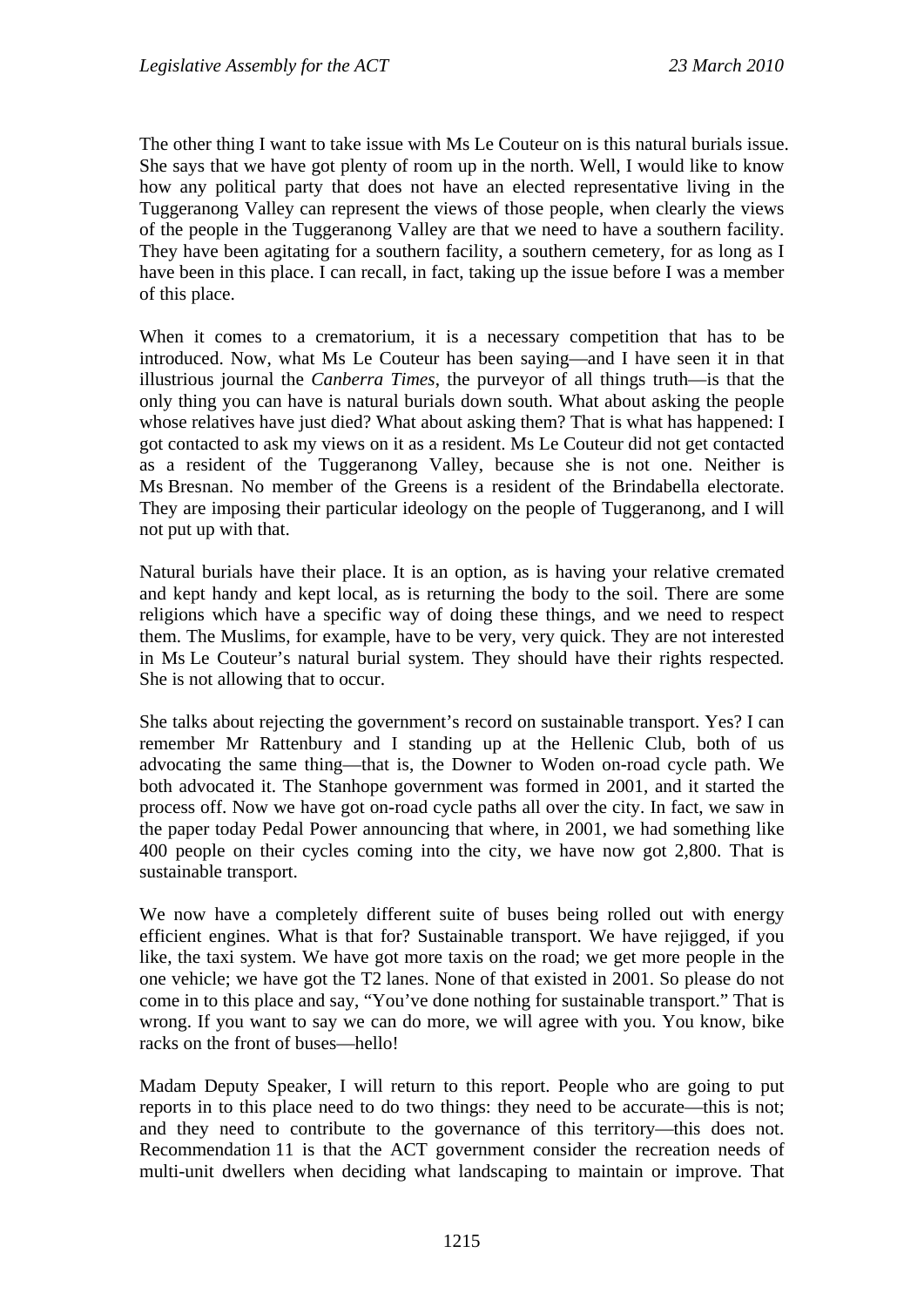suggests that that consideration does not go on—it does go on. It suggests that the government considers it—it is already doing it; it does it every day.

For Ms Le Couteur's benefit, ministers do not get up in the morning and say, "Now, which part of town am I going to ignore this week?" This is not the Liberal Party government; this is the Labor government. We do not say: "Which developer's pockets do we want to fill with cash? Who will we give it to this week?" No, we do not do that. That is the sort of thing Mrs Dunne promotes all the time; we do not.

The sad part about this report is that there are some good recommendations in it, but they are diminished by this set: paragraphs 4.31, 4.32, 4.34 and 4.35. It says here that Green Square will not be funded by the ACT government as it is not consistent with the government's policy in relation to sustainability and water use. Well, the government's policy on sustainability and water use is something that has been applauded by the crossbench in this place in the past. If you have got an area in the town which just plain will not grow, you do something else about it. Who is going to pay for the water for this small patch of ground? Ms Le Couteur says, "Oh well, the Kingston one and the Ainslie one are different." She is saying they have only got a one-year lease. Whose fault is that? It is not the government's fault. Also, I have to tell you that there are a bunch of traders in Green Square that have been there a little bit longer than a year. They were there just after Hawke's Butchery closed. That is how long they have been here.

This is nonsense, and I think Ms Le Couteur ought to think long and hard about her position on the southern cemetery. I would ask her, in fact, to revisit that policy, and she might like to ask the government to include it as an option. It is the choice. Let us not muck around with people's emotions. Let them have the choice of how they wish to treat the bodies of their relatives. Do not impose one's own beliefs on them. Do not do it just because it is the only patch of ground. There should be room for all of that; not just one. *(Time expired.)*

Question resolved in the affirmative.

#### <span id="page-19-0"></span>**Auditor-General's Report No 3 2009—government response Statement by minister**

**MS BURCH** (Brindabella—Minister for Disability, Housing and Community Services, Minister for Children and Young People, Minister for Ageing, Minister for Multicultural Affairs and Minister for Women), by leave: I wish to make a statement regarding the Auditor-General's performance report No 3 of 2009 entitled *Management of respite care services*. The report was tabled in the Assembly on 19 May 2009 by the ACT Auditor-General. The ACT government welcomed the report and the recommendations it made for improvements to government-provided respite services for people with a disability. It was seen as an important mechanism to ensure that our services are being delivered responsibly and meet the needs of our community.

Overall, the Auditor-General found that the service provided by Disability ACT met the safety and respite care needs of people with a disability. The report also stated that the department is doing many things well. For example, the policies and procedures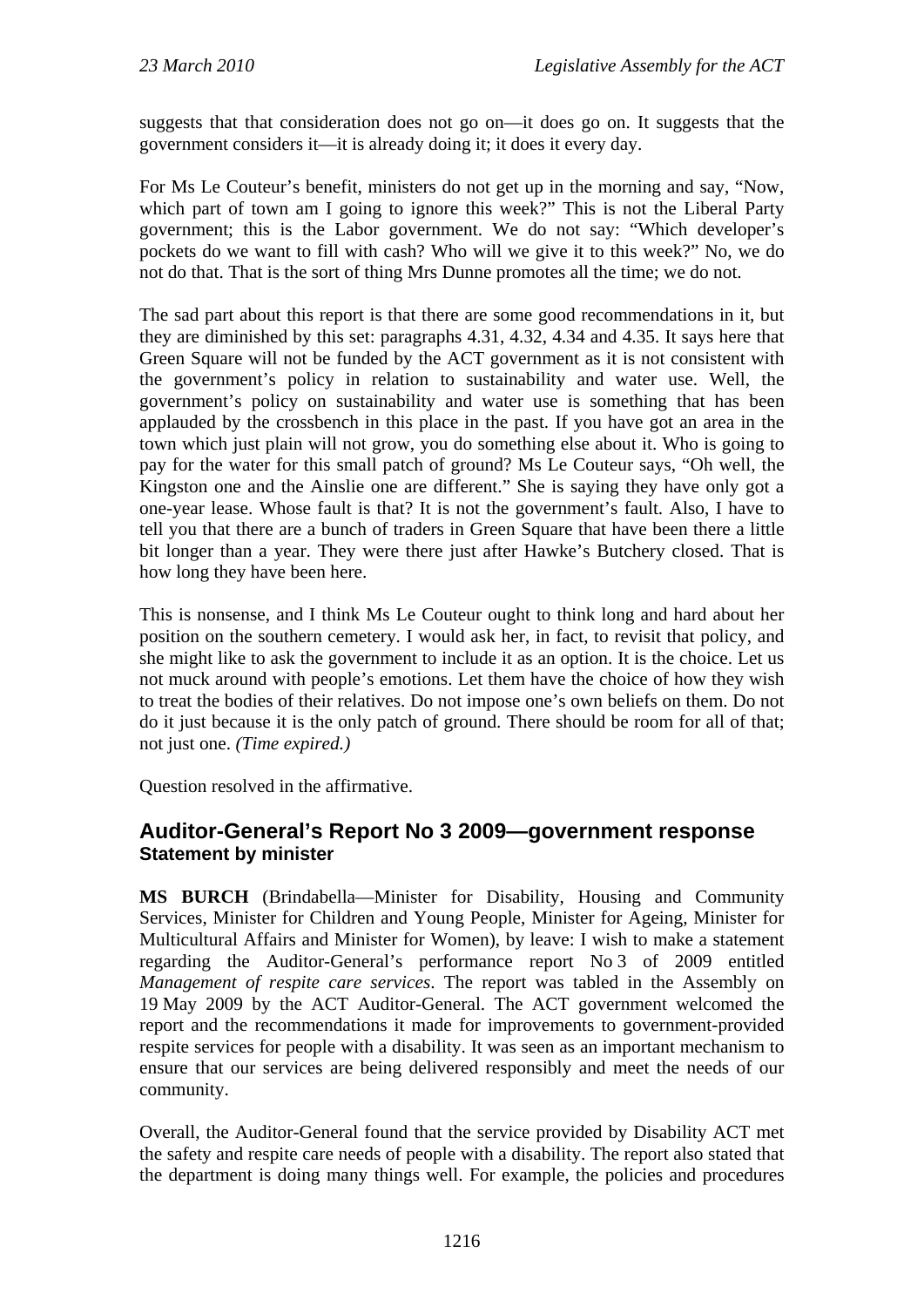are in place to direct service delivery. There are also sound policies for risk management. However, the report found that there are a number of things that could be improved. This particularly related to existing procedures for access and priority to services and ensuring that policies and procedures are consistently applied across the services addressing inconsistencies between intention and practice.

The ACT government provided its submission to the recommendations of the report to the Standing Committee on Public Accounts in September 2009. Of the 14 recommendations made in the report, the ACT government agreed to 10 recommendations, agreed in part to one recommendation and agreed to note three recommendations. Since the report was tabled, the ACT government has released *Future directions: towards challenge 2014*, which is our policy framework to continue to improve outcomes and opportunities for Canberrans who have a disability.

My department has undertaken significant work to implement the recommendations made by the Auditor-General. I am pleased to announce that all the recommendations have now been implemented. Consultation with and feedback from people with a disability, their families and the community have featured greatly in the implemented actions. Attention has been given to work more closely with families and to support them in developing and implementing life plans for their family members that provide opportunities in social, recreational and vocational domains.

I can highlight some examples. In consultation with people with a disability who use respite services and their families, Disability ACT has developed and is trialling new individual respite plan processes. The rollout of these processes commenced in January this year. So far, 27 families of people currently using respite services are participating in the trial, and the initial feedback has been extremely positive. The rollout of the new processes to all Disability ACT respite houses will continue.

An enhanced client feedback system has been implemented, providing the opportunity for people with a disability, their families and the community, to give compliments, to make complaints and provide feedback on services enabling continued improvement. The 2009 client satisfaction survey was enhanced, including the addition of mechanisms to increase the response rate. This survey included a measure of client satisfaction with Disability ACT respite services in the last 12 months. Some 82 per cent of clients were satisfied or very satisfied with respite services, and there was an increase of 31 per cent in the response rate compared to the overall response rate of the 2007 survey.

The Auditor-General made reference to policies and procedures linking to the national disability service standards. Operational policies and procedural templates are being implemented, ensuring that all operational procedures, policies and guidelines are developed consistently and establish a link to the national disability service standards and ongoing governing legislation. The policies will become accessible to the public through a prioritised rollout on the department's internet site.

My department, through Disability ACT, continues to collaborate with the commonwealth government on the development of a national disability strategy and reforms, including a national definition of access and eligibility and a review of the national disability service standards.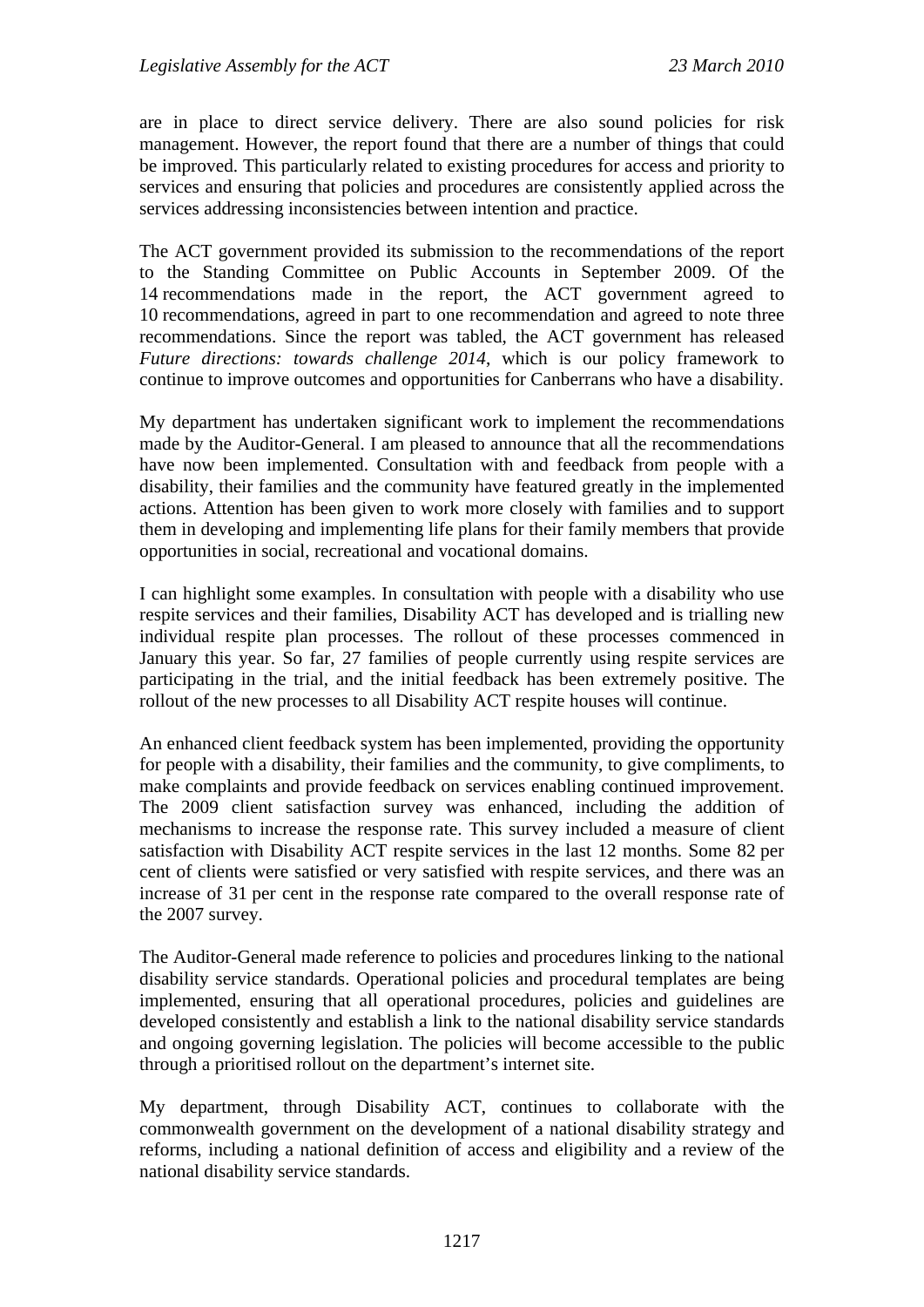On 8 December 2009, the Standing Committee on Public Accounts resolved to make no further inquiry into the report. The chair of the public accounts committee wrote to the Standing Committee on Health, Community and Social Services, bringing the report to their attention. The standing committee is undertaking an inquiry into all respite services in the ACT, and my department will be providing information in a submission to the standing committee.

I would like to thank the Auditor-General for her thorough inquiry into the respite services provided by the ACT government, enabling identification and continual improvements to services to vulnerable Canberrans.

### <span id="page-21-0"></span>**Paper**

**Mr Stanhope** presented the following paper:

Legislation Act, pursuant to section 64—

Animal Welfare Act—Animal Welfare Amendment Regulation 2010 (No 1)— Subordinate Law SL2010-9 (LR, 17 March 2010), together with its explanatory statement.

# <span id="page-21-1"></span>**Animal Welfare Amendment Bill 2010**

Debate resumed from 25 February 2010, on motion by **Mr Stanhope**:

That this bill be agreed to in principle.

**MRS DUNNE** (Ginninderra) (11.14): Madam Deputy Speaker, the Canberra Liberals will be supporting this bill, but with one reservation, which I will address a little later. The Primary Industries Ministerial Council is developing national model codes of practice in animal welfare. It has also recommended that states and territories create nationally consistent animal welfare regulation. The words "nationally consistent" are important because they mean that no matter where people go in this country they will know that the code that applies in one jurisdiction applies equally in all others. But is that to be the case? I do not think it will after the briefings that my staff and I have received, and this is the caveat that we have in relation to this bill.

For now, let me focus on the bill per se. This bill prepares the territory for the new nationally consistent model codes. It provides that the minister may declare codes of practice to be mandatory. Mandatory codes will carry a strict liability penalty of up to 50 units for noncompliance. For reckless noncompliance, the maximum penalty is 100 penalty units. However, a private individual in breach of a mandatory code can be issued with a breach notice along with a reasonable period of time in which to comply with the code. If the offender complies and does not have a record of previous breaches, then the strict liability breach will not apply. This concession does not apply to a person who is conducting a business that involves animals. This quite reasonably assumes that a person whose business will rise or fall on how well it treats its animals will be well informed as to the code.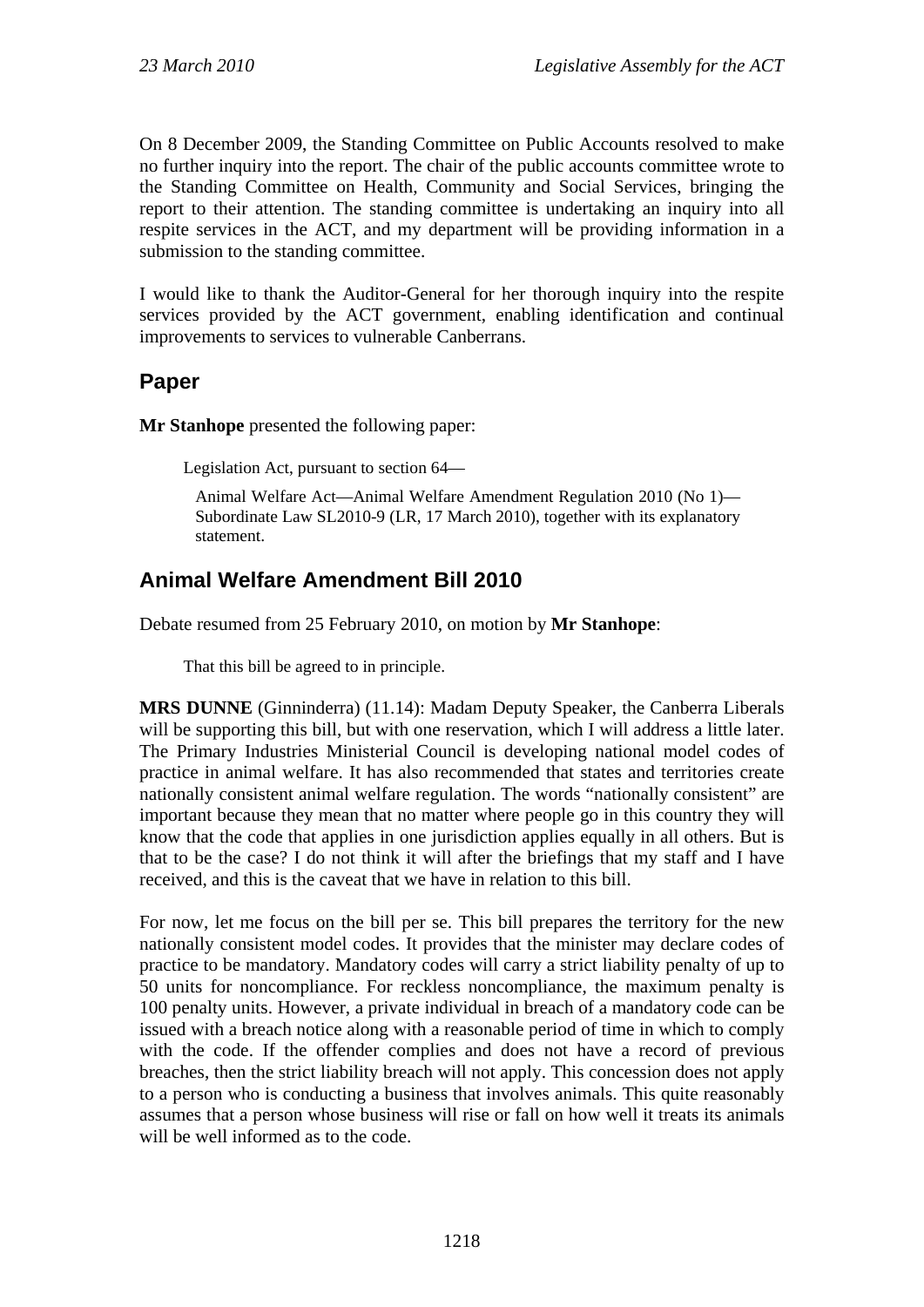Mandatory codes also will apply to interstate researchers authorised to operate in the ACT. The bill also allows compliance with a code as a defence in cases of alleged animal cruelty in relation to a range of activities. These include the use of spurs, the involvement of animals in competitions, rodeos and game parks, and in medical and surgical procedures. Before the minister can declare a code to be mandatory, he or she must be satisfied that all adequate processes of public consultation have been undertaken. Instead of codes being included in the regulations, they simply will be formalised via disallowable instrument.

I considered whether this was the right approach and considered an amendment to restore the current process. However, I am willing to give the proposed process a go as it provides a good deal of flexibility that the existing process does not. Nevertheless, I will be monitoring this.

In developing the mandatory codes, the Animal Welfare Advisory Committee will have statutory authority to participate. It already has that authority for non-mandatory codes. All of this potentially means additional enforcement costs for the territory. I note that the explanatory statement acknowledges this and I would be interested in hearing from the minister as to the impact on the territory budget that these changes might have. Nonetheless, we accept that it is necessary to ensure the safety and welfare of animals in our care.

In his presentation speech, the minister commented:

The government will, before this bill is debated, be introducing new regulations to impose mandatory standards for the welfare of poultry.

The minister has just tabled those. These regulations were notified on the legislation register on 17 March. They will commence on the minister's written notice, or after six months. This is sensible because it gives time to commercial egg producers to make the necessary adjustments in order to comply with the new regulations. But now is not the time to debate these regulations. It is sufficient to note that they have been introduced. For now, let me note simply that the new regulations—and they are considerable in both number and extent—are mandatory. They carry strict liability offences, and this brings me to the concerns that I have earlier mentioned about this bill.

I am concerned that the ACT is already is accelerating the development of its mandatory standards, demonstrated by these new regulations. Even the process itself is flawed in the event that this bill passes today for, if it does, a regulation would not be required. The code could be introduced by disallowable instrument instead. Further, even the strict liability penalties will be inconsistent with the provisions of the bill. The bill carries penalties of 50 penalty units, but these regulations carry penalties of only 10 penalty units. In this, the ACT government is the hare, not the tortoise.

Further, these regulations were put in place in isolation of the work of the national mandatory codes being developed on behalf of the Primary Industries Ministerial Council. The explanatory statement for the poultry regulation underscores this. It notes that the new regulation is "based on aspects" of the national code. It is only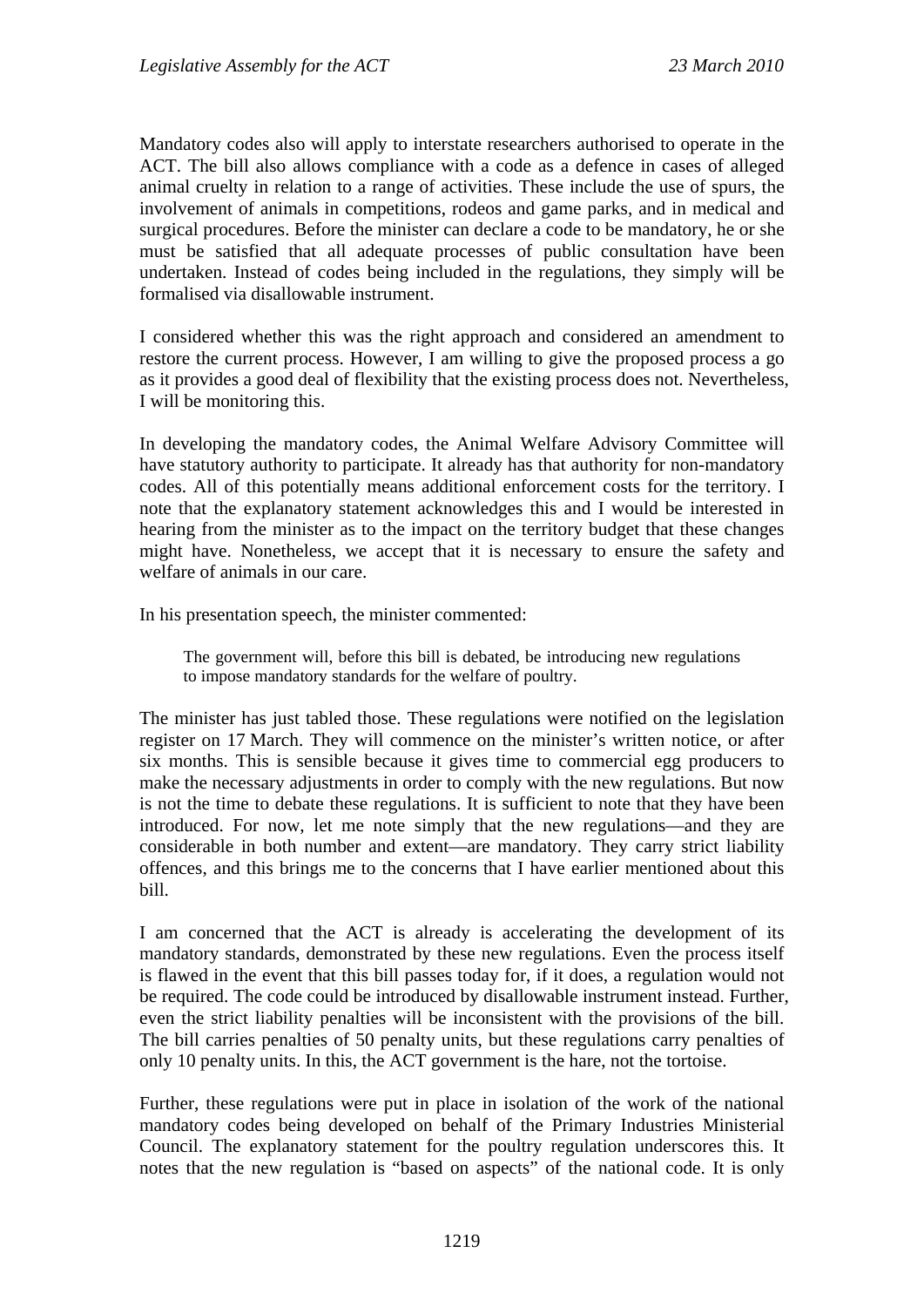based on aspects, Madam Deputy Speaker. These words suggest a significant departure from the national code.

Why was not the national code adopted in full? There is no discussion of that in the explanatory statement. Have other jurisdictions adopted the code? Again, there is no discussion. All of this serves to underscore the concern I have about the advice I have been given in departmental briefings on this bill, and I thank the minister for arranging those briefings. That advice was that over time the ACT and, indeed, other states and territories may seek to vary the national model codes to include their own perceived jurisdictional peculiarities.

The explanatory statement for this bill states that the purpose of the national code is to "create consistent animal welfare regulation across Australia". It seems to me somehow unfortunate that this ACT government is talking already about future inconsistencies even before the national consistencies are developed. But it is not just talking about it; it has actually implemented a poultry regulation outside of the national approach. What will that do to the national approach and the goodwill that is being built between primary industry ministers through their council?

This minister's approach flies in the face of the work of the council and it runs the risk of undermining everything that the council is trying to achieve in relation to consistent approaches to animal welfare. If every state and territory does what this ACT government intends to do, the whole work of the council will be a nonsense and it will end up being for nought. In 15 years time we will find ourselves again espousing the virtues of national consistency and striving to achieve it. We will have to start the whole process over again. There are considerable implications for what the government has done here today and in the run-up to this debate.

Inconsistencies will also challenge the mutual recognition policies that operate in this country. What is the point, for example, of different animal transport codes across the nation? What if the ACT had more stringent animal transport codes than New South Wales? What if a northern New South Wales trucking company, complying with the New South Wales code of practice but not the ACT code, were to transport cattle, for example, through the ACT to Cooma?

Under the mutual recognition policy, the transport company could claim that their compliance with the New South Wales code is sufficient to comply with the ACT, notwithstanding the ACT code being more stringent. Thus, Madam Deputy Speaker, an inconsistency would be meaningless. So why has the ACT Labor government just introduced the poultry welfare code before it has been developed as a national code? What is wrong with the minister working with his interstate colleagues to ensure that the code is developed collaboratively so that a national approach can be agreed and then adopted by all jurisdictions?

We all know how this ACT government has an aversion to collaboration and consultation, so a go-it-alone approach will come as no surprise to anyone. That said, such a failure should not stop the passage of this bill. It is a step forward for the advancement of animal welfare not only in the ACT but across Australia. But will the ACT be patient enough to work with the other states and territories? It does not seem that they are up until now but I hope they will in the future. So once again the ACT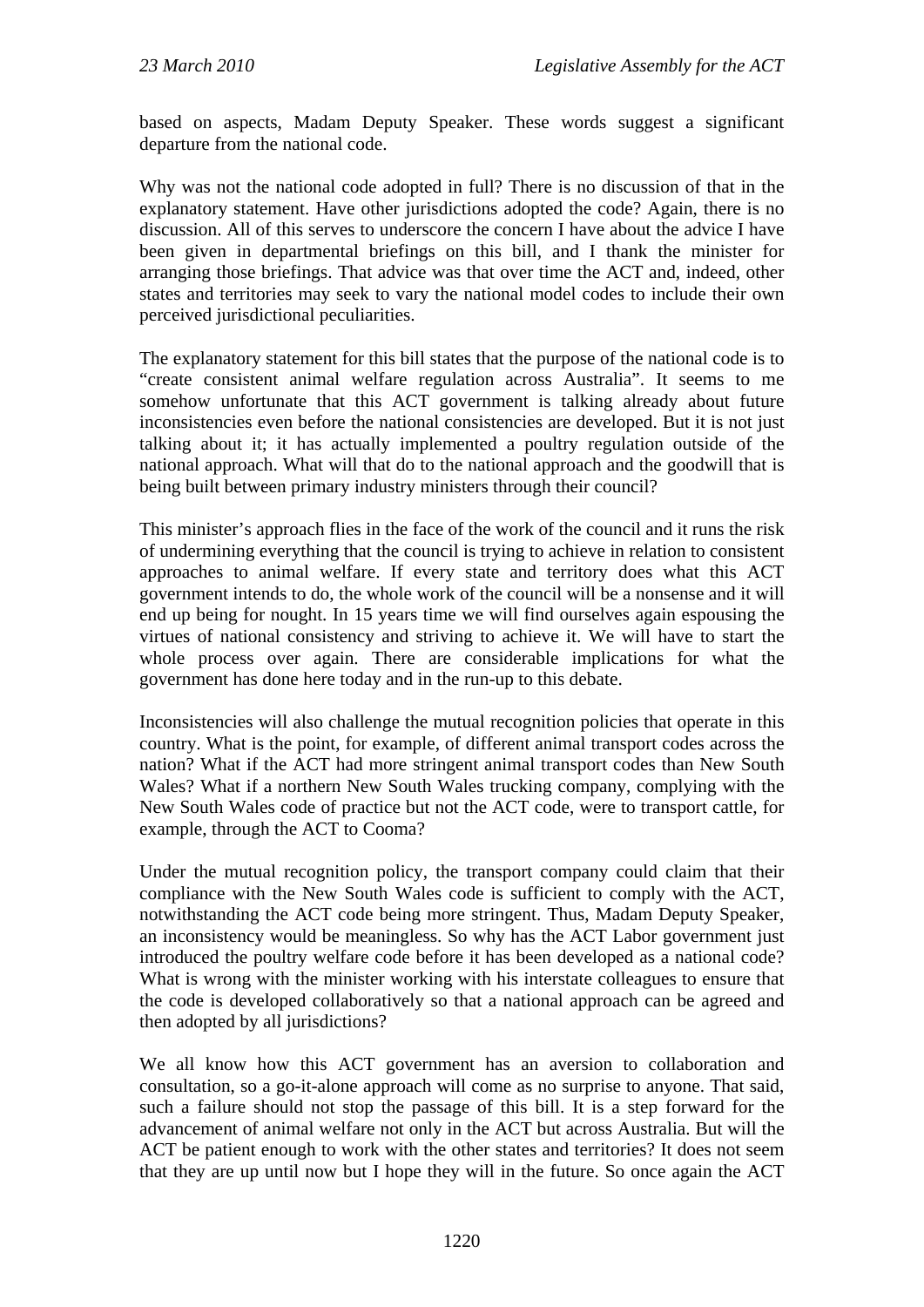will lead the way into the abyss of inconsistency, confusion and malcontent if they do not change their ways.

Madam Deputy Speaker, the Canberra Liberals will support the Animal Welfare Amendment Bill today, but we do highlight the concerns that we have about the approach that this government is taking which will undermine a move towards national consistency.

**MS LE COUTEUR** (Molonglo) (11.23): The Animal Welfare Amendment Bill 2010 makes a minor change to the existing Animal Welfare Act. It simply gives the minister the power to make mandatory codes of practice under the act. This will mean that in future the minister can introduce mandatory codes of practice in the ACT. As Mrs Dunne has said, this is expected to happen only after the national Primary Industries Ministerial Council has reviewed and endorsed these codes. The Greens do not oppose making this change. Of itself, it basically does nothing. It just allows for possible future changes. So while it could be useful in the future, right now it will do nothing for any animals in the ACT.

However, I want to make it clear that the system of animal welfare being operated through the Primary Industries Ministerial Council, and implemented through its codes of practice, is unsatisfactory. This bill simply perpetuates that system. I also want to make the point that the harmful effects of this system of factory farming are perpetuated by the fact that the government spruiks these kinds of bills as being great for animal welfare, and by claiming that the ACT leads the nation when it comes to the welfare of poultry.

When we debated Ms Porter's motion—Madam Deputy Speaker, it was your domestic animal welfare motion—last week I raised the point that our animal welfare bills apply inconsistently. Domestic animals are well protected, but agricultural animals—like other animals that we humans see as commodities—are terribly mistreated. Mr Hargreaves said to me during that debate that we are on exactly the same path to protect all animals and that the government will introduce a massive, brilliant piece of legislation so good that I will cry about it in the town square.

I am sorry, Mr Hargreaves, but if this is the legislation you were talking about, plus the animal welfare regulation that Mr Stanhope has just presented, then I have to disagree. Neither of them is good for animal welfare. I do not agree that it is brilliant. I am afraid that the Greens and the government are not on the same page after all. As I said during the debate on the motion last week, agricultural animals are treated at a much lower standard than domestic animals, and this legislation continues to allow their mistreatment.

I want to briefly discuss these issues so that you understand the context in which we are debating the bill today. I am sure the government is aware that animal protection and animal rights movements have been growing in strength in Australia. For example, sales of non-cage eggs in the ACT increase every year. In the order of 80 per cent of ACT consumers say that they think battery cages are cruel. When I introduced a bill last year to ban battery cage farming it was clear there was significant popular support.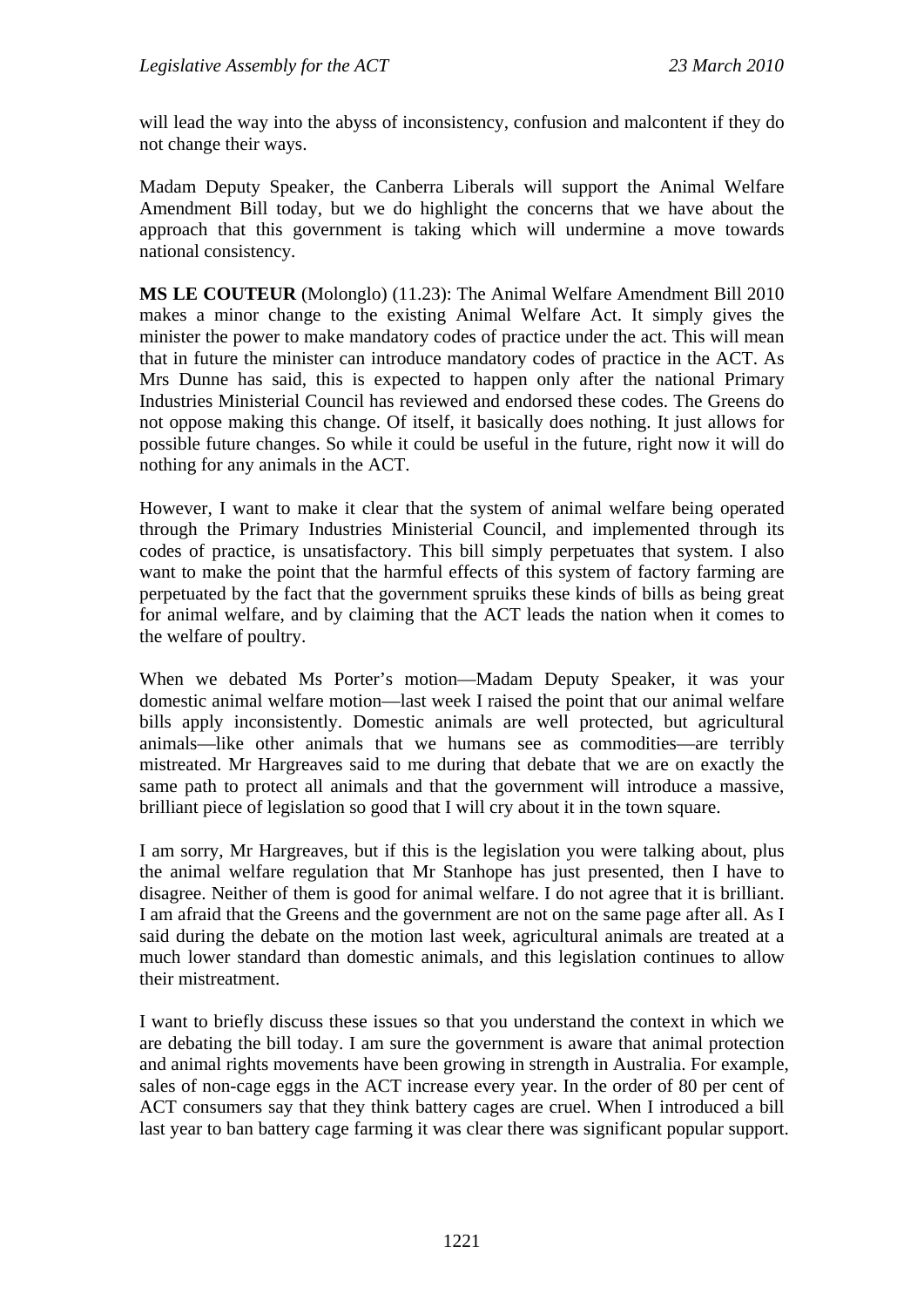The response to this from both governments and industry has been to embrace "animal welfare speak". Laws and languages are now used carefully to try and justify farming systems which remain inhumane and cruel. As an example, Mr Stanhope's media release on this bill and the regulation had the heading, "Improving the welfare of caged hens". In it he said that the new regulations "will allow the ACT to continue to lead the nation". This is the same kind of language used by the Australian Chicken Meat Federation, for example. It says in a publication:

Concern for bird welfare is backed by government and industry standards which ensure birds are kept comfortable and are treated humanely.

Australian Pork Ltd makes a similar claim. Its website says:

Australian consumers can have every confidence in the animal welfare standards applied by Australian pork farmers. Our farmers all abide by the standards as set out in the Model Code …

But compare these claims with the reality of factory pig farming or factory chicken farming. Animals are not treated humanely. For example, the codes permit permanent indoor confinement of pigs and severe limitations on their ability to carry out normal animal behaviour through the use of devices such as sow stalls. Sow stalls make battery hen cages look almost bearable. In them the sow cannot turn or move. All she can do is lie and be suckled.

The codes permit the permanent confinement of chickens to wire cages with less floor space than an A4 sheet of paper. The codes allow for the docking of piglets' tails and for the trimming of chickens' beaks without the administration of any kind of pain relief. This is despite scientific research pointing to the fact that these practices are likely to cause acute and chronic pain.

None of these are made humane just because a primary industry ministerial code permits them. Yet the industry are able to use these codes as a justification. They pretend that the codes serve animal welfare. As the animal protection institute Voiceless has put it, "The law is used to spin the wheels of the factory-farming machine." What the model animal welfare codes do is institutionalise and entrench factory farming.

It is a furphy to discuss this bill in the context of animal welfare at all. In fact, all of this "animal welfare speak" simply misleads the public. This is clear in the results of a survey conducted through the federal government's Australian animal welfare strategy. It concluded that people had a shallow understanding of animal welfare issues. Importantly, it also concluded that there appeared to be assumptions by the general public about animal welfare and the existence and enforcement of legislation to protect animals from mistreatment.

So the industry are able to tell the public that their factory farming methods are backed by the government and governments, including this government, sell their legislation as being good for the protection of animal welfare. This is fuelling the problem. The public has an expectation that the government is ensuring the welfare of animals. They trust Mr Stanhope and others when they say they are making legislation that is good for animal welfare.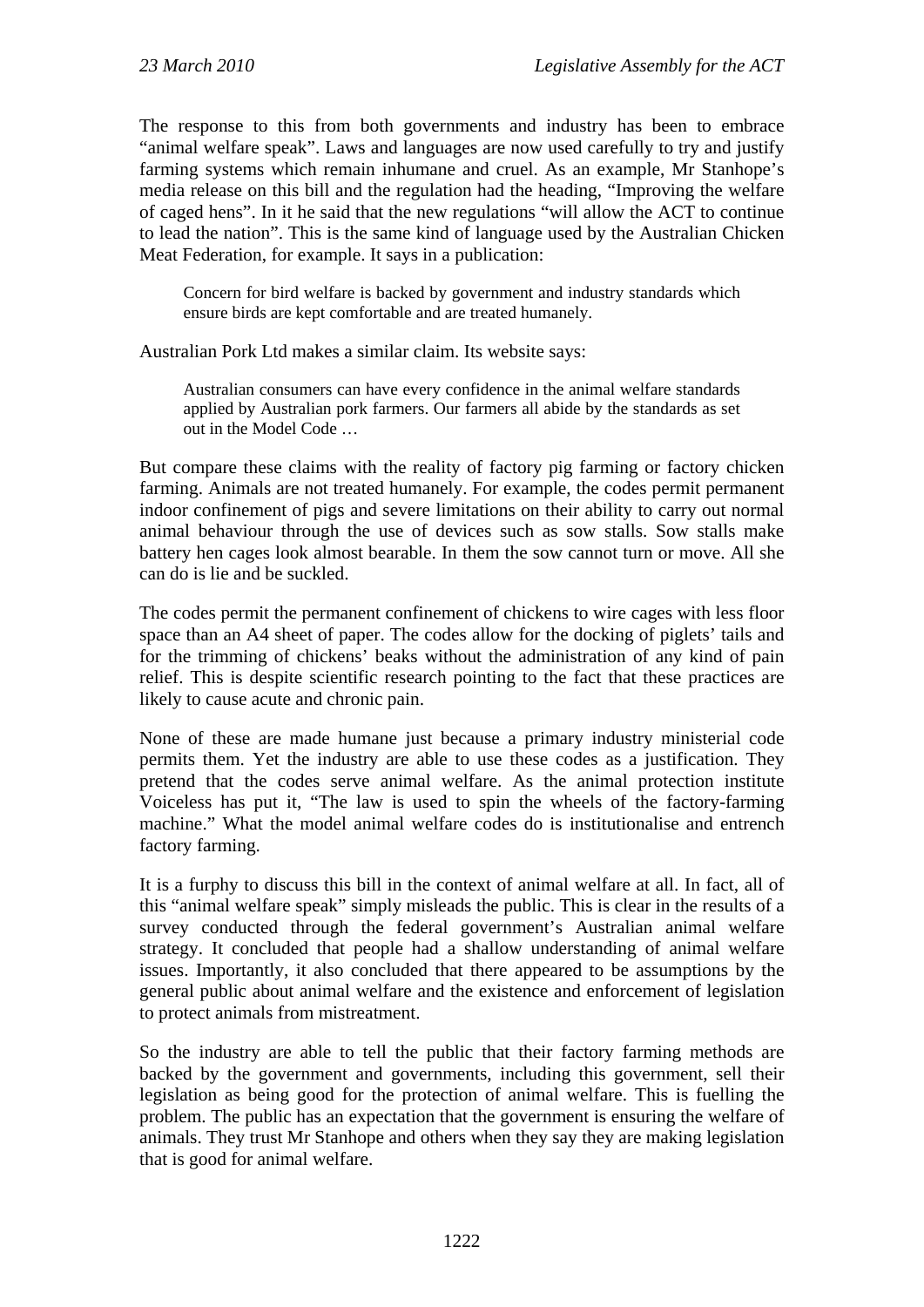I know Mr Stanhope is concerned about the disconnect between consumers' apparent concern for the welfare of animals, such as chickens, and their tacit endorsement of factory farming through their purchases such as cage eggs. I would like to suggest that the government also consider how it itself perpetuates myths about animal welfare to the general public. How many consumers who are told that the ACT laws protect animal welfare are aware of what really happens in factory farms? The truth about these animal welfare codes is that in many cases they justify the systemic abuse of animals.

As I have said, this bill merely readies the ACT legislation so that it can entrench standards when they are developed at the national level. There are some important points about this approach. Firstly, it means that the ACT will continue to adopt standards being developed through the Primary Industries Ministerial Council. As I have said, these tend to be standards that legitimise existing factory farming practices. By doing this, the ACT will also entrench standards which are lagging well behind many parts of the world.

The ministerial council recently reviewed the pig code, for example. This review largely reinstated the same system of factory farming. It decided to defer phasing out sow stalls for a decade. If sow stalls are in fact phased out in 2017, as scheduled, then Australia will still be 14 years behind the EU. The EU has not allowed new sow stalls to be built since 2003. Are these the kinds of laggard standards the ACT wants to adopt? As an independent territory, we can and should ensure that decent standards of animal welfare are met here.

Secondly, by relying on the national process, we are also deferring to their time lines. The government has tried to sell this bill as leading to improved conditions for chickens in the ACT. Actually, nothing will change for chickens here because we are waiting until the poultry code is reviewed by the ministerial council. I have been advised that currently there is no timetable for a review of the poultry code. Sheep, cattle, horses and goats are all on the list so far, but it will be many years before they even get to reviewing poultry. This is despite the fact that the code was supposed to be reviewed this year. What this means is that, for the quarter of a million chickens in the factory farm in the ACT, nothing will change.

In the meanwhile, as we have just heard, the government has decided to make mandatory some of the elements of the existing poultry code. Unfortunately, as I have said, the existing poultry code is already hopelessly out of date. It is out of touch with the science, it is out of touch with developments in other countries, it does not protect the welfare of poultry and it is out of touch with public sentiment.

Here is one example from the model code that we have now put into ACT regulations. When three or more chickens are kept in a single cage, they must each have a floor area of at least 550 square centimetres. This is in fact less than the area of an A4 sheet of paper. The chickens are permanently confined to this space. Another thing the regulation does is to encode some of the requirements of cage design. For example, cages have to support the "forward pointing" toes of chickens. In fact, these design elements were originally agreed to by the ministerial council back in 1995. So we are getting back to last decade here.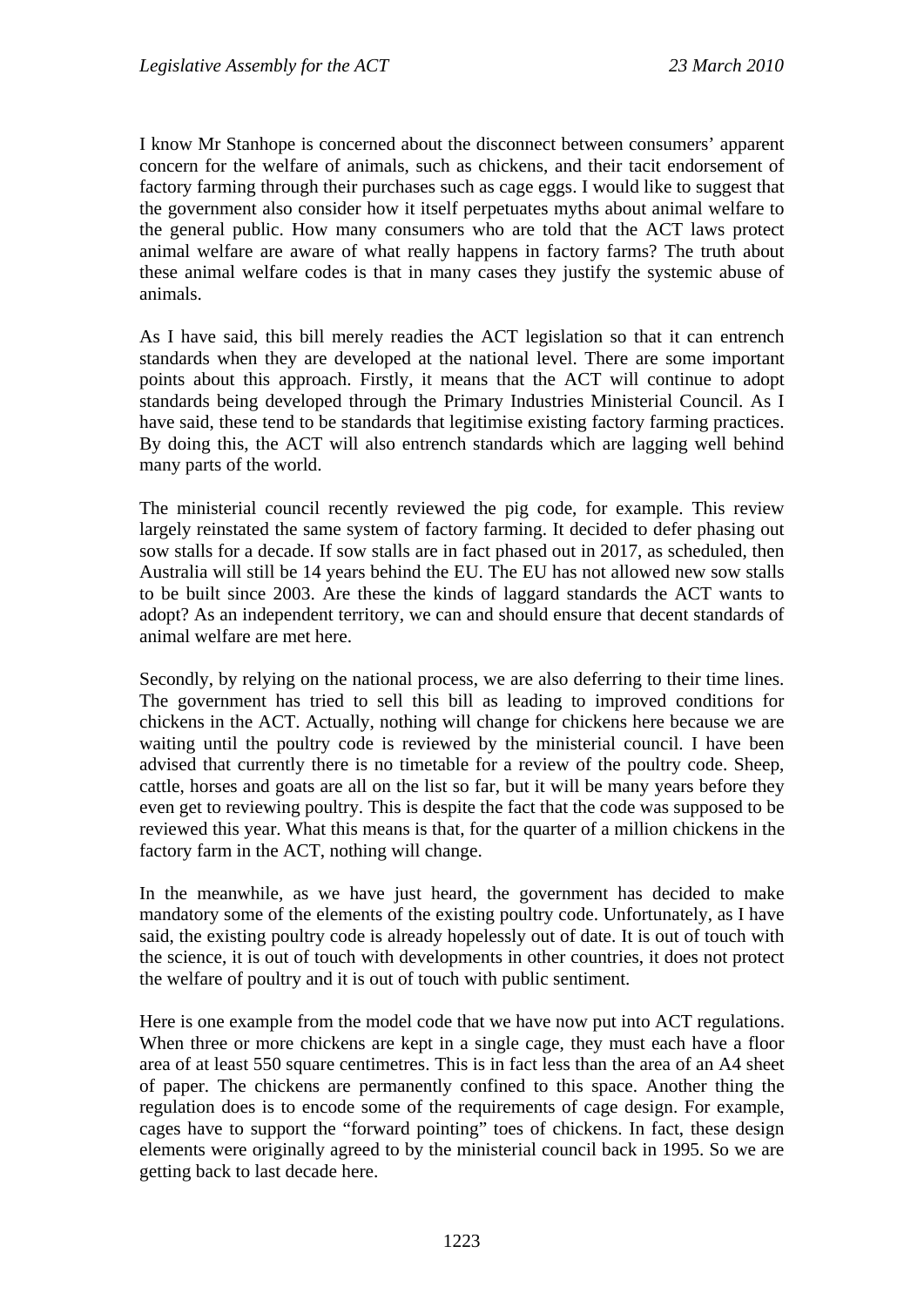As I pointed out before, the code also supports activities such as debeaking of chickens with no requirement for anaesthetic, forced moulting and the control of light to maximise egg laying. You certainly will not see anything in the code about the natural requirements of chickens as animals. In any case, the ACT is very late in enacting these minimum regulations. We are really just catching up to other jurisdictions. There was national agreement in August 2000 for relevant parts of the poultry code to be put into state and territory regulations. It seems that the ACT is the only jurisdiction that did not do that. Under the Animal Welfare Regulation 2001, it merely did that for floor space requirements, not the other needs.

This, of course, allowed our factory egg farm, Parkwood, to continually breach the national code by using non-compliant cage doors which only have a small opening. I have pointed this out to Mr Stanhope on a number of occasions. The damage by the combination of rough handling and speed, small openings and weakened bones means that hens suffer broken bones when being removed and transported to slaughter. As an example of how other jurisdictions have moved ahead of the ACT, New South Wales has had for years the cage door requirements in its law, as well as many other parts of the code.

I would also like to make one final point about the Chief Minister's claims that he leads the nation on chicken welfare and that he was the first minister to raise a phase-out of battery hens at the Primary Industries Ministerial Council forum. Actually, Minister Llewellyn from Tasmania tried to be the champion for that cause way back in 1999. That action led to the current minimal changes in the code regarding space and cage design. In addition, had the ACT taken the step to phase out cage egg production, it would have greatly assisted Tasmania in its efforts.

I would also note that the Chief Minister has said many times that the chickens in the Parkwood facility have slightly more floor space than the minimum. This does not mean that the ACT is leading the nation on poultry welfare. It does not make their cage doors any more compliant. There is nothing to stop Parkwood reducing the space for its chickens to 550 square centimetres tomorrow. Tomorrow it may decide it wants to squash more chickens into those cages, if that will work for its business. Our laws go no further than the minimums of the code.

In conclusion, as I said at the beginning, the Greens support passing this bill today. Potentially, if there is a good code of practice developed, it will be very good to make the new code enforceable in the ACT. These codes do not have to be national codes. The Animal Welfare Act gives the ACT the power to create codes of practice, as Mrs Dunne has said. As I said last week, a good use of this power would be enforceable codes of practice for pet shops, which could be based on the model code the RSPCA has already developed.

However, it is important for us to be clear that this bill and the poultry regulation that has just been tabled are about buying into the system of national codes that perpetuate factory farming. By painting it as a bill that improves the welfare of animals, the government does a disservice to the public and helps the industry to disguise the realities of factory farming. The poultry regulations we have now made enforceable have come about very late and they allow bad practices to continue. Just like the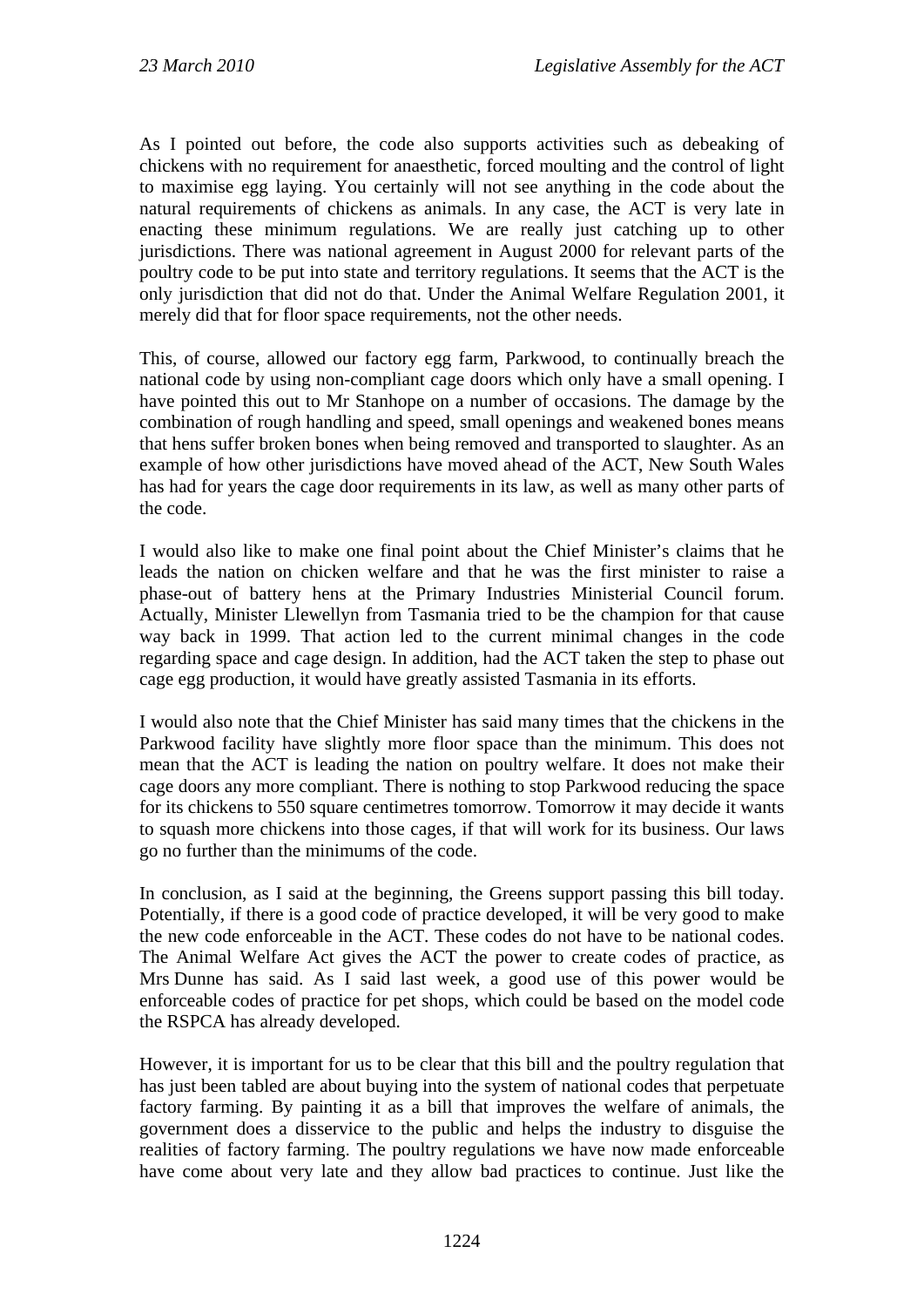existing poultry code, they are not about best practice. They are about entrenching malpractice.

**MS PORTER** (Ginninderra) (11.37): I wish, as other members have, to speak in support of the bill.

This bill amends the Animal Welfare Act to facilitate the making of mandatory animal welfare codes of practice. It does this by giving the minister the power to declare, in whole or part, that codes of practice are to be mandatory; in other words, the requirements of an animal welfare code of practice will become compulsory if the minister declares them to be so.

The minister's declaration will be a disallowable instrument and the minister must also specify in the declaration the people to whom the mandatory code of practice is to apply. The new arrangements for mandatory codes of practice are part of the Australia-wide move to improve animal welfare management in this country. A national approach on many animal welfare issues is required, particularly in relation to animals used in industry. Australian jurisdictions have agreed to a strategy to harmonise animal welfare laws.

However, as a federation, it would be unreasonable to expect animal welfare arrangements to be completely identical across Australia, even though Mrs Dunne would have that they be so. For example, some states have a code of practice dealing with rodeos, but we do not in the ACT because rodeos are banned here under the Animal Welfare Act.

As members of this Assembly would be aware, I moved a motion in this place just last week in relation to the responsible ownership of companion animals. The passing of that motion last week received a strong response. I have received many emails from constituents who share my concern for the welfare of domestic animals. Animal welfare is fast becoming a mainstream concern and it is natural that this is reflected in the legislative process.

Mandatory codes will be developed at a national level under the supervision of Animal Health Australia. Animal Health Australia will manage the coordination, funding arrangements and the development of regulatory impact statements for each code of practice that is to be established. The Australian government, state and territory governments, major livestock industries and other stakeholders are partners in Animal Health Australia.

It is important that the ACT is committed to this process of national harmonisation of jurisdictional animal welfare legislation. It will mean in the long term that the ACT and Australia have a strong national animal welfare system. The new national codes will follow a consistent format that will mean there is a clear description of what is required to be done to manage and ensure the welfare of animals.

Of course, it is possible for the territory to adopt the format and proceed with its own development of mandatory codes of practice. I am sure that the ACT Animal Welfare Advisory Committee will be able to advise the government on the conversion of a number of the ACT's existing approved codes of practice. The territory already has a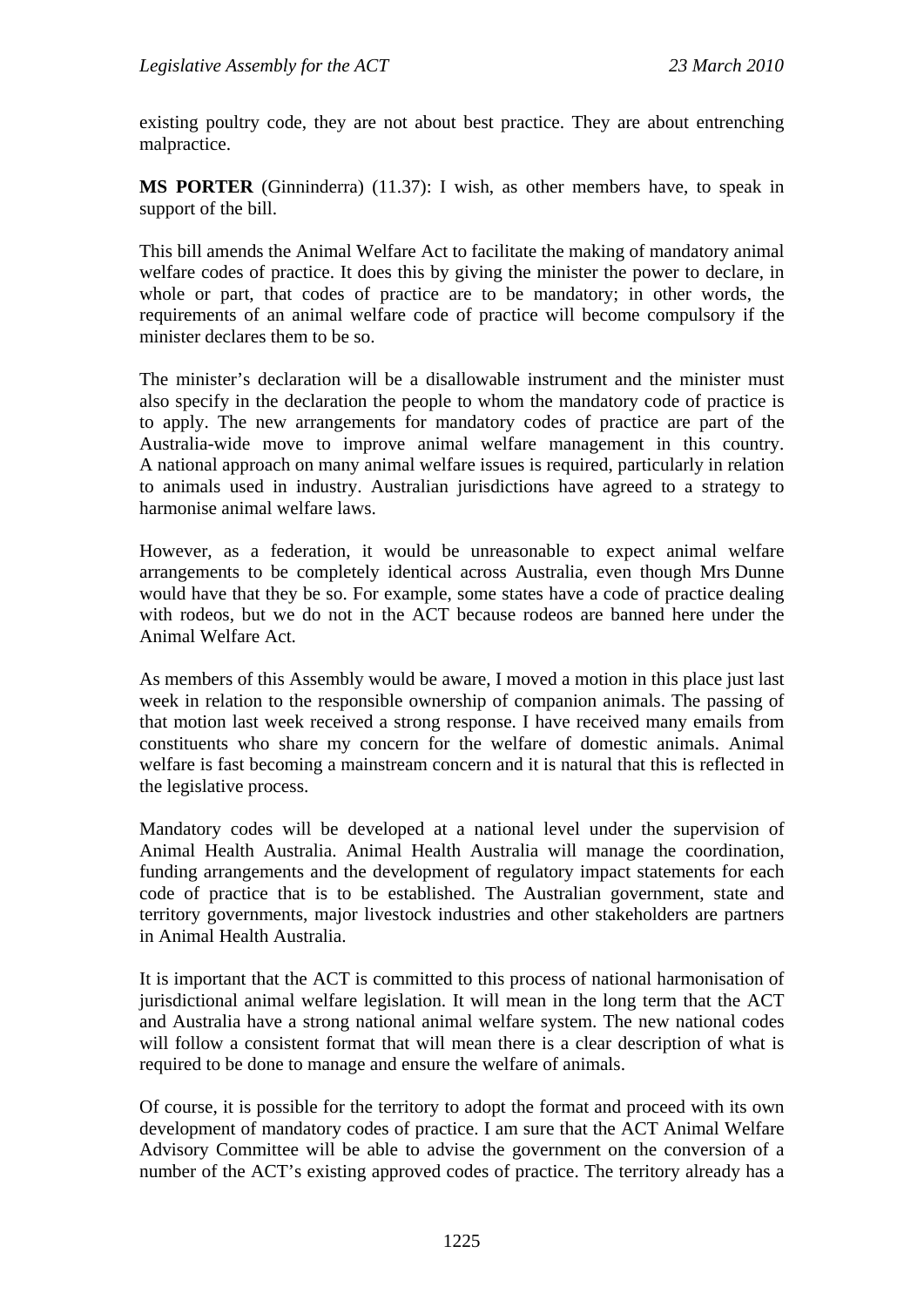number of approved codes of practice made under the Animal Welfare Act. These codes work as best practice guides. The bill does not affect the current approved code. Those codes generally do not set clear standards of behaviour and are unsuited to become mandatory codes. They do not conform to the nationally agreed format for new mandatory codes.

It should be noted that under the bill the minister must be satisfied that adequate consultation has occurred before making a code of practice mandatory. I understand the Animal Welfare Advisory Committee will play an important role in the consultations for mandatory codes of practice.

When the minister decides to make a code mandatory, the bill also requires that the new code be publicised in local newspapers. The introduction of mandatory codes of practice will give the territory a tool that will improve the enforceability of codes of practice. This is being done by the inclusion of new offence provisions.

In his presentation speech for this bill the Chief Minister stated that regulations would be made under the Animal Welfare Act to improve battery hen welfare. These regulations have been developed and are now available via the legislation register. I think Mrs Dunne made some reference in her speech to the ACT being a leader and suggested that this was not necessarily a very good idea. But the last time I looked I thought it was an excellent idea for us to be a leader in the way that we introduce legislation, and to have other people follow our lead. The regulations outline specific requirements for the design of cages, the minimum area for birds in each cage, and inspection arrangements for commercial egg producers.

The welfare of poultry, particularly poultry kept in cages, is important for the people of Canberra. New regulations for this industry provide new measures to improve the welfare of caged hens, while a national mandatory code for poultry is being still developed. So you can see that it is necessary for us to lead the way in this regard at this time.

The government has introduced a balanced package. This bill will insert the power to make mandatory codes of practice, and the government has also addressed the ongoing concern related to the welfare of poultry through new regulations. These are important steps as progress is made to nationally consistent animal welfare regulation. I commend the bill to the Assembly, and I am very much looking forward to playing a role in further work in the area of animal welfare as we move forward.

**MR HARGREAVES** (Brindabella) (11.44): This bill will enable the ACT government to participate in a national program to harmonise animal welfare legislation. It does this by allowing the minister to adopt, in whole or part, mandatory codes of practice for animal welfare, which it is anticipated will be drawn from nationally developed animal welfare codes of practice.

In order to better describe the necessity for this legislation, I will explain to members the national process for the development of new animal welfare codes. The Australian animal welfare strategy, or AAWS, has been agreed to by all jurisdictions, through the Primary Industries Ministerial Council. Harmonisation of legislation has been led by the commonwealth Department of Agriculture, Fisheries and Forestry in conjunction with Animal Health Australia.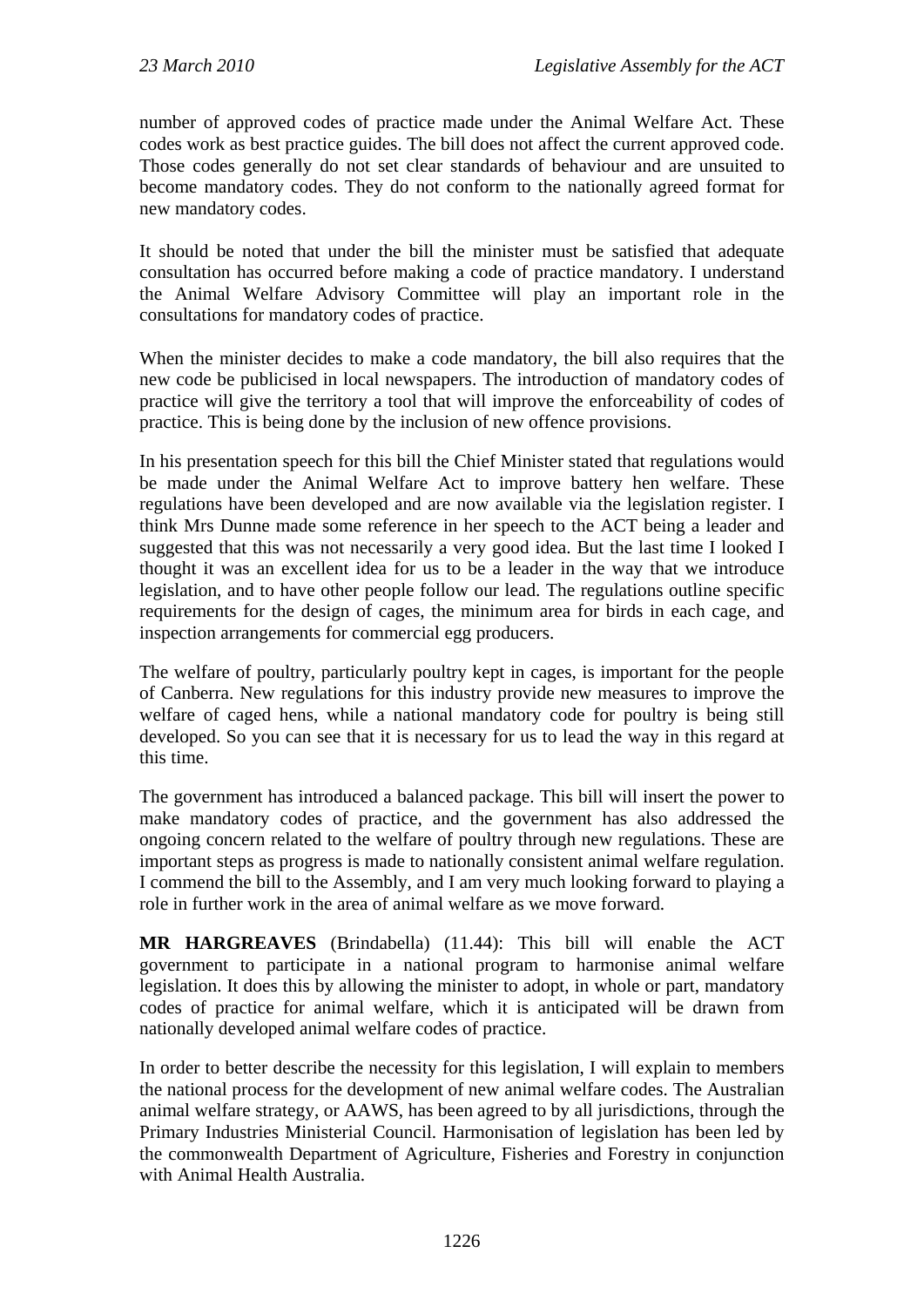The Australian animal welfare strategy project develops national codes by convening writing groups drawn from major stakeholders such as the RSPCA and Animals Australia, industry representatives and Animal Health Australia, together with government policy officers drawn from a range of jurisdictions.

Animal Health Australia manages the coordination, funding arrangements and development of regulatory impact statements for each code of practice. Animal Health Australia also coordinates action plans to aid jurisdictions in the implementation of legislative changes and code adoption. New national codes will be drafted in an agreed layout which will follow a "standards and guidelines" format. The new codes will include clear standards with which people will have to comply.

The ACT government has, under a range of political persuasions—only two actually; two political persuasions have actually been in this chamber, and I sincerely hope it stays that way—led many in animal welfare reform in a number of areas such as the banning of rodeos, the docking of dogs' tails and the cropping of their ears, the banning of exotic animals from circuses and the compulsory desexing of companion animals. Of course, we have extended the animal welfare regime to start with cat-free suburbs, for example.

The other thing, of course, is the way in which Domestic Animal Services has gained accolade after accolade for their work. I draw the Assembly's attention specifically to the development of the trailer by the former registrar of Domestic Animal Services, which is to be deployed in the event of a disaster such as the 2003 bushfires. It is, in effect, a mobile triage unit for injured animals and it is a most magnificent trailer. If members have not seen it, particularly the Greens, who were not here when it was actually launched, I would invite them to seek permission from the minister to pop out to Domestic Animal Services and see the trailer. It is a remarkable thing.

We recognise the importance of safeguarding the animals that share our community and of cooperating with neighbouring jurisdictions. They say dogs have owners and cats have staff, and I can attest to that, having been a dog owner in my life and being completely subjected to slavery in my house to a little orange cat called Andy. Do you know what I like? I like that exasperated sigh; I just love it. It makes my day, Madam Deputy Speaker. I love it.

**Mr Hanson**: Are you here for your own amusement or for the betterment of the ACT community, Mr Hargreaves?

**MR HARGEAVES**: No, I am here for your entertainment, Mr Hanson, because you are clearly the jester of the year, you know.

**MADAM DEPUTY SPEAKER**: Mr Hargreaves, please do not provoke those opposite.

**MR HARGEAVES**: You are clearly the jester of the year. A number of Australian jurisdictions, including the ACT, do not currently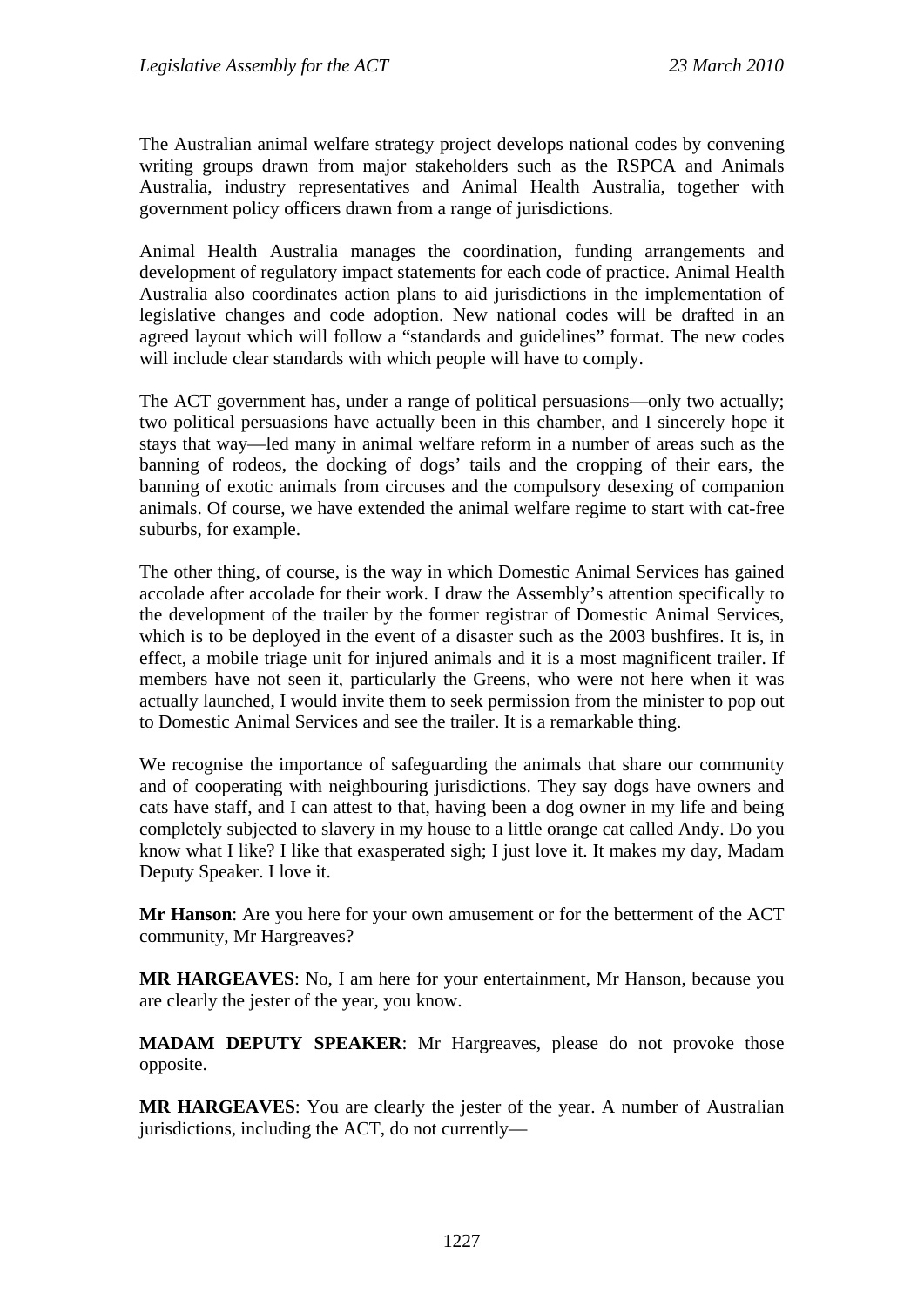**Mr Hanson**: That's an award you've taken out many years in a row, Mr Hargreaves—many years in a row.

**MADAM DEPUTY SPEAKER**: Do not provoke the opposition, Mr Hargreaves.

**MR HARGEAVES**: It has tickled him up a little bit, hasn't it? I wish fishing was this easy, Madam Deputy Speaker; it would be great.

**Mrs Dunne**: Get a new line, John.

**MR HARGEAVES**: "Get a new line," she says. Oh, dear.

**MADAM DEPUTY SPEAKER**: Can we get back to the debate, Mr Hargreaves.

**MR HARGEAVES**: I am mortified, Madam Deputy Speaker. I am absolutely shattered by the rapier-like wit just demonstrated by Mrs Dunne; it is rapier like. Like a rusty barbed-wire fence—that is what it is really like.

A number of Australian jurisdictions, including the ACT, do not currently have a legislative framework to enable the adoption of mandatory codes of practice. At present the Animal Welfare Act allows the minister to declare "approved" codes of practice, but they are "best practice" guides. If a person is charged with animal cruelty under the act, that person can then use their compliance with a code of practice as a defence. The relevant minister can also make regulations dealing with individual animal welfare issues and that power will continue alongside the arrangements that this bill introduces.

This bill will amend the Animal Welfare Act 1992 to include a new power for the minister to make mandatory codes of practice. The bill also introduces offence provisions to give teeth to the mandatory codes. Other minor changes to the act will be made to allow for consistency. Under new section 23, the minister will have the authority to make part or all of a code of practice mandatory and enforceable. Formal acceptance of a code will still be made by a disallowable instrument, meaning this Assembly will have some oversight over the process. Before the minister can declare a code to be mandatory, the minister must be satisfied that adequate consultation has occurred.

The Animal Welfare Advisory Committee will also advise the government on the local adoption of nationally approved codes, under the AAWS project. I understand the advisory committee is well across the national code-making arrangements. I understand that the ACT's Animal Welfare Advisory Committee is in favour of mandatory codes of practice and stands ready to convert a number of existing voluntary codes into the necessary standard and guideline format for adoption as a mandatory code. The minister will also continue to be able to make non-mandatory or "approved" codes of practice, as the minister can do at present.

Further, the minister will continue to be able to deal with animal welfare issues through the making of regulations under the act, although this bill removes an anomaly from the current regulation-making power in the act. The bill will remove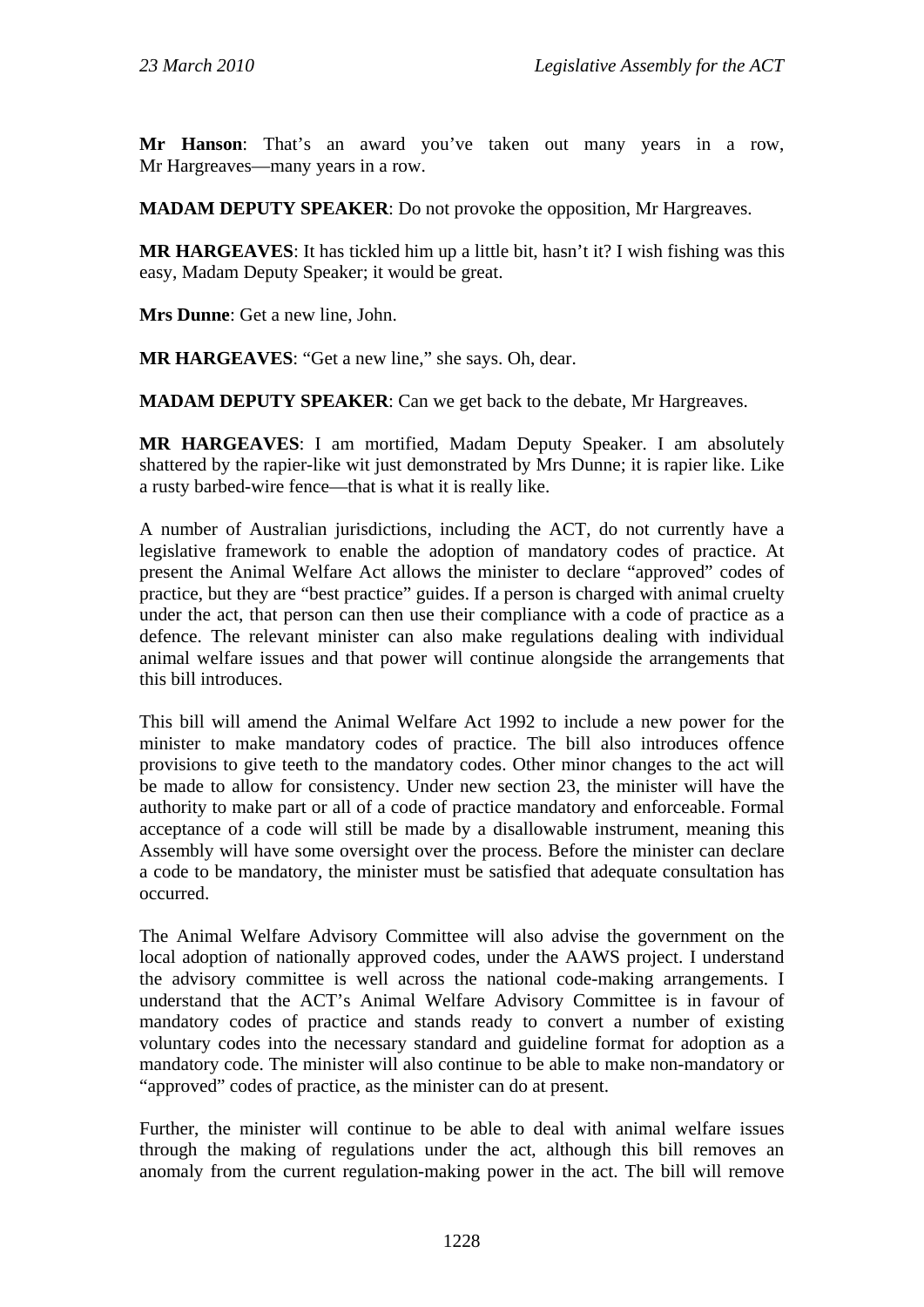the minister's power to adopt a code of practice via regulation and will restrict the minister's power to make a code of practice to making them under either section 22 or new section 23. This is important given the detailed consultation and notification processes envisaged by section 22 and new section 23. The former regulation-making power would have provided the minister with a means of circumventing the consultation and publication processes associated with making a mandatory code.

The criminal provisions of the bill, to be found in new sections 24A, 24B and 24C, outline a staged penalty scale approach for breaching a mandatory code of practice. New section 24A deals with more serious offences against a code of practice, where a person has recklessly failed to follow a code's requirements, and has a maximum penalty of 100 penalty units. New section 24B provides for a strict liability offence for failing to comply with a code requirement and has a maximum penalty of 50 penalty units. It is intended for lesser breaches of a code of practice.

As members are aware, making the section 24B offence a strict liability offence means that in prosecutions under this section the intention of offenders to breach the code does not need to be proved. It presupposes that people know about the relevant code. In some circumstances, such as codes that are industry based, this is reasonable; it is just part of doing business.

Although there is an expectation that future mandatory codes of practice, particularly those developed nationally, will focus on industry, it is still possible for future mandatory codes of practice to apply to individuals in their private capacity. In these circumstances, it is unfair to expect individuals to know about the details of the code and they should generally be given a chance to comply.

The scaled approach I have just outlined will require officers to advise people about their code requirements in circumstances where it is not reasonable to expect that the person should know about the code. However, more serious or repeated breaches of a mandatory code can still be dealt with by the courts, with appropriate penalties applied.

It is important that we get this understood by the Assembly: if it is an industry that has breached the code, they can be expected to have known about it. All industries know what rules govern their actions. But when it comes to private individuals we do not expect people to think, "I am going to buy a goldfish this week so I will go and find out what rules apply to having a goldfish," or a dog or a cat.

**Mr Hanson**: Or a chicken or a goose.

**MR HARGREAVES**: Speaking of goose—you raised it.

**Mr Hanson**: Gooses? Are they geese or gooses?

**MADAM DEPUTY SPEAKER**: Mr Hargreaves!

**MR HARGREAVES**: You said "goose", Mr Hanson. I do wish you would not look at Mrs Dunne every time you mention the word "goose".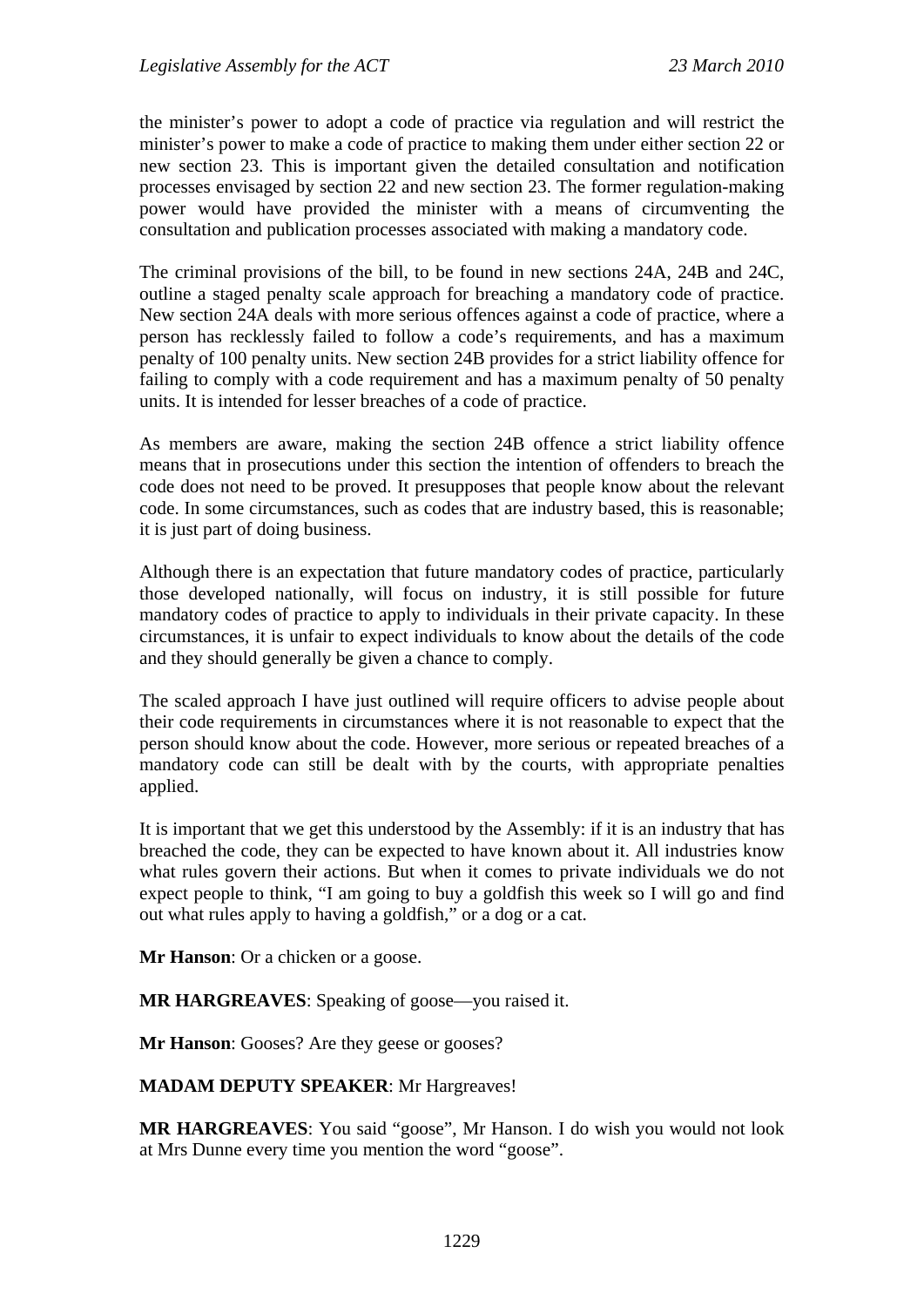**Mr Hanson**: I am simply following the lead of Mr Corbell, who referred to them as gooses.

#### **MADAM DEPUTY SPEAKER**: Mr Hanson!

**MR HARGREAVES**: You are indeed. I know that you will be very interested in what happens to the protection of geese in this town. I know that you have a fixation with looking after the welfare of the geese.

But it is important to know why it is that we have to have a more lenient approach to individuals, and that is because of the original one for the industry. It turns on the word "reckless". Reckless means that there is an intention. It means that you do know something and you do not care about the consequences. It is an active state of mind. The provisions are really stiff when somebody recklessly does something, like recklessly leaving a gate open so that a very savage dog can run off down the street. That is reckless. But, if people ought to know but do not, it is a passive state of mind and so we need to be a little bit more lenient about that. However, once they are advised by an inspector, they then move from passive to active and if they continue that particular approach then the heavier penalties should indeed apply.

The current general animal cruelty offence provisions can still apply, of course, in appropriate circumstances, to a failure to comply with a mandatory code of practice, just as they can apply to existing approved codes of practice.

I would like to commend Animal Health Australia for providing a clear pathway to reform this important area of community concern. And I can tell you, from my own experience as a minister in this place of sharing the frustration, that there are different approaches across different jurisdictions. At the end of the day, the animals themselves are the ones that need our protection. They do not have a vote across jurisdictions and we need to have a national approach.

I believe the changes being debated here today regarding the provision for mandatory codes of practice is a major jump forward in animal protection both within the ACT and nationally. I commend this bill to the Assembly.

**MR STANHOPE** (Ginninderra—Chief Minister, Minister for Transport, Minister for Territory and Municipal Services, Minister for Business and Economic Development, Minister for Land and Property Services, Minister for Aboriginal and Torres Strait Islander Affairs and Minister for the Arts and Heritage) (11.57), in reply: I thank all members that have spoken for their contributions to this debate. The purpose of the Animal Welfare Act 1992 is the promotion of animal welfare. It does this in a number of ways.

The act establishes animal cruelty offences, regulates the use of animals for research, teaching and breeding through a system of licences and authorisations with oversight by animal ethics committees, regulates the use of animals used in circuses and travelling zoos, regulates animal trapping and details the creation and functions of the Animal Welfare Advisory Committee.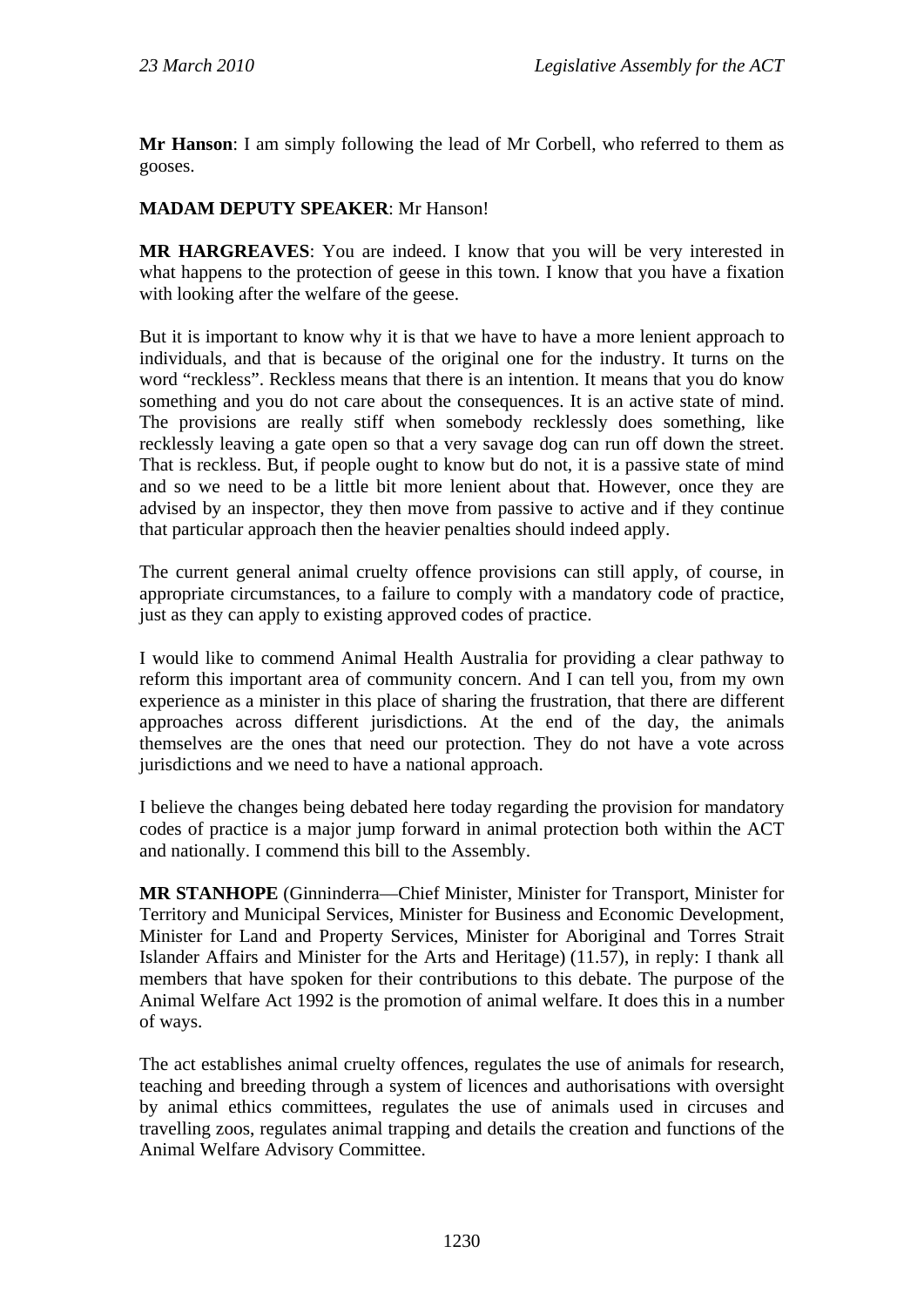The act also provides for the making of animal welfare codes of practice. As members have heard, this bill deals with this last aspect of the act. Although the act currently gives the minister the power to make codes of practice, there is no direct requirement to comply with the code. As has been explained here today, compliance with a code may instead be relied upon by a person as a defence with some exceptions to a prosecution for an animal cruelty offence.

These codes are referred to as approved codes, of which there are currently 22 in operation in the territory. The current approved codes describe best practice only in owning or caring for animals and are drafted accordingly. The approved codes cannot, in their current form, be declared to be mandatory without very significant redrafting. New mandatory codes are currently being developed under a national framework as part of the *Australian animal welfare strategy*. This strategy has been agreed to by all jurisdictions through the Primary Industries Ministerial Council.

The new codes are being developed under the aegis of Animal Health Australia, which is a partnership involving the Australian government, state and territory governments, major livestock industries and other stakeholders. Individual codes will be developed in consultation with industry representatives, animal welfare groups and officers drawn from various state and territory jurisdictions. The new codes will differ from existing non-mandatory codes in that the compliance requirements, which will be called standards, will be clearly spelled out.

Madam Deputy Speaker, this bill facilitates the adoption, in whole or in part, of the new codes. It provides a mechanism to allow the relevant minister to make mandatory codes of practice related to animal welfare and will move the ACT in line with the nationally consistent animal welfare regulatory regime. However, should it be considered desirable, the ACT could develop its own mandatory codes of practice. On this latter point, I will be guided by the views and recommendations of the territory's Animal Welfare Advisory Committee.

It is a requirement of the bill for the minister to be satisfied that there has been adequate consultation on a mandatory code before the code is adopted. The government considers it important that Canberrans also have an opportunity to offer their views. The government believes that consultation is an integral part of the development of mandatory codes of practice. The requirement for consultation in the amendment bill builds on the requirement in the act for the Animal Welfare Advisory Committee to participate in the development and recommendation of codes of practice.

For example, the code is currently in development at the national level which deals with the welfare of animals that are being transported. That code will be an amalgam of a number of current species-specific, non-mandatory codes. The new code will use a standard template that sets out clear, compulsory standards with the intention of replacing the best practice language of the current codes with language that prescribes clear minimum compulsory standards.

It is possible that future codes will include compulsory standards together with guidelines. Hence, the bill gives the minister some flexibility in what parts of a code will be declared to be mandatory. The declaration of a mandatory code of practice will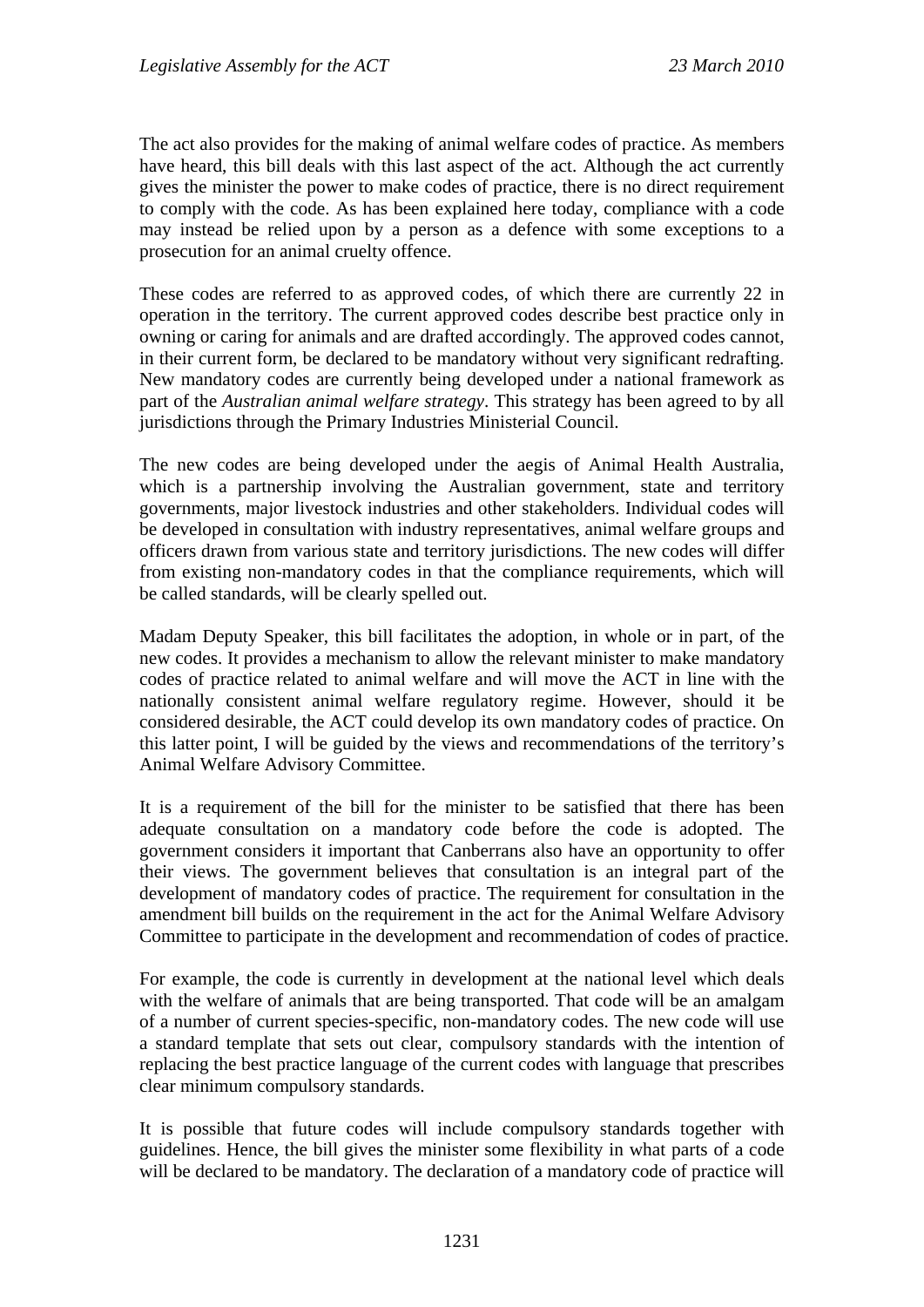be a disallowable instrument. The Animal Welfare Act 1992 already requires non-mandatory codes to be published and this requirement will be extended to new mandatory codes.

It is expected that the process of code development, consultation and notification will also help promulgate the existence of animal welfare codes. Nevertheless, it is possible that ordinary members of the community could, at the end of the day, not know of the existence of codes that might affect them. Therefore, in addition to the requirement to consult and to publish a mandatory code of practice, the operation of the strict liability offence will also be subject to special arrangements where an offender might not reasonably be expected to know of his or her obligations under a code.

It has been explained that the bill introduces two offences for failing to comply with a mandatory code of practice. The first, in section 24A, is that of recklessly failing to follow a requirement of a mandatory code. This will attract a penalty of up to 100 penalty units. The second offence, in section 24B, is a strict liability offence of failing to comply with a requirement of a mandatory code. This will attract a penalty of up to 50 penalty units.

In certain circumstances the strict liability offence cannot be applied without first giving the person an opportunity to rectify their failure to follow the code. This is set out in section 24C. An inspector or authorised officer must first give a person a direction to rectify a breach if they reasonably believe that the offender, who is in breach of a code, has done so in relation to a non-business activity engaged in by the person. If the person has previously been found guilty or convicted of an offence against section 24A or 24B, or failed to comply with a direction under section 24C, then they can be prosecuted without the need to issue a rectification direction.

The intention of section 24C is to give people, particularly those not involved in business or industry who could not be reasonably expected to know about a code, the opportunity to correct their breach without the risk of being prosecuted under the strict liability offence in section 24B. However, egregious animal welfare abuses can still be prosecuted under the existing animal cruelty provisions of the act or, indeed, under section 24A, provided the requisite level of intention to commit the relevant offence can be established.

If a person is given a direction to comply with a code of practice under section 24C, the inspector or authorised officer issuing the direction must tell the person how they have breached the code and they must give the person a reasonable time to comply with the direction. They must also warn the person that they may be prosecuted if they fail to comply with the direction. It might be considered that the issuing of a direction should be a reviewable decision—reviewable by, say, the ACT Civil and Administrative Tribunal. However, the government believes that such an approach blurs criminal and administrative law procedures.

The procedure in section 24C is a means of relaxing the operation of the strict liability offence provision in section 24B. If a prosecution is to proceed under section 24B because a person has failed to comply with a section 24C direction, then the adequacy of the direction should be tested via the criminal courts. I have no doubt that the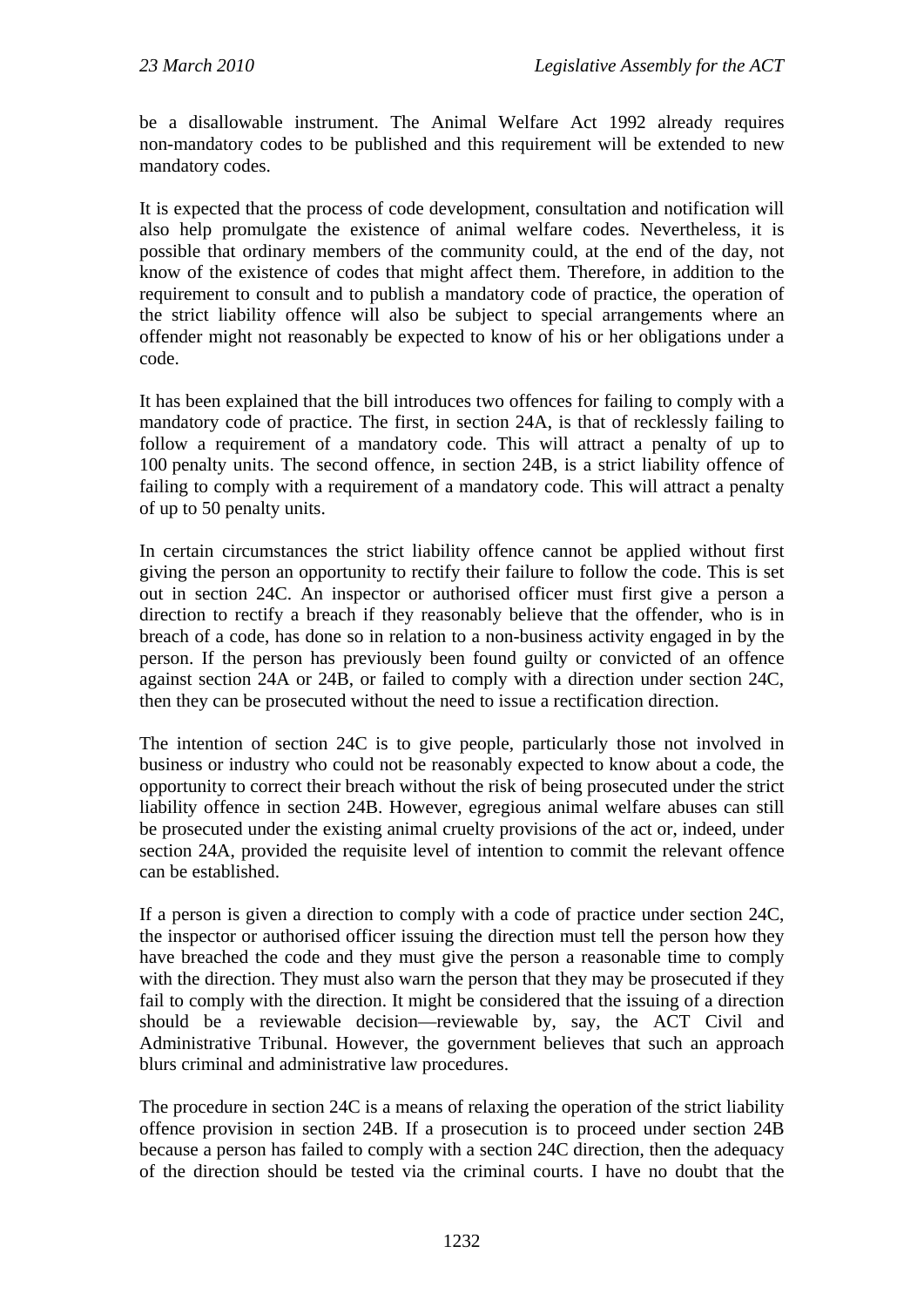Director of Public Prosecutions would refuse to prosecute if the director considered that the issuing of a section 24C direction was in some way defective.

The bill also removes one aspect of the regulation making-power in section 112 of the act. Subsection 112(4) previously provided a backdoor way, through regulation, of making a non-mandatory code of practice without the need to publish the existence of the code. The government considers that the appropriate mechanism for making codes, be they approved codes or mandatory codes, is to follow the processes set out in section 22 or new section 23 of the act. Hence, this aspect of the regulation-making power, and this aspect alone, should be removed.

The bill does not remove the ability to deal with animal welfare issues through the making of specific regulations addressing those issues. Regulations continue to provide a means of adapting aspects of current non-mandatory codes into enforceable offence provisions, as the government has done in relation to poultry welfare. This new regulation will act as a de facto mandatory code of practice for the management of commercial poultry farms in the ACT.

The government is working with other jurisdictions on additional key elements of the Australian animal welfare strategy as agreed by the Primary Industries Ministerial Council. Those elements, particularly in relation to cross-recognition and enforcement of court orders, are currently being worked on at the national level and may require further amendment to the Animal Welfare Act.

I do not anticipate that these cross-jurisdictional issues will be resolved before the latter half of this year at the earliest. Nevertheless, Madam Deputy Speaker, this bill is the first step to be taken to bring about a nationally consistent implementation in animal welfare regulation and I thank members very much for their contribution and for their support.

Question resolved in the affirmative.

Bill agreed to in principle.

Leave granted to dispense with the detail stage.

Bill agreed to.

# **Personal Property Securities Bill 2010**

Debate resumed from 11 February 2010, on motion by **Mr Corbell**:

That this bill be agreed to in principle.

**MR RATTENBURY** (Molonglo) (12.06): Mrs Dunne has agreed that I can take the call, and I thank her for that. I just want to speak briefly about this legislation. The Greens will be supporting this bill. The bill represents the ACT's contribution towards a national reform aimed at reducing the cost of doing business in Australia.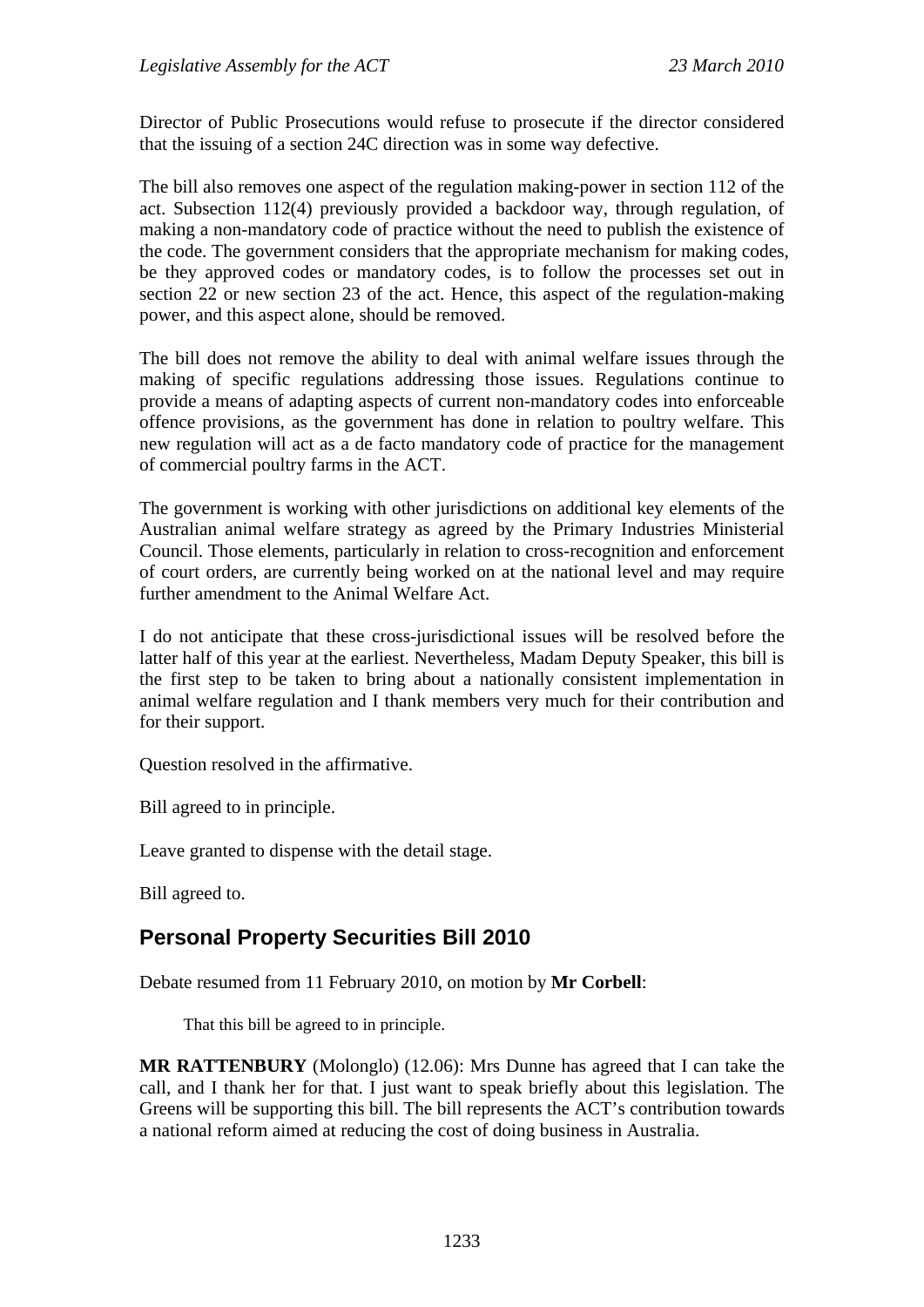In May 2011, Australia will transition to a single national register for personal property security interests. This will be a significant reform from the current situation where more than 70 separate pieces of legislation from each state and territory govern the use of personal property as security in a loan agreement. Underpinning these 70 pieces of legislation is a large number of separate registers that record interests in personal property. Where a loan is sought, the lender must check across multiple registers to ascertain if the property offered is actually already being used as security. Where matches are found, different legislation creates different rights and obligations across all the parties. This situation creates uncertainty for all involved. And this uncertainty acts as a disincentive to lending money and increases the interest rates on loans when they are able to be secured.

To address these issues, COAG agreed in 2007 to establish a single national law and register for all personal property security interests. The proposal requires a referral of power to the commonwealth from the states and territories. The introduction of the national register will bring all existing information together in the one definitive register of personal property securities. The register will be online and easily searchable, which is also a significant improvement on some of the paper-based registers currently in existence. A single national law and register will increase certainty for both business and lenders, increase availability of finance and decrease the costs of doing business in Australia.

Four states have passed the required referral legislation, with Western Australia and Tasmania due to legislate in 2010. The ACT must do its part in this national reform. The Greens support the policy objective and the single national register approach to delivering the objective. We believe that emerging businesses, in particular, will be better supported by this reform. Businesses attempting to enter the marketplace face significant start-up costs. For many, taking out a loan will be the only way to meet those costs. By making finance easier to secure, and potentially cheaper, this national reform will reduce the barriers faced by emerging businesses.

The Greens believe there are entire new industries waiting to be founded in the economy of the future. New businesses will be in demand to supply those industries with labour and enterprise. The Greens note that the national register lays important groundwork in preparing for the economy of the future and are particularly supportive of that aspect of the reform. As I said, we will be supporting this bill.

**MRS DUNNE** (Ginninderra) (12.09): The Canberra Liberals will be supporting this bill. It transfers to the commonwealth the ACT's regulatory powers in relation to the registration of personal property that is used to secure financing. This is a part of a national approach to merge all state and territory registers into one register, maintained by the commonwealth.

There are four major elements to the bill.

First, the commonwealth, by arrangement across all jurisdictions, is to assume national control of the regulation of personal property security registers. I note from the Attorney-General's presentation speech that this may occur from May 2011, but the actual date has not been finalised.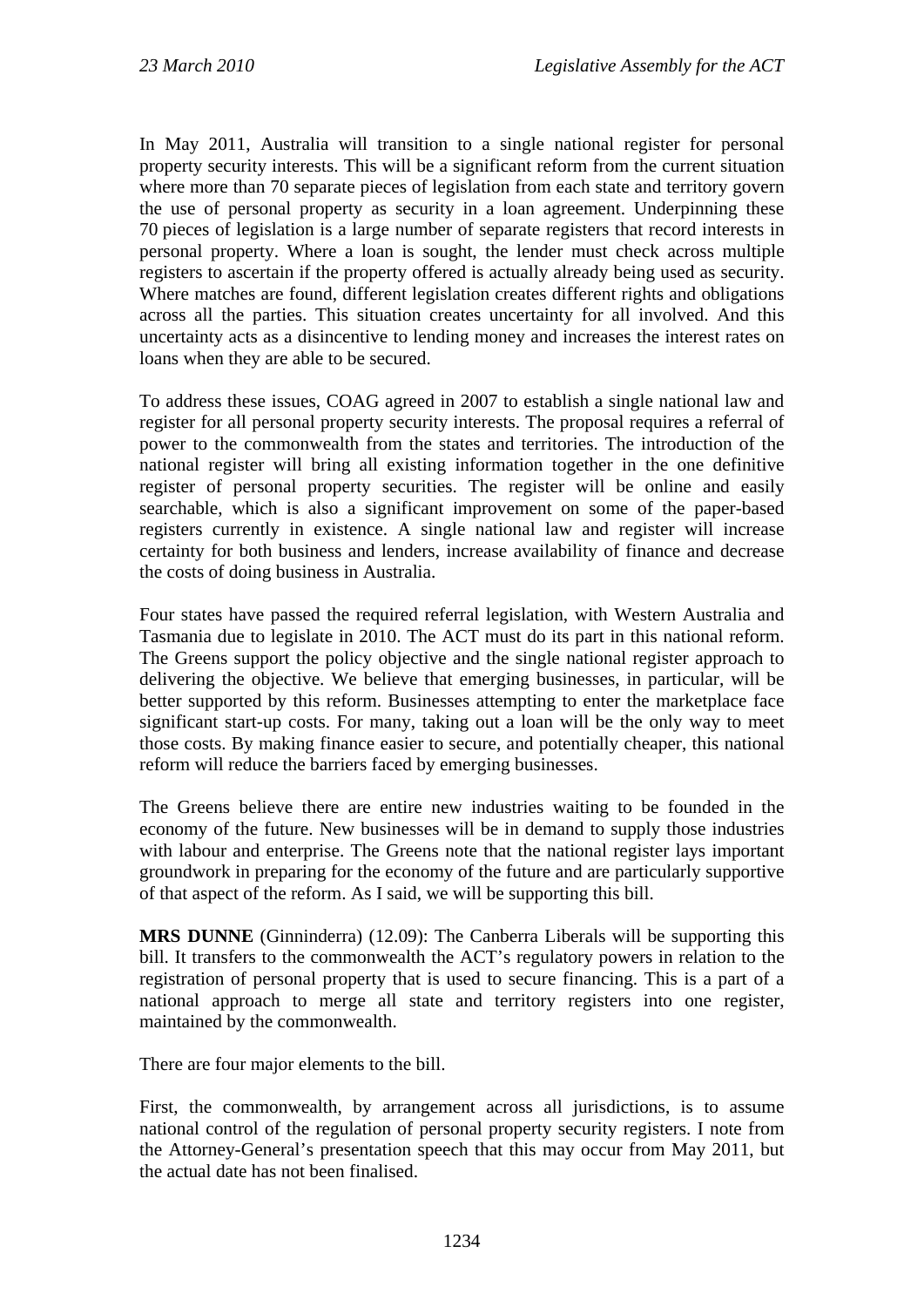Second, the bill gives the executive a regulation-making power to enable modifications to the ACT law during the transitionary phase of the project.

Third, the bill amends the ACT's personal property securities law, in accordance with the commonwealth law, to allow the ACT to exclude certain types of property from the new scheme. Examples are liquor licences and permits that are not intended to be used for securing financing. Another is minerals licences, which operate in conjunction with territory leases.

The fourth change that this bill introduces, again allowed by a commonwealth law, is provisions that enable the ACT to declare certain statutory interests, such as statutory liens, as having special priorities.

This bill is drafted in concert with all states and territories and the commonwealth under the terms of the intergovernmental agreement on personal property securities. All jurisdictions are signatories to that agreement.

Importantly, this bill does not impact on real property, such as land and houses. The current system of registering financing interests in which those kinds of assets are offered as security will continue. But it does mean that all of the personal property security registers maintained by the states and territories will be merged into a single, national, online register. This includes bills of sale and similar instruments.

It is worth noting that the ACT currently has an agreement with the New South Wales government to list all encumbered ACT vehicles on the New South Wales register. This means that the listing process for this register will transfer relatively simply to the commonwealth's system and may even save the territory some money.

Normally, with reforms of this nature, there are a range of transitional provisions. For example, finance agreements executed before the new national law comes into effect will continue to be governed by ACT law. This will continue, even after the commonwealth law comes into effect, so that the law governing finance agreements remains unchanged during the life of those agreements.

I earlier mentioned that one of the elements of this bill is the provision that hands to the executive the transitional regulation-making powers. These powers, which are quite broad, go to the level of, in effect, amending ACT laws.

The scrutiny of bills committee went further, noting that the effect is to "restrain the power of the Assembly to enact laws". Notwithstanding that regulations are disallowable, there is some merit in its caution. The disallowable nature of regulations is, to all intents and purposes, changing a law after it comes into effect—that is, after the regulation has been made and introduced. The power of the Assembly to enact laws is exactly that: the power to bring laws into being. That is what good governance of the territory should entail. To hand that power to the executive is to strip the Assembly of its reason for being.

In his response to the scrutiny committee, the attorney said that the regulation-making power is "to allow the ACT to participate meaningfully in the national reform project".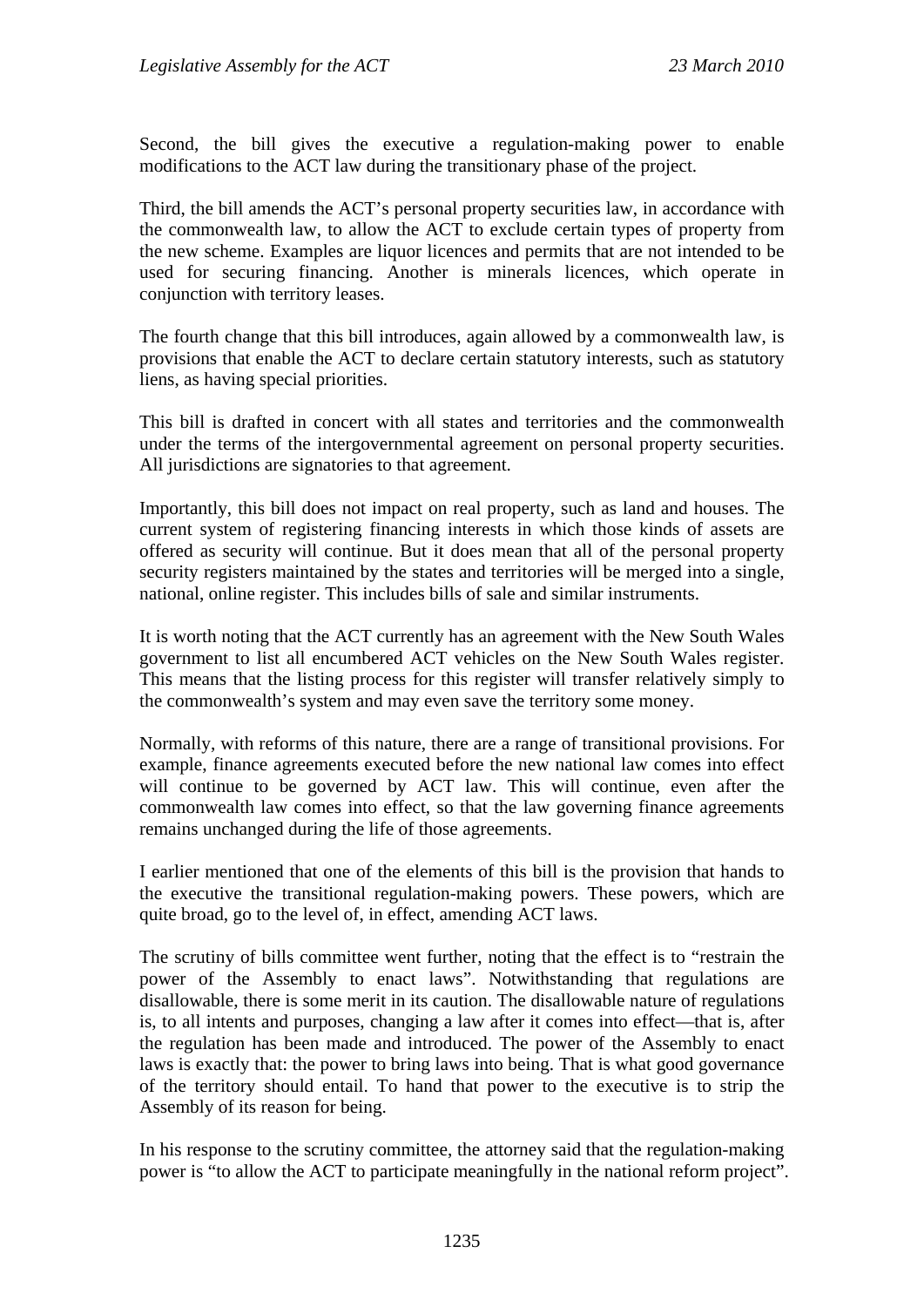He went on to say that regulations "will, as a general rule, be submitted for consideration by the Legislative Assembly through further consequential amendments bills". This may be so, but such an approach asks the Assembly to be a mere rubber stamp and not to perform its fundamental function of making laws for the good governance of the territory.

While I am cautious about this process, I do acknowledge that the process is set up in order to transfer powers to the commonwealth over a relatively short period— 13 months if the government adheres to the timetable set out in the attorney's presentation speech. Were this to be an ongoing power given in an ongoing act of this Assembly, I would be even more cautious about allowing the executive such a power.

For this bill, I do not object to the proposed approach, especially as it is to enable the government to respond quickly and effectively to any developments that may arise in the transition process. Nonetheless, I will monitor the progress and I call upon the attorney to ensure that the Assembly is kept fully informed of that progress. In particular, I call upon the attorney to ensure that any regulations the executive makes are presented to the Assembly in the form of consequential amendment bills without delay.

Another matter commented upon by the scrutiny committee was the power given to the New South Wales registrar-general to refuse to exercise a registration function. The registrar may do this during the so-called pre-PPS transition period. This is in order to allow registration of personal property securities on the commonwealth register in readiness for the registration commencement date.

The committee noted that the provision "does not state any grounds that condition an exercise of the power". I am told, through a briefing, that the pre-PPS period is one month. On balance, therefore, I do not consider this to be a particularly troublesome provision. But, once again, we will have to monitor its progress.

Finally, let me say this. In a briefing I received on this bill last week—I thank the attorney for arranging the briefing and the officials who attended—I asked how the transition of these functions to the commonwealth will impact on the territory's financing and staff. Whilst only some of these questions have been answered so far, I do not anticipate any significant impact. Indeed, there may be a cost saving in that the ACT-New South Wales encumbered vehicles registration arrangements ultimately will lapse.

Some would argue that this reform is de-federalisation by stealth: that it is somehow one of the small steps for man in a giant leap towards the centralisation of state-based powers. There is an open debate as to whether this is desirable or not. In the case of the bill before us today, centralising the register of encumbered personal property will create efficiencies and more certainty. This will be so particularly for consumers who want to ensure that the goods they buy are free from encumbrances.

How often have we seen and heard the sad stories and tales of unwary individuals, proud of their new car purchase, left with the trauma of their newly acquired asset being seized by a collection agency because the previous owner had defaulted on a loan for which the car was security. One single national online register will make for easier cross-jurisdictional transactions.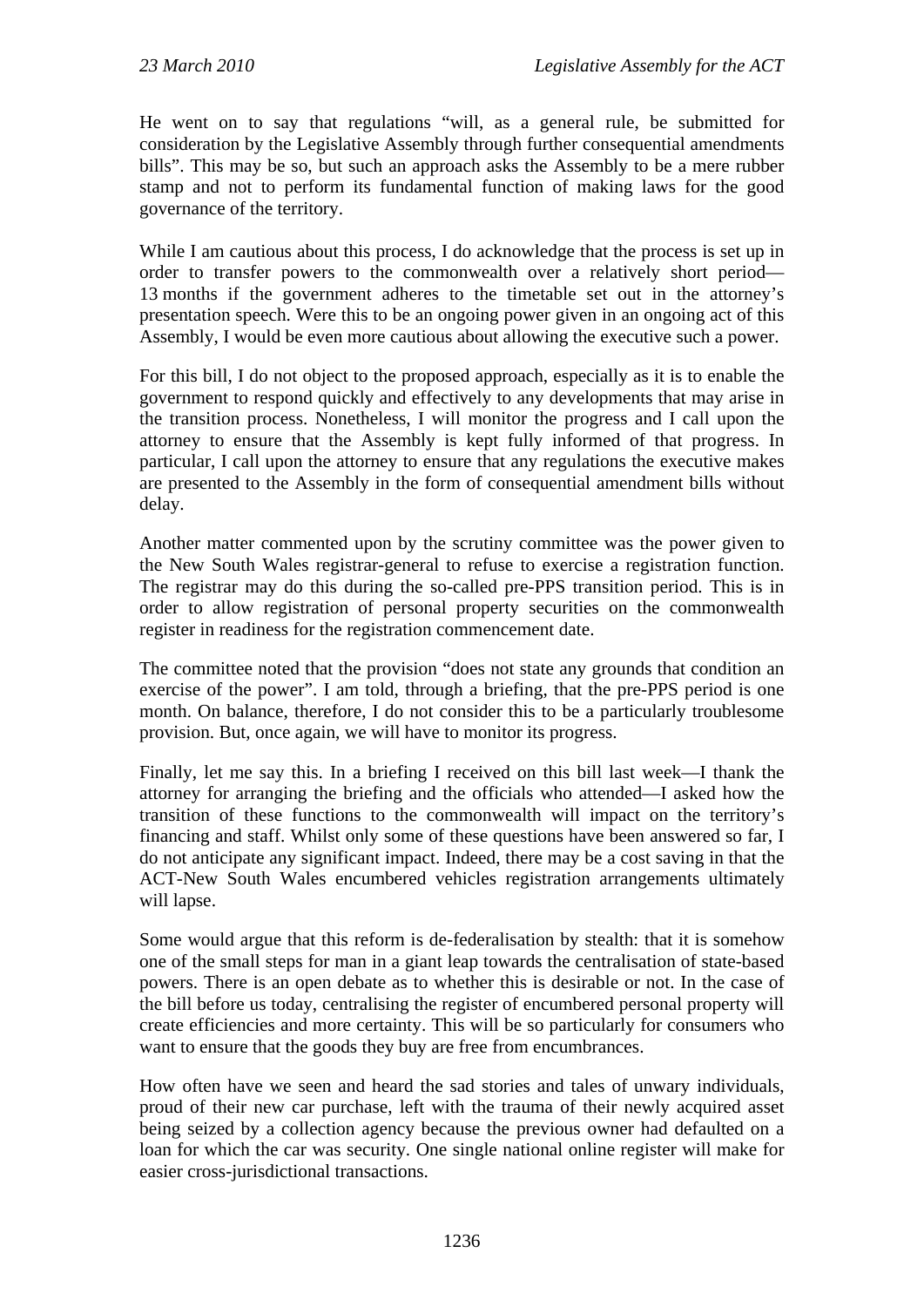This is one centralisation reform that the Assembly should support, and the Canberra Liberals are pleased to do so today.

**MR HARGREAVES** (Brindabella) (12.17): I support this bill and the ongoing reform of the law of personal property securities. This reform project has been in progress for a number of years now at the commonwealth level, and this government has reacted swiftly to the results. Consumers and businesses in the ACT can be assured that they have a government which moves quickly to implement these measures for their benefit.

This bill is designed to reflect the changes introduced by the commonwealth Personal Property Securities Act 2009. The commonwealth act was passed by parliament in December 2009, following a lengthy and detailed consultation and drafting process. The drafting began in August 2008 with the release of a discussion paper. Before that, an options paper for the Standing Committee of Attorneys-General in 2006 presented options for reforming the law, based on international comparisons.

The commonwealth personal property securities legislation was designed around American and Canadian models. Similar legislation has been used in North America for more than 50 years, so the fundamental principles of this reform have been thoroughly tested. The commonwealth act improves on the primary shortcomings of the legislation in North America. In those jurisdictions, every state or province enacts its own version of the law and each has its own registers. The result is that if property has been moved across jurisdictional lines, it can be very difficult to discover the existence of interests in the property. Compliance with the slightly differing requirements across those lines is also very difficult.

The commonwealth reform makes the law consistent across all jurisdictions in Australia. Also, it provides for a single, national register of personal property securities. The government agreed to this reform because it will result in improved economic conditions for the ACT and across the nation. The improvements come from easing the burdens and risks involved in using property to secure financing. Reduced burden and risk in this area means that financing is cheaper for both consumers and businesses to obtain. This holds true across the economic spectrum, from consumers to small businesses and large corporations.

For consumers, the main benefit will be an improved ability to buy goods using credit. The typical example is a car purchase. A bank or other financial institution lends money to complete the sale and takes an interest in the car in return. For businesses that want to use any tangible assets to secure financing, there will now be a consistent set of rules across the country. The territory's role in this has been to work as a partner with other jurisdictions and the commonwealth to provide input on the legislation and to ensure that the territory is capable of transitioning to the new system with ease. Throughout the process, the government has acted swiftly and decisively to ensure that there will be no obstacle to securing the economic benefits of this reform.

This bill represents a key step forward for the territory's economy and for the national reform project. Members should note that the government introduced this bill at the first opportunity following the enactment of the commonwealth legislation, which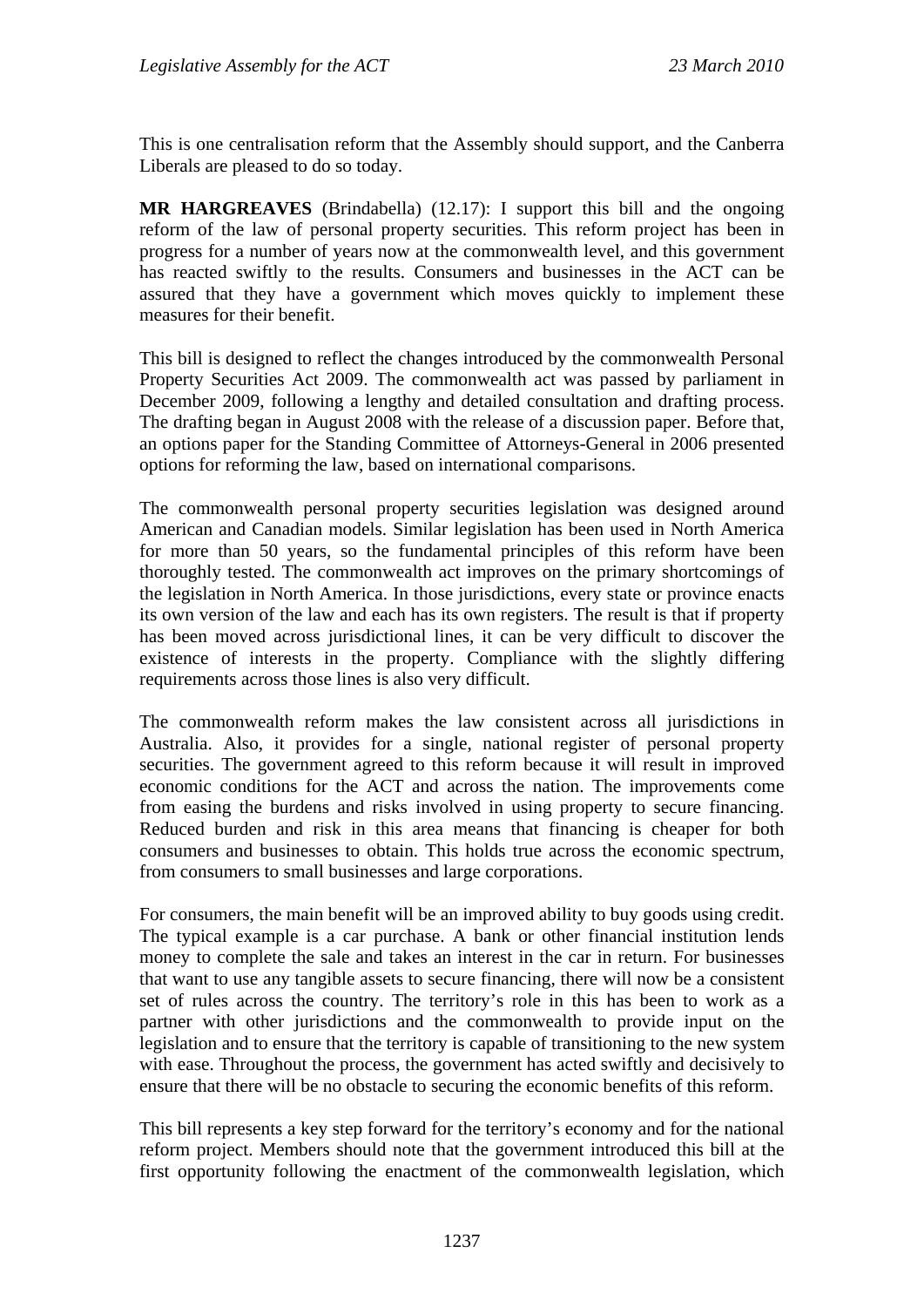occurred in December 2009. By introducing consequential amendments and beginning the process of transition early, the government is giving as much time as possible for residents of the territory to become aware of the changes and to prepare themselves.

The bill also gives the maximum amount of time for processes in the territory to be adjusted to reflect the reform. Enactment of this consequential legislation now will give the Registrar-General the authority to begin transitioning material to the new commonwealth register. Beginning this process early will ensure that the territory is fully prepared for the commencement of the new system. The Personal Property Securities Bill 2010 will give certainty to the community about an important economic reform and will ensure that the territory welcomes the new system with every measure in place to secure its economic benefits. I commend it to the Assembly.

**MR CORBELL** (Molonglo—Attorney-General, Minister for the Environment, Climate Change and Water, Minister for Energy and Minister for Police and Emergency Services) (12.21), in reply: I would like to thank members for their contribution to the debate today. The Personal Property Securities Bill 2010 implements an important national reform in the territory. The bill represents one of the government's contributions to the ongoing national personal property securities reform.

The national reform program is designed to make obtaining credit and doing business easier and safer for all Australians. It does this by harmonising all state and territory legislation into a single commonwealth law and by consolidating information that was previously spread throughout numerous locations into a single, definitive commonwealth register. The commonwealth has already enacted the law, which is the Personal Property Securities Act 2009. The register is currently under construction and is expected to begin operating in May 2011.

In considering this bill, I would like members to focus on the three most important aspects of the reform as it relates to the territory: the national reform process will improve economic conditions for both businesses and consumers in the territory; the bill has been drafted to ensure that the transition from territory regulation of this matter to commonwealth regulation occurs smoothly; and the bill will ensure that important territory interests are protected throughout the coming changes.

First, I will detail the benefits that will flow to the territory from this reform. Personal property securities consist of any agreement that uses personal property, as opposed to land, to secure payment or performance of an obligation. As I explained in introducing the bill, an automobile loan is the most typical example. When you obtain finance to purchase a car, the bank normally retains an interest in the car to secure repayment of its loan. The car secures payment of the loan because, if the loan is not paid back, the bank has the ability to take the car to help satisfy the outstanding amount.

Under existing ACT law, the interest of the bank in this example must be registered. The purpose of registration is to ensure that, if the car is sold without the bank's knowledge, the buyer is able to discover the existence of the outstanding loan. This prevents people from buying a car with the bank's money and then selling the car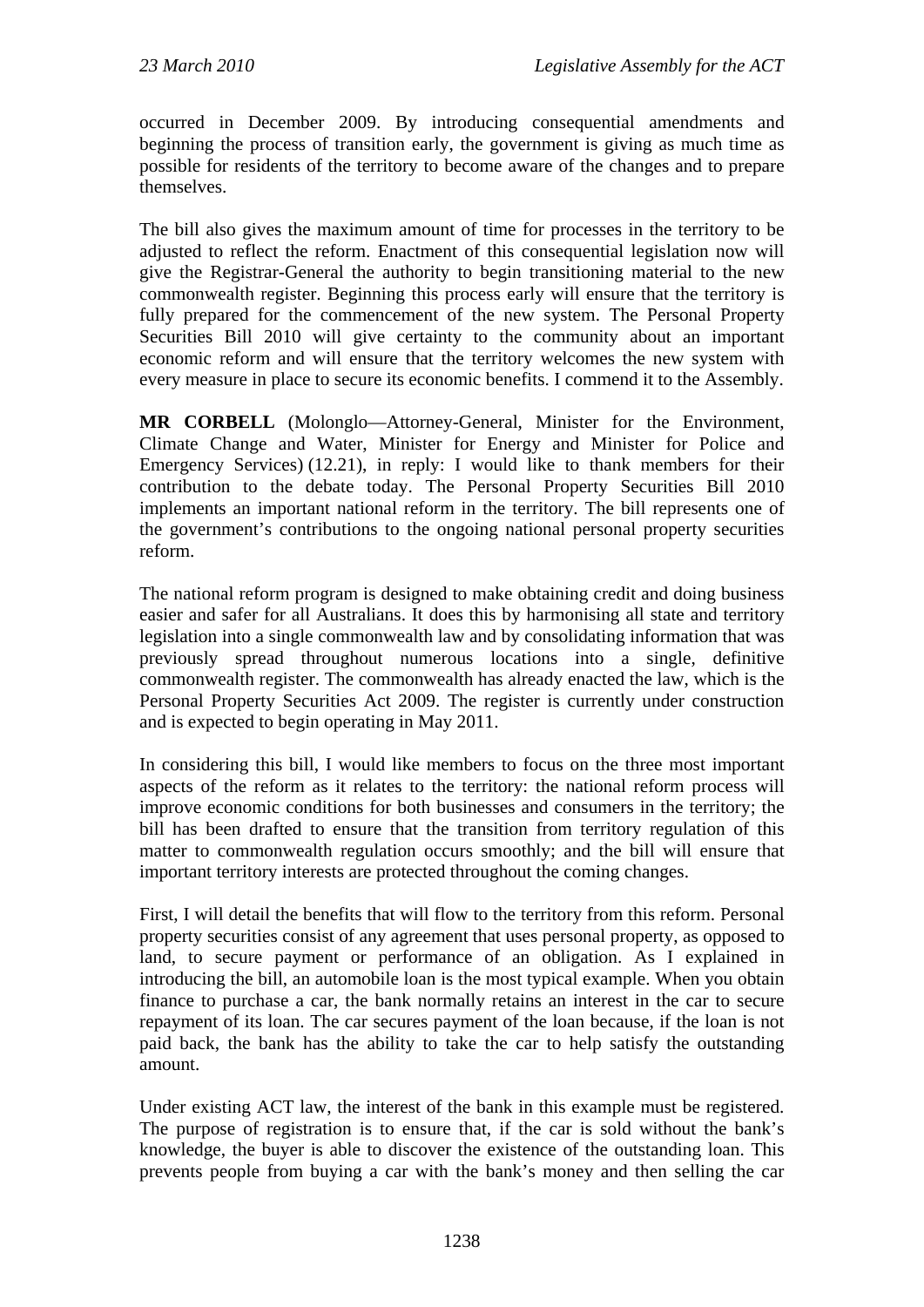onwards without repaying the loan. This example explains the core purpose of personal property securities legislation. The law allows for businesses and consumers to obtain loans with assurances of repayment, and registration ensures that information about those loans is available to make others who deal with that property aware of the loan.

Currently, every jurisdiction in Australia has its own unique laws governing these kinds of transactions. As a result, if you wish to create a security in more than one state, you are required to understand many different pieces of legislation, to meet a wide array of very technical requirements and to search numerous registers for information about the property that underlies the transaction.

The personal property securities reform will create a one-stop shop for Australian businesses and consumers. This will make it easier for people who cross between jurisdictions because the law will remain the same. Also, the single register will mean that there is a definitive source for relevant information. The costs of obtaining finance will be reduced because the burdens involved for both businesses and consumers will be fewer.

The bill we are debating today will begin the implementation of personal property securities reform in the territory. There are two primary components that need to be addressed: first, the statute book needs to be updated to reflect the change; second, information on the territory's registers must be transferred to the new commonwealth register. The bill provides for both steps to begin so that the territory is fully prepared when the reform commences.

Some of the more significant aspects of the bill are the repeal of the Instruments Act 1933 and the removal of certain provisions from the Sale of Motor Vehicles Act 1977. The Instruments Act provides for things such as a hire-purchase agreement or a bill of sale to be recorded by the Registrar-General. The act is being repealed because it deals entirely with interests and transactions that will in the future be governed by the commonwealth Personal Property Securities Act.

In future, all bills of sale and instruments that would have been taken to the Registrar-General will go to the single commonwealth register. Information about automobile loans was previously held for the territory on the Register of Encumbered Vehicles, which is administered by New South Wales. The Sale of Motor Vehicles Act 1977 is being amended to remove references to this system, as that register will also be transferred to the commonwealth.

Because of the broad scope of this reform, it is important to ensure that flexibility and the ability to respond to changes is built into the process. This is a highly technical area of the law, but it has implications throughout the statute book. For this reason, the bill includes a very broadly worded power to create transitional regulations to help the territory move the reform towards completion. The bill also authorises the Registrar-General to take any measures necessary to ensure that information from the territory's registers is transferred to the new commonwealth register. This will ensure that residents of the ACT are not left behind when the new scheme begins to operate.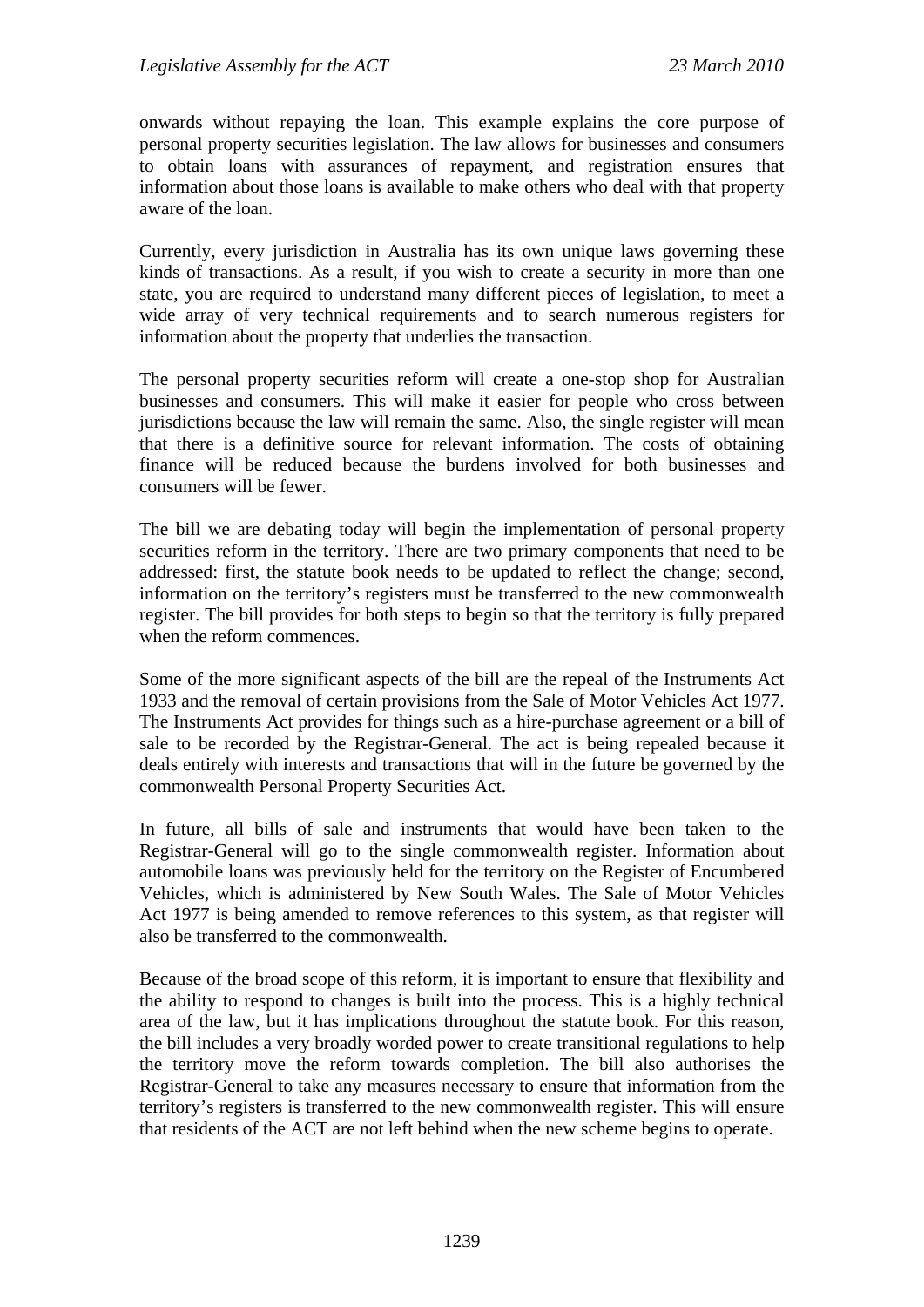I would like to acknowledge the standing committee's scrutiny report, which raises concern with the power to make transitional regulations that modify the operation of the act. As with any regulation-making power, there is no doubt that the regulations always remain subject to the authority of the Assembly. While I agree with the standing committee's point that the power of the Assembly to legislate may not be restrained by transitional regulations, it is clear that this bill does not purport to impose any restraint on the Assembly.

A broadly worded transitional regulation-making power is absolutely necessary in this case to deal with any unforeseen circumstances. A similar power was included in the ACT Civil and Administrative Tribunal Act 2008, for the same reason comprehensive reforms that involve transfers of information require flexibility for proper and seamless implementation.

As the commonwealth's expected start time of May 2011 approaches, the time available to respond should any issues arise will only grow shorter. There must be a provision to ensure that the government can respond quickly—for example, if there is some impediment to the process of transferring data or if there is an ambiguity with respect to the territory's licensing and regulatory regimes under the new law.

The need to ensure the territory's interests are protected brings me to the third key aspect of this bill. It has been drafted to include certain provisions that make it clear that the territory's licensing, regulatory and forfeiture regimes will continue to operate as before. While the commonwealth legislation was being drafted, I joined other states and territories in ensuring that there were provisions to allow for each jurisdiction to maintain the integrity of important government functions.

An example of this is the liquor licensing regime in the territory. The commonwealth Personal Property Securities Act presumptively allows for all licences that are transferrable to be used as security for a loan. In the territory, liquor licences are transferrable, but they are not intended to be used as collateral for loans. They are designed to serve only a regulatory function and not to be marketable securities. For that reason, the bill excludes liquor licences from the operation of the commonwealth law.

Licences for minerals under the Planning and Development Act have been excluded only because these are not intended to be transferrable apart from a lease, and the commonwealth law does not apply to leases or other interests in land. These measures will preserve the existing system of governance for these matters in the territory.

Schedule 2 to this bill addresses enforcement actions that deal with personal property. The commonwealth act provides that state and territory forfeiture and restraining provisions will continue to have effect, even over property that is subject to a registered interest. For example, in the territory the Public Trustee has a lien on insurance proceeds for property where the Public Trustee has paid some portion of the premiums. This bill will make it clear that the Public Trustee's lien is not subordinate to an interest created under the new commonwealth act. All of the amendments in schedule 2 serve this same purpose: to preserve existing rights to payment and means of dealing with property where the territory is a stakeholder.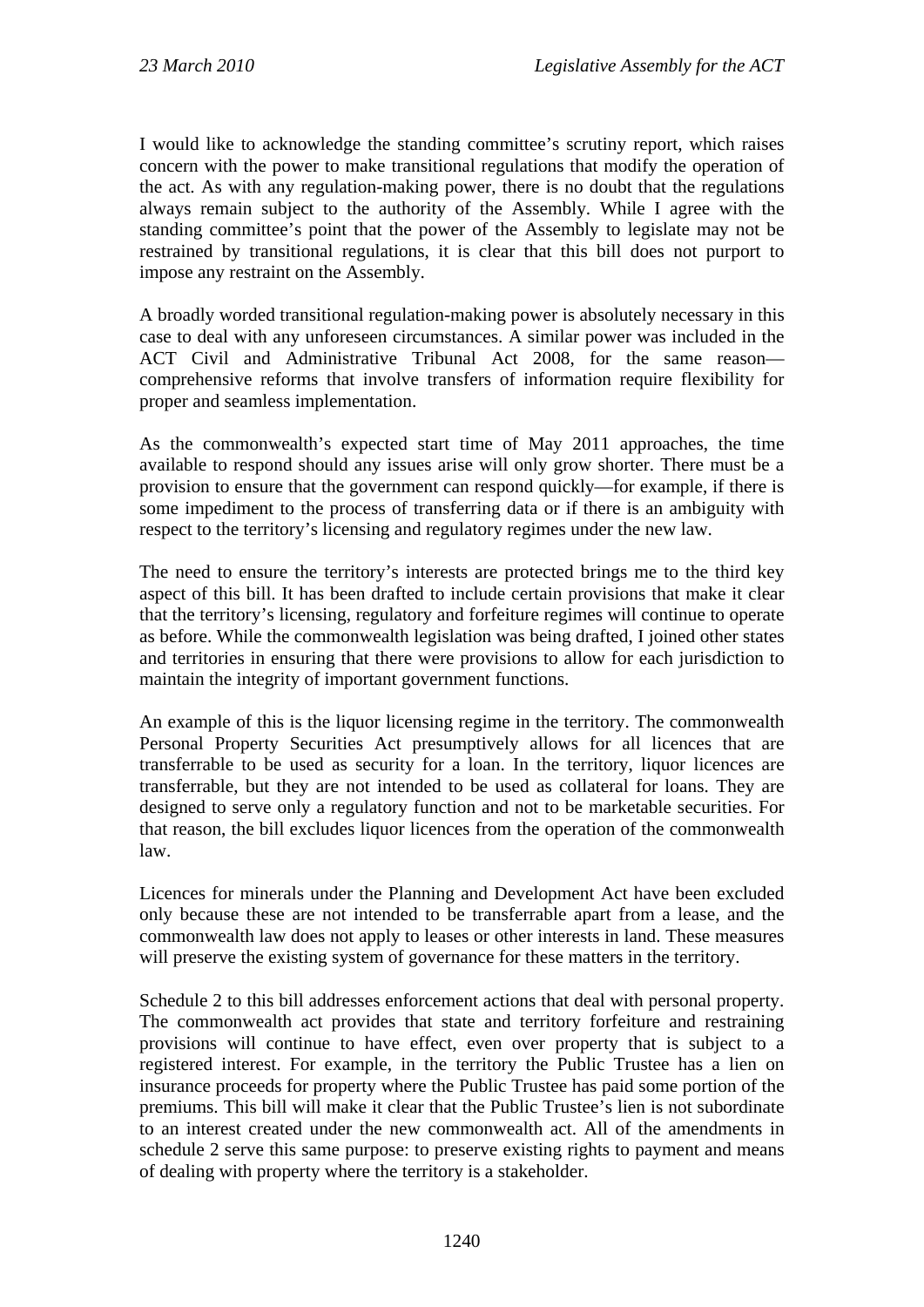In closing, I would like to remind members that this bill is a first instalment of consequential amendments related to this process. As consultation goes on and the commencement of the new scheme approaches, there will doubtless be other issues to consider which may well require an additional set of amendments to be introduced. The same priorities that guided this bill will apply to any future legislation. The benefits of the reform will be secured for the territory, the legislation will ensure a smooth transition and important government functions will be protected. I commend the bill to the Assembly.

Question resolved in the affirmative.

Bill agreed to in principle.

Leave granted to dispense with the detail stage.

Bill agreed to.

## **Sitting suspended from 12.31 to 2 pm.**

## **Privilege Labor-Greens agreement Questions without notice Statement by Speaker**

**MR SPEAKER**: Members, before we commence question time, I would like to make a statement with regard to a number of matters raised during question time last week on Wednesday and Thursday.

The first was that last Wednesday Mrs Dunne asked my opinion on the comments made by Mr Barr directed at Liberal Party staffers. Mr Barr subsequently withdrew those words. I do agree with Mrs Dunne that offensive and gratuitous remarks concerning persons who do not have the same means as members to respond are regrettable. I ask that all members consider continuing resolution 7 and reflect on the immense privilege they enjoy in this chamber with regard to freedom of speech and exercise that right in a responsible manner. I also draw members' attention to the requirement in the code of conduct for members to extend professional courtesy in respect of all staff of the Assembly.

On Thursday, with regard to a reference to party matters, I ruled part of a question out of order on the ground that that part referred to a matter, namely the Greens-ALP parliamentary agreement, for which there was no ministerial responsibility. Mr Smyth asked that I review my action. Standing order 275 links us to *House of Representatives Practice*. At page 538 of the fifth edition of *House of Representatives Practice* it is stated that "Speakers have ruled out of order questions or parts of questions to Ministers which concern …", and then a number of examples are cited, including, at the top of page 539, "arrangements between parties, for example, coalition agreements on ministerial appointments". I believe my action is consistent with this practice. Mr Smyth referred to standing order 114, namely: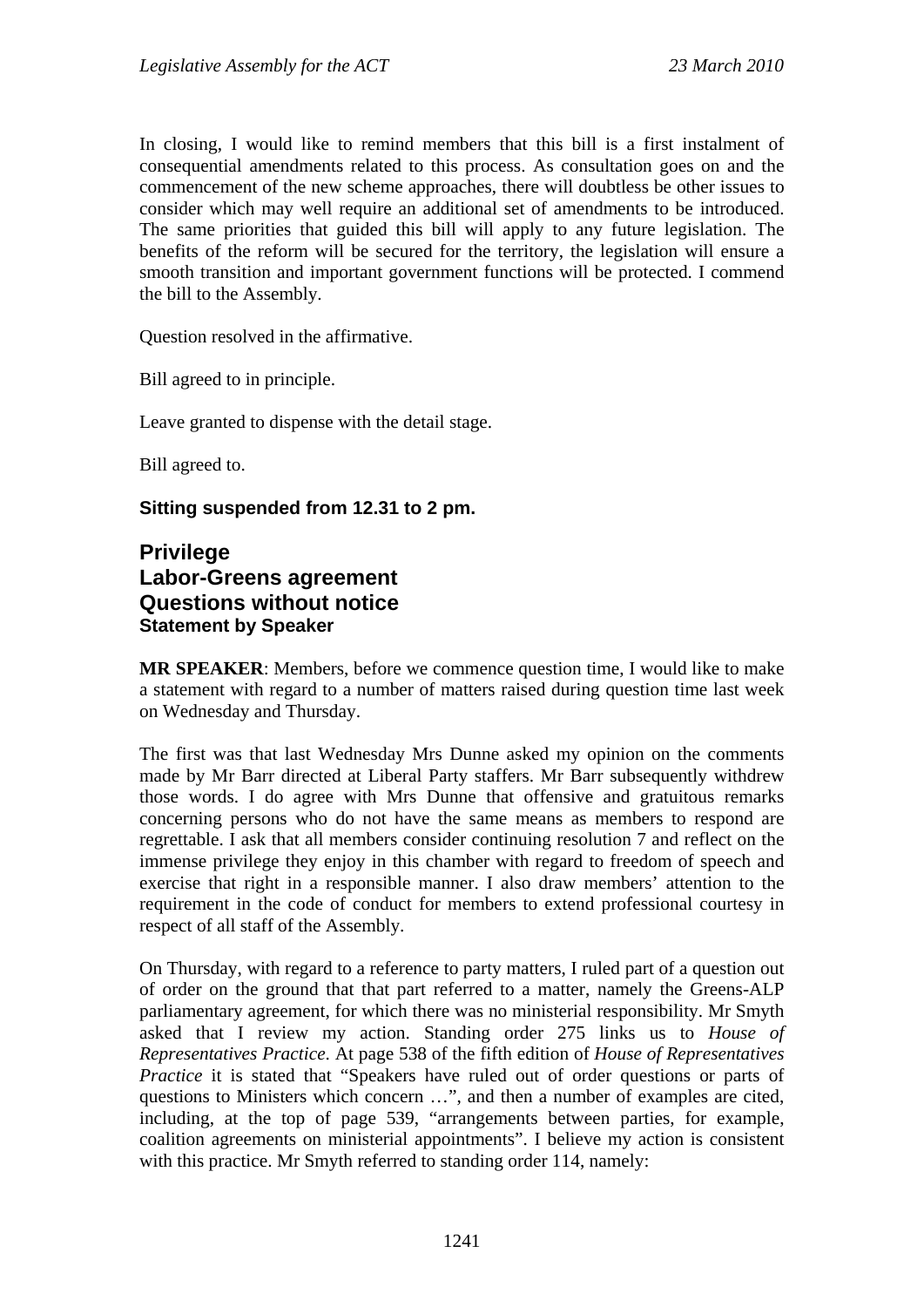Questions may be put to a Minister relating to public affairs with which that Minister is officially connected, to proceedings pending in the Assembly or to any matter of administration for which that Minister is responsible.

Mr Smyth referred to an ABC website report that Labor had appointed Ms Gallagher as the party's liaison person with the Greens. This is clearly a party matter. Although Ms Gallagher is connected with the agreement, as the ALP's liaison point, I do not believe that this meets the requirement of being officially connected in the sense of having ministerial responsibility.

Finally, on the question of the same question on the notice paper, I ruled a question from Mr Doszpot out of order as it was the same one as appeared on the notice paper. Again, *House of Representatives Practice*, at page 547, comments that:

It has been the general practice of the House that questions without notice which are substantially the same as questions already on the Notice Paper are not permissible.

In 1986, the house's procedure committee considered the issue of whether the member whose question was on the notice paper could ask that question during question time. The committee's recommendation was that the previous practice should continue. This practice has been consistently followed in the Assembly, and my predecessor has upheld points of order taken by both Mr Smyth and Mrs Dunne on precisely this issue.

On the general issue of the Assembly's practices and procedures, all members are free to raise suggestions and changes with their representatives on the administration and procedure committee. I believe that this is the most appropriate forum for discussions of this nature. I do believe that my role as the Speaker is to interpret and implement the rules as they currently stand. On that basis, until I am directed otherwise, I believe I am bound to apply past practice and resort to standing order 275 whenever our standing orders and practices are silent.

## **Dissent from ruling**

**MR SMYTH** (Brindabella) (2.03), by leave: I move:

That the Speaker's ruling be dissented from.

Mr Speaker, this is an important issue; it is not a light-hearted matter. I thank the Speaker for providing a draft copy of his ruling earlier this morning, which has given me time to consider this matter.

To go to what you say in your ruling I think is to come down to a decision on the word "agreement" or "arrangements". What we have in this place is a formal parliamentary agreement between the Australian Labor Party and the Greens. It was presented to this parliament. It was presented with some cost implications. And we have a Treasurer who is responsible to fund those cost implications. We also have a Treasurer who, in her role as Deputy Chief Minister, is actually a signatory to this document. On all of those grounds, it is more than appropriate to ask the Treasurer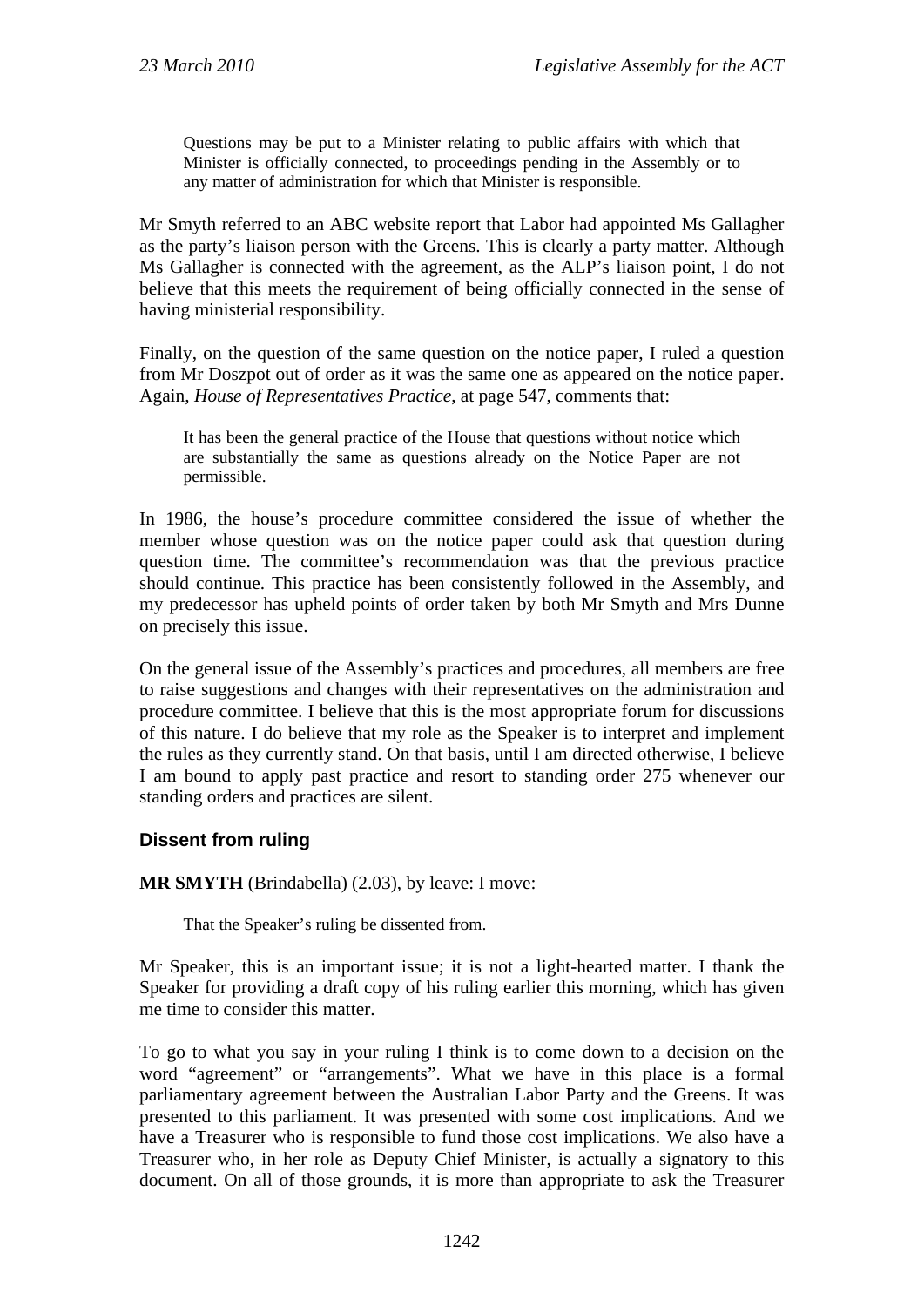questions about the implications of that funding because as Treasurer her number one role is the disbursement of the funds through the budget that we discuss in this place and which we monitor on so many grounds.

You have just said, in regard to Mr Doszpot's question, "Based on past practice, I'm going to do this." Well, past practice in this place has been to let questions about the Greens-Labor agreement be asked. And they have been asked by Mr Coe:

My question is to the Treasurer, and it relates to the Greens-Labor agreement. Treasurer, one of the agreed policy points of the agreement is to:

Adopt a goal of 10 per cent public housing …

When it was asked in 2009, it was in order. And Mr Seselja, also in April 2009, asked:

My question is to the Treasurer. Treasurer, on page 14 of the parliamentary agreement between ACT Labor and the ACT Greens your government has agreed to:

Provide adequate funds to ensure that all primary school students have access to swimming and water survival skills by July 2009.

So the question for you, Speaker, is: what changed? These questions used to be in order. These questions used to be allowed in this place. But, apparently, when the scrutiny ramps up, the questions are out of order.

The other point about this agreement, this parliamentary agreement, is that it underpins the government. It is the basis on which this government is formed—it is a result of that agreement: "We'll vote for you, you'll give us some outcomes which you'll fund," and the outcomes cost the taxpayer money. And it is more than appropriate in this place for the opposition, for the Greens—for anyone—to ask the Treasurer questions about the expenditure of government money. That is what Mr Seselja's question last week was asking. It was asking: how much will this cost? It is therefore valid to ask these questions and therefore your ruling is incorrect.

Mr Speaker, both the ALP and the Greens' websites have copies of the agreement on it. Both copies cite the signature of the Deputy Chief Minister. Mr Stanhope appears on these documents as the head of the ALP, as is his wont. But, for reasons unknown, the deputy chief actually appears as a minister—Deputy Chief Minister Katy Gallagher—and it is our job to scrutinise the Deputy Chief Minister on what she does in that role. That is the purpose of the opposition. If the purpose of your ruling is to shut down that scrutiny then you will fail. And I would ask you to reconsider and make sure that you change what you have written.

We go to the communiques that have been released by the Greens and the Labor Party. The communique dated 30 June 2009 and headed "Second joint meeting between the ACT Labor Government and the ACT Greens" states:

The ACT Labor Government and the ACT Greens …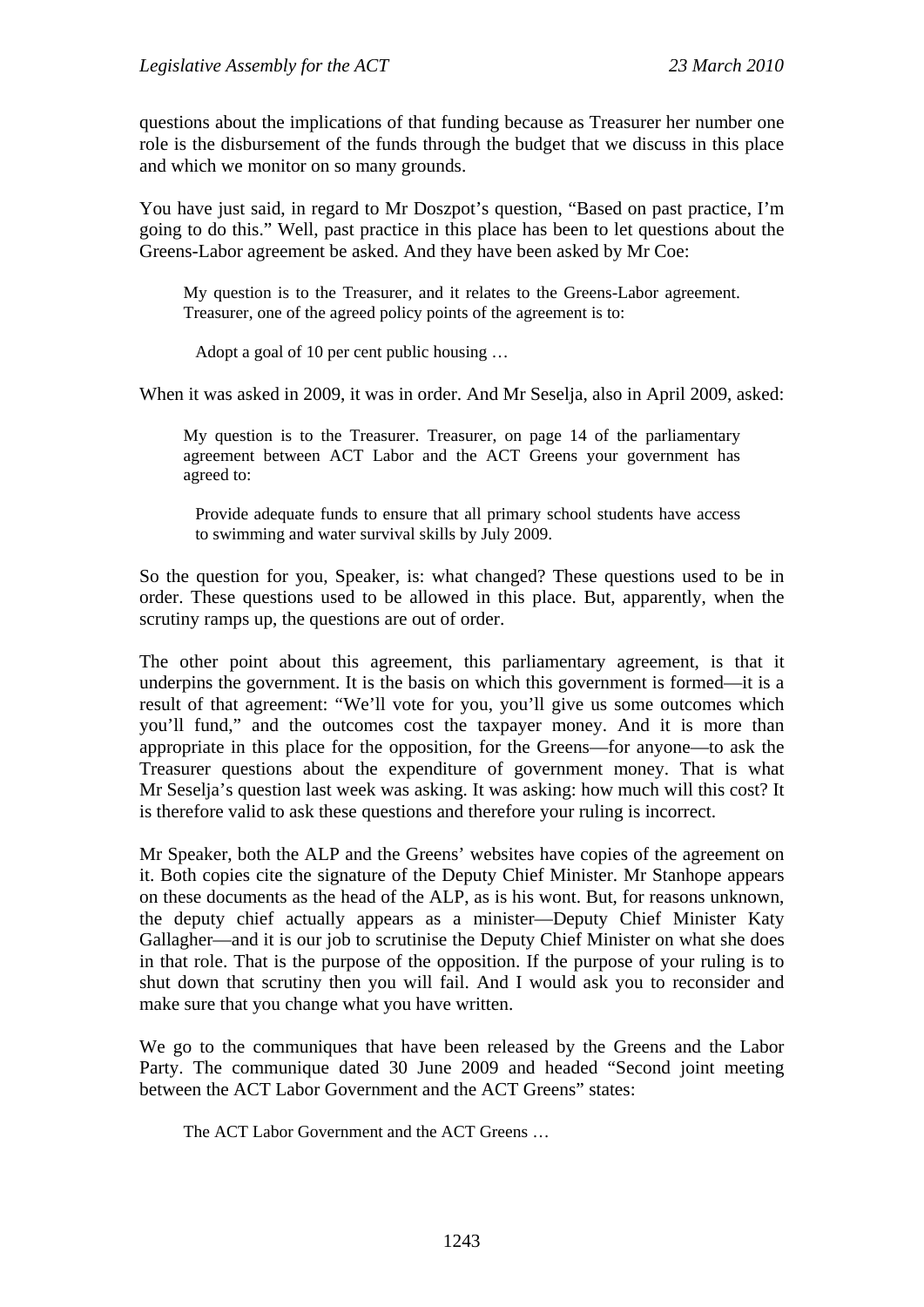The communique about the agreement is about the agreement between the government and the Greens. It goes on to say in paragraph 2:

The Government and the Greens have today confirmed …

The government confirmed. They can confirm what is happening in the agreement but we cannot ask about it. What are you afraid of? Why is it that when there is scrutiny of this agreement it is shut down by you, Mr Speaker, a member of the Greens party?

Let us read the actions out of the 30 June 2009 communique:

Actions implemented in full since the last progress meeting … include:

• Funding appropriated for the reestablishment of the inner south library service;

Funding, a role of the Treasurer—

Funding for additional resources for the Forensic Mental Health team—

Funding, comes from Treasury—

• Funding for a free legal service—

Again, that is the job of the Treasurer and it is appropriate to ask her about it. The second communique of 24 November 2009 again talks about the ACT Labor government and the ACT Greens "today met to report formally on progress". "The government". So how is it you can have an agreement that delivers a government, but we cannot scrutinise it? Mr Speaker, you are wrong. What you are doing today is proving that you are, in fact, partisan, proving that you do play a political role and, if you let this stand, you prove that you cannot be independent Speaker, hold portfolios for a party and serve the people of the ACT as is appropriate.

Mr Speaker, again, the outlining of what had been achieved in that following six-month period looks at things that have cost the taxpayers money. When you go to 16 February—I note that the communiques get smaller and smaller as they achieve less and less—it talks about agreement between the ACT Labor government and the ACT Greens. We are within our rights to ask a government questions about what it is doing and, if it happens to be because it is in the ALP-Greens agreement, that is irrespective; we have a right to scrutinise the government. We will scrutinise the government.

Again, the outcomes in that document cost the taxpayers money. So the problem for your ruling, Mr Speaker, is that it is inaccurate. When you go to *House of Representatives Practice* on page 539, it talks about arrangements between parties for example, coalition agreements on ministerial appointments. It talks about arrangements. Our whip has an arrangement with the other whips that has been agreed to. It is an arrangement. We have an arrangement that on private members' day we will sit to 9.30. That is not something that should be scrutinised in the parliament. We cannot ask the opposition whip, we cannot ask the Greens' whip—they cannot ask our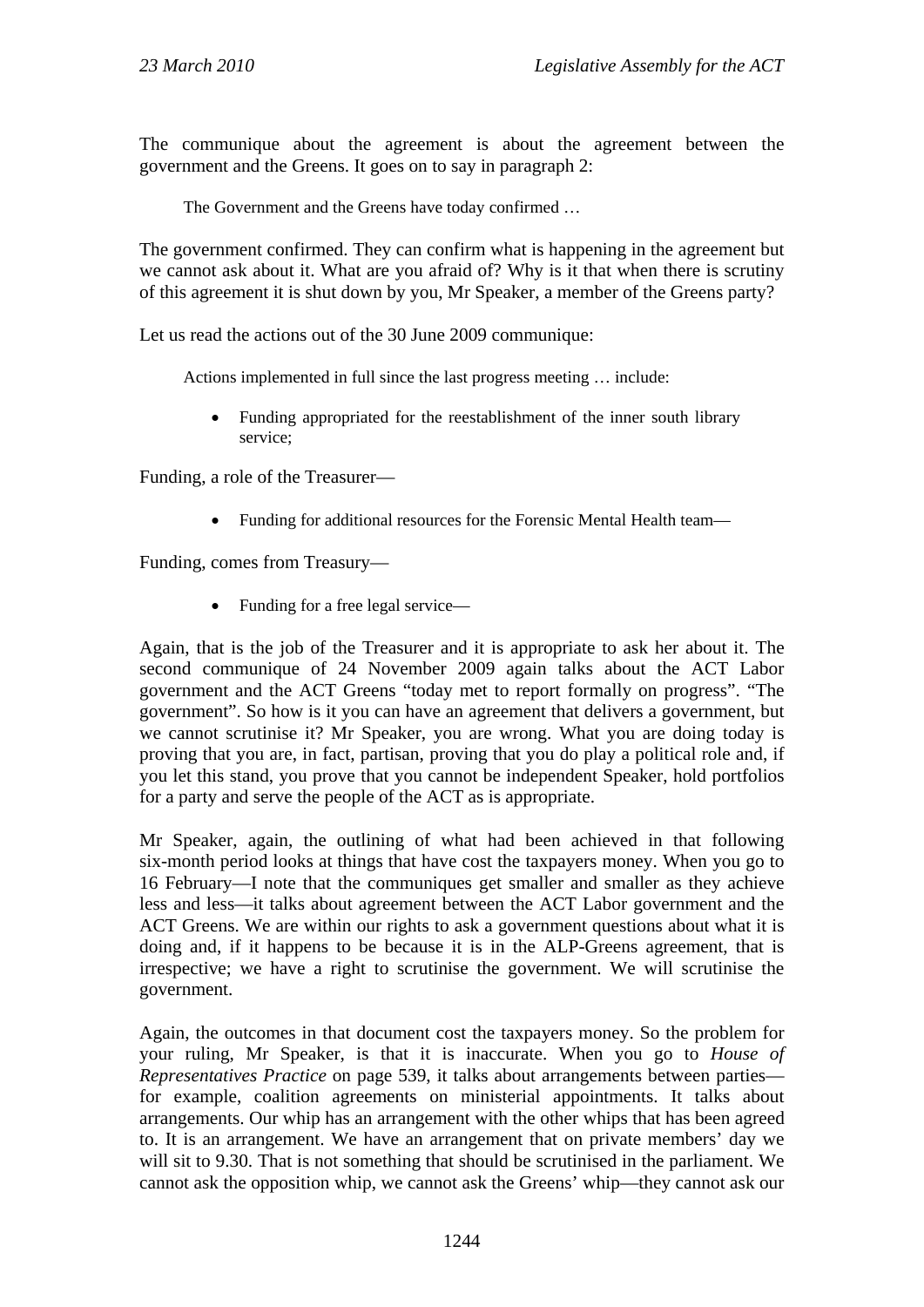whip—about that arrangement. That is the nature of the arrangements referred to in *House of Representatives Practice*. Arrangements are different to agreements. The agreement in this case is the parliamentary agreement that underpins the government at this time. Anything that underpins the government is something that can be asked about.

Mr Speaker, the *House of Representatives Practice* then goes on to look at agreements, for instance, on ministers. It actually mentions "coalition agreements on ministerial appointments". But, again, that is different to what we have here. What we have here in the Greens-Labor agreement is a section that tells how government will be formed and conducted and then a list of promises that they expect to be funded. Those funds are taxpayers' funds. They are not the ALP's funds; they are not the Greens' funds. They are funds that are appropriated through this place and they are funds which, on every other occasion, we have been able to ask questions about, except now. You have to ask why. Why is it now that we cannot ask these questions? It is because, as the scrutiny becomes harder, the agreement either becomes shakier or those involved in the agreement become more scared at the scrutiny, because the scrutiny is appropriate.

If we go to standing order 114, which you mention in your ruling, standing order 114 comes into three areas:

Questions may be put to a Minister relating to public affairs with which that Minister is officially connected, to proceedings pending in the Assembly or to any matter of administration for which that Minister is responsible.

You make comment about "questions may be put to a minister relating to public affairs for which the minister is officially connected". I raised with you, and you acknowledged, that the ABC website reports that the Labor Party had appointed Katy Gallagher, but the report says they had appointed Deputy Chief Minister, Katy Gallagher, as the party's liaison person. She is appointed in her role as a minister. That is subject to scrutiny. What she does in her party or as part of her party, by the section that you quote out of the *House of Representatives Practice*, is not subject to scrutiny and we have never asked about it. But we are quite entitled to ask what the Deputy Chief Minister gets up to. The Deputy Chief Minister, through the rem tribunal, gets paid more money for being the Deputy Chief Minister because the role carries an additional burden. With additional burden comes additional scrutiny. We are entitled to make that scrutiny.

We go on then to:

public affairs with which that Minister is officially connected

I asked the Clerk's office what that meant and they said you would normally see that as something to which money was connected, public funds were connected to. The question last week was about the administration of public funds, the payment of bills to businesses in the ACT of their accounts by the ACT government. And if that is not one of the responsibilities of the Treasurer I do not know what is.

The second part of standing order 114 talks about:

proceedings pending in the Assembly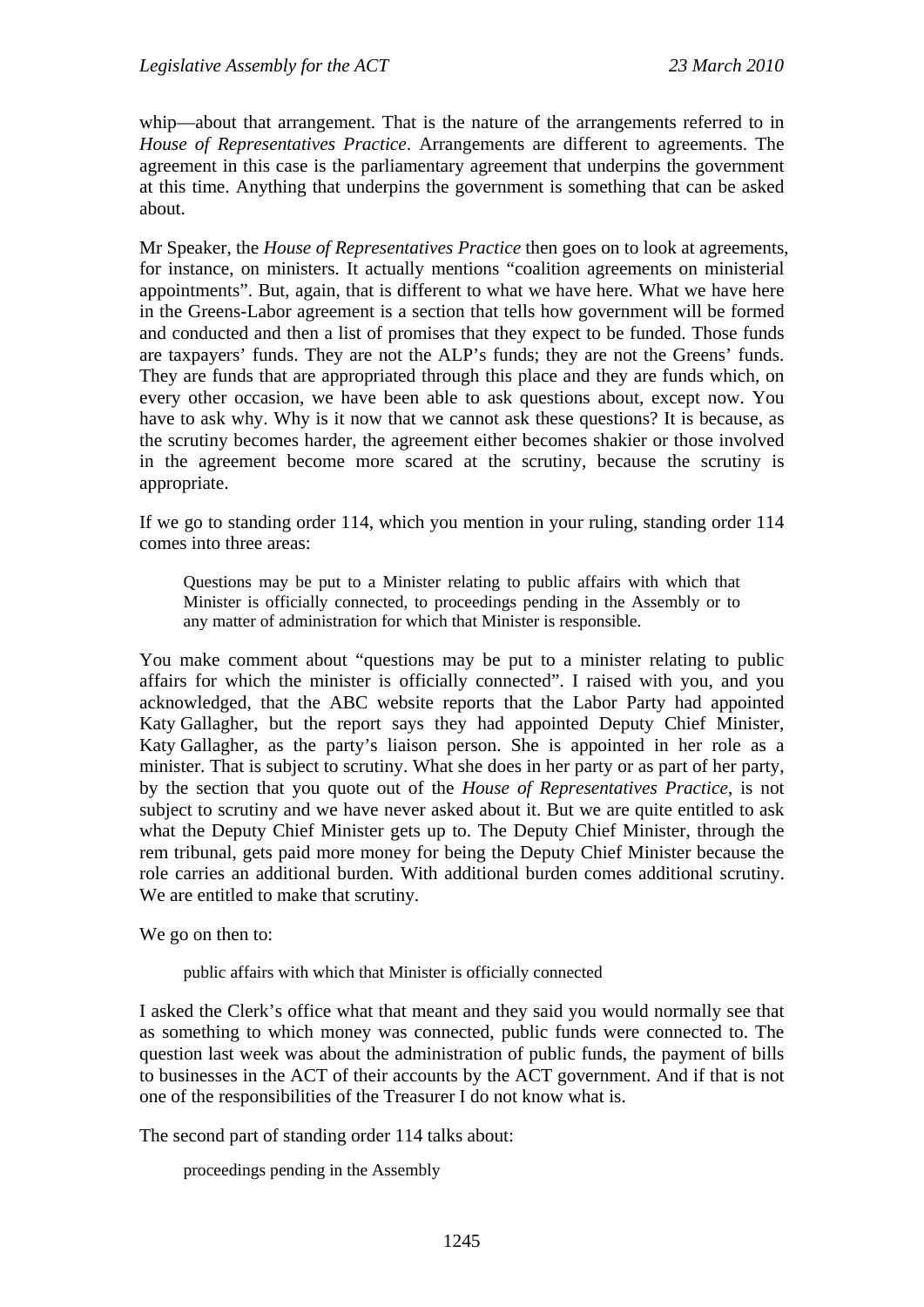Clearly that is not applicable in this case. But it may be, because if something happens in this place as a result of agreement then clearly it is pending subject to the agreement.

The third part of 114 goes on to:

any matter of administration for which that Minister is responsible.

The Treasurer is responsible for the disbursement of funds through the government. She brings in the appropriation bill that authorises ministers to spend their appropriations. Any time we ask about the payment of an account that is paid for out of government funds, it is an appropriate question. And, if the context of the question says that it is a consequence of the Greens-Labor agreement that put the Chief Minister into the Chief Minister's seat, that put those opposite into the government benches, then it is entirely appropriate. It is an agreement, a signed parliamentary agreement, tabled in this place, spoken to by both leaders. It is held up as how this Assembly will be guided. And, if we cannot ask, under the guidance of that document, how we are progressing, then this is not a democracy and you are not independent and you are doing us a disservice. The whole point of administration for which the minister is responsible is to go to the heart of ministerial responsibility—and anybody who stands in our way of asking about ministerial responsibility is not serving the people of the ACT.

You say in your decision that it is clearly a party matter. But it is not clearly a party matter when it installs and maintains a government. It is clearly not a party matter when it involves the use of taxpayers' dollars. It is clearly not a party matter when public servants are used to cost and monitor that agreement. And it is clearly not a party matter when public resources are used; for instance, even meeting rooms where these meetings are held that are funded through the public dollar. It is clearly not a party matter.

On all of those grounds, Mr Speaker, I would suggest that you need to go back to your ruling; that you need to look at it again in the context of what I have said and clearly, based on your last words to Mr Doszpot, where you said "based on previous practice". Previous practice in this place has been to allow those questions. I quoted you two; I am sure I could go and find more. We used to allow those questions.

So you have to answer the question, Mr Speaker: what changed? And the answer is that nothing has changed. Nothing at all has changed. These are reasonable questions. We expect reasonable answers. The public of the ACT deserve to hear those answers. To say that we cannot ask questions about the agreement that puts the government in place, that keeps the government there, that will be the basis of the Greens' campaign at the next election and is funded through the public purse, is an absolute nonsense. It is a disgrace. It is a betrayal of the Westminster system, it is a betrayal of democracy and it is a betrayal of free speech.

Mr Speaker, I moved dissent today because what you have determined is simply wrong. It is wrong on past practice. It is wrong on notion of ministerial responsibility. It is wrong on your understanding of what an arrangement is. And it is wrong because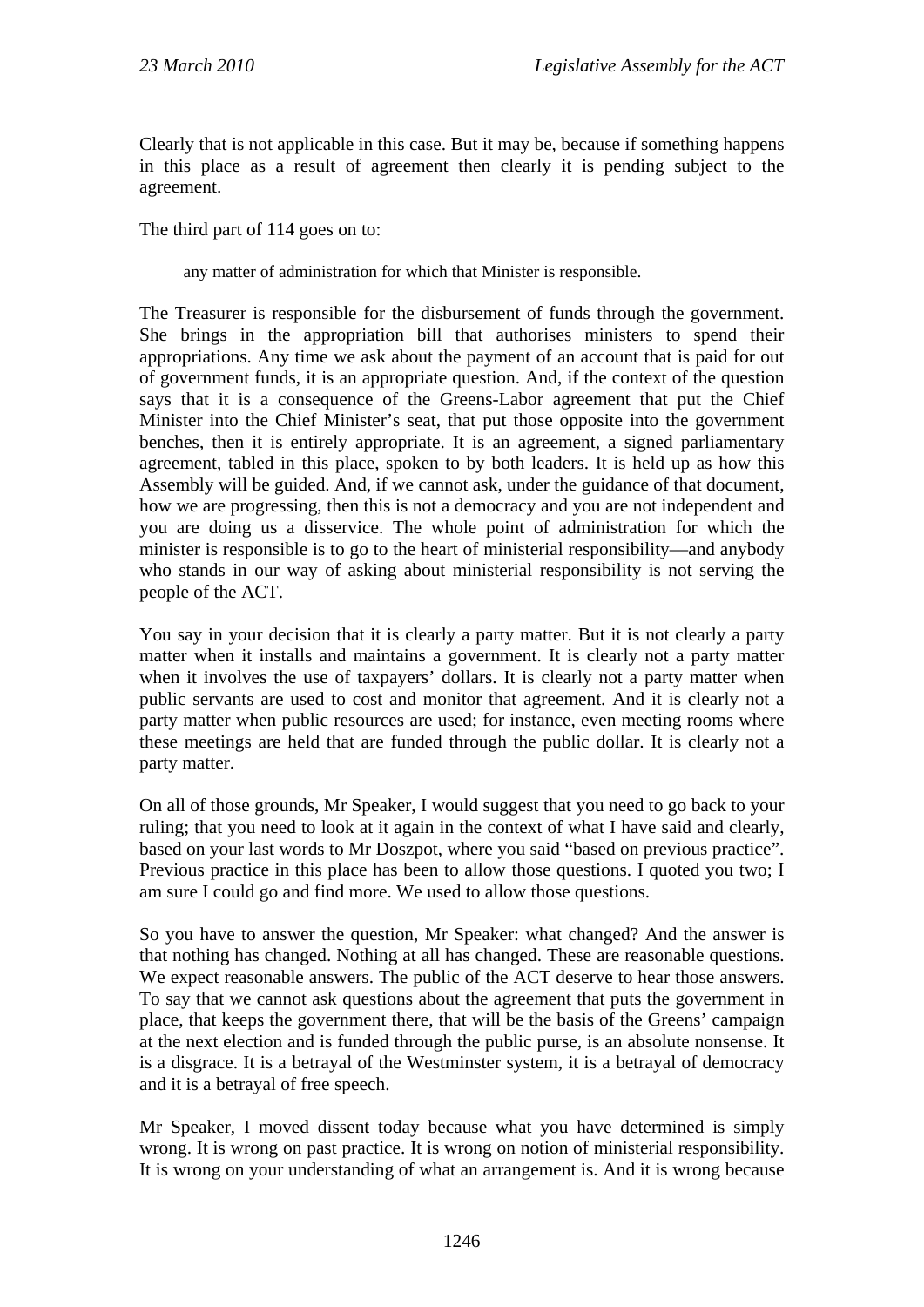it stops the scrutiny of the government—fair and reasonable scrutiny that you have allowed in the past. You have to answer why you have changed your mind. You have to answer why you do not want this scrutiny. You have to answer why you will shut down discussions that put the torch on the Greens-Labor agreement.

Only you can answer that. You have made this decision. I think the excuses in your decision are flimsy and I think they truly are a misunderstanding of *House of Representatives Practice*. They are a misunderstanding of what a parliamentary agreement is and they are a misunderstanding of what signatures on documents that promise to deliver funding mean for the people of the ACT.

**MR CORBELL** (Molonglo—Attorney-General, Minister for the Environment, Climate Change and Water, Minister for Energy and Minister for Police and Emergency Services) (2.17): Mr Speaker, your ruling deserves to be upheld and, as usual—

**Mr Coe**: Is this in the agreement as well?

**MR SPEAKER**: Order! Mr Corbell, before you go on: members of the opposition, this is obviously a difficult position for me to be in but Mr Smyth was heard largely in silence. I expect other speakers to be afforded a similar respect. And I am stating that right up front so that there is no misunderstanding about what my position is on this.

**Mr Seselja**: On a point of order, Mr Speaker: Mr Stanhope and Mr Corbell were heckling Mr Smyth through significant parts of his speech. I did not hear you call them to order; so I am not quite sure where the double standard is coming from in that.

**MR SPEAKER**: Mr Seselja, I did rein them in. The other thing is, as I mentioned to members of your team in recent times, I think there is a difference between interjecting and shouting other members down. And the volume with which the Liberal Party members intervene does make it extremely difficult to hear the debate. That is the point I am trying to make up front and be perfectly transparent about. Mr Corbell, you have the floor.

**MR CORBELL**: Thank you, Mr Speaker. As usual, when the Liberal Party do not like what they are hearing they do try to shout the opposing voices down.

Mr Speaker, your ruling does deserve to be upheld because you have drawn a very clear distinction between the political decisions that are taken between political parties in this place and decisions that are taken by the government in this place for which the government is accountable to this Assembly. We have confected outrage from the Liberal Party and I simply refer to the *Hansard* on this matter.

Mr Seselja asked a question relating to small business confidence in the ACT government. He referred to the Greens-Labor agreement and the relevant section of that agreement. Then he asked a question of the Treasurer in relation to the payment of invoices. Mr Speaker, you ruled, quite correctly:

You cannot ask about the Labor-Greens parliamentary agreement but the rest of your question is broadly valid. Perhaps you could just reframe it slightly.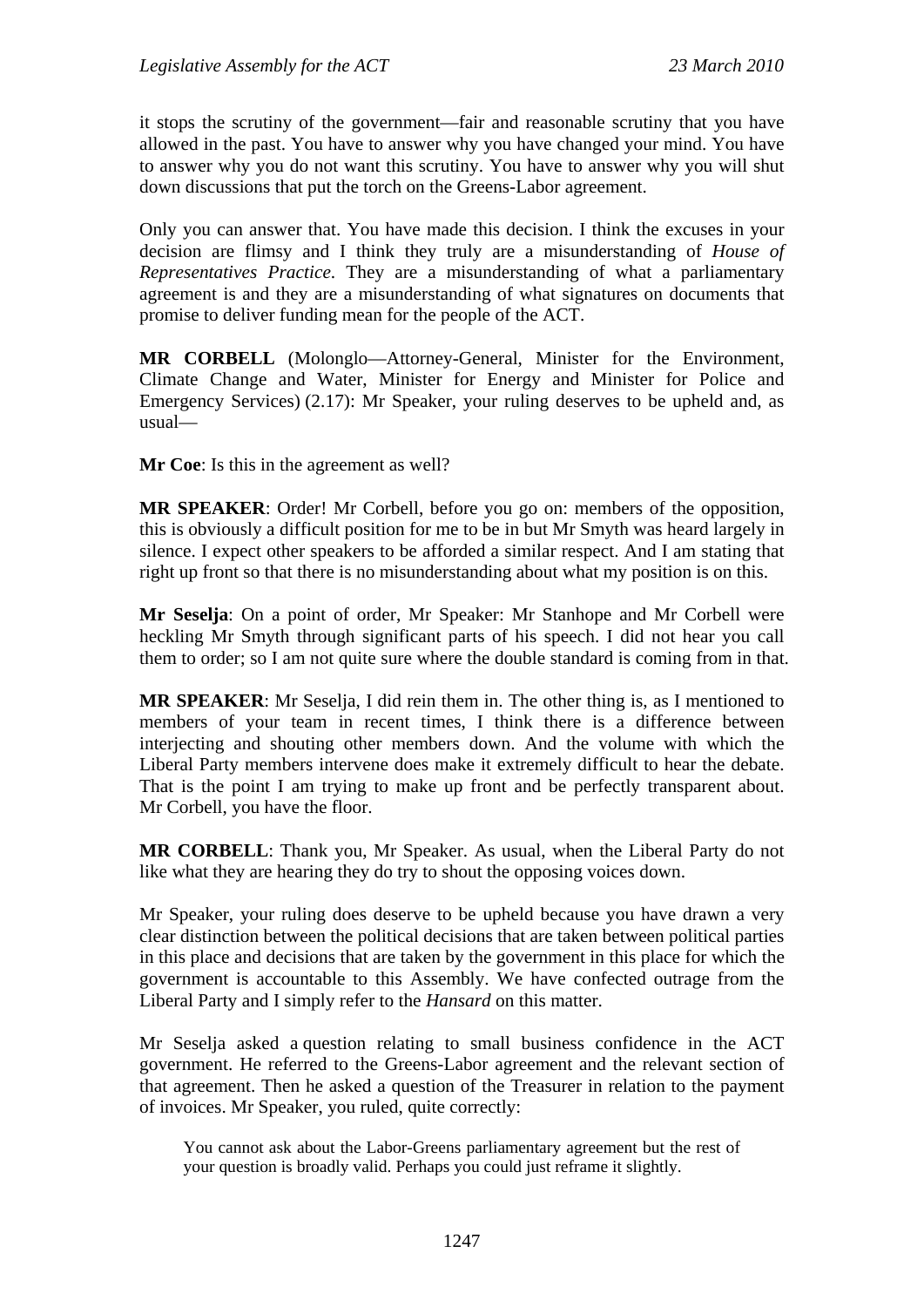That is what you said, Mr Speaker. You did not block attempts by the Liberal Party to ask questions about the implementation of particular issues. You simply indicated that there is nowhere in the administrative orders and there is nowhere in terms of ministers' responsibility in this place for a capacity for questions about the parliamentary agreement between the Labor and Greens parties because they are no decision of the government; they are not something that has been entered into between the government and the Greens. They are not an agreement between the territory, as a body politic, and the ACT Greens; they are an agreement between the Australian Labor Party, ACT branch, parliamentary party, and the ACT Greens. They are no decisions of the government.

What is most telling about the Liberal Party's objections is that, when you look at the point of order that Mr Seselja took when Mr Hargreaves loosely took a point of order last week, Mr Seselja said:

Mr Speaker, as it relates to small business and answers to questions on notice, it absolutely does.

That is, it absolutely is within order and relevant for the minister to answer. And you agreed with him, Mr Speaker. You agreed with Mr Seselja that, insofar as it relates to small business and answers to questions on notice, it was entirely in order. Your ruling today is consistent with your ruling last week. And that is simply that you cannot ask questions about a political agreement between two political parties in this place but you can ask ministers about the administration of their portfolios and the implementation of election commitments in relation to those portfolios. That is entirely legitimate and that is what you have ruled, Mr Speaker.

Mr Smyth interjected last week:

The Treasurer is the minister responsible for liaison.

That was in relation to the Greens' parliamentary agreement. I draw Mr Smyth's attention to the AAOs. Nowhere is there anything anywhere that Ms Gallagher is the responsible minister for parliamentary liaison with the Greens. For Mr Smyth to assert that, in some way, the Treasurer is the minister responsible for liaison—no, she has no responsibility under the administrative arrangements in relation to liaison with the ACT Greens. It is not a function that she performs as a minister. It is a function she performs as a representative of the Australian Labor Party, in the same way as it is a function Ms Hunter performs as a representative of the ACT Greens.

What the Liberal Party fail to understand is the distinction between the political relationships that exist in this place and the relationships between the territory as a body politic, its ministers established under that body politic and their responsibilities to this place. You have quite rightly, Mr Speaker, drawn that distinction. It is an entirely appropriate distinction for you to draw and that is why your ruling is correct. What those opposite fail to grasp is the distinction between the political relationships in this place and the responsibilities of ministers established under the territory as a body political. You have drawn that distinction and you are right to do so.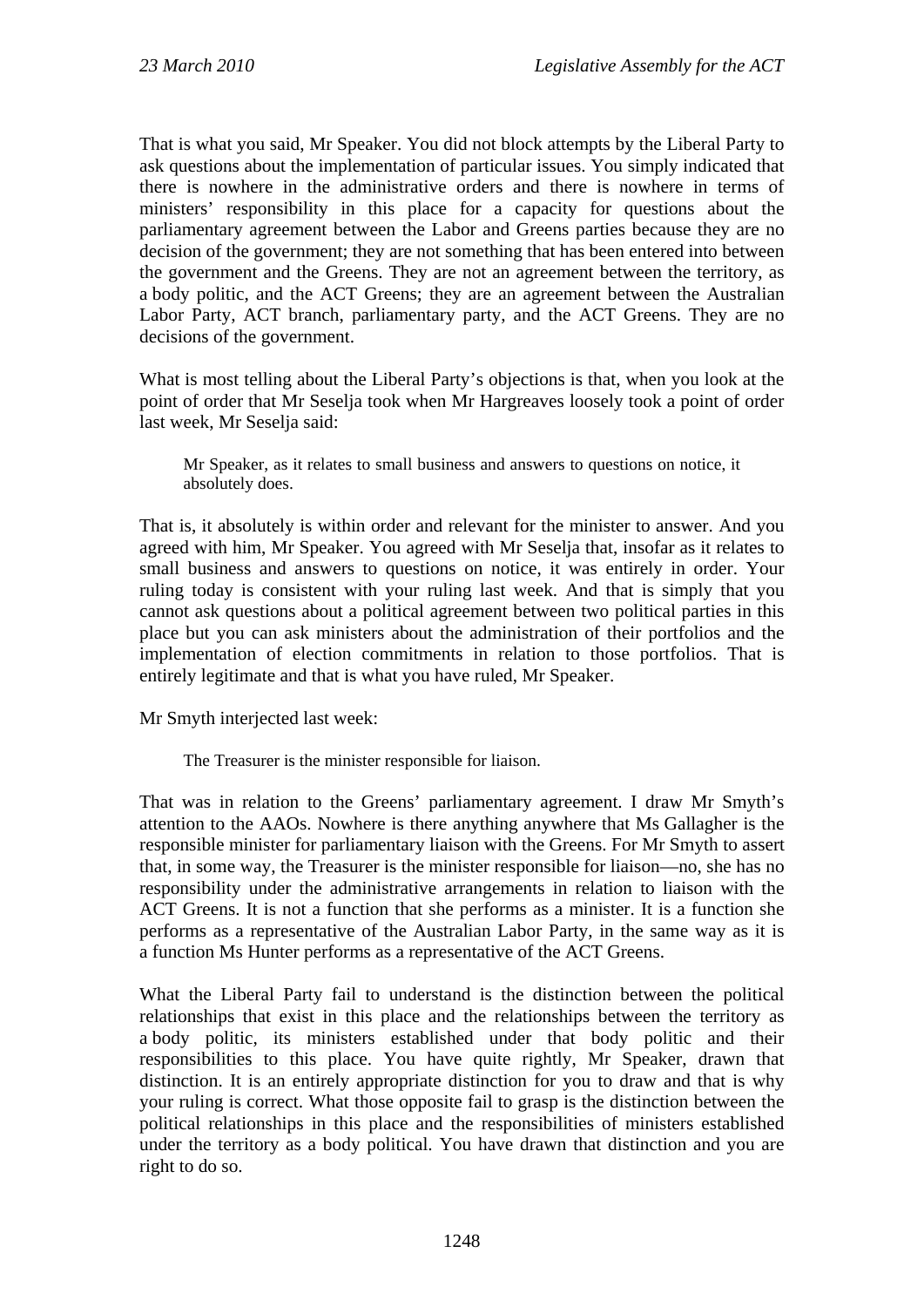In conclusion, the suggestion that questioning was denied in relation to this matter is actually false. Read the *Hansard*. The *Hansard* makes it clear that the Treasurer actually answered the question when it comes to the payment of invoices. She answered the question, Mr Speaker. You made the point that you could ask the question about the administration of those matters but you could not ask generally about the parliamentary Greens' agreement because it is not an agreement between the government and the ACT Greens. It is an entirely appropriate and correct ruling and the Liberal Party clearly lack the nous to understand that important distinction.

**MS BRESNAN** (Brindabella) (2.24): I will be speaking to the matter which has been raised and supporting the ruling which the Speaker has made.

**Mr Hanson**: Where's the leader?

**Mr Coe**: We have a third contestant.

**MR SPEAKER**: Order, members! I expect to hear Ms Bresnan.

**MS BRESNAN**: Thank you, Mr Speaker. What has been discussed here, and what is being defended through the ruling, is that this document itself is between two political parties and, as has already been pointed out, there is confusion on the part of the Liberal Party on what is political agreement and what are the actions of the minister in discharging their actions as a minister.

There is a distinction between the agreement and ministerial conduct. Mr Smyth has completely blurred the lines of his argument. His argument seemed to go all over the place on this point, at one point talking about ministerial responsibilities and then at another point talking about the agreement. Again, I think that, in relation to what Mr Corbell has said, he has completely blurred the lines there and showed a distinct lack of understanding about what is actually in place with the agreement.

As has already been argued, the minister is not responsible for the agreement. She is not the minister responsible for the agreement. That is never set out anywhere. The questions which we ask here in this place—not just from the Liberal Party but our questions also as crossbenchers—are about ministerial actions and enacting those responsibilities as a minister. That is what is being upheld in this ruling.

This is in relation to the scrutiny of items and items that are in the budget. Any items have to go through the budget process and there is the scrutiny of the budget through the estimates process. To make this suggestion that there is no scrutiny is absolute nonsense, frankly. I believe that, as we have already said, there is a distinction between what is an agreement between two political parties and what are the actions of a minister. That is clearly what is stated through the ruling.

The Liberal Party's arguments here, as has been shown in this place before, lack any understanding and are, frankly, lazy. And, as we said, the question was answered. The question which was put to the minister was answered. The substance of it was answered. So what we are actually talking about here are again actions which are—as always with the Liberal Party, it seems—about scoring political points and not about what is the substance of issues.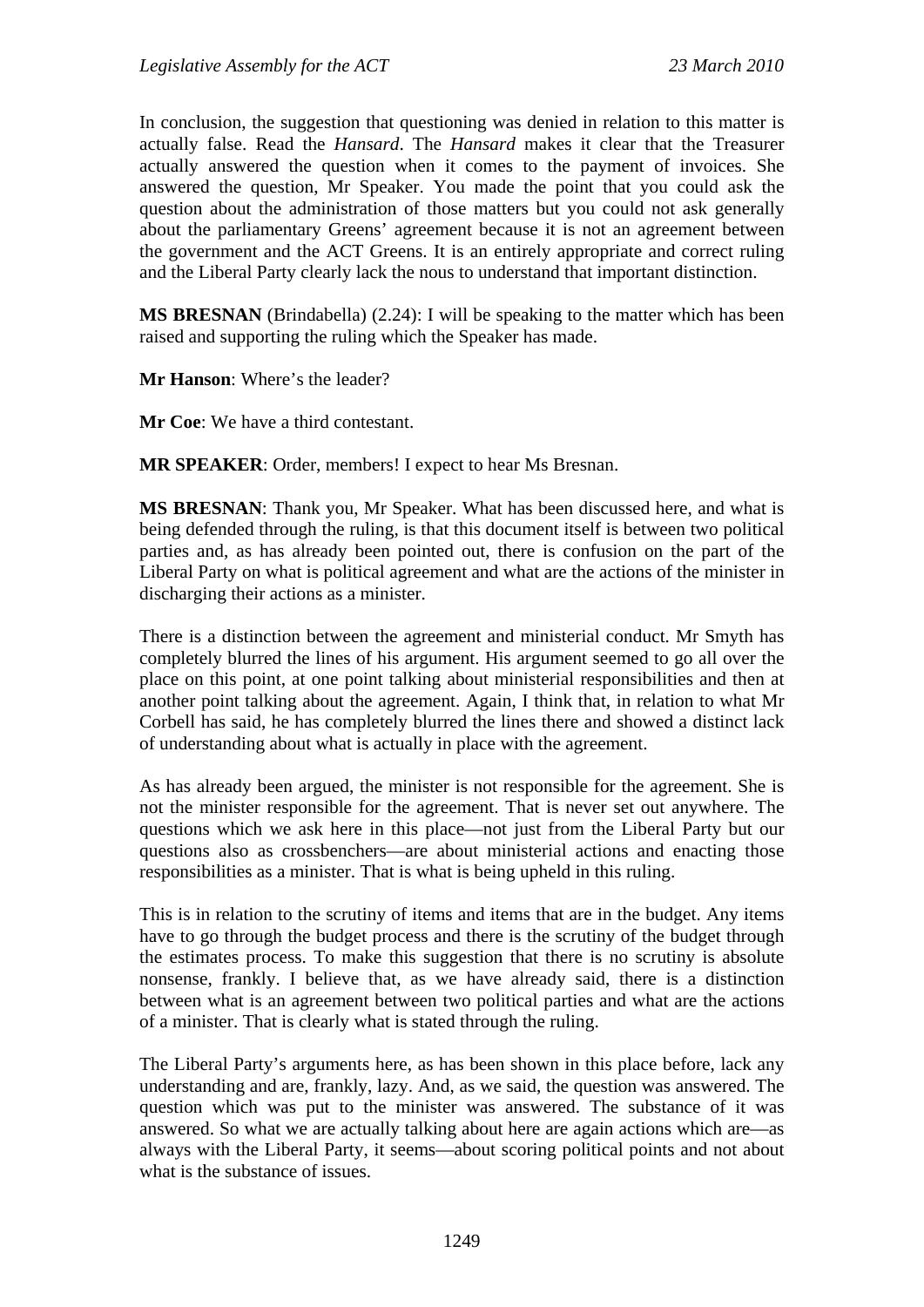**MRS DUNNE** (Ginninderra) (2.27): Moving dissent from a Speaker's ruling is not something that is done lightly. In the nine or so years that I have been in this place, I do not recall it happening. So it is not something that Mr Smyth has done lightly. But I am pleased to support his motion because of the very important principle that is at stake here, the very important principle that you have contradicted in making this ruling and the important principle that you contradicted last week when you made your original ruling. It does call into question the extent to which this Assembly will operate in an apolitical fashion and how you will operate in an apolitical fashion.

Mr Smyth rightly points to the fact that last year it was all right to ask questions about the Labor-Greens agreement. I have a distinct recollection of asking a question that was couched in terms of the Labor-Greens agreement. Mr Corbell and Ms Bresnan spent a lot of time saying, "Well, you got the answer to your question anyhow." Yes, we did get the answer to our question anyhow, but the mere fact that you ruled in such a way sends a clear message that the Labor-Greens agreement is a subject which is out of bounds. And we have to look at the Labor-Greens agreement. The Labor-Greens agreement was signed and brought into this place as a testament to the relationship between the two parties. There are communiques that come out regularly. They are not communiques between the ALP and the ACT Greens; they are communiques between the Stanhope government and the Greens. So the ACT Labor Party has raised the stakes here and said, "This is a relationship between the government"—not the rank and file or anything like that; not the party organisation but "between the government".

We all know, Mr Speaker, that this agreement is the thing that makes the Stanhope government. If it were not for this agreement, there would be no Stanhope government. Mr Coe on occasions has discussed matters in here in relation to the housing elements of the Labor-Greens agreement. Every time it is discussed, Ms Bresnan has a little hissy fit and has words to say about how unfair that is. Mr Coe actually arrived at a position about that in response to answers to questions on notice. There have been questions in the past that relate directly to the Labor-Greens agreement.

I go back to the initial point made by Mr Smyth: what has changed? What is different? Why has there been a rethinking? You refer us, Mr Speaker, to *House of Representatives Practice* because you say that, when in doubt, we should go to *House of Representatives Practice*. First of all, I contend that there is no doubt, because standing order 114 clearly says:

Questions may be put to a Minister relating to public affairs with which that Minister is officially connected …

She is officially connected; she is the signatory. And she is the person who issues the communiques on a regular basis. On top of that, the Deputy Chief Minister is also the Treasurer and is responsible for the substantial funding of matters in the Labor-Greens agreement. The Deputy Chief Minister, as Treasurer, in the last two weeks or thereabouts, has said that some of the elements of the Labor-Greens agreement will have to possibly be put aside because of the state of the ACT budget.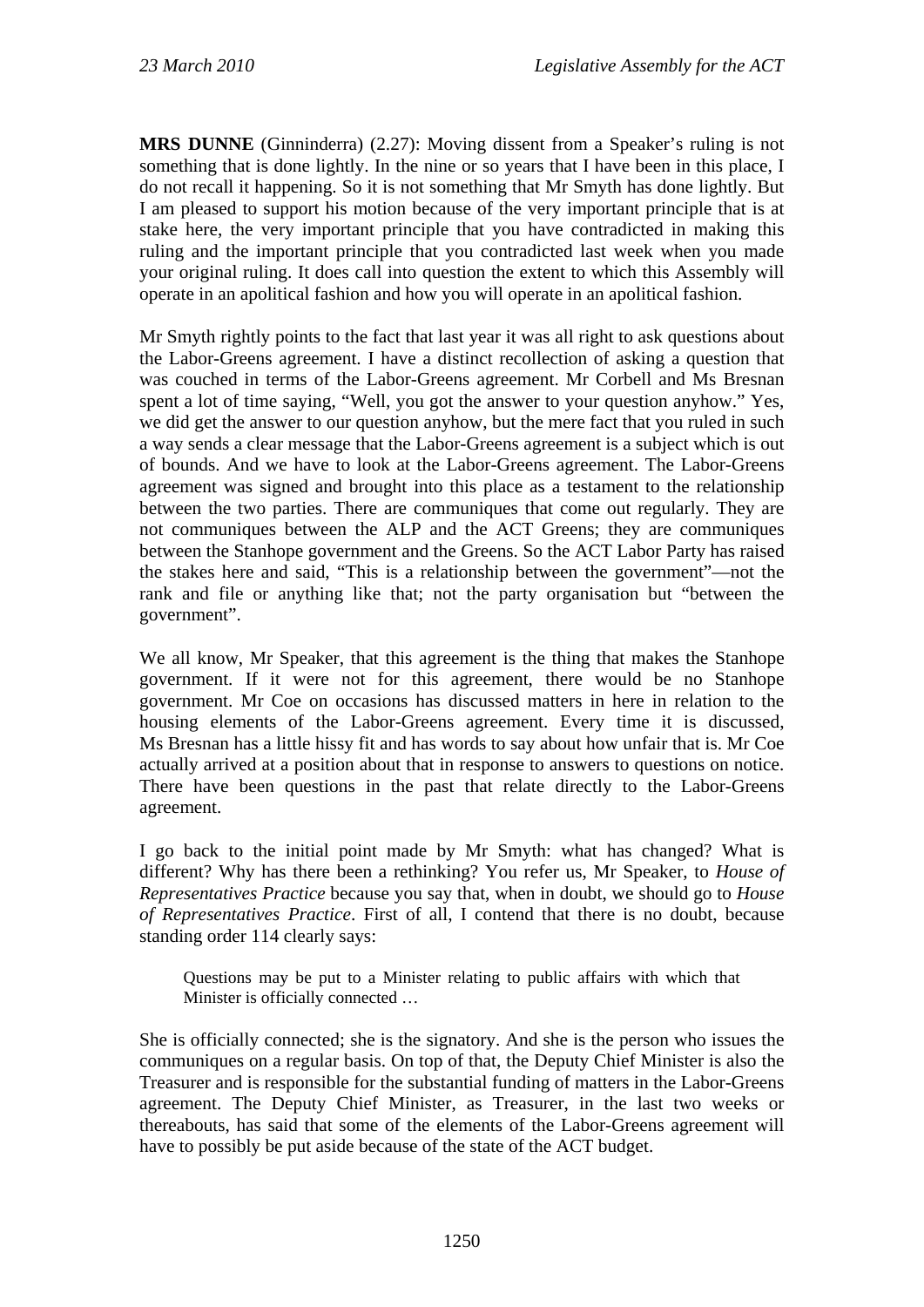So the Treasurer may speak about the Labor-Greens agreement in that way. Members of this place may come in here and speak; for instance, in relation, I think, to Redex, Mr Stanhope came in here and said, "We have delivered on an element of the Labor-Greens agreement." And that is something that is said quite often. So it is all right for the government to speak about the Labor-Greens agreement; it is all right for the Greens party to speak about the Labor-Greens agreement. But it is not all right for the only people in this place who are independent to question the government on its spending in relation to the Labor-Greens agreement; it is not all right for the Liberal opposition, on behalf of the people of the ACT—the people who pay our wages, who pay your wages, who pay your wages, Mr Speaker, and expect you to be independent, and who pay the Greens' wages. We are the only people who are prepared, on behalf of those people, to ask questions. And suddenly there has been a change of thought; there has been a change of heart.

You, Mr Speaker, have to justify that change of heart because we are now in a situation where, in a sense, a whole lot of questions that have been asked and answered are invalid. You need to go back and look at the number of questions that have been asked about this. Are you going to rule those out of order retrospectively? What is the situation with those questions? There are questions on notice, I am sure, that relate to the Labor-Greens agreement, or there have been in the past. What is the status of all that information provided? I am convinced that you have not thought this through.

Let us go to *House of Representatives Practice*. It says on page 538 in relation to "Form and content of questions":

A Minister can only be questioned on matters for which he or she is responsible or officially connected.

It is both: it is "responsible or officially connected".

Such matters must concern public affairs, administration, or procedures pending in the House.

When Mr Coe asked questions about the Labor-Greens agreement and housing, that is clearly a matter of public affairs and it is clearly a matter for which a minister has responsibility on the other side. That is a reasonable thing to ask, in the same way as the other day when Mr Seselja asked a question about the policy for paying invoices, as it was clearly set out in the Labor-Greens agreement. It is reasonable that he should ask it in that context and it is reasonable that the minister should answer the question. The minister did answer the question, but Mr Seselja should not have been required to rephrase the question.

There are a whole lot of exceptions on pages 538 and 539 and I did, when I was reviewing this earlier in the week, look at the matter that you raised—the second dot point on page 539—and thought: I wonder if the Speaker will hang his hat on that one:

arrangements between parties, for example, coalition agreements on ministerial appointments;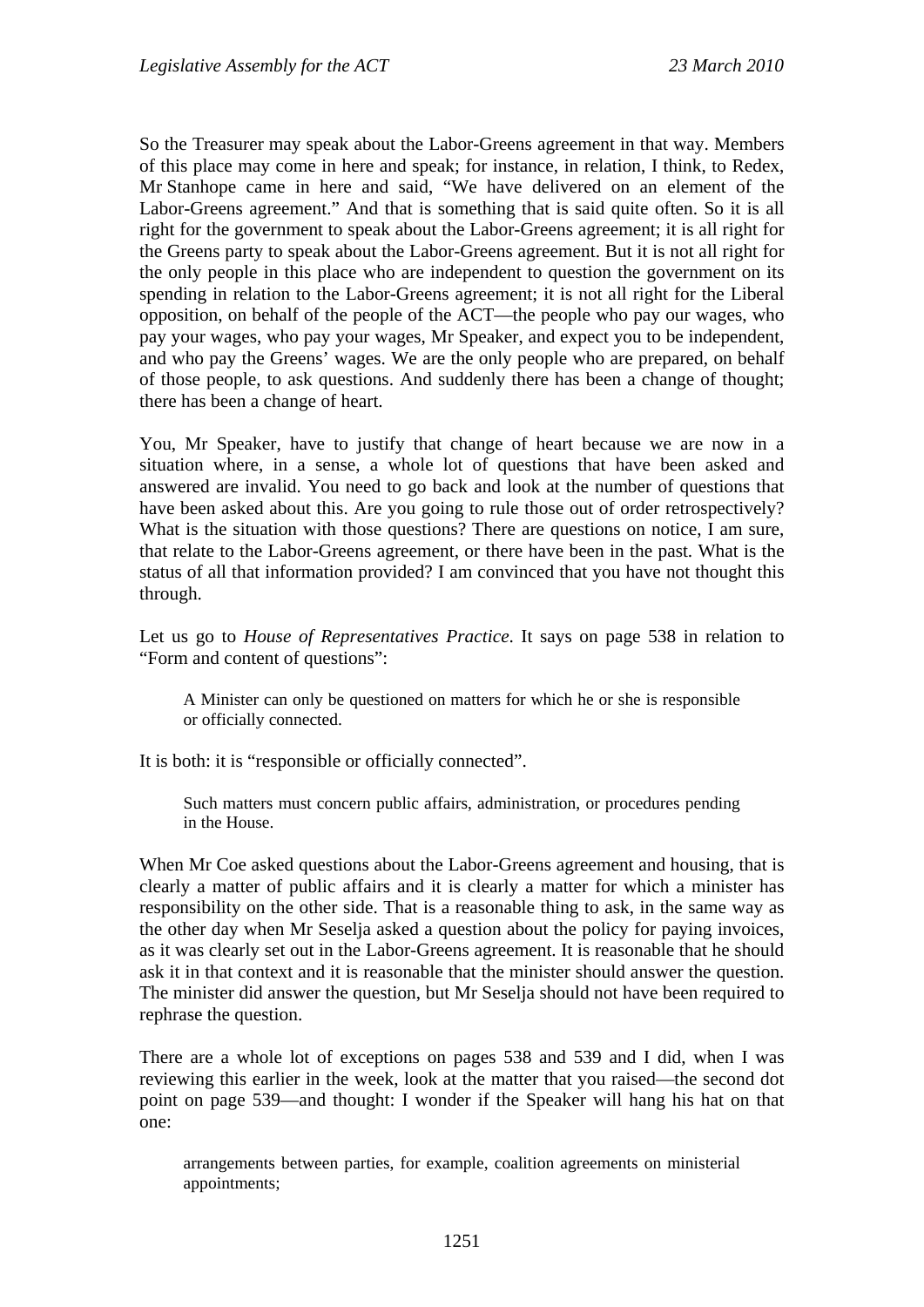This is not an agreement about ministerial appointments. This is an agreement that goes to the heart of the way the ACT is governed and goes to the heart of the ACT budget. The Treasurer tells us that our budget is in trouble—but we cannot ask questions, according to your ruling, Mr Speaker. We cannot ask questions, according to your ruling, on something that will have substantial implications for the budget—

**Ms Gallagher**: Just get a little bit cleverer with your questions.

**MRS DUNNE**: It is not a matter of being clever in how we ask the questions. It is about the context of the decisions that are made by this government. This government will make decisions because they signed up to the Labor-Greens agreement. They do it all the time. They say, "We are doing this because it's in the Labor-Greens agreement." This government will make spending commitments because of the Labor-Greens agreement; they have done it already and they will continue to do so. The people of the ACT are paying for the Labor-Greens agreement and they are entitled to have questions asked about it.

The fact that you have changed your mind about this is a matter of considerable concern for the Canberra Liberals and it should be a matter of considerable concern for the people of the ACT—because it shows that you have gone from being an impartial Speaker to being a Greens Speaker. You were more concerned about protecting the Greens and the agreement that keeps you in your job than you were about scrutiny. And that is why we should be dissenting from your ruling today, and that is why I support Mr Smyth's motion.

**MR HANSON** (Molonglo) (2.36): Once again we rise in this place because what we are seeing is Labor and Greens working together to prevent the Liberal Party from holding ministers to account. Last week we saw it in the issue of Mr Corbell's censure motion, where there was a clear case of him misleading the Assembly. We saw you get down from your chair as Speaker and defend him. Today what we see is in a clear case where you have decided that you are going to rule against scrutiny of the government. We see Mr Corbell stand up and defend you. What we see is a pattern where you are quite happy to defend that government, to hide them from scrutiny, and what we see is the government protecting you when you are trying to hide the Greens and the government from scrutiny. It is absolutely disgraceful.

There is only one party that remains in this town that is determined to hold the government to account and to maintain scrutiny of the parliament. Once, I think, you did have those ideals. No longer. It is quite clear to be seen. The independence of the Speaker is—

**Ms Gallagher**: Oh, God. It is like a movie, a bad movie.

**MR HANSON**: Clearly you won't stop them heckling, Mr Speaker. There is a dual way of doing things in this house from this day on, quite clearly.

Mr Speaker, what you are doing is covering up scrutiny of the executive by your ruling. What we do in this place as the opposition, and what you should be doing as a crossbench, is inquiring of the government, in every aspect within the standing orders,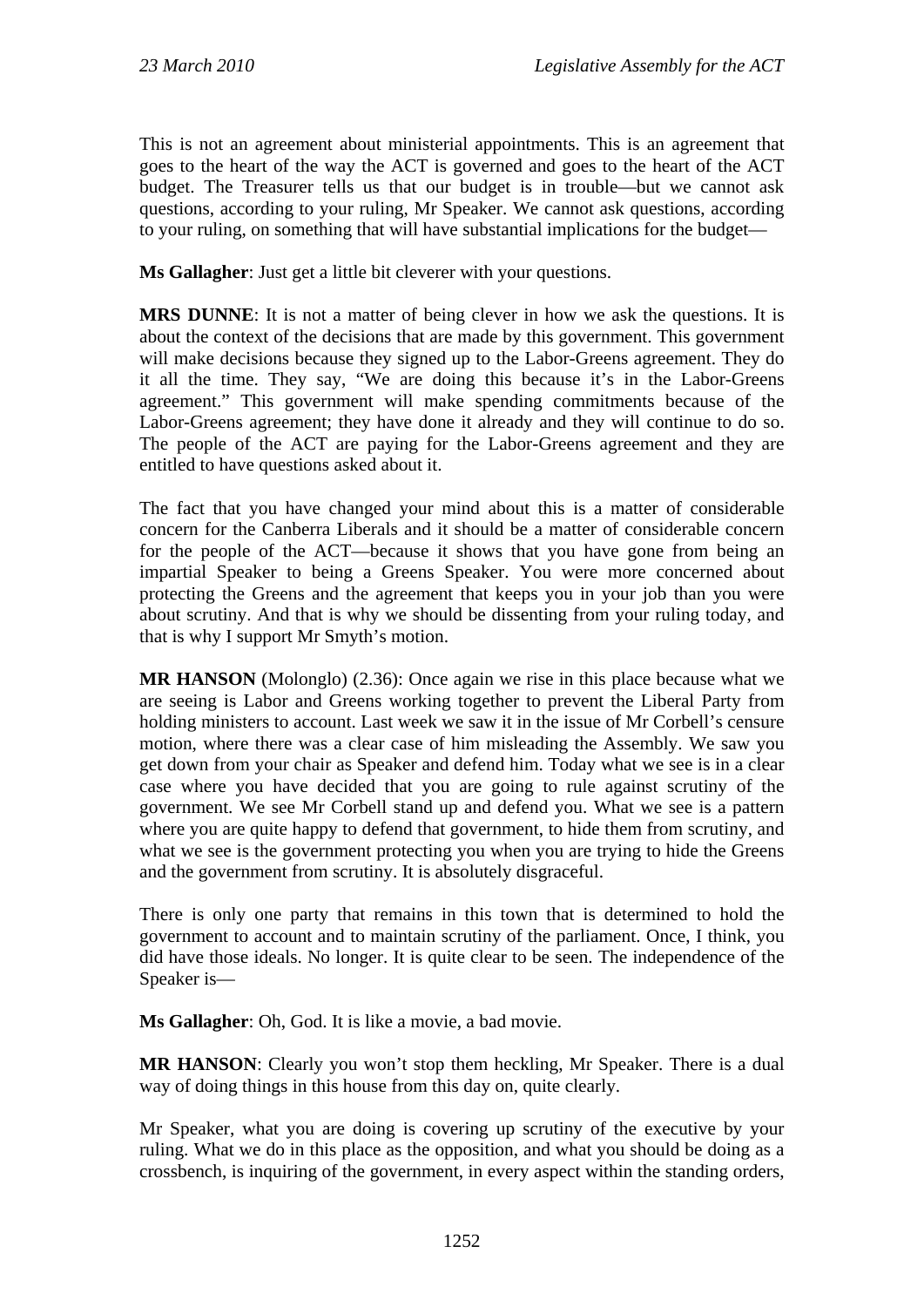of their responsibilities as ministers. What you are doing essentially is preventing us from doing that and allowing the government to cover up what is a fundamental document, a document that drives much of the government's agenda.

If you do not think that is true, if you think that I am wrong, I suggest you go to the government's website, where you will find 16 press releases from various ministers, including the Chief Minister, that use the parliamentary agreement as justification for millions and millions of dollars of ACT taxpayers' money that has been spent. I will just run through some of those for you very quickly. There is one from Mr Corbell talking about the spending of \$19.1 million.

**Mr Corbell**: Point of order, Mr Speaker.

**MR HANSON**: Stop the clocks, please.

**MR SPEAKER**: The clocks, thank you, clerks.

**Mr Corbell**: Mr Speaker, the question before the chair is that your ruling be dissented from. It is not an opportunity for a broader critique about government policy implementation or any of those matters. That is not the question before the chair. The question before the chair is that the ruling be upheld. It is a technical debate about your interpretation of the standing orders and whether or not it is correct. While it is, of course, appropriate for the opposition to put it in the broader context of scrutiny of the government, it is not the opportunity to get into some critique of government administration, which is exactly what Mr Hanson is doing. It is about your interpretation of the standing orders. Mr Hanson should remain relevant during this debate.

**MR HANSON**: Mr Speaker, on the point of order, the press releases that I am referring to are 16 press releases all of which mention the parliamentary agreement. What I am trying to make a point about is that, if you have got the government and ministers putting out press releases, as ministers, referencing and discussing the parliamentary agreement as their justification for expending millions of dollars, that is directly in line with the debate here, which is about the Greens-Labor agreement and its applicability to ministers. So I see there is no point of order.

**MR SPEAKER**: On the point of order, Mr Hanson, I hear your argument. I think that what I also heard in Mr Corbell's argument is that this is the forms of the place. We are debating the merits of the dissent from the ruling, and more broad-ranging comments on the performance of the Speaker should probably be taken up in a wantof-confidence motion if that is the path you want to go down.

**Mr Seselja**: On the point of order, Mr Speaker, the comments that Mr Corbell seemed to be taking most objection to were press releases by ministers which referenced the Greens-Labor agreement, which went to the spending of millions of dollars of taxpayers' money. I am not quite sure how that is relevant to the ruling that you just gave us.

**MR SPEAKER**: It is relevant because I was actually contemplating the broader question already and Mr Corbell provided me with a platform from which to seek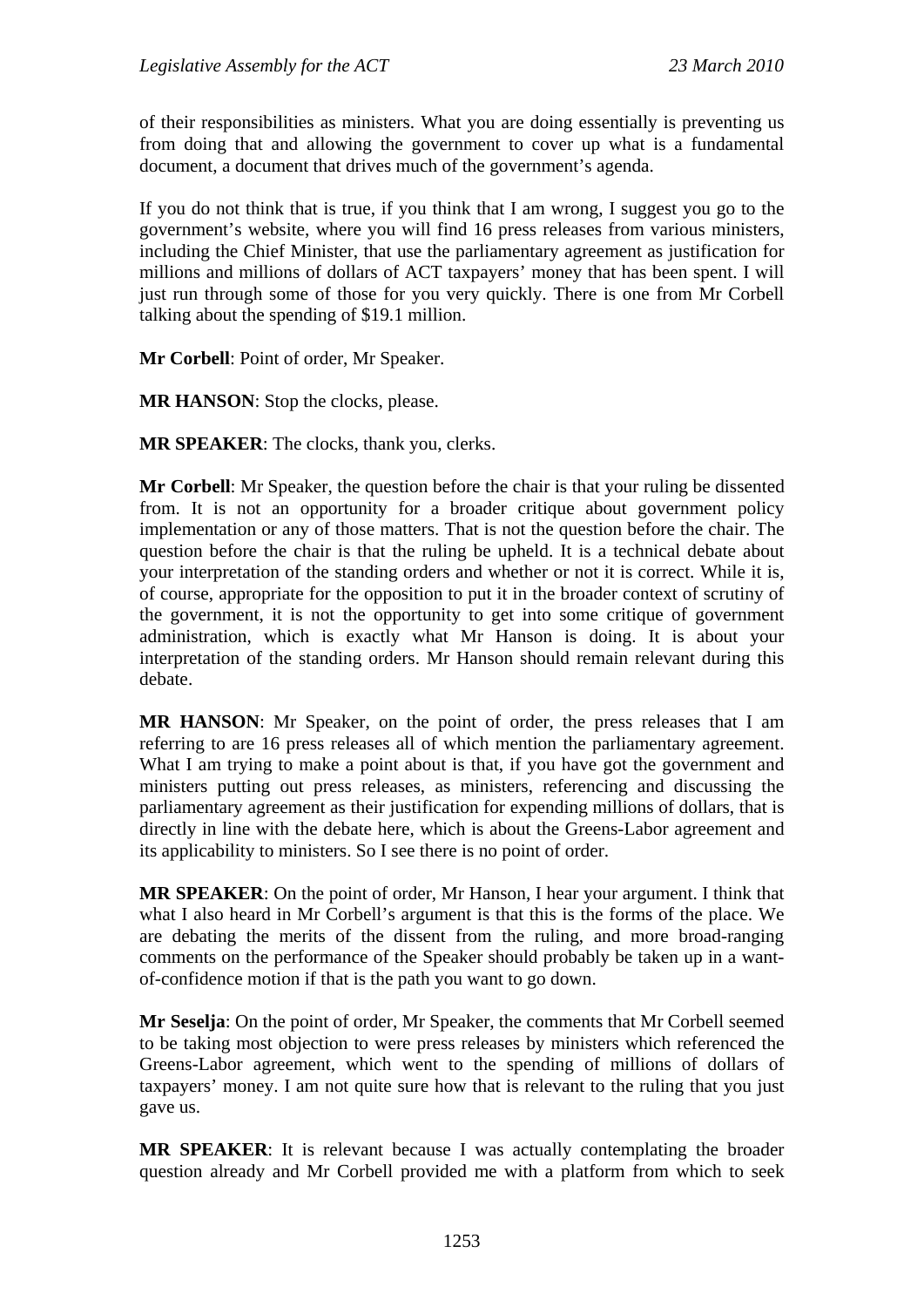advice from the Clerk on the width of the debate. I have done that and I am taking this opportunity in a break in the debate to make that observation. Mr Hanson, you are free to continue.

**MR HANSON**: I am a little confused—

**MR SPEAKER**: Mr Hanson, you are free to continue.

**MR HANSON**: Thank you. The point I am making, which I think you have not ruled on, although it was the point of order—

**MR SPEAKER**: I have given you the freedom to continue, Mr Hanson.

**MR HANSON**: The point is that we have 16 press releases from government ministers all talking about the expenditure of millions of dollars of ACT taxpayers' money, saying, in this case—this is from Mr Corbell—"This initiative fulfils commitments made through the Greens-Labor parliamentary agreement." There is one here from Mr Stanhope: "Millions and millions of dollars—16.3 million, six million, three million. Several of these initiatives fulfil commitments made in the Greens-Labor parliamentary agreement." From the health minister: "These mental initiatives also fulfil a number of commitments made through the Greens-Labor agreement, 8.4 million, 14.5 million, 19 million." And so on and so on.

How can anyone say that the Greens parliamentary agreement—which is directing and informing government ministers on expenditure of tens of millions of dollars of taxpayers' money and which is then put out in press releases under ministerial headings on the ACT government website—is something that we as the opposition are unable to question? I think that is absolutely disgraceful and it goes to covering up scrutiny of the government. I can see no other plausible explanation.

Any rational observer of this place would want to question why we as the opposition are no longer able to understand and comment on something that they put out in press releases for public dissemination. This is why we are doing it—the Greens-Labor parliamentary agreement. But, no, not in this place of scrutiny; no, the opposition is not allowed to ask any questions on it: but we will put out as many press releases as we want on it because it suits the Greens and it suits Labor. And it suits you, Mr Speaker, to sit there and rule on something that benefits you as a parliamentarian of the Greens party, which is where your motivation is coming from.

I go to that point because, before you started getting under pressure as the Speaker, until Mr Hargreaves started discussing this as an issue and started making speeches, before we started having some questions raised about your independence as Speaker and you were under pressure, it was very different last year, in 2009, when you ruled one way. Now we see that these issues have arisen and you are ruling another way. Why is that? Maybe you are getting a little bit too comfortable in that chair. Maybe Rattenbury the radical, who wanted independence, who wanted scrutiny of the government, who wanted third-party insurance—

*Members interjecting—*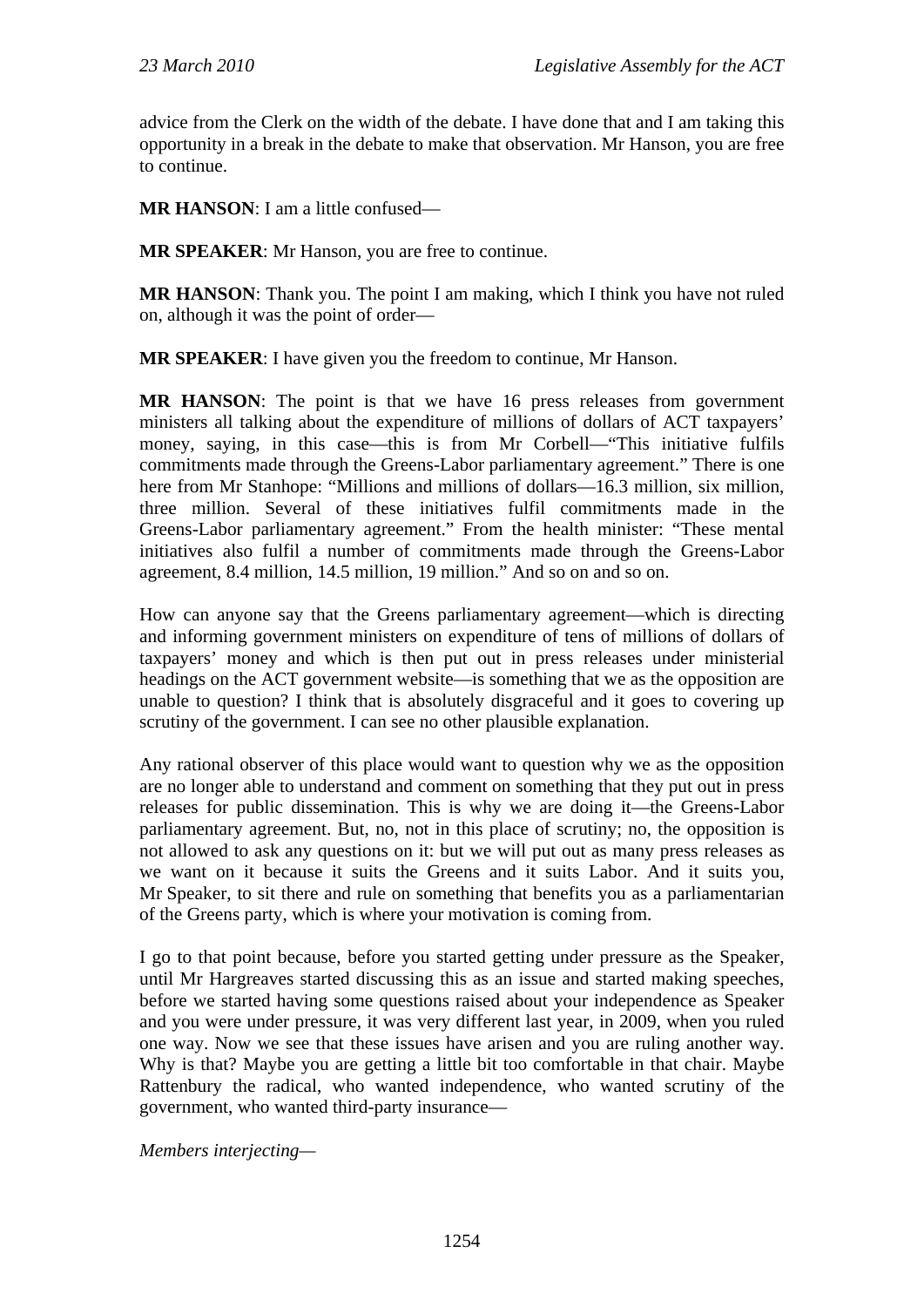**MR HANSON**: What do you think dissent is, you buffoon?

**MR SPEAKER**: Mr Hanson, "buffoon" is not parliamentary language.

**MR HANSON:** I think "buffoon" is parliamentary language. He thinks "prat" is parliamentary language. He was using it to argue a case—

**MR SPEAKER**: Come on, Mr Hanson.

**MR HANSON:** All right; I withdraw. Mr Speaker, let me just go to your discussion in the public domain of the parliamentary agreement. In your role as the Speaker, representing this Assembly as the Speaker, you went to Kiribati—correct me if I have got the pronunciation wrong—

**MR SPEAKER**: That is correct, Mr Hanson.

**MR HANSON**: I notice that on the agenda there was a speech by Mr Rattenbury on the parliamentary agreement and the effect on the operation of the ACT Legislative Assembly. I would dearly love to listen to that speech. But when you went to Kiribati, Mr Speaker, did you represent us as the Speaker or—I am sorry and we are wrong did you actually go as the Greens' representative? Did you go there representing the Greens? Let me tell you: let us find out how much—

**Mr Corbell**: On a point of order, Mr Speaker, dissent from the Speaker's ruling is not an opportunity to basically place a whole range of matters on the floor of this place that go to your motivations as the Speaker of this place. If the Liberal Party are so dissatisfied with your performance as Speaker, let them have the courage to move want of confidence in you as Speaker, because that is essentially what Mr Hanson is saying today. He is saying that you are representing this parliament in other parliaments and you are using it for base political purposes. They are accusing you of a whole range of matters that go well beyond your interpretation of the standing orders. It is not relevant to the debate and Mr Hanson should be asked to remain relevant in this debate.

**Mr Seselja**: On the point of order, there are two points. I refer you to Mr Corbell's comments the last time there was dissent from one of your rulings and the broad-ranging nature of his personal attack on you, which went far beyond anything which has been said here today. The second point is that Mr Hanson's point is: if there is no official status to the Greens-Labor agreement, the very issue we are debating, then why, in your role as Speaker, are you advocating for the Greens-Labor agreement—

**Mr Corbell**: How is that relevant?

**Mr Seselja**: Because that is what we are debating. We are debating the status of the Greens-Labor agreement. It is reasonable on both counts. Mr Corbell made far worse attacks when speaking to his dissent motion some time ago. Mr Hanson is being relevant by drawing the attention of the Assembly to the status of the Greens-Labor agreement and how it has been advocated by you in representing this parliament.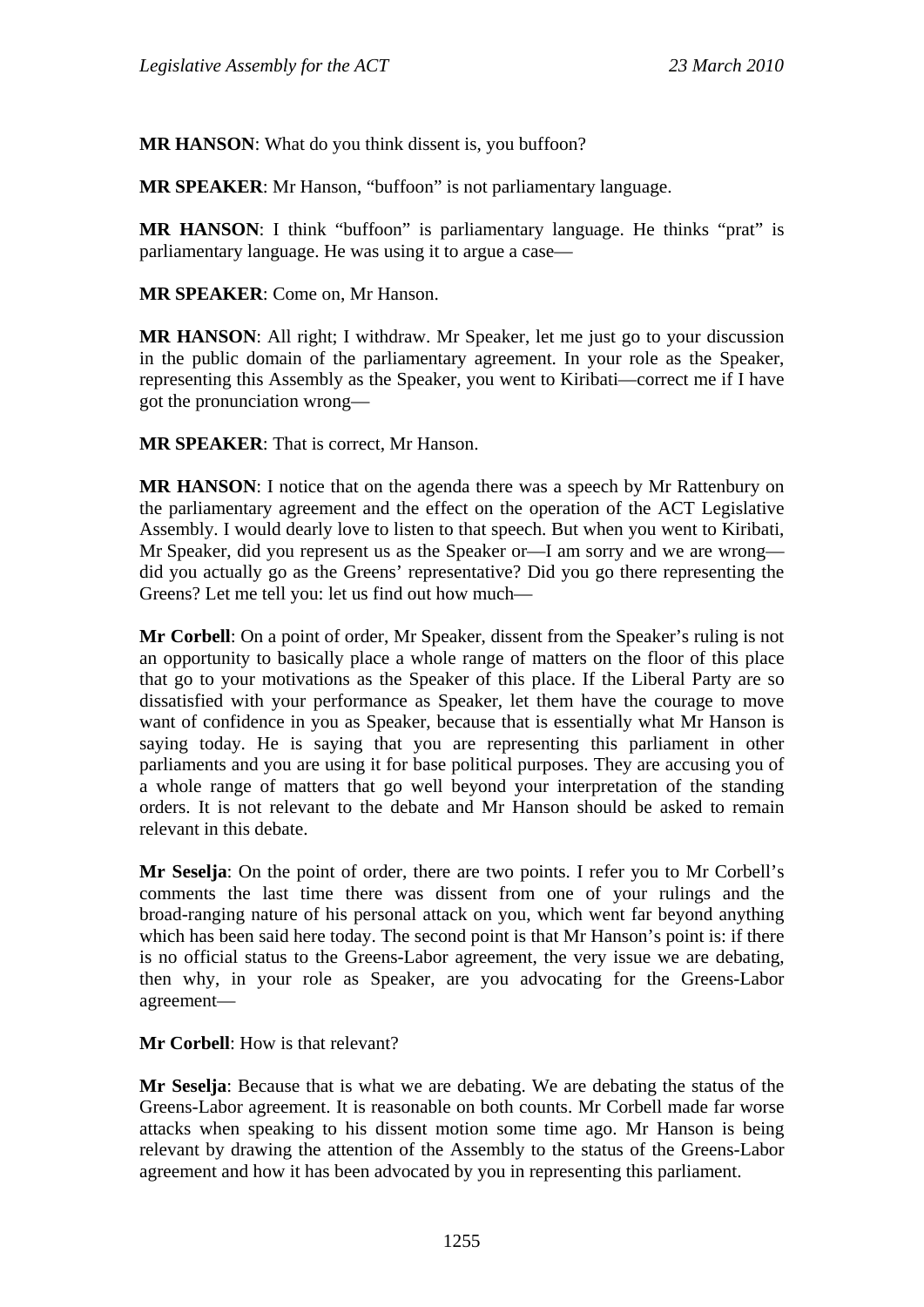**MR SPEAKER**: I find myself in a somewhat invidious position on Mr Corbell's point of order but I think, having taken advice, this is a debate on the matter of dissent. And I do feel, Mr Hanson, that you are straying outside the bounds of the debate and into the bounds of my motivations, which I do not believe are the subject of the dissent motion. So I would invite you to try to focus your comments on the matters being debated.

**MR HANSON**: The point is on the parliamentary agreement, its uses and what it is there for. My point is that you, as the Speaker of the Assembly—and I am looking for precedent in how it has been used—have spoken to other parliaments, including those from other Australian jurisdictions and overseas, and have, in representing this place, talked about its role in the running of this Assembly. If it is okay that we can actually discuss this with regard to other parliaments; it is part of the debate; the Speaker, representing the Assembly, can do so; ministers can actually put it out in press releases; but we are not allowed to ask simple questions at question time; I think it is entirely contradictory.

If you are telling me that you went over to that meeting as a Green, then I suggest that is on but there is probably some money that needs to be paid back and changes need to be made in the report, because my understanding is that you were representing us as Speaker. That is an entirely different entity.

**MR SPEAKER**: Order, Mr Hanson!

**MR HANSON:** It is about dissent from your ruling and I am just pointing out—

**MR SPEAKER**: Stop the clock. Sit down, Mr Hanson. I think you really are outside the bounds now. You are really into territory that is beyond the dissent motion. I think, when you are starting to discuss entitlements and the like, you are straying outside the bounds. You are putting me in a very difficult position but I think there is some form and precedent on these sorts of matters and I am encouraging you to try to respect the practices of the place.

**MR HANSON**: I will move to close, because the points that I do want to raise, I consider, go to the ability of the opposition to scrutinise the government and your ruling has prevented us doing that effectively, on what I have demonstrated through those 16 press releases. This covers tens and tens of millions of dollars.

However, the inconsistency is that the Labor Party and the Greens are using the parliamentary agreement at free will in a variety of venues—in the parliament, in other parliaments or in the media. I think your ruling is entirely contradictory. I think what your ruling has done has weakened democracy in the ACT, has weakened scrutiny of the government and has made this parliament a less effective place. And that will be your legacy.

**MR STANHOPE** (Ginninderra—Chief Minister, Minister for Transport, Minister for Territory and Municipal Services, Minister for Business and Economic Development, Minister for Land and Property Services, Minister for Aboriginal and Torres Strait Islander Affairs and Minister for the Arts and Heritage) (2.51): Mr Speaker, I will just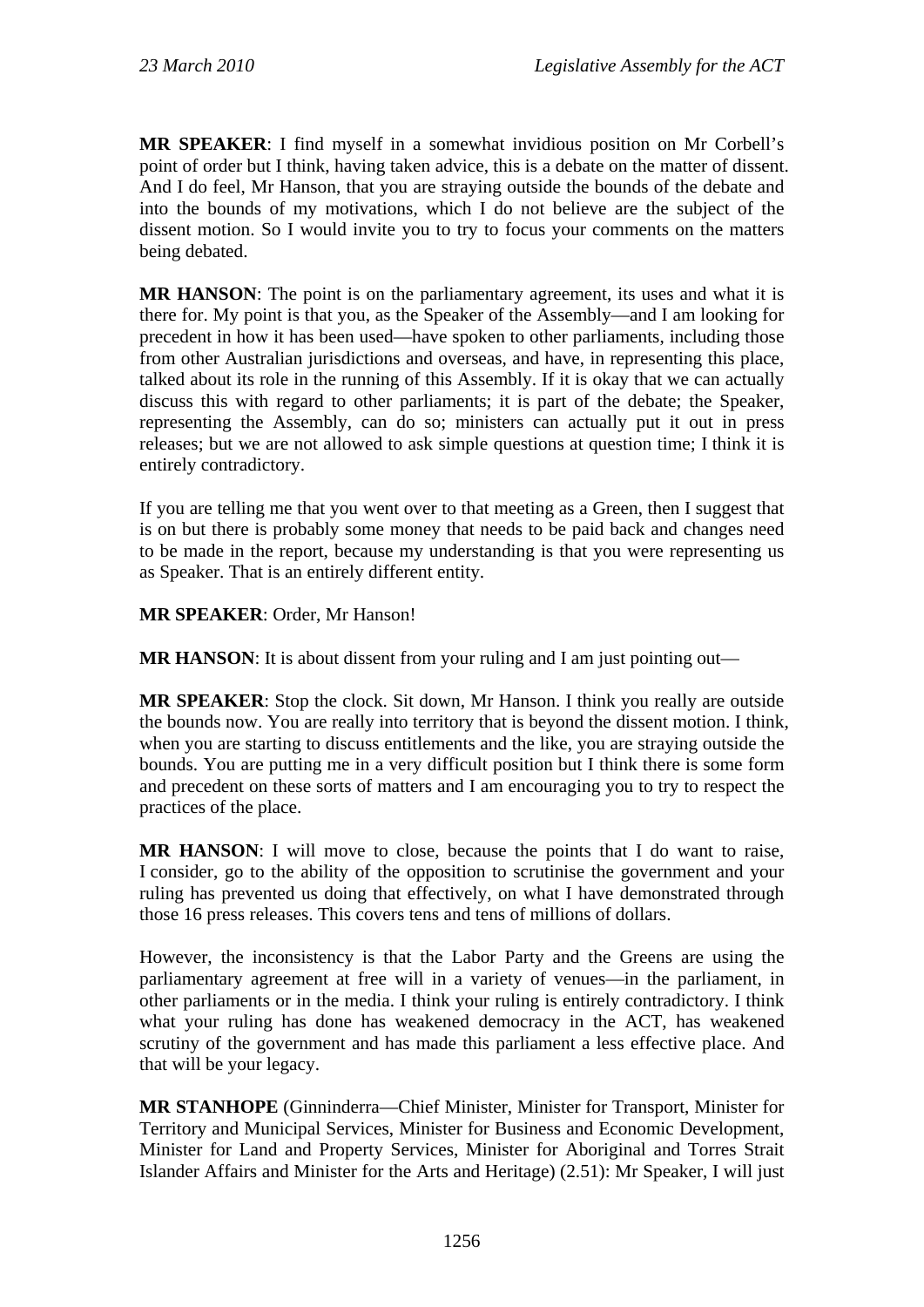say a few things in relation to this. First and foremost, it is important that we point out something that members of the Liberal Party have lost sight of to date—that the parliamentary agreement between the Labor Party and the Greens, signed on 31 October 2008—and I have it here and I am happy to table it—states:

**THIS AGREEMENT** is made on the 31st day of October 2008

**BETWEEN** Mr Jon Stanhope, Leader of the Australian Labor Party, ACT Branch

**AND** Ms Meredith Hunter, Parliamentary Convenor of the ACT Greens

That is the heading and title of the agreement. It is made, and declared to have been made, by me, representing the Australian Labor Party, and Ms Hunter, representing the ACT Greens party. It is witnessed by Ms Gallagher and yourself, Mr Speaker. It is an agreement—

**Mr Hanson**: As the Deputy Chief Minister?

**MR STANHOPE**: She is a witness. You're not that dumb. Are you that dumb? The agreement was executed between two political parties—the ACT branch of the Labor Party and the ACT Greens. It was an agreement, and remains an agreement, between the ACT branch of the Labor Party and the ACT Greens. It was signed by me and it was signed by Ms Hunter. It was witnessed by Ms Gallagher, not as a party to the agreement but as a witness. It was witnessed by Mr Rattenbury, not as a party to the agreement but as a witness. The agreement is between two political parties.

The question in relation to which Mr Speaker has made his ruling was a question asked by Mr Seselja about that political agreement. Mr Speaker, in his response to the point of order, rightly and appropriately said, on that occasion, and repeated today in further explanation:

You cannot ask about the Labor-Greens parliamentary agreement—

a political agreement—

but the rest of your question is broadly valid.

And the rest of the question went to initiatives adopted by the government consistent with that political agreement. So they moved from being part of a political agreement to being part of government policy. In the implementation of that policy, the minister is rightly responsible to this place, and that is what Mr Speaker said: "You cannot ask about the political agreement but you can ask about the government acceptance of a policy position agreed to as part of the political process."

What did Ms Gallagher do? She went on at some length to answer the question. You asked the question about a matter which was agreed between two political parties and then adopted by the government of the day as government policy, and Ms Gallagher went to some length, and she started the answer to her question by saying:

I can … inform the Assembly of the discussions …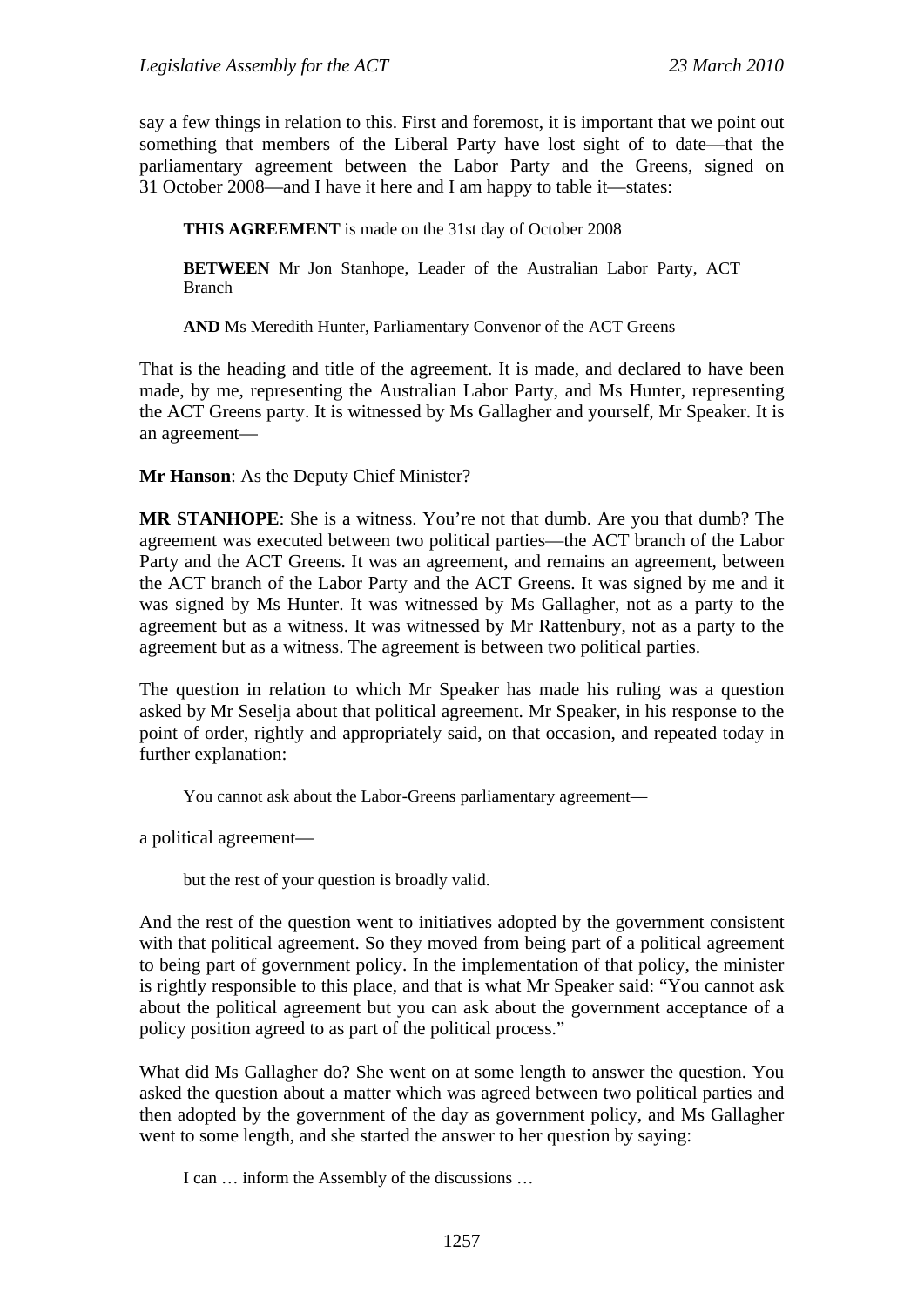She then went into detail about how the government had implemented the policy which it accepted as a result of a parliamentary agreement. And she answered the question in full. So this nonsense, this pitter-patter, this confected nonsense about refusing to be scrutinised, refusing to answer questions on government policies, can be seen for what it is. Ms Gallagher, in relation to the matter of dissent, answered the question in full because it related to a government policy.

I do recall, Mr Speaker, an earlier occasion when, I admit, I was being just a touch political. One of my colleagues asked questions to do with the Treasury summary of the Liberal election commitments. I recall, Mr Speaker, you saying, "Look, that's not part of your ministerial responsibility"—what it was that the Liberal Party promised to cut. I remember that I was just beginning to get a head of steam up, in the context of the Liberal Party's position—that the Liberal Party will now not stand to move a point of order as I go through some of the Liberal Party's election commitments and their promises to cut, because that would be actually refusing me the right to respond or to scrutinise the position, the political position, of the Liberal Party. So what was it that the Liberal Party promised to do if they were elected to government?

**Mr Smyth**: Relevance.

**MR SPEAKER**: Mr Stanhope.

**MR STANHOPE**: Oh, relevance! It goes to the nonsense of your position.

**MR SPEAKER**: Order, Mr Stanhope!

**MR STANHOPE**: Oh, we should not answer questions about the Labor Party-Greens political issues but—

**MR SPEAKER**: Mr Stanhope, one moment, please.

**Mr Hanson**: On a point of order—

**MR STANHOPE**: Are you trying to gag me now that we're on to Liberal Party policies?

**MR SPEAKER**: Order! Mr Hanson has the floor.

**Mr Hanson**: The point of order that was previously made about relevance against me was because I was talking about Labor Party policy and in terms of their commitment. But it was directly related to press releases which contained references to the parliamentary agreement and using those as the rationale for why those commitments had been made, which is entirely relevant to this debate, which is about the Greens-Labor parliamentary agreement and whether it should be subject to questions in this house. Going on to a long-winded rant about Liberal Party policies, which have nothing to do with the Greens-Labor parliamentary agreement, I think is entirely irrelevant.

If Mr Stanhope would like to make a speech about our policies, we would welcome that, but I do not think it is quite relevant to this debate.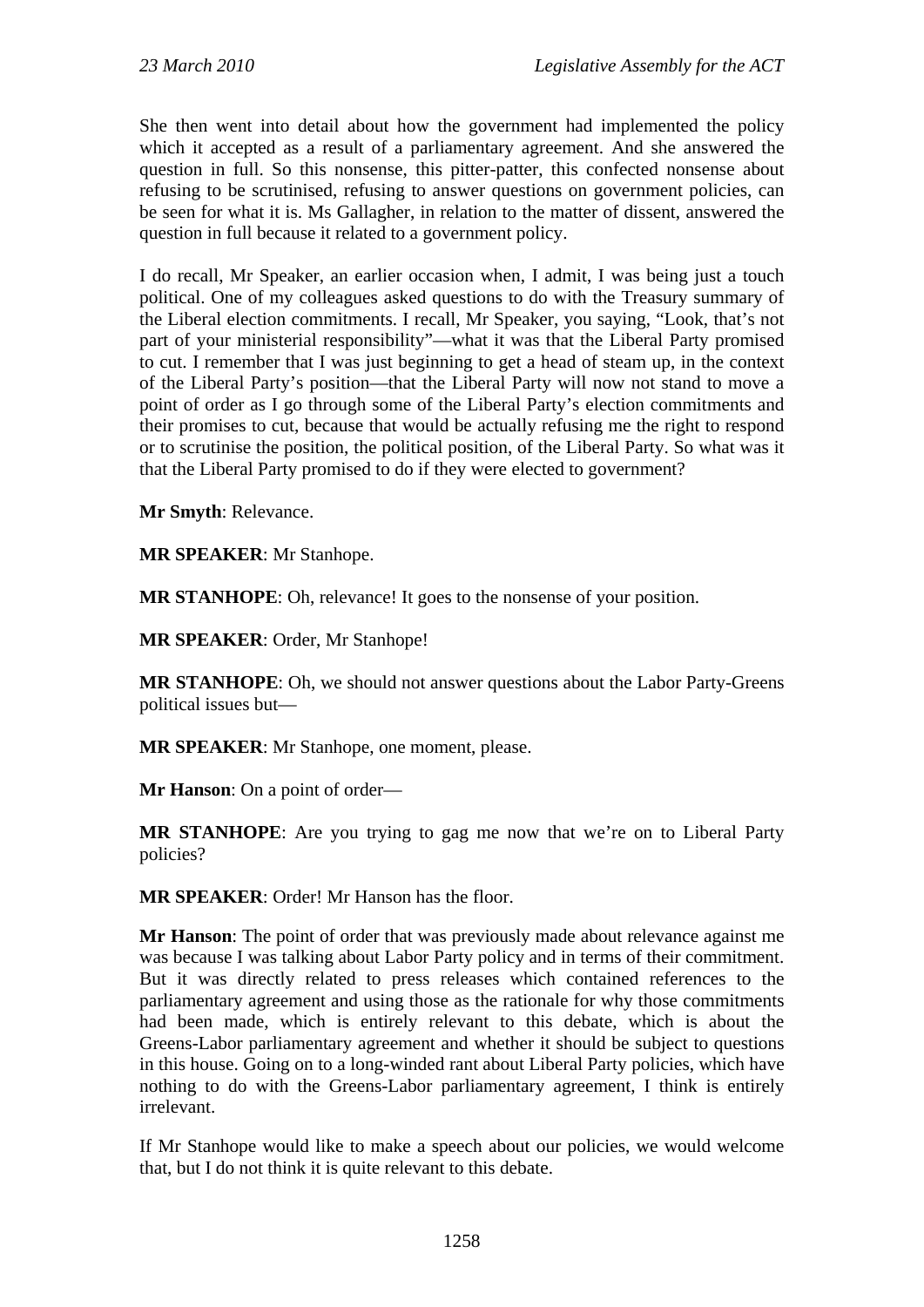**MR SPEAKER**: Thank you, Mr Hanson. Where I heard Mr Stanhope going was—I understood you were making points about previous rulings, Mr Stanhope. Please do not head down the path of going through the whole document.

**MR STANHOPE**: I will not.

**Mr Hanson**: It is a good document, though.

**MR STANHOPE**: Yes, actually—in responding to that—it is a good document.

The second promise is that all funding provided by the government in previous budgets to establish an infrastructure plan was to be removed as a saving. I had not noticed that before. The Liberal Party were going to cut all of the money that we made provision for in the budget for the actual development of an infrastructure plan.

**MR SPEAKER**: Thank you, Mr Stanhope.

**MR STANHOPE**: That is what they think about infrastructure plans: they were going to remove all funding from the budget for that—

**MR SPEAKER**: Thank you, Mr Stanhope.

**MR STANHOPE**: Well, as a hypothetical then: in question time today what would the Liberal Party say if Mr Hargreaves, in asking a minister a question, was to ask the Attorney-General—the Attorney-General with responsibility, say, for electoral matters—a question about his view and his attitude to the fundraising practices of the 250 Club and the way in which it is reported.

*Opposition members interjecting—* 

**MR STANHOPE**: One wonders about that as a hypothetical question.

**Mrs Dunne**: Mr Speaker—

**MR SPEAKER**: Order, Mr Stanhope!

**MR STANHOPE**: The Liberal Party would jump and say—

**Mrs Dunne**: Point of order, Mr Speaker.

**MR STANHOPE**: "Well, the 250 Club has got nothing to do with Mr Corbell's ministerial responsibilities—

**Mrs Dunne**: Point of order, Mr Speaker.

**MR SPEAKER**: Order, Mr Stanhope. Thank you. Stop the clocks.

**Mrs Dunne**: I would like to raise a point of order. The Chief Minister is wandering way off the point and referring to how Mr Hargreaves might ask a question. If he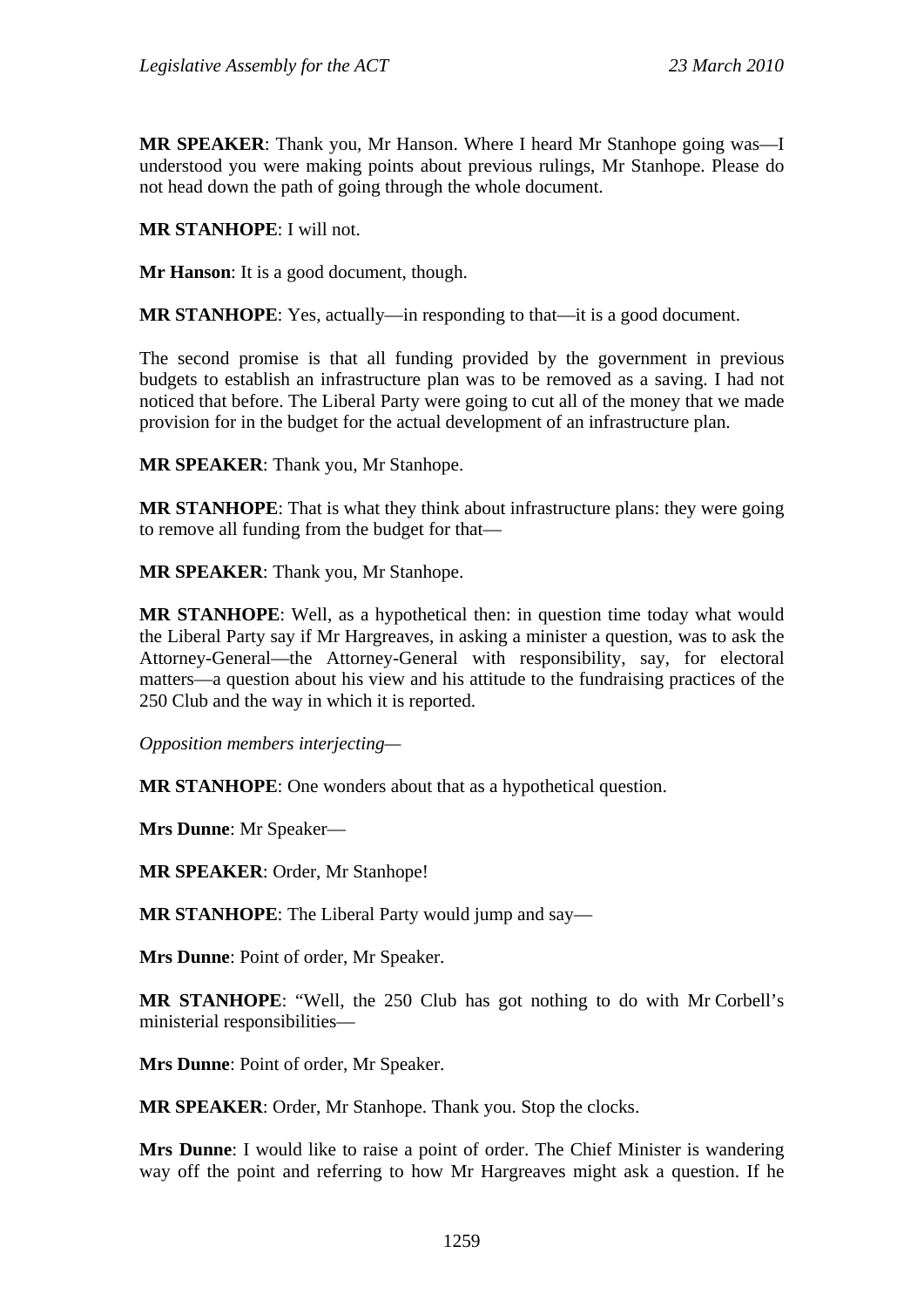asked that question, he would clearly be out of order because he would be asking for an opinion. He is getting way off the point, which is a dissent from your ruling about whether or not we can ask questions in relation to the Labor-Greens agreement.

**MR SPEAKER**: Yes. Mr Stanhope, can you try and—

**MR STANHOPE**: I will; I take the point. I was just pointing out the absurdity and the nonsense of their position and the hypocrisy of their position. I will conclude on a couple of points. The parliamentary agreement is clearly stated to be between two political parties, signed, as representatives of those parties, by me and Ms Hunter as the respective leaders of those parties. It is a political agreement between two political parties. That is the first point.

The Speaker, in his ruling on the subject of this debate today, says quite explicitly: "Look, you can ask a question about the policy and the substance, but you cannot ask a question about the parliamentary agreement, a political agreement. It is not relevant to the minister's responsibilities." It is not; it is a political agreement. You cannot ask questions about that. But the Speaker said, "By all means, ask questions on the matters of government policy and of substance." That is what the Speaker said—and he was 100 per cent right.

It is interesting to look at *House of Representatives Practice*, which I did espy that Mrs Dunne had open before her, but she quickly skirted over this particular ruling within *House of Representatives Practice*. *House of Representatives Practice* is quite explicit—on page 538, Mrs Dunne:

… Speakers have ruled out of order questions or parts of questions to Ministers which concern, for example:

…

arrangements between parties.

What the Speaker has done is 100 per cent consistent with *House of Representatives Practice*. It states explicitly that Speakers will rule out of order questions relating to arrangements between political parties. It is as clear as day. This is a shocking, appalling, political stunt—by an opposition that genuinely fears slipping on to the crossbenches after the next election and being replaced in that place by the Greens.

I think the great reality that we face in relation to a shuffling of the political chairs in the ACT is that the Liberal Party are in danger of slipping on to the crossbench, and they are doing everything they can by attacking the Greens, through you, Mr Speaker, to avoid what they would regard as that most humiliating possibility—that they will be supplanted on the opposition benches by the Greens after the next election.

**MS HUNTER** (Ginninderra—Parliamentary Convenor, ACT Greens) (3.01): What an appalling waste of time. There was a question asked last week. As you know, I was ill last week. I did get up to watch webstreaming at various points and I have to say that the nonsense that was going on really put me into a bit of a relapse—sent me back for another nap. I have to say that a lot of it was to do with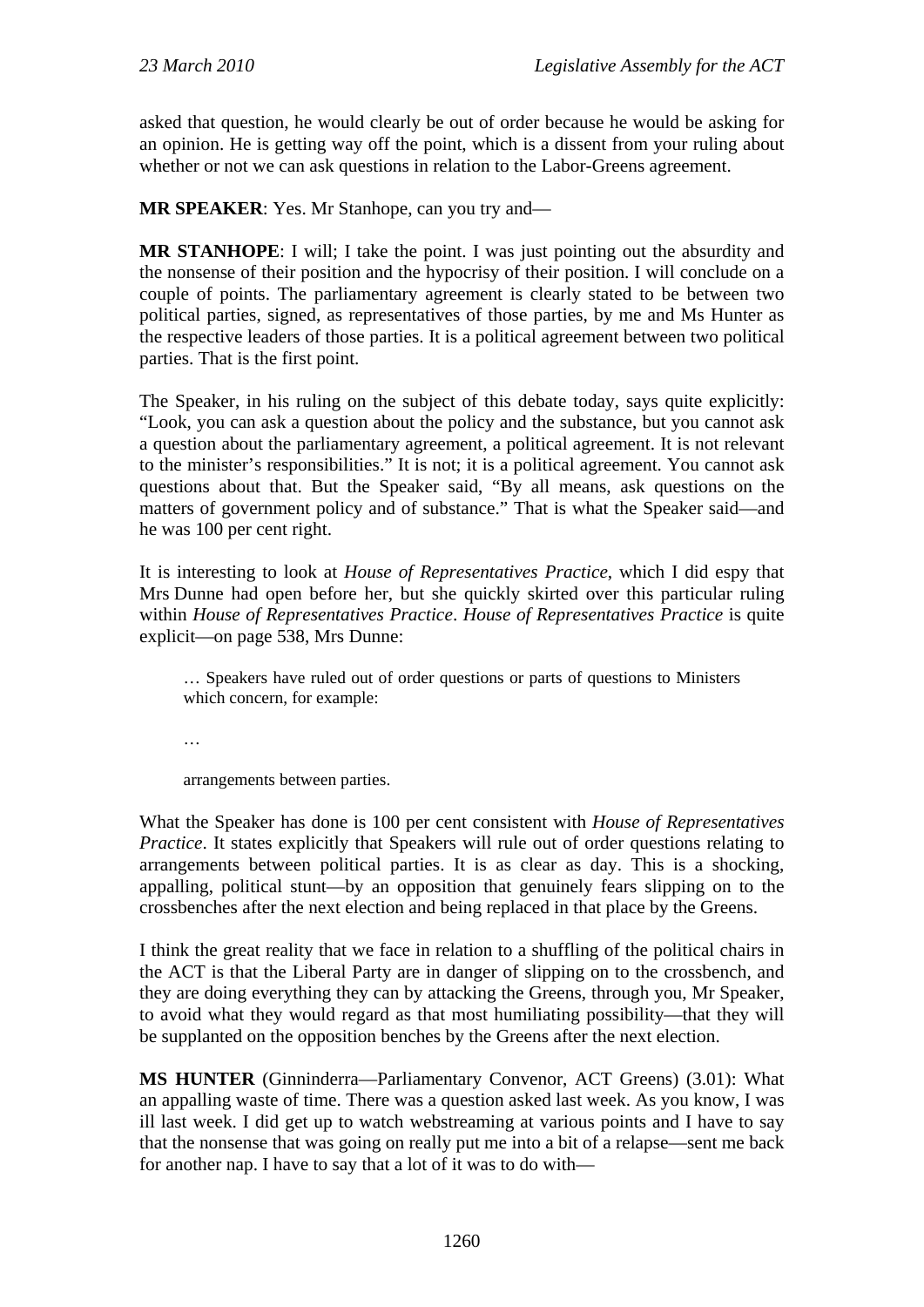**Mr Coe**: Madam integrity.

**MS HUNTER**: the incredible time wasting that went on last week and is obviously something that you are intent upon doing again this week.

**Mr Seselja**: Point of order, Mr Speaker.

**MR SPEAKER**: Stop the clocks.

**Mr Seselja**: You have been very quick to call Mr Hanson to order for relevance. I am not quite sure what part of your ruling this comment from Ms Hunter has to do with.

**MR SPEAKER**: On your commentary, Mr Seselja, I think I gave Mr Hanson a little more than 40 seconds, but, Ms Hunter, I would invite you to focus on the motion being debated.

**Mr Coe**: You get a free kick for a minute.

**MS HUNTER**: Thank you, Mr Speaker. I will do that. It is because that is what this is about. Mr Smyth has obviously got up and dissented from a ruling that you made on a question last week. I do have to say, though, that it is amazing how you do jump up and stamp your feet when you are not getting your own way but tend to blather on a lot and waste our time.

**Mr Coe**: What have we got out of the agreement so far?

**MS HUNTER**: But getting back to the dissent—

**Mr Coe**: What have we got out of the agreement so far?

**MR SPEAKER**: Mr Coe!

**MS HUNTER**: On the ruling, the Speaker has clearly gone away, has clearly researched this matter, has looked at parliamentary practice—

*Members interjecting—* 

**MR SPEAKER**: Order, members! I cannot hear Ms Hunter.

**MS HUNTER**: has looked at standing order 114—

**Mr Coe**: Have you written to the rent tribunal yet? Is it the stronger case? What is she not telling?

**MS HUNTER**: It is quite clear—

**MR SPEAKER**: Ms Hunter, one moment, please. Stop the clocks. Members, I have made this point a number of times over the last couple of weeks. I expect to be able to hear other members. The volume of the interjections is unacceptable.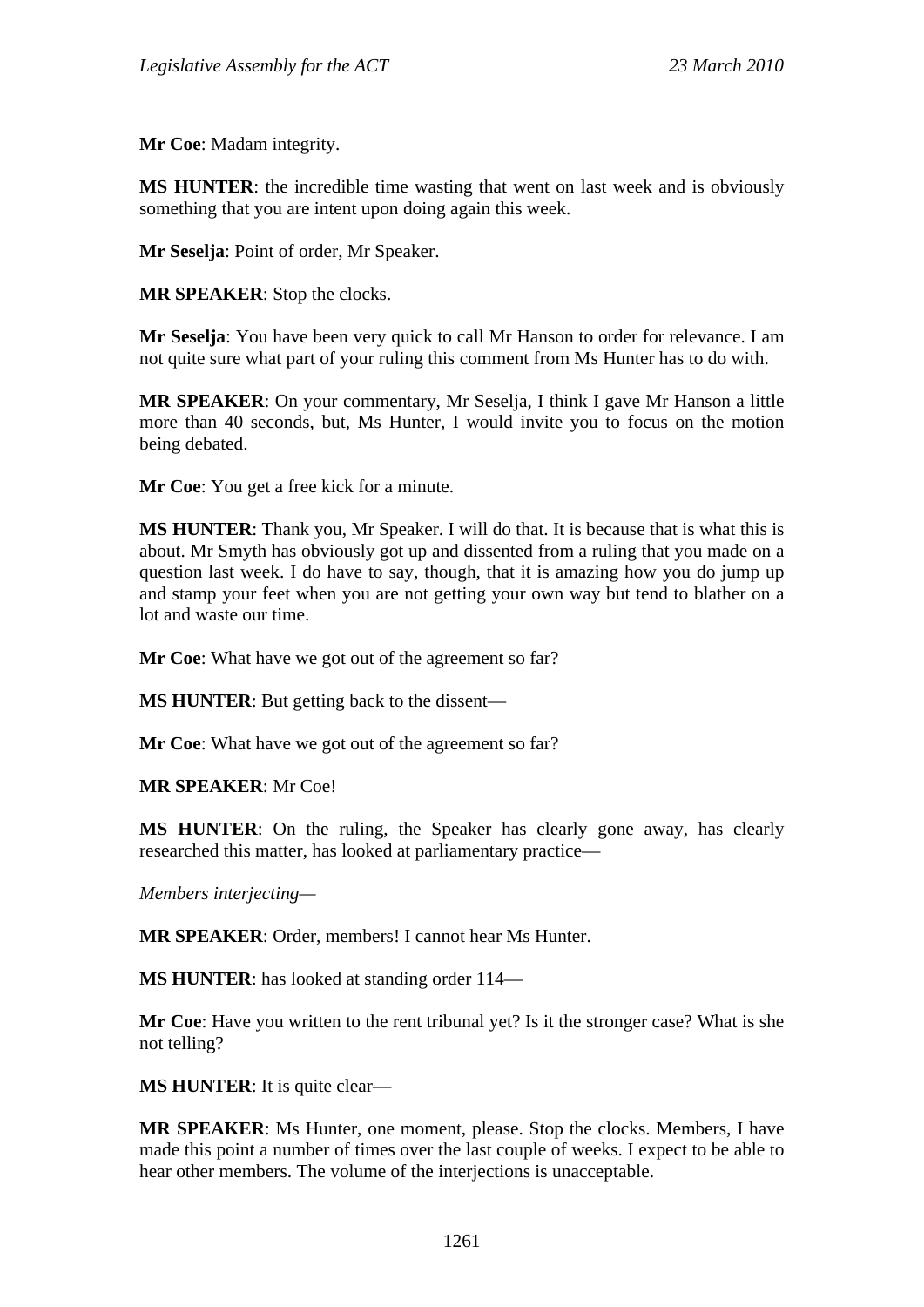**MS HUNTER**: Thank you, Mr Speaker. It is quite clear—I will say it again because I do not think I could be heard—that there has been time spent researching this particular issue, and that has come back in your statement that you have given today. Obviously, Mr Smyth has dissented from that. I do not agree with Mr Smyth's dissent. It is quite clear that what we are talking about—the question that was asked was in relation to a political agreement. The Speaker said at the time, "You can ask the question, but you need to leave that part out, reframe your question." What we have heard clearly today is that at the end of the day the question was answered.

Of course, the opposition wants to try and paint this once again—this is a little bit of a bandwagon they are on with this one around lack of scrutiny, that they are the only people in this place that provide any scrutiny. We all know that that is a lot of nonsense. What you do do is waste a lot of time on many matters.

## *Opposition members interjecting—*

**MS HUNTER**: We are here to scrutinise the government. We do scrutinise the government.

*Opposition members interjecting—* 

**MS HUNTER**: Mr Speaker, could you please quieten them down so that I can actually hear myself.

**MR SPEAKER**: Ms Hunter.

**Mr Coe**: You have been into the Greens agreement as well, by the sound of it.

**MR SPEAKER:** Order! Stop the clocks. Mr Coe, really, I am at the point where you are about to receive a warning. The volume of your interjections is unacceptable. Ms Hunter.

**MS HUNTER**: There are a number of ways that government is held to account and scrutiny does happen. As we have already heard this morning, or just in the last hour or so, the question was about invoices and small business. There was a full answer given to that. Anything in the parliamentary agreement that is moved into being policy or has been implemented in the implementation stage has been funded. Questions can be asked on that. It is just that it cannot be framed in the sense of the political agreement between the two parties.

This idea that there is a lack of scrutiny is an absolute nonsense, and you know it. There are a number of other ways that scrutiny can occur. One is through the estimates process. I am very much looking forward to all of your participation in the estimates process this year—which we will be embarking on soon.

It is quite clear, as I said, why the Speaker made that ruling. I agree with the reasoning behind that ruling. I just find it a little hard to take that we are now an hour and seven minutes in and we have not even got to question time. You talk about the millions of dollars being wasted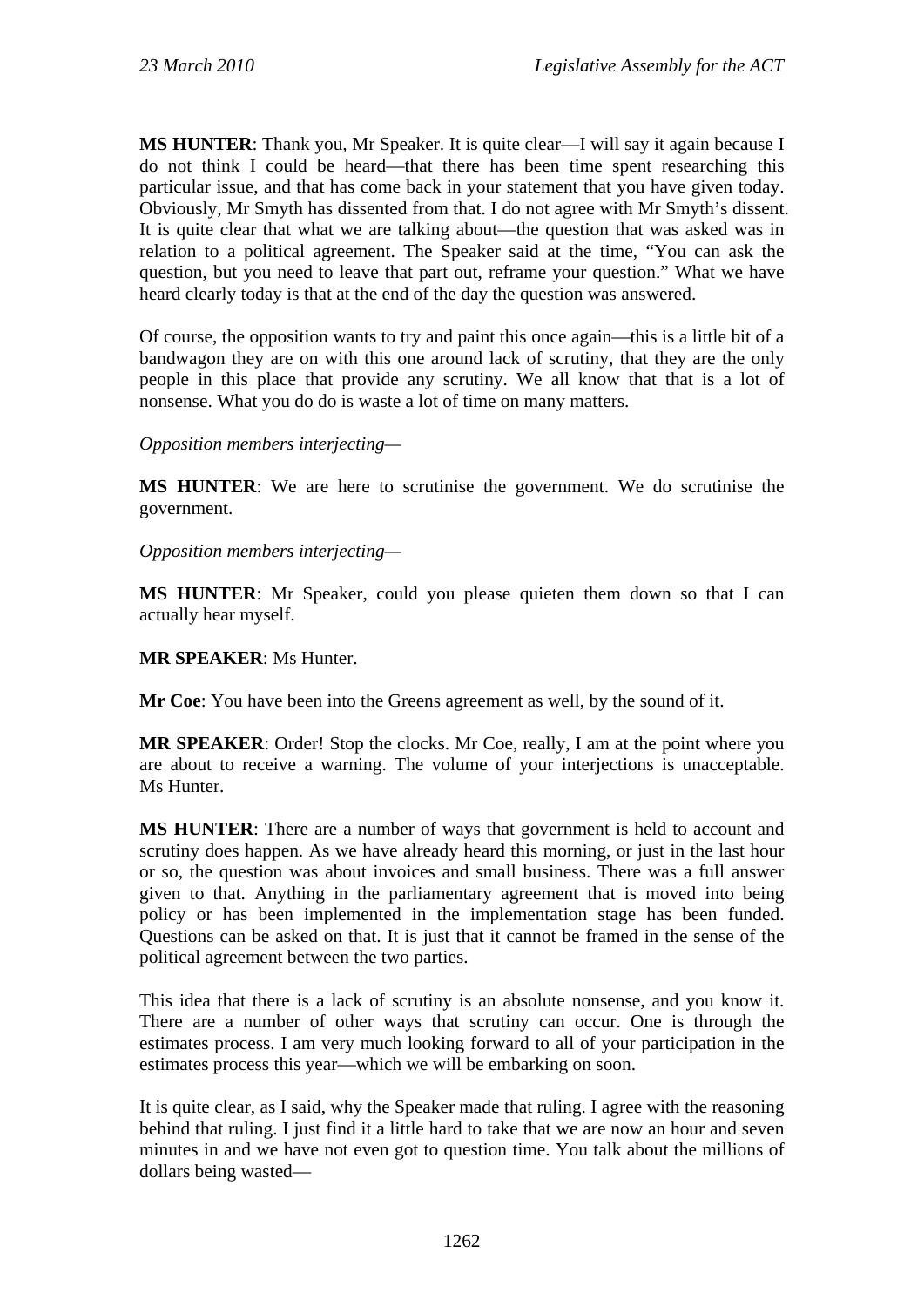**Mr Hanson**: Mr Speaker, on a point of order—

**MR SPEAKER**: Yes, Mr Hanson.

**Mr Hanson**: We know Ms Hunter does not like being in here—she would rather watch it on TV—but I do not think that her disappointment that we are—

**MR SPEAKER**: What is your point of order, Mr Hanson?

**Mr Hanson**: We are debating an important matter here and I do not think that her rambling on about it being disappointing that we are here so long talking about this important issue is relevant to the debate.

#### **MR SPEAKER**: Ms Hunter.

**MS HUNTER**: Thank you, Mr Speaker. We have heard a number of speakers on the opposition benches talking about millions of taxpayers' dollars and the importance of scrutinising that. I agree that we do need to scrutinise the expenditure of money in the territory. I also think that we all need to reflect a little bit on the amount of taxpayers' dollars that have been spent on these longwinded battles that seem to be going on which are doing nothing to further better outcomes for the people of the territory. I would also like to pick up on Mrs Dunne's points—

**Mr Hanson**: Mr Speaker—

**MR SPEAKER**: Order! Stop the clocks. Wait, Mr Hanson. Ms Hunter, resume your seat for a moment. Mr Hanson, I expect you to have a point of order.

**Mr Hanson**: Certainly. It is about relevance. I thought you had ruled that she should get to the point of the debate, which is not about "I don't like the time-wasting; I don't like the fact that we're debating this today." That is not relevant to the motion before the Assembly, which is one of dissent from your ruling. Her view, "I don't like this, it seems to waste time," if she has got something better to do, is not relevant to the debate, Mr Speaker. I thought you had ruled on that already.

**MR SPEAKER**: Finding the relevance in this debate has been challenging. Ms Hunter, if you can focus on the dissent motion.

**MS HUNTER**: Certainly, Mr Speaker. I will wrap up by saying that it is quite clear that there is not a minister that says on their letterhead, "Minister in charge of the ALP-Greens parliamentary agreement." This really does come to the heart of the matter today about this question. I think that the Speaker has addressed that quite clearly and there have been some speakers who have addressed that quite clearly today in the debate. It is unfortunate that every time I have got up to speak I have had Mr Hanson jumping up to interject. Yet Mr Hanson was very happy to carry on and to wander way outside and away from the point of what this motion is about. He was also making some, I think, outrageous attacks on the office of the Speaker.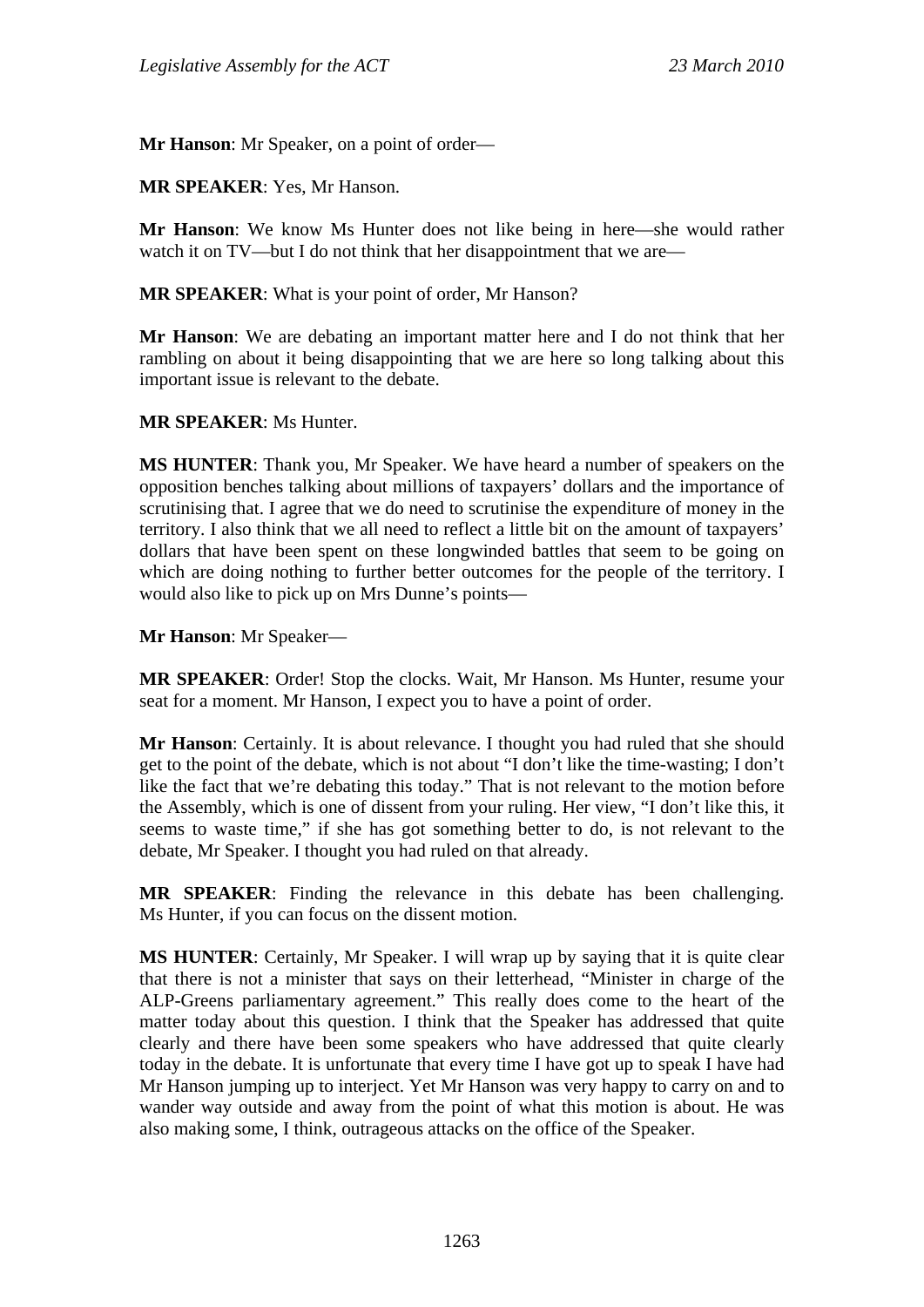I would say that we need to be clear that the dissent is about the fact that you can ask questions of ministers, obviously, to do with their portfolio interests or matters to do with their portfolio or to do with the expenditure of money—it was simply the way that you framed that question. One of Mrs Dunne's points was that this agreement is at the heart of the ACT government; it is the thing that seems to run the ACT government; it is at the heart of the ACT budget. The ACT Greens would be very pleased to hear that this agreement is at the heart of the ACT budget and at the heart of the ACT government. We would like nothing more. Unfortunately, that is not the case. We work together here for good outcomes for the people of the ACT. I certainly hope that we can move on from this matter and finally get to question time today.

#### Motion (by **Mr Corbell**) proposed:

That the question be now put.

The Assembly voted—

Ayes 7 Noes 10

| Mr Barr       | Ms Porter   | Ms Bresnan | Ms Hunter     |
|---------------|-------------|------------|---------------|
| Ms Burch      | Mr Stanhope | Mr Coe     | Ms Le Couteur |
| Mr Corbell    |             | Mr Doszpot | Mr Rattenbury |
| Ms Gallagher  |             | Mrs Dunne  | Mr Seselja    |
| Mr Hargreaves |             | Mr Hanson  | Mr Smyth      |
|               |             |            |               |

Question so resolved in the negative.

**MR SESELJA** (Molonglo—Leader of the Opposition) (3.12): I am not sure whether the Greens were on the same page on that vote but I am sure I heard Ms Le Couteur voting yes to gagging the debate.

I will need to respond to some of what Ms Hunter had to say. But it is interesting, Mr Speaker, that the moment you brought Ms Hunter back to the substance, she shut down and sat down. I did not hear her mention the standing orders once. In fact, I did not hear any of the Greens' contributions, in defending your ruling and arguing against the dissent motion, actually deal with the issue.

We heard from Ms Hunter that she wished we did not have to have these long debates in the Assembly, if only we could get home earlier and if only things were a bit easier. But we did not hear anything about the substance of the debate. We did not hear the Greens, in their contributions, talk about standing order 114. We did not hear about them looking at standing order 114 and how it is relevant. It states:

Questions may be put to a Minister relating to public affairs with which that Minister is officially connected …

Mr Stanhope made the argument for us. He said that the Greens-Labor agreement is signed and then is adopted as government policy. If it is adopted as government policy, no matter why it was signed, no matter whom it was signed by, it underpins this government; it becomes central to their policy development; therefore, we should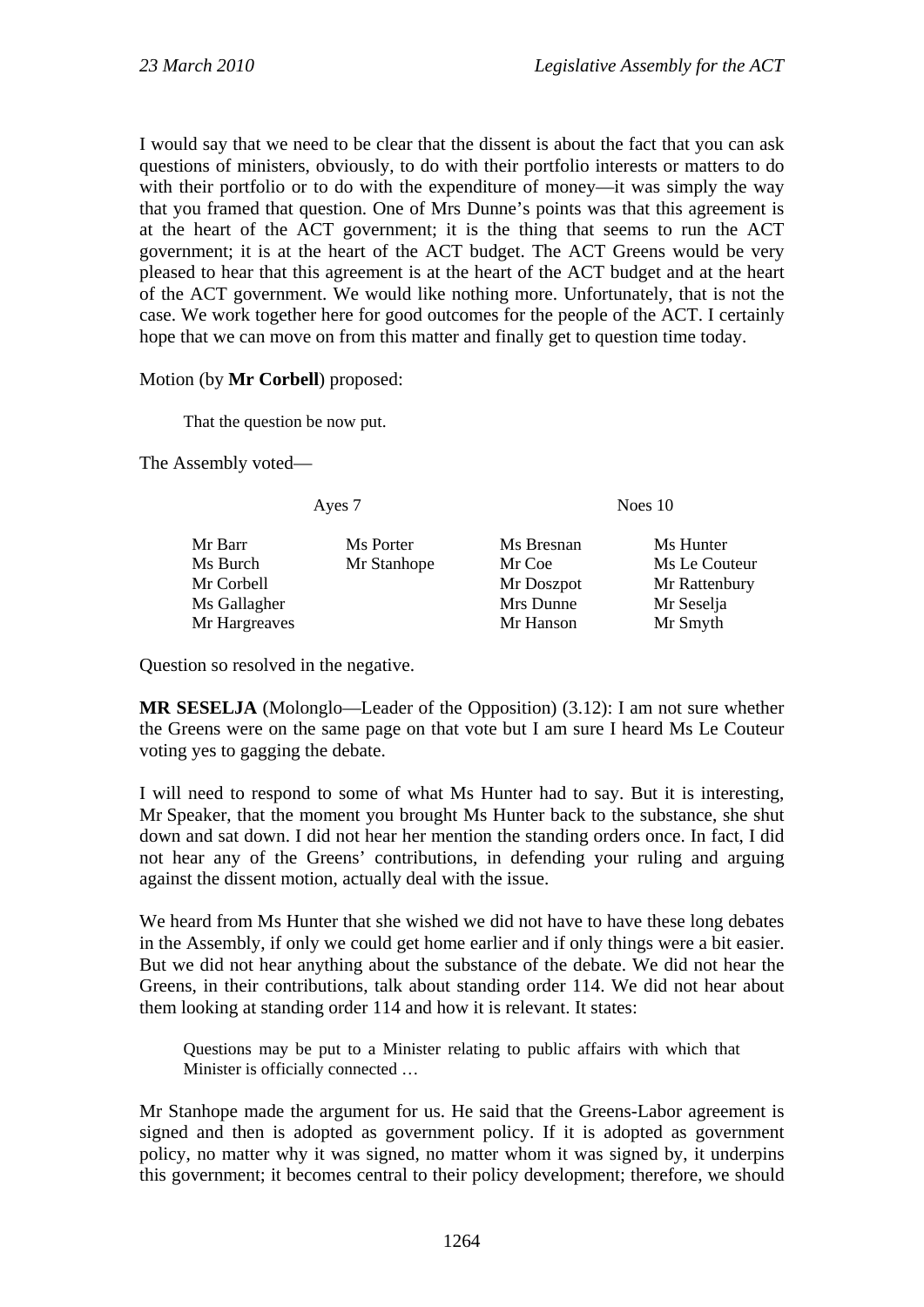be able to ask them questions. If the Greens-Labor agreement has a provision about public housing, we should be able to ask the minister for housing. If the Greens-Labor agreement has a provision about transport, we should be able to ask the minister for transport.

This is an expensive agreement. This is a billion-plus agreement. And we see the sensitivity. We see the sensitivity from Labor and the Greens on this issue. This agreement is something that they do not want to see scrutinised. They would prefer it if it can all be sorted out behind closed doors. If there is any ambiguity in the agreement, we cannot ask questions about that. You cannot ask questions about that in this place. You cannot ask questions in the Assembly about the billions of dollars that are proposed to be spent on public housing under this agreement, about the tens of millions of dollars on public transport. We should be able to ask questions—we should be able to address them—about the Greens-Labor agreement and go to the minister who has responsibility to implement that part of the agreement.

Surely this should be the highest place for scrutiny. This should be the place for the widest possible scrutiny, rather than somewhere where debates are muzzled. The agreements underpin why a party is in government. The Labor Party and the Greens in this Assembly are arguing that we should not be able to ask those questions. We have this agreement which underpins the government and it cost billions of dollars of taxpayers' funds to cost these policies.

We then have a Greens Speaker who refuses to let us ask legitimate questions about this matter. What is the community to think of that? How does this pass the public test, the punter test? If you were to ask them, "How do you ask questions about the Greens-Labor agreement? The Greens and the Labor Party have an agreement which keeps the Chief Minister in his job. The Greens and the Labor Party have an agreement which potentially will cost taxpayers many hundreds of millions of dollars, even billions of dollars. Should you be able to, in the parliament, ask questions about that agreement, ask question about how that money is being spent—

**Mr Stanhope**: No.

**MR SESELJA**: The Chief Minister says no, we should not be able to ask about those billions of dollars; you should not be able to ask about those policies; you should not be able to ask whether they are going to meet the terms of that agreement which the Chief Minister has told us today they have adopted as government policy. It is their government's policy now, and these ministers are responsible for—

**Mr Stanhope**: A point of order, Mr Speaker.

**MR SPEAKER**: Yes. Stop the clocks.

**Mr Stanhope**: I did not say that at all. This is another example of the Leader of the Opposition, in the context of this debate, clearly—

**MR SPEAKER**: What is the point of order, Mr Stanhope?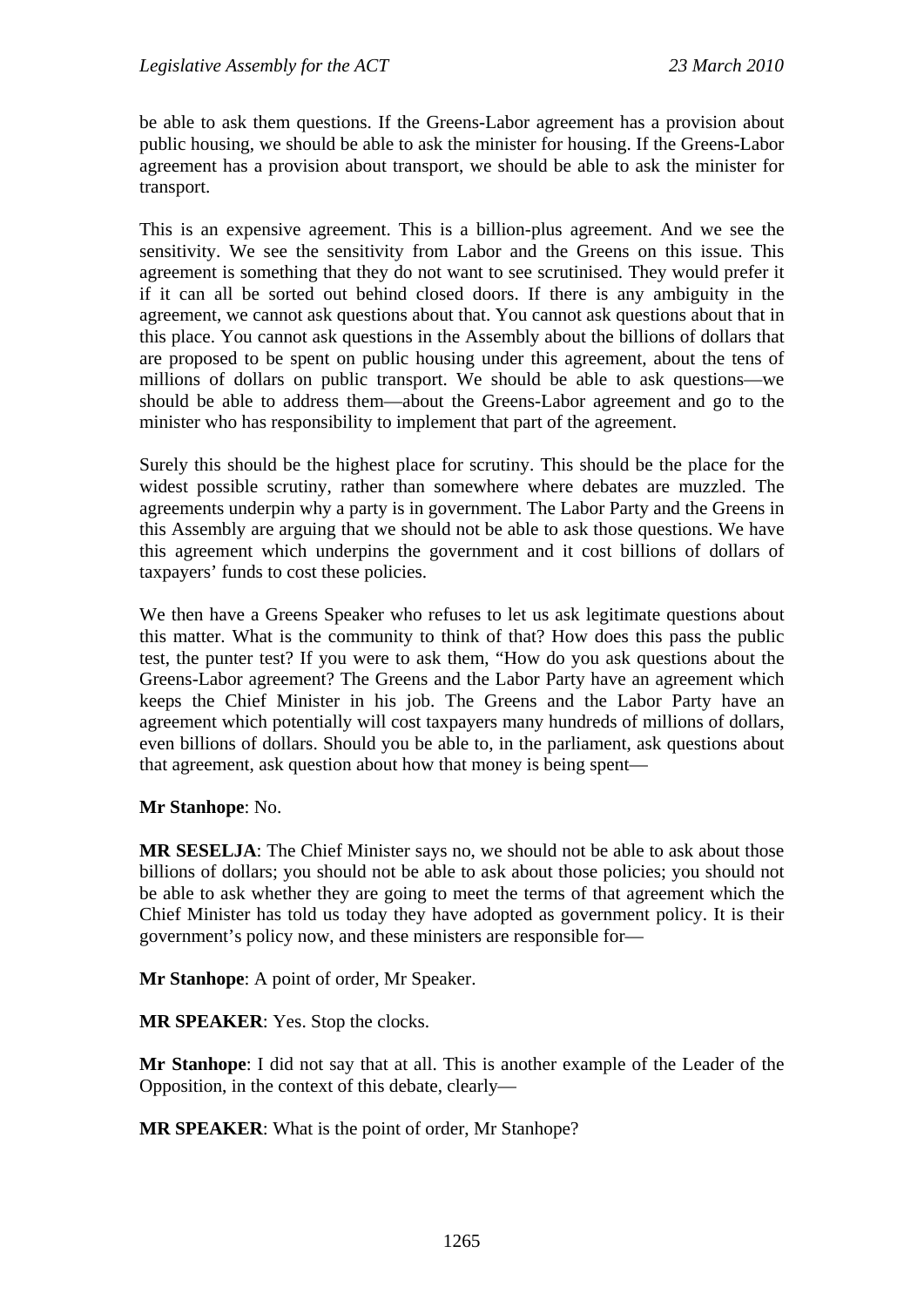**Mr Stanhope**: I did not say those things at all. I said when any promise that a government makes is implemented—we made a whole stack of other promises apart from those we made with the Greens.

**MR SPEAKER**: Thank you, Mr Stanhope. You may recall that we had this conversation last week. I think you need to resort to standing order 46.

**Mr Stanhope**: Thank you, Mr Speaker. I will do that at an appropriate time, to correct the misleading of the Assembly that is going on at the moment.

**MR SPEAKER**: Thank you. Mr Seselja has the floor.

**Mrs Dunne**: A point of order, Mr Speaker.

**MR SESELJA**: The Chief Minister cannot—

**MR SPEAKER**: Sorry, Mr Seselja. Mrs Dunne has a point of order.

**Mrs Dunne**: Mr Stanhope said as he was sitting down that he would use the standing orders to correct the misleading of the Assembly. He clearly implied that Mr Seselja had misled the Assembly. That is unparliamentary and he needs to withdraw.

**MR SPEAKER**: Mr Stanhope?

**Mr Stanhope**: On the point of order, actually, on a motion of dissent in you, I would have thought that, in a free-ranging debate in which you are being accused of all sorts of things, of actually abusing your position in the chair, of not acting with integrity or objectively in the rulings that you make, it is quite appropriate for me to say, in the context of that debate, that the Leader of the Opposition, in attacking you, is misleading the Assembly. I would have thought that, in the context of a substantive motion of dissent, I could say that.

**MR SESELJA:** You're wrong again.

**MR SPEAKER**: Order, Mr Seselja! You don't have the floor.

**Mr Stanhope**: That is on the point of order, Mr Speaker.

**MR SPEAKER**: I am happy to rule on this.

**MR SESELJA**: I do not think you need my help on this one, Mr Speaker.

**MR SPEAKER**: The forms of the place are, Mr Stanhope, that misleading the Assembly is considered unparliamentary language, and such charges should be made in a substantive motion. I invite you to withdraw.

**Mr Stanhope**: That is my point of order: there is a substantive motion before the chair.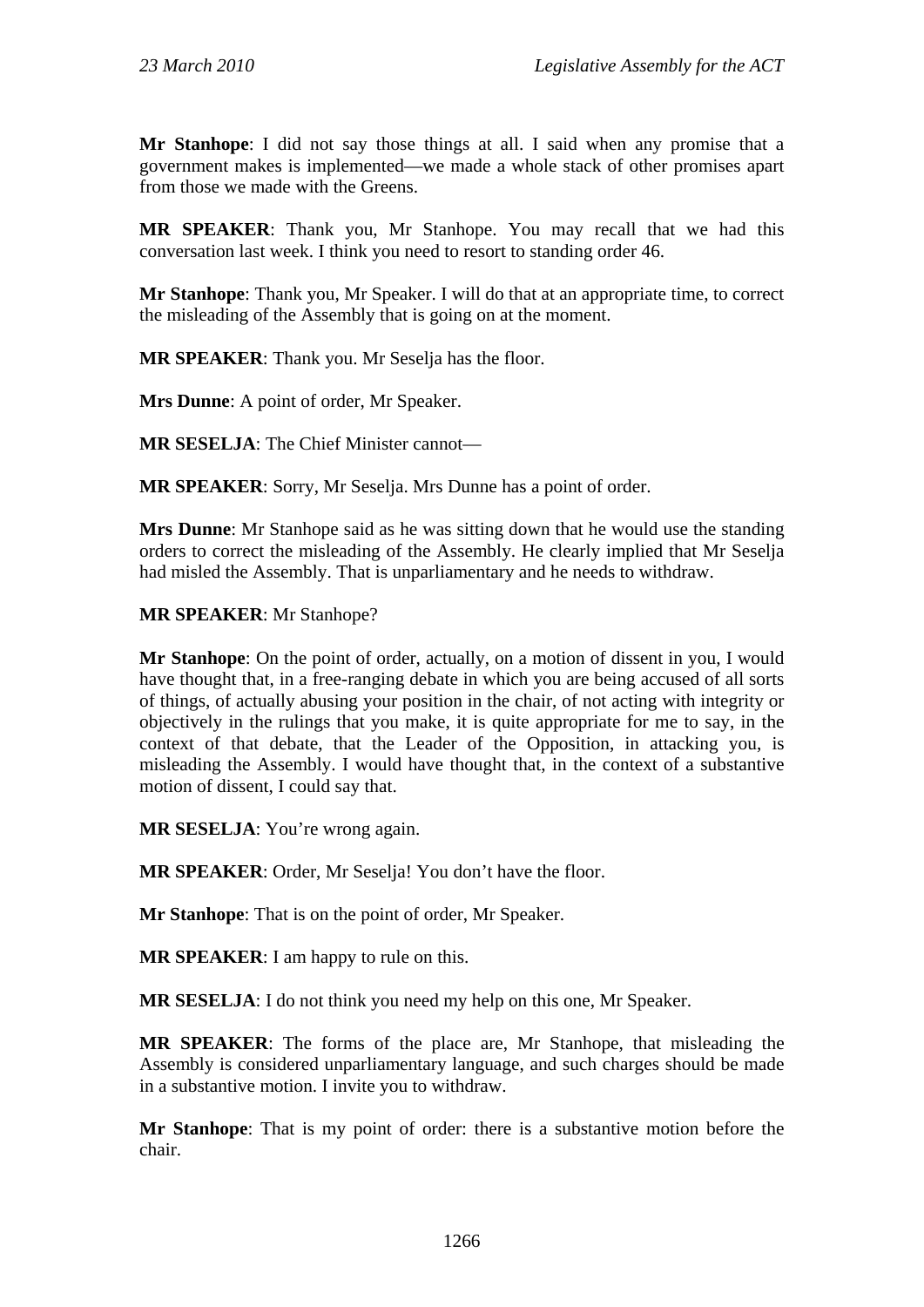**MR SPEAKER**: No, you have to move a substantive motion on the member you are accusing of misleading the Assembly. I believe that is the practice of the place.

**Mr Stanhope**: I will accept that, and I withdraw, then. I was not aware of that. I thought that, in the context of a substantive motion moved against you, it would have been open to me—

**MR SPEAKER**: Thank you, Mr Stanhope.

**MR SESELJA**: Twelve years in this place and you've still got no idea.

**MR SPEAKER**: Mr Seselja, thank you. Let us focus on the debate at hand.

**MR SESELJA**: Thank you, Mr Speaker. It is extraordinary to me, though, that he still cannot understand the basics. It is embarrassing. Mr Speaker; we see the sensitivity. We see it again with Mr Stanhope's ridiculous points of order. We see it with the speeches that we have heard from the Labor Party and the Greens. We see the embarrassment at being scrutinised. We see the sudden concern: "What if they ask questions and it actually brings to light some of the problems with this agreement?" What if it brings to light the fact that much of the agreement is not being implemented? What if it brings to light the fact that the agreement will cost hundreds of millions of dollars more than perhaps is being let on or communicated clearly to the public? These are the kind of questions that, clearly, the Labor Party and the Greens do not want to hear. These are the kind of questions that the Labor Party and the Greens clearly do not want to have answered.

Mr Speaker, with respect to the reason why we are dissenting from your ruling, Mr Smyth has very clearly articulated the case, going through the standing orders, going through *House of Representatives Practice*, and indicating why this ruling is wrong, why it does not follow precedent in this place, why it is contrary to the standing orders and, in our opinion, over and above all of those things, why it is indeed contrary to the public interest for the opposition in this place not to be able to ask questions about such serious matters—not to be able to ask questions about the expenditure of hundreds of millions of dollars, or billions of dollars, of taxpayer funds, as is contained in this agreement.

What is it about this agreement that they want to hide? What is it about the detail? Is it some of the motherhood statements and that, if you actually drill down, it might be embarrassing that either they meant nothing or they actually meant something which was not clear on the face of them? That is why we ask questions about these things. That is why we have scrutiny. And this government have used it in this place and have adopted it as their own policy.

Mr Speaker, we do dissent from your ruling. Mr Smyth is right to bring this motion forward. Ms Hunter may bleat about the time it has taken, but this is the only time thus far that we have moved dissent from your ruling. We do take it seriously. We are not the first party in this place to move dissent from your ruling. That was the Labor Party. But we do believe it is appropriate in this place because if you are going to shut us down from asking questions about the Greens-Labor agreement, what else will we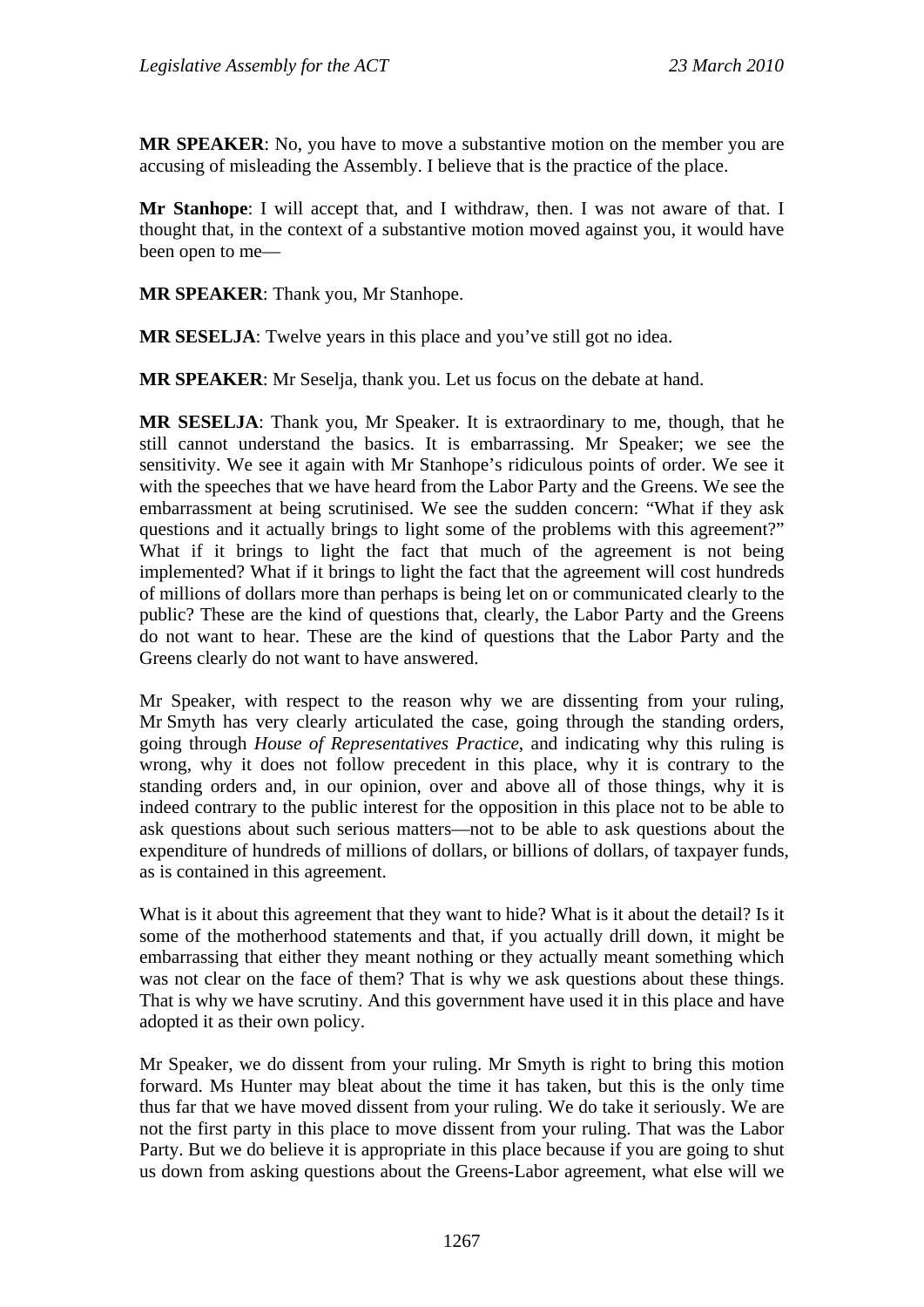potentially be shut down from scrutinising? What other areas of government activity will we potentially be denied the ability to ask questions about?

Mr Speaker, the Canberra Liberals believe very strongly in scrutiny of government. We believe very strongly that we should be able to ask questions. Unlike the Greens, we are not tied to this government and we will ask them those questions. The sensitivity from the Greens and the Labor Party, as outlined in your ruling, as reflected in your ruling, Mr Speaker, is unfortunate. It is, in our opinion, designed to gag us. It is designed to shut down debate and shut down our ability to ask questions. I support the motion and I commend it to the Assembly.

**MR HARGREAVES** (Brindabella) (3.23): Mr Speaker, I was the member who raised the original question and I thank you for the ruling and for the explanation of it. It needs to be put on the record as to exactly why I asked for that ruling, Mr Speaker—because I did not believe at the time that a member could ask a question of a minister on an issue or a subject for which they were not responsible.

What I have been hearing coming from those opposite and from you, Mr Speaker—

## *Opposition members interjecting*—

**MR HARGREAVES**: Do be quiet for a second, will you? What I have heard, Mr Speaker, is that you cannot ask a question of a minister unless that minister is officially connected with the subject. The point that I make here is that this turns on the notion of "officially connected". The only way ministers are officially connected with anything is if they have an authority granted to them under the administrative arrangements orders. That is what this hinges on. The Greens-Labor agreement is not in anybody's responsibility under the administrative arrangements orders. It is as simple as that.

Mr Speaker, I think your ruling should be upheld. But there are a couple of other issues I would like to put on the table. Firstly, it is not the practice of Speakers in this place since self-government to just make a unilateral determination on such a request that I put forward. It is always the case that Speakers have sought advice on it—expert advice on it. I know that Speaker Cornwell did it, Speaker Berry did it in my time here, and now you have done it, and I appreciate it. What has happened is that you have been given expert advice and been referred to the relevant authorities on that advice and you have delivered it in your capacity as Speaker of this place.

Mrs Dunne would suggest that she is a better interpreter of those particular references than people who have spent a lifetime in that environment. I would suggest, Mr Speaker, that Mrs Dunne is not qualified to make those particular interpretations. Support staff that Speakers have at their disposal, whether it be in the chamber here or in the parliament on the hill, are much more qualified to give advice on that.

Another thing I would like to suggest, Mr Speaker, is that there is an inconsistency here. When I have received or asked questions relating to Liberal Party policy in the past, Mrs Dunne et al have jumped to their feet and protested that it is inappropriate that that question be asked because the minister—and I know this; a check of the *Hansard* will reveal it—"has not got responsibility for Liberal Party policy".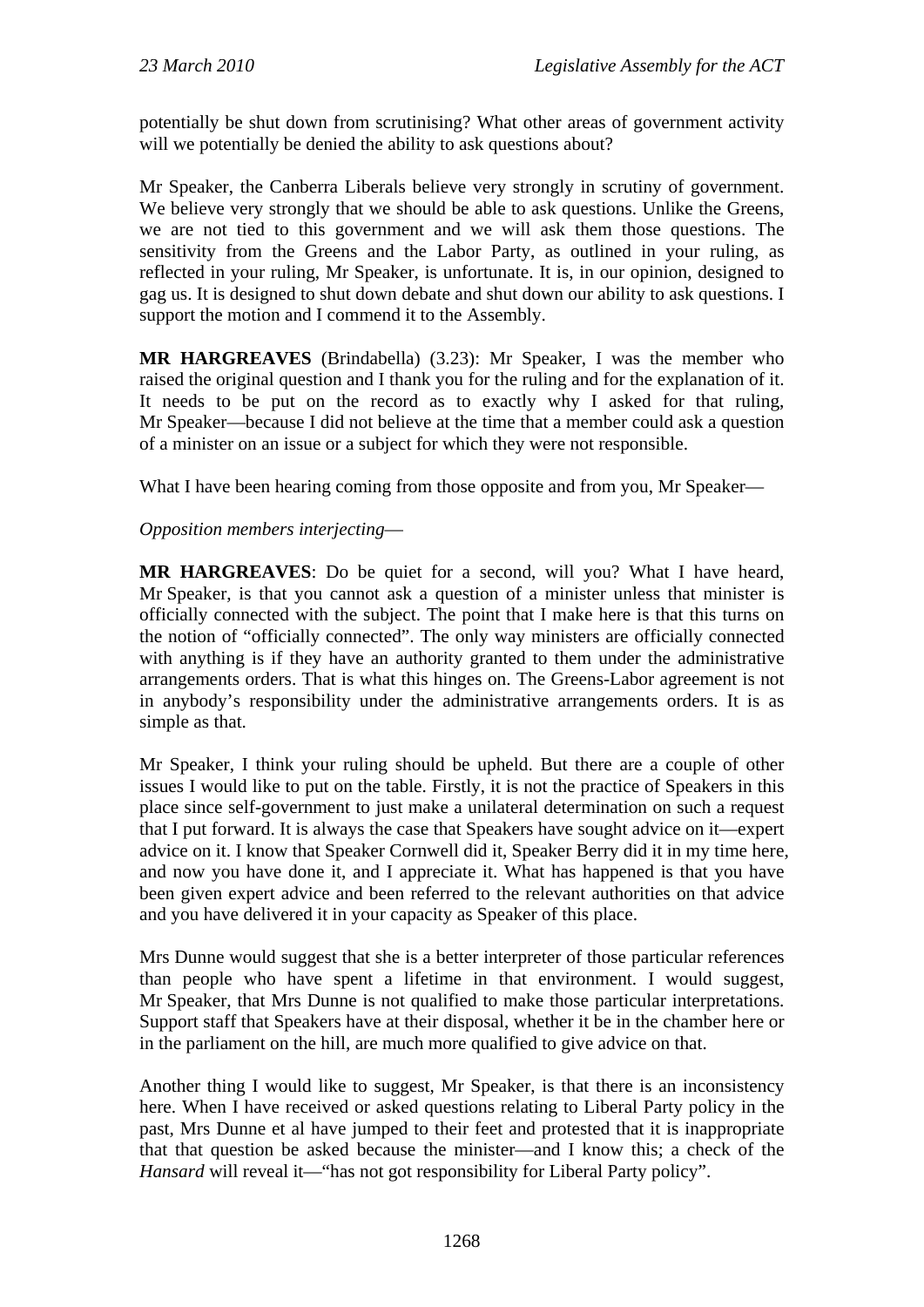So, Mr Speaker, they cannot have it both ways. They cannot say that a minister is not responsible for Liberal Party policy and then turn around and say that a minister is responsible for such an—

*Opposition members interjecting*—

**MR HARGREAVES**: I am sorry, Mr Speaker, but it does not work for me.

Let us just go to the question of something Mr Seselja raised, and that was the transparency of the whole place—

*Opposition members interjecting*—

*Mr Barr interjecting—* 

**MR SPEAKER**: Order, members! Let us hear Mr Hargreaves.

**MR HARGREAVES**: Colleagues, when you have finished having your conversations, you can stand up in your turn. I am talking to all of you.

The point that Mr Seselja was making was that it has to be transparent and it has to be available for scrutiny. Can I suggest to you, Mr Speaker, that the appearance of the Labor-Greens agreement on the internet is putting it out there for anybody to see. Where do you think those opposite got the agreement from, Mr Speaker? Did they discover it in a telephone box, next to a funny phone number? I do not think so.

**Mr Hanson**: No. I heard about it in Kiribati.

**MR HARGREAVES**: You heard about it in Kiribati! I might suggest to you that, if you have in fact put an article in the *The Parliamentarian* magazine, that is a little bit like telling everybody, isn't it? Am I correct, Mr Speaker, in suggesting that there has been nothing, can I say in my time anywhere, that has been more transparent than the views being put forward? The Greens and Labor agreement is sitting up on the internet.

**Mr Hanson**: Why are you trying to hide from it then? Why don't you let us ask questions?

**MR HARGREAVES**: Mr Speaker, I am accused, and we are accused, of hiding something—and we are hiding something by putting it on the internet.

**Mr Hanson**: You are—hiding scrutiny, of the decisions that arise—

**MR SPEAKER**: Mr Hanson!

**MR HARGREAVES**: That is a clever way of doing it. And the scrutiny, Mr Speaker, of what? This is not a decision-making document. This is an agreement to move forward. The decision to spend money is contained within the budget documents. That is where the scrutiny occurs.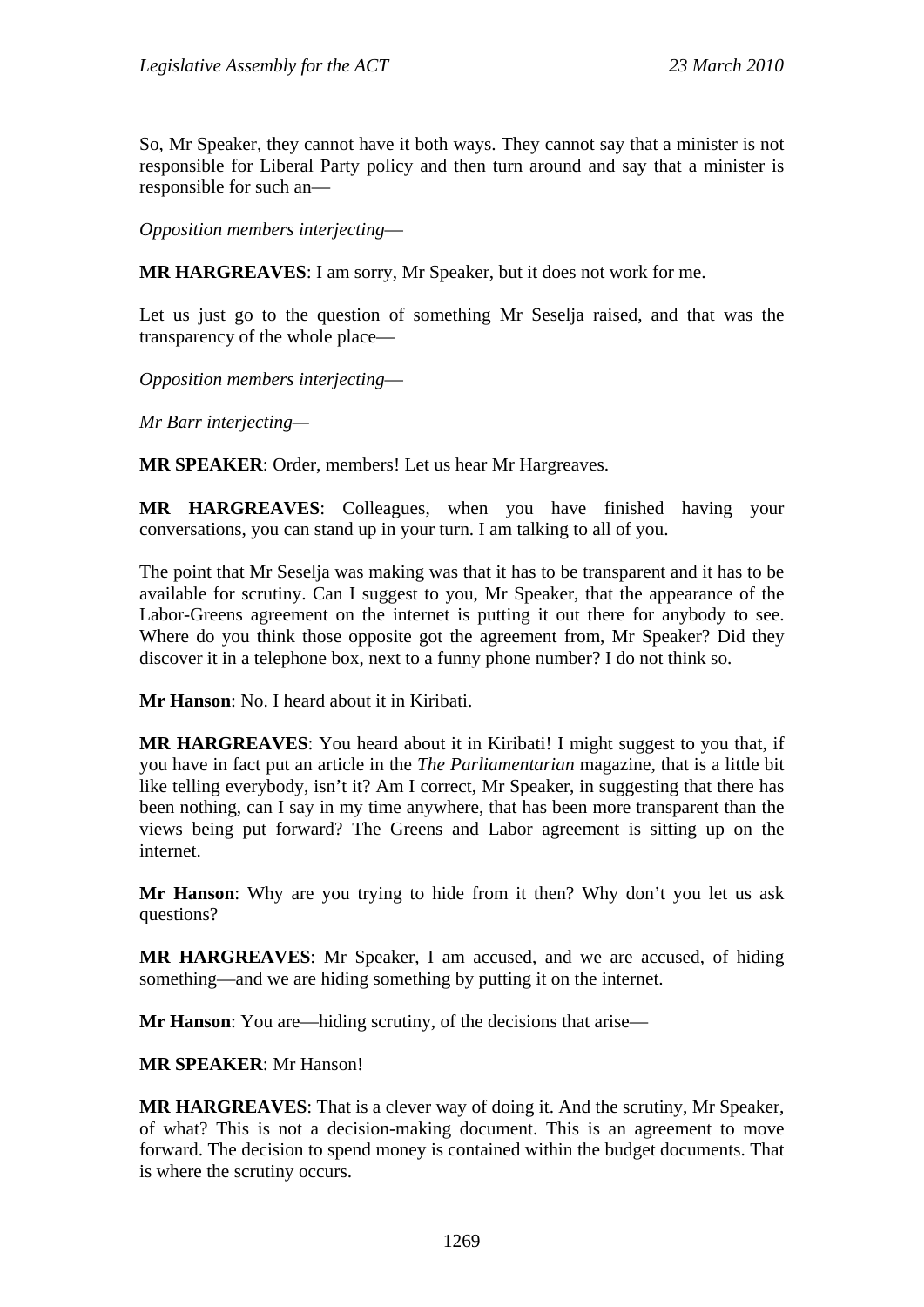*Opposition members interjecting*—

**MR HARGREAVES**: It occurs along the way for a given project. It does not talk about shared aims and visions.

*Opposition members interjecting*—

**MR HARGREAVES**: They can just bubble away as much as they like, interjecting because they do not like what they are hearing. The simple fact is that there is no official connection between any member here. An official connection has to be based in the AAOs. The appointment of ministers by the Chief Minister is done under the AAOs. The Chief Minister is appointed by this Assembly. The Labor-Greens agreement does not say, "Jon Stanhope, Chief Minister"; it says, "Jon Stanhope, on behalf of the Australian Labor Party." It does not say, "Meredith Hunter, Convenor of the crossbench of this Assembly"; it says, "Meredith Hunter, on behalf of the ACT Greens." The rest of us here were witnesses to that agreement going forward. We have all signed it as witnesses. There is no official capacity other than as a witness. These people know it.

Have a look at how many lawyers you have got over there. There is one. Of course he was a senior lawyer in the public service—for at least a fortnight before he came in here—but he knows what the distinction between a signatory and a witness is. And, if he does not know what the difference between a signatory and a witness is, he ought to give his law degree back.

**MR SPEAKER**: Thank you, Mr Hargreaves. From now the substance of the debate—

**MR HARGREAVES**: Yes, sure. What we are talking about is that it goes to the point of being officially connected, and "officially connected" is not as a witness to anything. These guys know that. Mr Seselja knows that only too well.

**Mr Hanson**: Why are you filibustering on a debate that your side is wanting to close down?

**MR HARGREAVES**: We are not filibustering on any debate—responding to Mr Hanson who started this whole process through Mr Smyth. The point, Mr Speaker, is that they had 70 minutes to make their case and they still have not been able to do it. Between them they have not been able to do it. These guys are lining up one by one to try and make a case. But it is not going to work because you have not got a case; you do not have a case. I am sorry, you do not have a case. Mr Speaker, this dissent from your ruling has to be rejected.

**MS LE COUTEUR** (Molonglo) (3.31): I will be brief, given that we have already spent an hour and a half on this. The first point I want to make is that there has been a lot of noise during this debate and Ms Hunter did, in fact, mention standing order 114, even if members of the Liberal Party, unfortunately, were not listening to her at that point in time.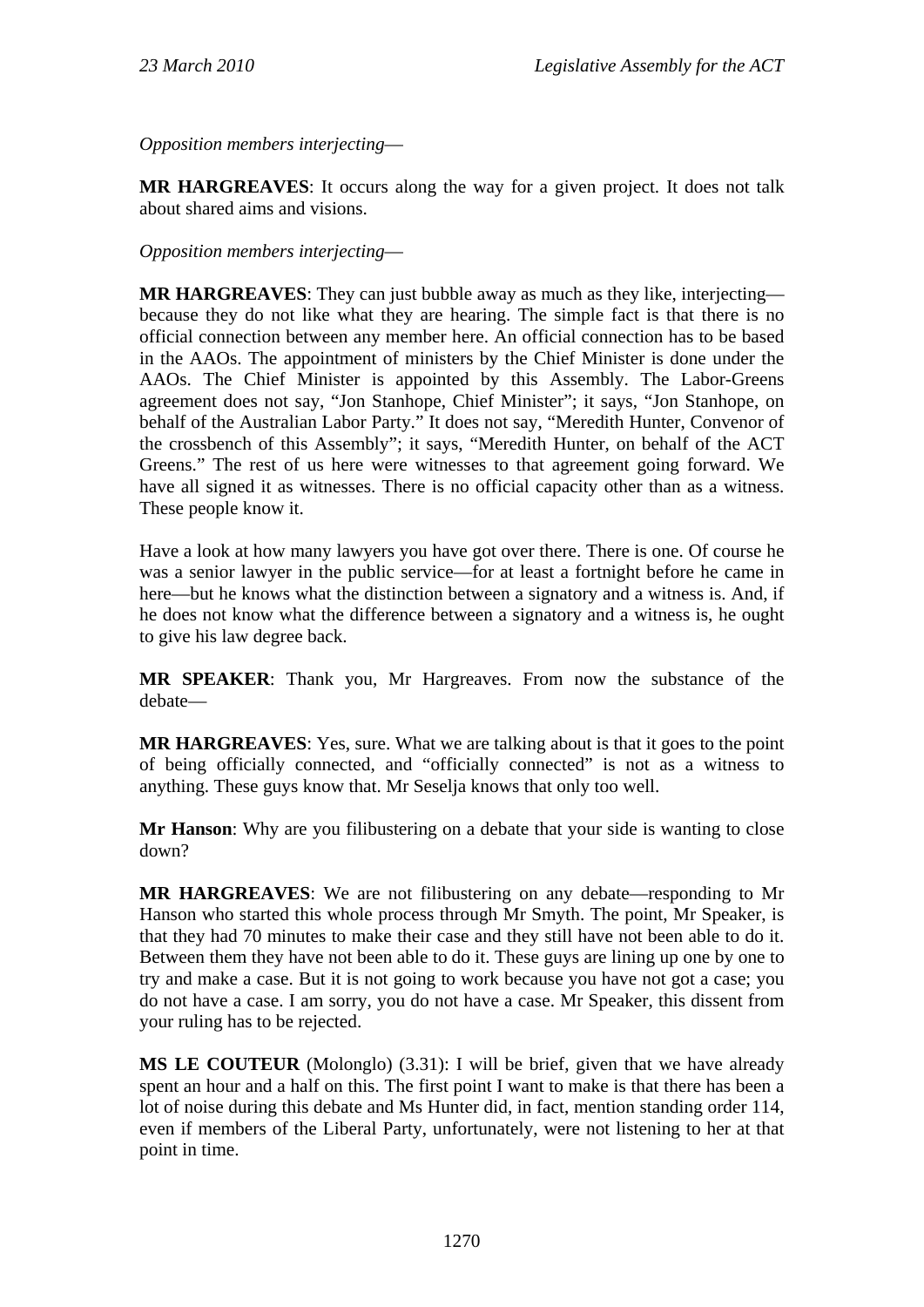Turning to the more substantive matters, I think there seem to be two issues, as far as I can see. One is the difference between political and government and the other is whether or not it is possible to ask questions about things. Taking the second one first, just to confuse myself as well as everyone else, the Liberal Party have said that because the Speaker has ruled that the Greens parliamentary agreement is not a suitable subject for questions in question time, that means questions cannot be asked about it. That is utter nonsense. Question time is usually three hours of a sitting week. There are 14 sitting weeks in a year. That means that the rest of the time is available for asking questions on this matter if you want to do so. To think that question time is the only possible time that people can say anything about any item is just silly. There are other forums available to all of us apart from question time. I believe that some of us talk to other members of the Assembly. Some of us also talk to the media. Possibly the Liberal Party is not one of those.

The Liberal Party was also trying to make a point about the distinction between political and government. This seems to be where the Liberal Party has not quite worked it out. We all have many roles. The five people that the rules say we can ask questions of in question time—we ask questions of them in their roles as ministers. They all have many roles. They are parents, they are sons, they are daughters, they are husbands, they are wives and they are members of the Labor Party. We ask them questions only in one of their roles—their roles as ministers in the ACT government. That is a very important role and that is what we ask them questions about. We do not have a convention here that you can ask the crossbench about its roles. We cannot ask the opposition questions. The convention in this place is that we ask questions of government ministers about what the government does. We do not ask questions about political arrangements.

As I said, question time is only part of the political process. The Speaker has correctly ruled that questions about that political agreement are not relevant. As Ms Gallagher answered, it is quite relevant to ask the government what the government is doing. Ms Gallagher answered that question. The government has answered questions about things it did which did have a relationship to the agreement, but the point is that they have answered the questions in their roles as ministers of the government and they have answered the questions because the government has done something or not done something, or whatever.

The point is that question time has specific rules. The rules, as has been pointed out, are about asking questions. Under standing order 114:

Questions may be put to a Minister relating to public affairs with which that Minister is officially connected, to proceedings pending in the Assembly or to any matter of administration for which that Minister is responsible.

I think we have got it very clear that no minister is responsible for the Greens' parliamentary agreement as a minister. The ministers are responsible for the activities in their department, in their portfolios. The Treasurer is responsible for expenditure. All of those are legitimate things to be asked about. The crossbench and the opposition ask about them. The Greens-ALP agreement is a political agreement. It is something which is scrutinised in forums other than this one.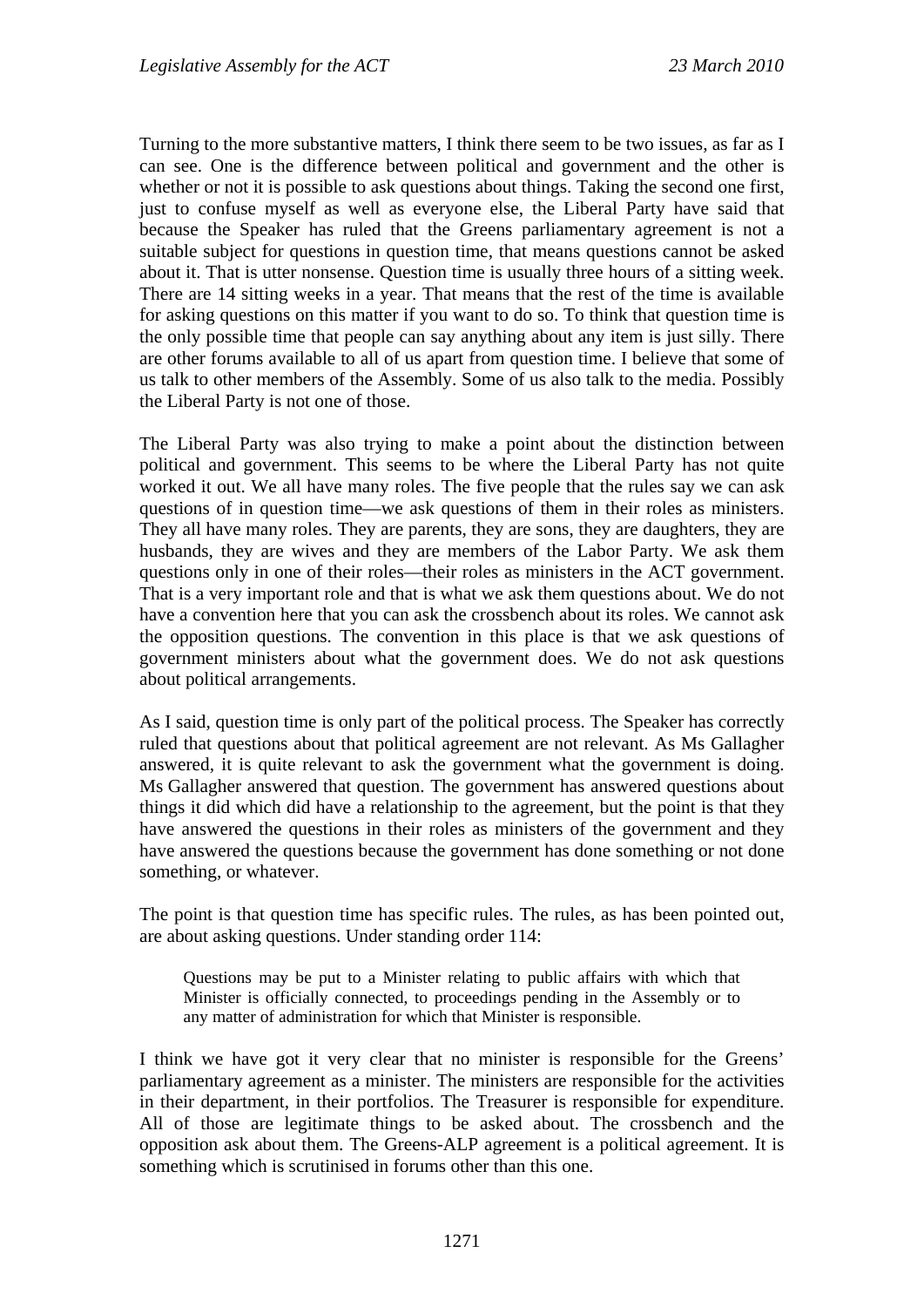**MS GALLAGHER** (Molonglo—Deputy Chief Minister, Treasurer, Minister for Health and Minister for Industrial Relations) (3.36): I too will speak briefly. In my nine years in this place I have seen some excellent examples of bad acting or overacting. I have to say that the entire frontbench of the opposition today should be charged with overacting.

**Mr Coe**: I have heard some superbly bad speeches from you.

**MR SPEAKER**: Order, Mr Coe, you are very close.

**MS GALLAGHER**: The one thing that this opposition are good at, I have to say, is trying to make nothing into something. I presume we will hear more along these lines as we near 2012. But they are trying to turn nothing into something.

There may be an issue if a question had been ruled out of order or was not answered. That was not the case. We have heard from the opposition today that it is the end of democracy as we know it in the ACT; that the opposition is gagged; that there has been this terrible blight on the role of scrutiny of this Assembly because of your ruling, Mr Speaker—a ruling which saw a question asked and saw a question answered. That is what occurred.

I have no idea why the opposition have got themselves so wound up about this. They asked a question. The question was answered. The question was asked. The question was answered. In the past, questions have been asked around the parliamentary agreement, particularly on portfolio areas, and those questions have been answered.

There is no attack on democracy. Mr Speaker's ruling is appropriate. I am not the minster for the parliamentary agreement. I am the Treasurer. Therefore, if you ask me questions that relate to the Treasury portfolio, which may also encompass elements of the parliamentary agreement, I am able to answer. There is absolutely nothing wrong with your ruling, Mr Speaker. It is entirely appropriate. You boys over there need to look at how you ask your questions. If they are asked in an appropriate way, they will be answered in an appropriate way.

**MR SMYTH** (Brindabella) (3.39), in reply: Mr Speaker, it would seem that those opposite and on the crossbench are somewhat confused about the purpose of this motion because none of them have been able to put a case to actually debunk the list of points I made or that any of the other speakers from the Liberal Party have made today. We have had conflicting views now from the government as to what this document is. It is a policy document; it is a party document; it is a parliamentary agreement. Well, which one is it? When it is brought into this place and it is put before this Assembly and we are told that it is a parliamentary agreement that will guide how the Assembly will operate for the next four years, then I am concerned about that document and I should have the right to ask questions about it.

If we go back to what you said, Mr Speaker, last week, you simply said, "You cannot ask about the Labor-Greens parliamentary agreement." When somebody tells me in this place what I cannot do, when that is a divergence from what has occurred in the past, when it is the guiding document that details what will happen in this Assembly for the next four years, then I get very concerned about the reason for that.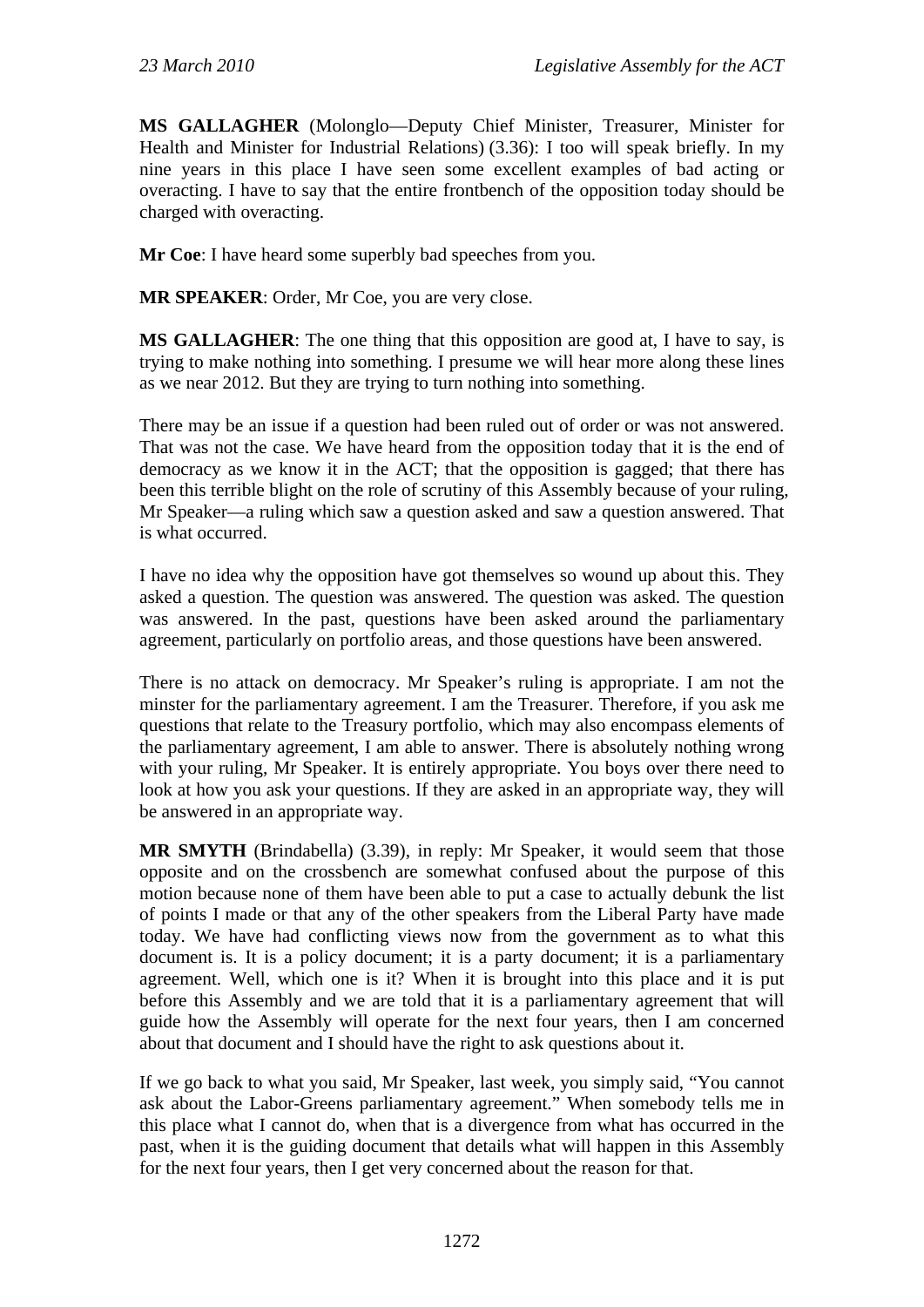What did Mr Stanhope say when he tabled it? The document has been tabled here, on 9 December 2008:

The agreement will see changes made to a number of existing Assembly procedures and practices.

I have a right, I have an obligation as an MLA, to question those changes to procedures and practices. But you, Mr Speaker, said I cannot. "You cannot ask about the Labor-Greens parliamentary agreement." I cannot ask them. The Chief Minister went on to say:

Arguably some of the most significant aspects of the agreement are those relating to roles of Assembly committees …

We are entitled to ask about the roles of Assembly committees. He continued:

Other aspects of the agreement affect the direct functioning of the Assembly …

We have a right, we have an obligation, we have a role to ask questions about the direct functioning of the Assembly. If it is a mistake that you call it a parliamentary agreement, if the Greens, in their haste to be relevant, wanting credibility, bunged in the word "parliamentary" when it should have been "party", just 'fess up, change the mistake, table the document and go away.

What will this document do? Ms Hunter said:

The agreement tabled today by the Chief Minister is the framework for a new way of doing things in the Assembly.

It is the guiding document for the Assembly. Indeed, Ms Hunter went on to say—I am amused:

Indeed, one of the key themes of our campaign was to provide some third party insurance in this Assembly.

Third-party insurance! She says:

As part of the agreement tabled today we supported Jon Stanhope as Chief Minister …

She went on to say "as a world leader"; that this will establish the reform agenda:

… which will establish the ACT Assembly as a world leader in scrutinising and opening up the processes of government …

But you are not allowed to ask questions about it. If this dissent motion is unsuccessful today, and it appears it will be, what it says is: "We'll change the Assembly, we'll set the rules, but nobody can ask us these questions. Nobody can hold us accountable." And that is not democracy.

With respect to the whole point here, we have heard it from a number of arguments. Ms Gallagher won the award for the limp contribution of the day: "It's just about a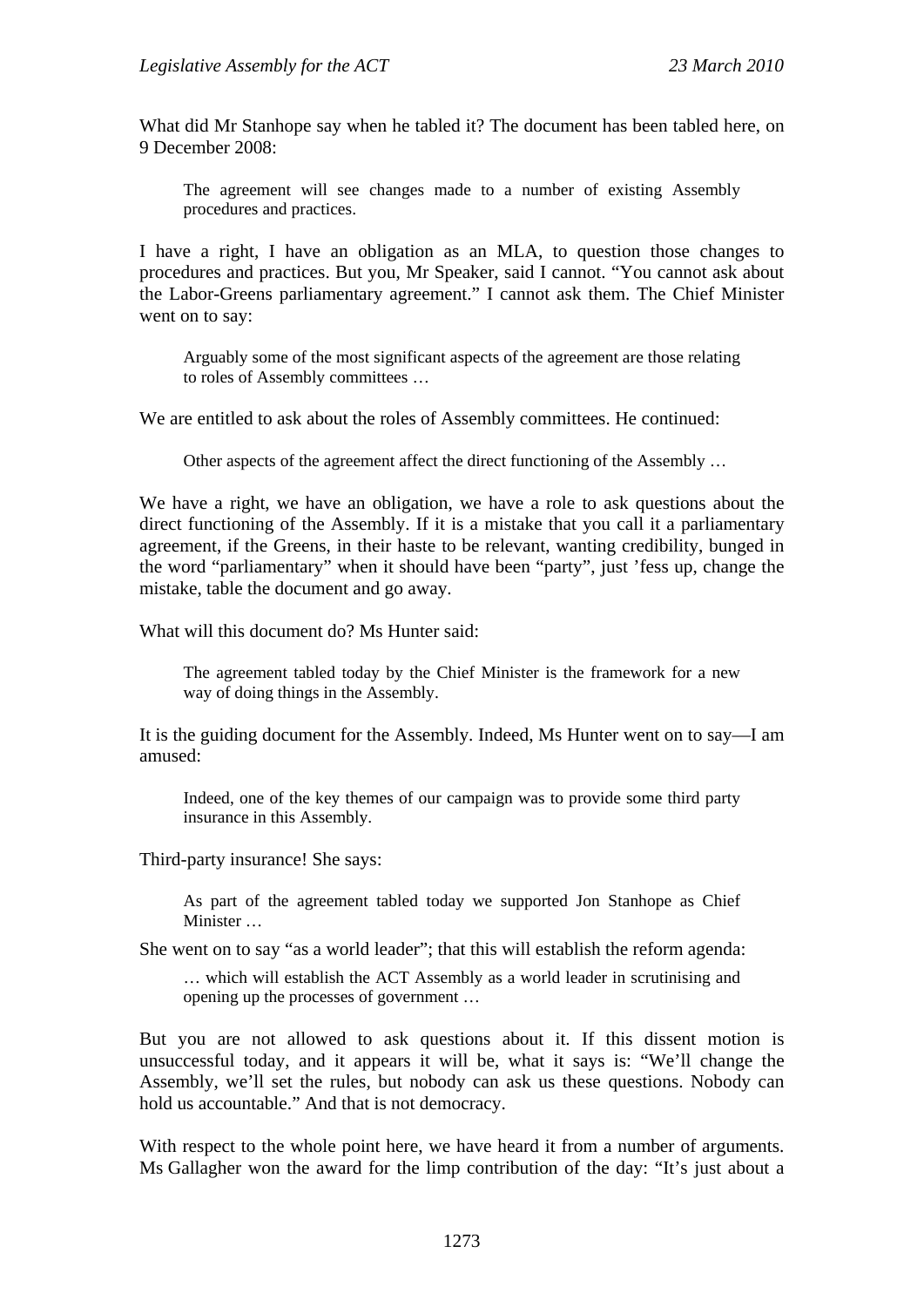bad argument." No argument from the would-be Chief Minister; no argument from the member who is going to replace Jon Stanhope as Chief Minister. "It's just bad acting." That is a good defence: "It's just bad acting." We go to Ms Le Couteur, who said it is a political agreement. If it is a political agreement, what is it doing in this place at all? Why is it tabled?

The Chief Minister said, "It's government policy." Mr Hanson pointed out that, from 16 press releases, a simple search of the web reveals that the government puts it in their press releases. I cannot understand why we cannot ask these questions.

Mr Hargreaves raised the point, in a speech in this place, about the role of the Speaker. It appears now that you actually speak about this agreement in Kiribati but you cannot ask questions about it in Canberra. That is wrong. That is just fundamentally wrong. You can go to Kiribati and give a speech on the nature of the Greens-Labor agreement but the Speaker unilaterally rules it out and says, "You cannot ask about the Labor-Greens parliamentary agreement in this place." It is fundamentally wrong. Mr Speaker, perhaps you could tell us whether you got any questions at the end of your presentation. So you can ask questions about the Labor-Greens parliamentary agreement in Kiribati but you cannot ask them in the ACT Assembly. That is a joke. You laugh, Mr Speaker; I am glad you laugh, because it is a joke. That is a joke—except that it is so serious.

And that is the problem. The Speaker has closed the door. If this dissent fails, then the Speaker has closed the door about a parliamentary agreement that according to the Chief Minister will reform the Assembly and that according to the convenor of the Greens will open scrutiny. It will be a joke, because you will not be able to ask about potentially \$900 million worth of housing, \$35 million worth of bus routes—which, if you put the prefix in, in your agreement you seek to achieve. We cannot ask questions in that light now.

I do not know what the problem with asking those questions in that way is. I do not know what changed. Nobody has spoken today and said what changed. These questions were acceptable, as I have shown, last year when questions were asked by Mr Seselja and by Mr Coe quoting sections from the agreement. It was okay last year but it is not okay this year.

Mr Speaker, there is a question in this for you. If the Chief Minister actually tabled the document, if it has been put before this place as something that has continuing effect on how we do business, why can't we ask questions about it? There is no logic in what you have said. It is an agreement. It is a signed agreement. You, the government and the Greens, claim it to be a parliamentary agreement. The speeches say that this parliamentary agreement affects the way the parliament operates. This agreement says that it will change the way this parliament will operate. But you have put a unilateral ban on asking questions about that.

It is interesting. We have not even gone to the detail of the document. Let us face it: section 7, "Parliamentary Staffing and Resources". Perhaps we do not want to ask questions about the document, because it says: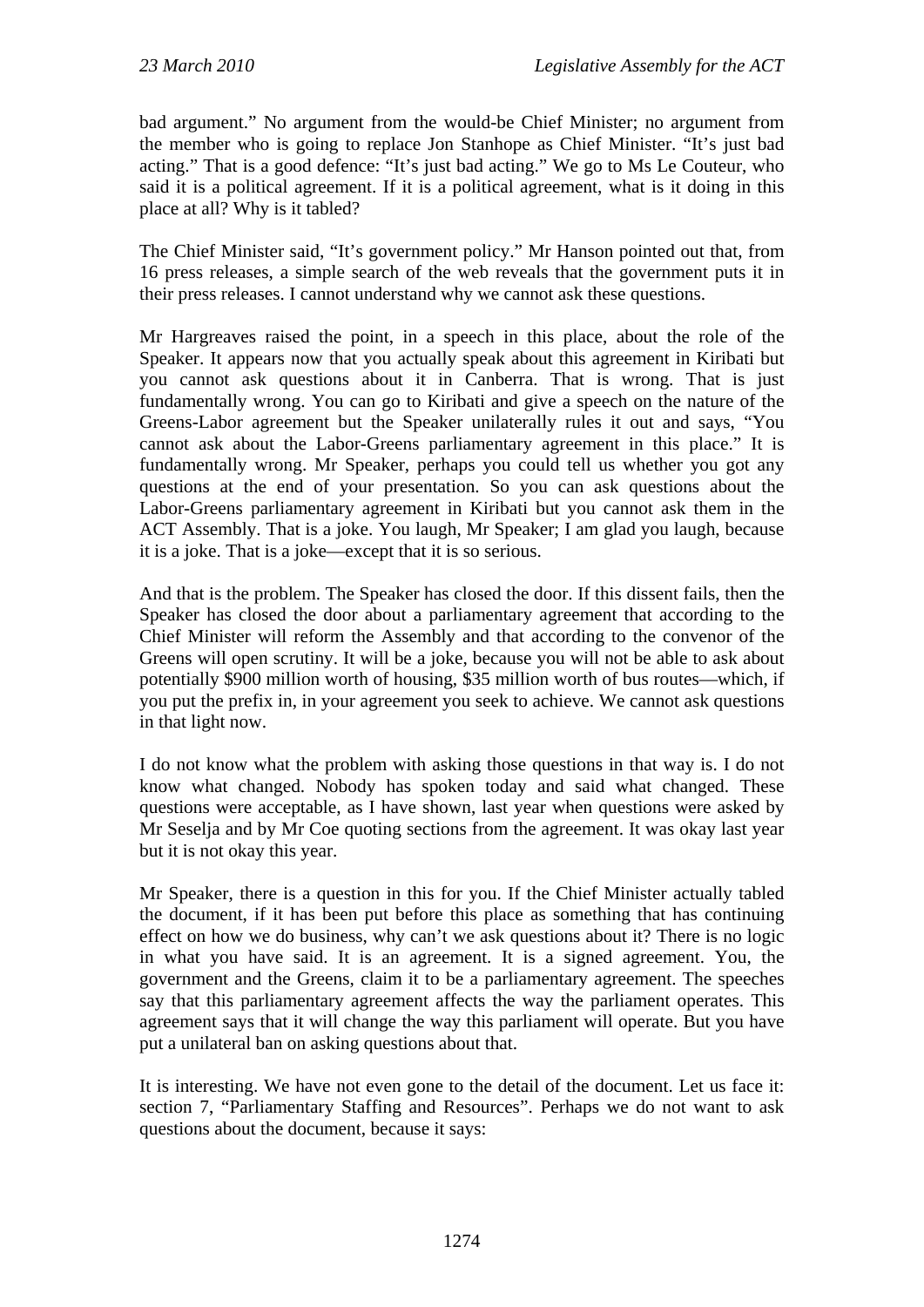ACT Labor will ensure that the Greens MLAs are accorded party status, including formal recognition … Convenor and Whip. ACT Labor agrees that it shall commit to provide the Greens with staffing resources for three cross-bench Members and staffing equivalent to 1.5 of a cross-bench Member for the Greens' parliamentary convenor.

**Ms Gallagher**: Still not as much as you get, Brendan. Nowhere near as much as you and Zed get.

**Mr Seselja**: That is all Meredith wanted. She wanted more than Brendan and less than me.

**MR SMYTH**: This made fundamental changes and it cost the taxpayers money.

**Ms Gallagher**: You've got more than all of them, and you are hardly ever at work.

**MR SMYTH**: It goes on to say, under "Committees and Other Roles in the Assembly":

ACT Labor will support the Greens' nominations for Chairs of the following Committees:

i) Public Accounts Committee

ii) Health, Community and Social Services …

**Mr Seselja**: How many weeks are you taking on holidays in the next couple of months?

#### **MR SMYTH**: It says:

iii) Climate Change, Environment and Water

iv) Select Committee on Ecological Carrying Capacity for the ACT and region …

**Ms Gallagher**: I am having four weeks off, Zed—four weeks in nine years.

*Mr Seselja interjecting—* 

**MR SPEAKER**: Order, members! Ms Gallagher! Mr Seselja! Mr Smyth, one moment, please. Stop the clocks. Mr Seselja, Mr Smyth has the floor. I expect to hear him.

**Mr Hanson**: Do Meredith and Katy go on holiday together?

**MR SPEAKER**: Mr Hanson, please! It is your colleague who is speaking.

**MR SMYTH**: The agreement, on the front page, says: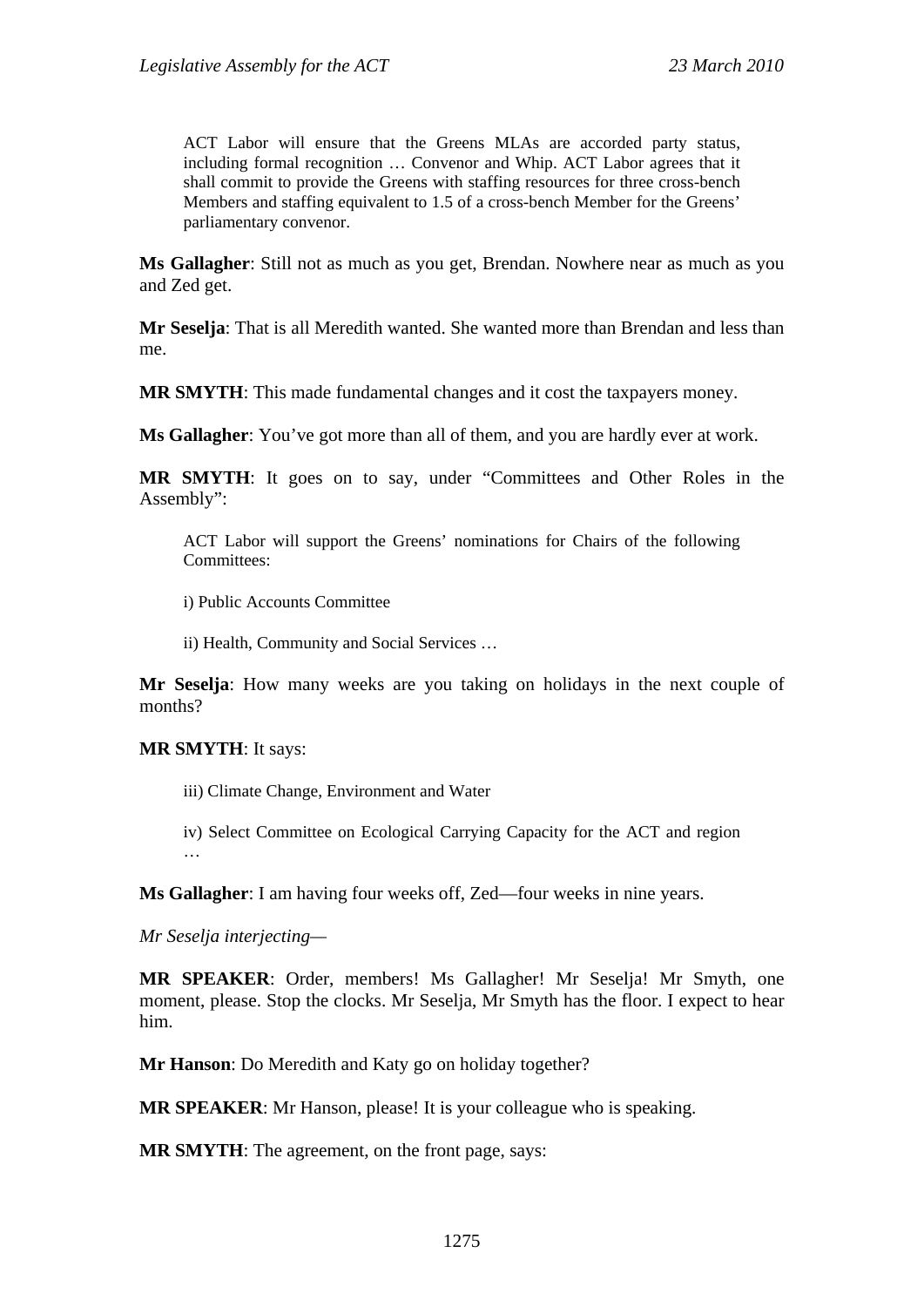Undertaking to ensure an accountable and transparent government, public service and parliament that are responsive to the community …

But we cannot ask about that. Why can't we ask the minister how they are ensuring that we are having an accountable and transparent government, public service and parliament that are responsive to the community? I do not know what is wrong with asking a question about that section of the agreement. I am not sure what the Greens are embarrassed over. I am not sure what the government is embarrassed over. I am not sure why you, Mr Speaker, would seek to ban it.

The question is: what have you got to hide? The Greens have got pledges, commitment to fiscal responsibility. Section 3 is headed "Commitment to fiscal responsibility". It states:

The parties confirm their commitment to fiscal responsibility and the maintenance of a balanced budget through the economic cycle.

What does that mean? What does the economic cycle mean?

**Mr Barr**: God, you're on that one again, aren't you?

**MR SMYTH**: Mr Barr may take up the case, but the problem here is that means absolutely nothing when there is a pre-commitment to delivering all the budgets. It does not matter if you wanted to have fiscal responsibility through the economic cycle; the Greens, for instance, have already agreed to deliver the budgets. So that is the problem.

Mr Speaker, I would ask you to reconsider your decision. What we have before us is a parliamentary agreement, a formal agreement that affects the way business is done in this place. It was presented to the parliament. It has cost implications. The Treasurer is responsible for funding this agreement, and it was signed by her as Deputy Chief Minister. It underpins the government. They got the government benches because they signed this agreement. They tabled it in this place. A result of this agreement is, "We'll vote for you, you will give us some outcomes." Those outcomes cost the taxpayers. Both parties have it on their websites. The communiques identify that this is an agreement between the ACT government and the ACT Greens. It says, "The ACT government and the ACT Greens." We have asked these questions before.

Page 539 talks about arrangements. It does not talk about agreements. I think it is quite clear that when it talks about arrangements it is about arrangements on how things are conducted here, not the agreement between two parties. Standing order 114 says somebody has to be officially connected. She is connected to the funding. Somebody has to have a matter of administration. For instance, the Treasurer does, and all ministers will have. This dissent should be supported by the Assembly—*(Time expired.)*

## Question put:

That **Mr Smyth's** motion be agreed to.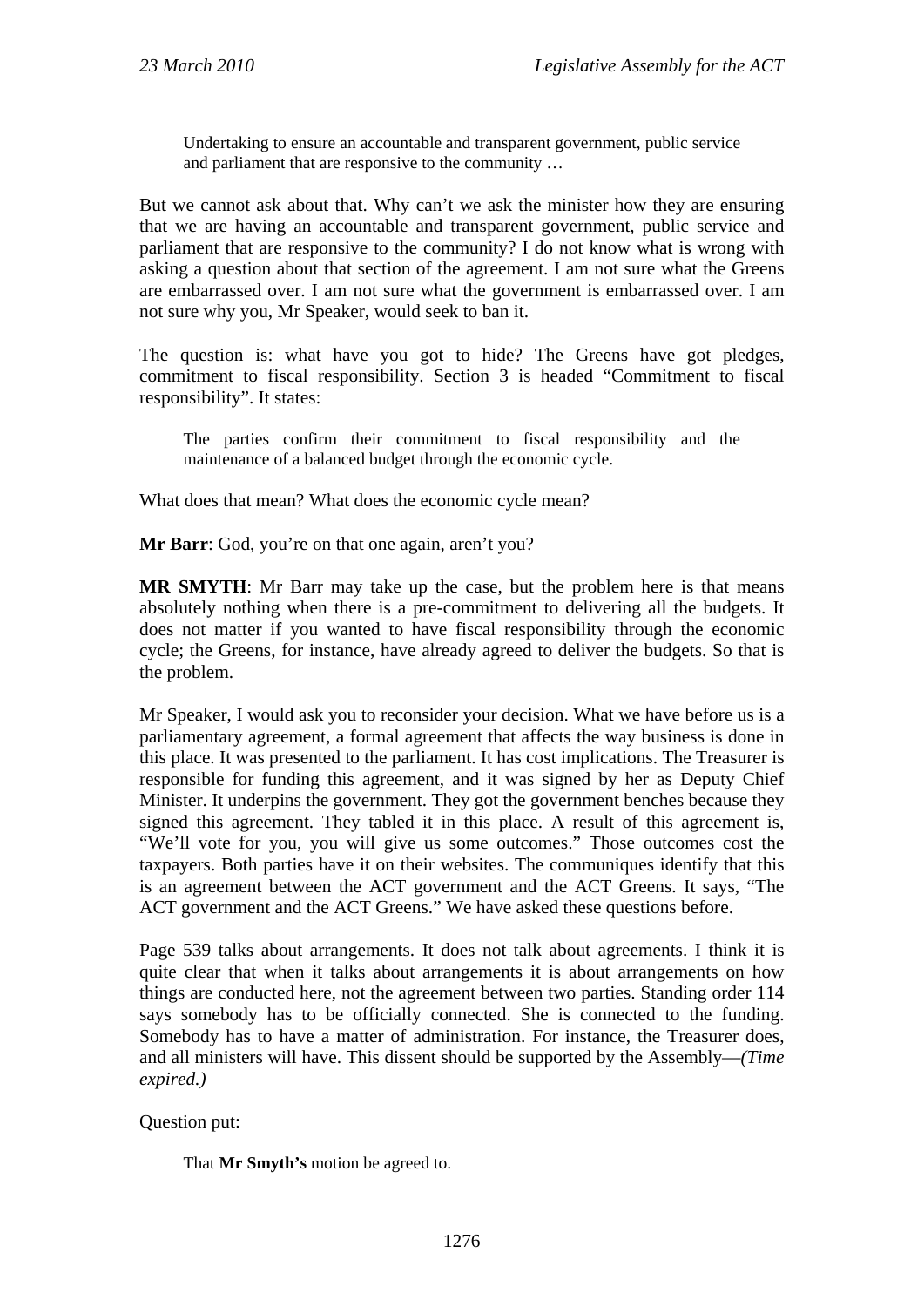The Assembly voted—

| Ayes 5     | Noes 10      |               |
|------------|--------------|---------------|
| Mr Doszpot | Mr Barr      | Mr Hargreaves |
| Mrs Dunne  | Ms Bresnan   | Ms Hunter     |
| Mr Hanson  | Ms Burch     | Ms Le Couteur |
| Mr Seselja | Mr Corbell   | Ms Porter     |
| Mr Smyth   | Ms Gallagher | Mr Rattenbury |
|            |              |               |

Question so resolved in the negative.

## **Ministerial arrangements**

**MS GALLAGHER** (Molonglo—Deputy Chief Minister, Treasurer, Minister for Health and Minister for Industrial Relations): Due to the delay in question time today, the Chief Minister is unable to be here as he is attending a national meeting. So I am happy to take his questions or take them on notice.

## **Questions without notice Government—election promises**

**MR SESELJA**: My question is to the Minister for Health. Minister, I refer to your answer last week to a question from Mrs Dunne that you were considering purchasing Calvary hospital, with Little Company of Mary continuing to run the hospital. Did the government consider this proposal when it originally considered its options? If so, why was it not included as an option in the Treasury analysis? If not, why not?

**MS GALLAGHER**: No, it was not considered in the previous discussions that we had with Little Company of Mary. That was largely because it does not—well, it still remains the second preferred option on the way forward. The government's intention from the beginning was to seek ownership and management of Calvary Public Hospital. It was around ownership, to allow us to invest the capital into the buildings in a way that our budget could afford. The operating arrangement was to deliver the networked system across both hospitals that we were after. Indeed, the management of the contract of staff and services across the two sites was something that many, many of the staff who work in Calvary supported.

We are unable to pursue that option and we accept that. We have moved to another proposal which currently operates in the Mersey hospital. We are seeking to get the Catholic Church's support for that, which I am not certain will be forthcoming. As the last proposal is not able to proceed, the government believes that this is the next best preference on the way forward. If we can demonstrate that we have control over the asset then it will allow us to invest our capital funds in that asset.

**MR SPEAKER**: Supplementary question, Mr Seselja?

**MR SESELJA**: Given your answer, minister, why did you fail to seriously examine all of the options for Calvary hospital?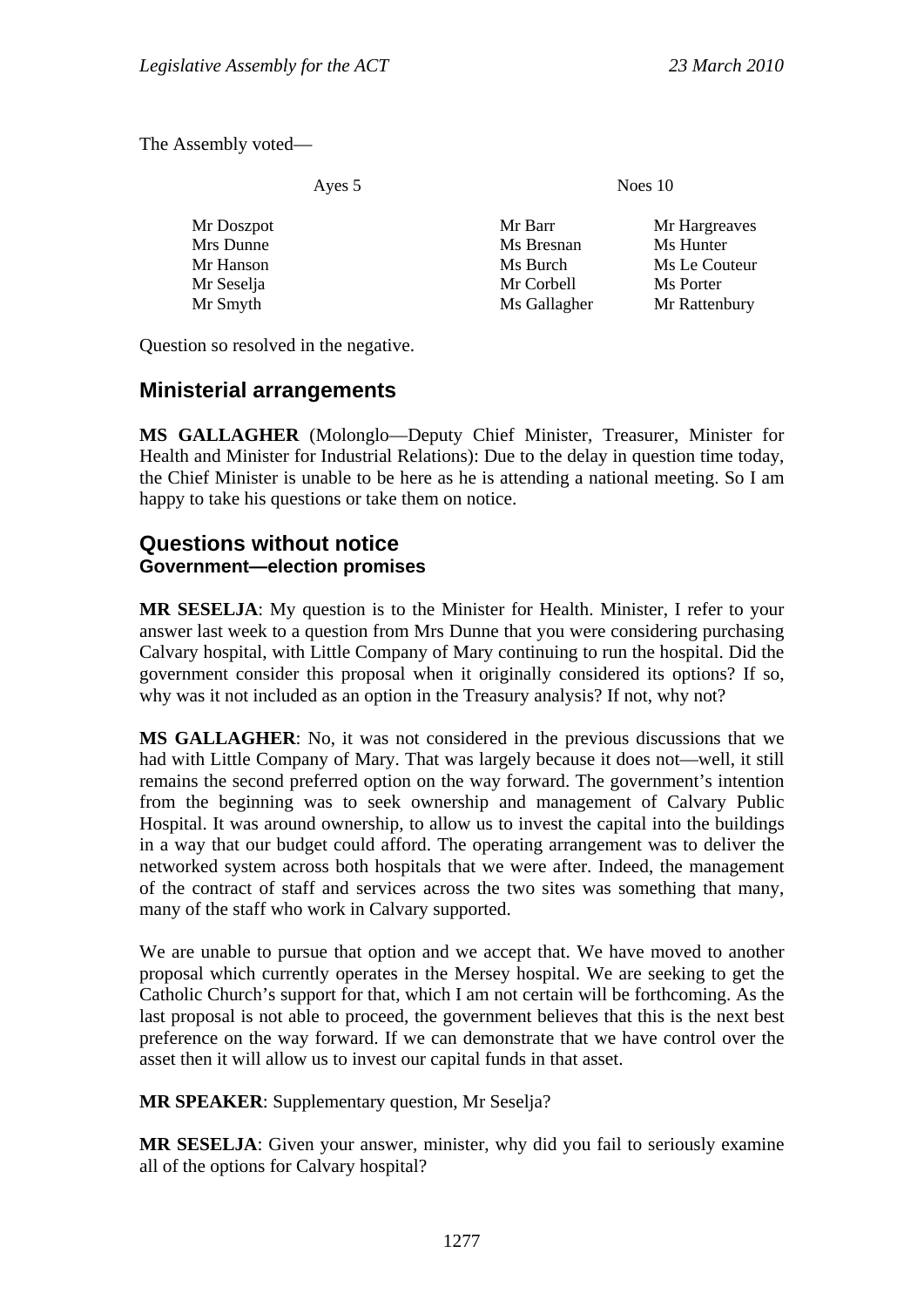**MS GALLAGHER**: Because this was not our preferred option. We wanted to—

**Mr Seselja**: So you did not examine the other options? You just had one.

**MR SPEAKER**: Mr Seselja, you have asked your question.

**MS GALLAGHER**: He has asked about 25, Mr Speaker. If I am going to get all of the questions today, I would prefer it if question time was conducted in a way that was respectful to the chamber, which has not been the case. So, in a way—

**Mr Seselja**: Are you playing victim again or what?

**MS GALLAGHER**: Well, it has not, Mr Seselja. I am trying to work with you and answer your questions but every time I go to answer them you interject with another question. The answer is that this was not the preferred way forward. The government clearly indicated to all stakeholders that we wanted to own and operate Calvary Public Hospital. We felt that that would deliver the outcome that we needed in relation to capital and it would allow us better networking across the two hospitals. That was something that Little Company of Mary agreed with.

As a large healthcare provider across Australia, they recognised the efficiencies in terms of being a two public hospital town and having those two public hospitals managed by the one entity. They accepted that. There were many supporters for us taking over management and ownership of Calvary Public Hospital but that is not going to be the case now. We have moved to a second preferred option.

**MR SPEAKER**: Yes, Ms Bresnan, a supplementary question?

**MS BRESNAN**: Will the provision of a 30-year contract to LCM for the running of the hospice still be a part of the deal?

**MS GALLAGHER**: We have not gone to any of that detail yet, Ms Bresnan. We have not gone to that level of detail, Ms Bresnan, yet. All we have done is have a meeting of a number of individuals where we have put to those individuals our preferred way forward. We have had no specific discussions, from my point of view, in relation to the hospice other than that the Little Company of Mary would like to continue to operate the hospice. That is the point of the discussions that we have had. We are not going to pursue anything further until we get an indication from the Catholic Church that this is a model that they would support.

**MR SPEAKER**: Yes, Ms Porter, a supplementary question?

**MS PORTER**: Thank you, Mr Speaker. Minister, are you still working towards a better integration and networking between Canberra's two public hospitals in light of this?

**MS GALLAGHER**: Thanks, Ms Porter. Under the very early stages of discussions, as they are up to at this point, we have put on the table to Little Company of Mary that we would like to see a much improved arrangement for networking, role delineation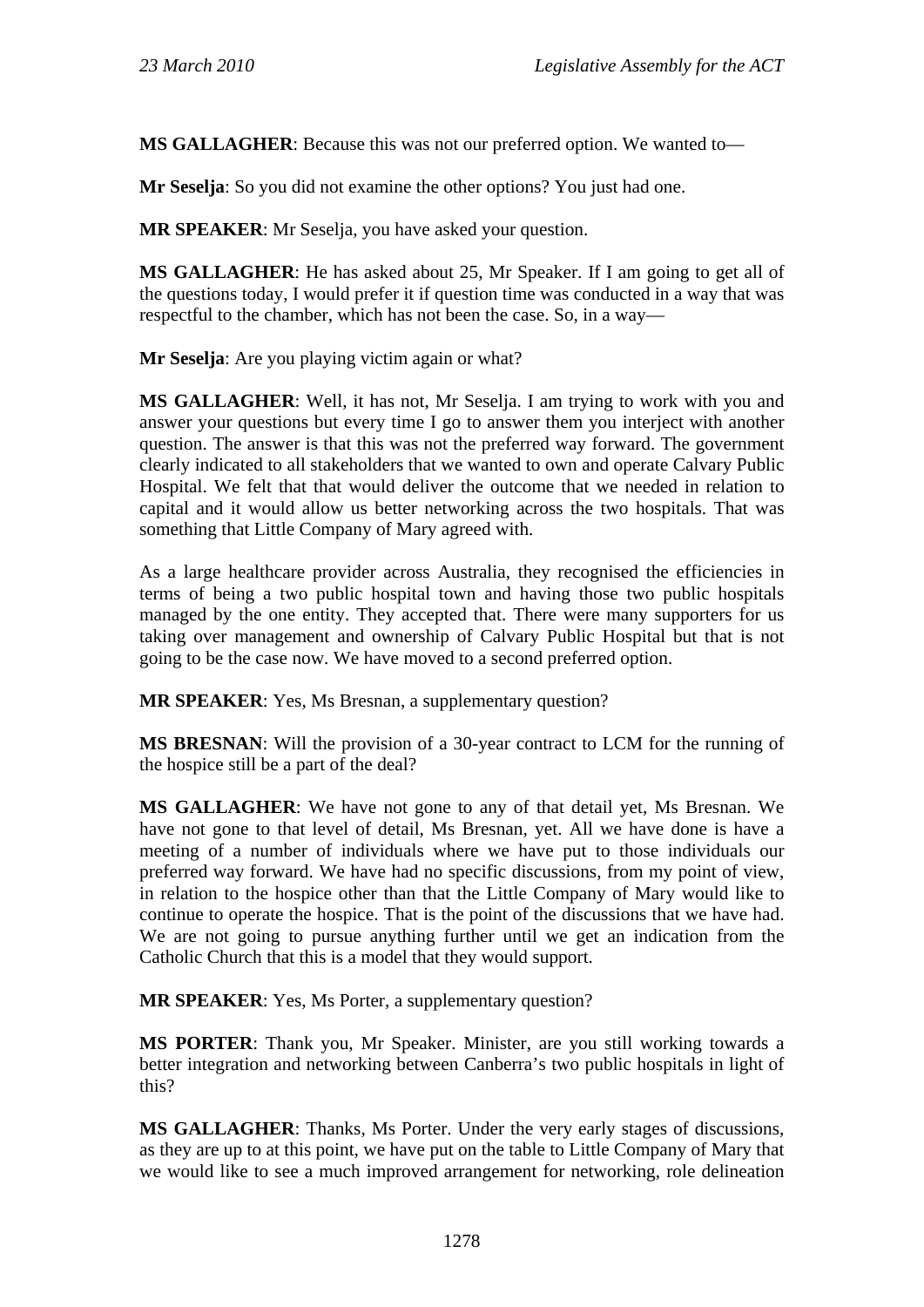and efficiencies, if they are possible between the two hospitals, even if they remain under two different providers. Little Company of Mary Health Care have indicated at this point in time that they are prepared to examine improvements to the service level agreement around those areas.

## **Indigenous young people**

**MS HUNTER**: My question is to the Minister for Children and Young People, and it concerns Indigenous young people involved in the criminal justice system. Minister, during annual reports hearings last year, the department noted that the ACT, like other jurisdictions, has significant over-representation when it comes to Indigenous people in custody. Of the 11 young people in custody today, five of them are identified as Indigenous. This is supported by the ACT criminal justice December 2009 quarter statistical profile. Minister, what programs are running across the ACT government to divert and support Indigenous young people from the criminal justice system and how is the progress or success of these programs being monitored?

**MS BURCH**: I thank Ms Hunter for her question. It is a recognised fact that Aboriginal and Torres Strait Islanders are, indeed, over-represented in justice systems, and that is something that this government is working to address by looking at early intervention and education and a range of other programs. This government is committed to supporting Aboriginal and Torres Strait Islander children and young people and their families in an area of my responsibilities. The west Belconnen child and family centre, which is under construction, is that very early intervention and support to families.

Aboriginal and Torres Strait Islander services is a discrete and stand-alone directorate in my department, and it has a focus on Aboriginal policy and also works with our elected councils. But, broadly across the department, support to Aboriginals and Torres Strait Islanders is a focus. There are targeted and integrated family support services. There are foster care services and supported accommodation facilities for vulnerable young men.

The department also operates and funds other programs for Aboriginal and Torres Strait Islanders. These are early intervention and community development programs delivered, as I said, through the child and family centres, housing and housing support programs, and community family-based support programs delivered by community partners.

There are complex factors that lead to the over-representation of Aboriginal and Torres Strait Islanders, and it is something on which we work with the community sector and the Aboriginal community itself, to see how we can best do this. I go back to the west Belconnen child and family centre, where the reference group that is looking at the programs that are being developed and planned there have Aboriginal and Torres Strait Islander representation. So we are connected from the outset and align the community services and our services to the best needs to meet those communities.

We have a range of measures in place across government with health, education, housing and family support doing work to address the circumstances that Aboriginal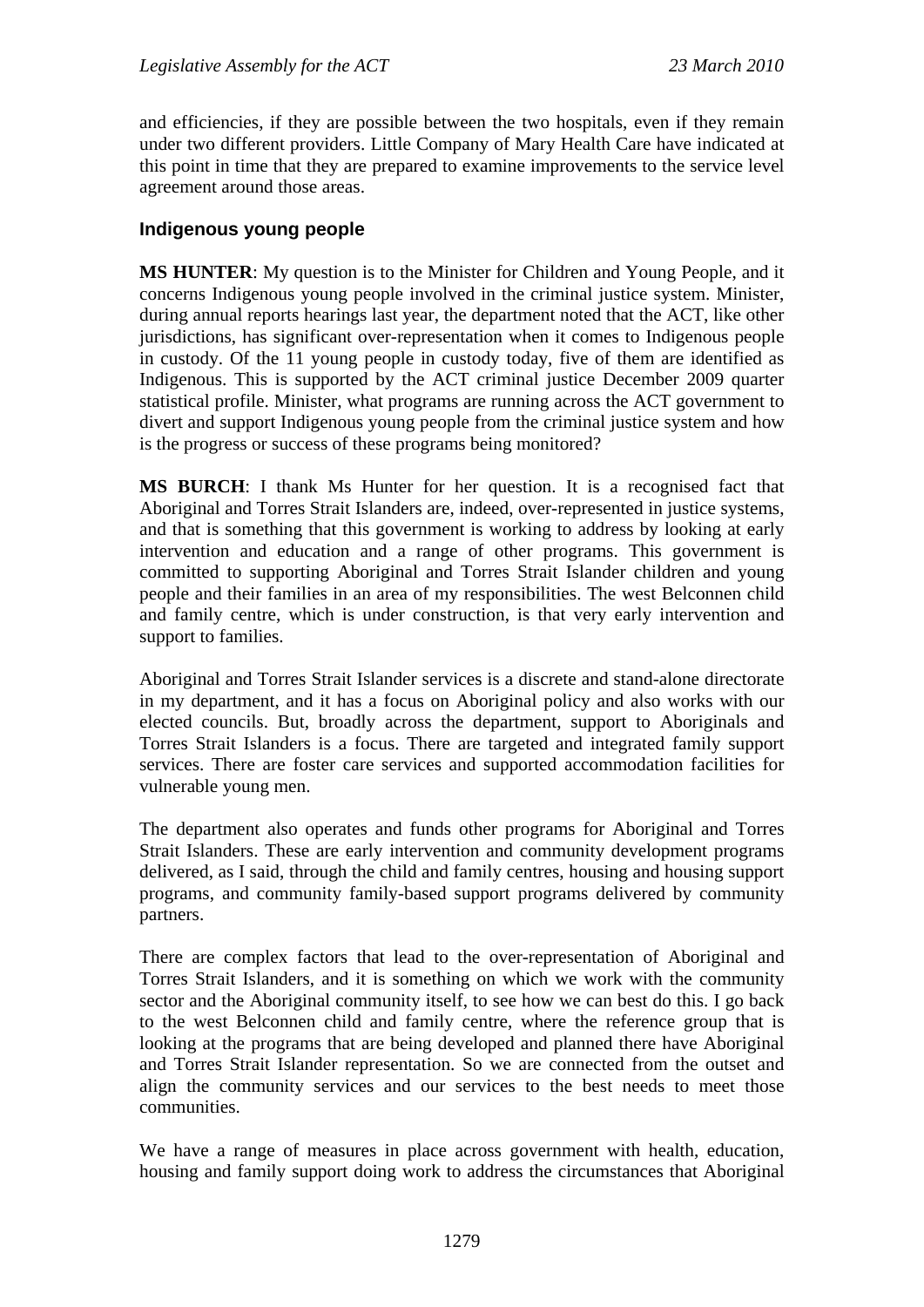and Torres Strait people face, and all those programs have inbuilt mechanisms for review around how they are meeting those ongoing demands. Different programs would have different review mechanisms. I am quite happy to offer you a briefing about how they are done on an individual program-by-program basis.

**MADAM DEPUTY SPEAKER:** Ms Hunter, a supplementary question?

**MS HUNTER**: Thank you, Madam Deputy Speaker. Minister, it was also noted in the annual report hearing that some Indigenous young people like being in custody as they may be better fed and educated at Bimberi. What role does the government play to support these children and their families to address this concerning situation?

**MS BURCH**: I do have a memory of those statements within the annual report. It is disturbing that they get picked up for all the wrong reasons as well. As I have said, Aboriginal and Torres Strait people are over-represented in disadvantaged and vulnerable families. I do not think that entry into juvenile justice or Bimberi is, indeed, the answer to support these families. But some of these individuals live in chaos and have complex lives. It is around how we put those support structures around those individuals and families so that it is, indeed, not considered in any way an attractive or sensible option.

I think education is a key, and I am sure Minister Barr is on offer for that, but education within the Bimberi youth justice program is quite a strong program. It leads to providing alternatives and a pathway to these people of getting chaos out of their lives and some sort of strategy and focus within their lives.

**MADAM DEPUTY SPEAKER**: A supplementary question, Mr Hanson?

**MR HANSON**: Minister, what are the areas of Aboriginal disadvantage in the ACT, and what have been the trends lately with regard to that disadvantage?

**MS BURCH**: There are disadvantages within the Aboriginal and Torres Strait field. As I have said, they are over-represented in areas of vulnerable families in my department, where we have a focus on vulnerable families and those at risk. We work directly and discretely with Aboriginal families. There are a number that have a case manager, and we work with families around what are their housing needs, what are their educational needs, what are their counselling needs, what is it that we can do as a system to help those individuals and families.

**Mr Hanson**: What are the trends, minister?

**MS BURCH**: It is with a focus on intervention and changing life circumstances for those families.

**Ms Gallagher**: He just had it emailed to him, the question. He just had an email from upstairs.

**MADAM DEPUTY SPEAKER**: Mr Hanson.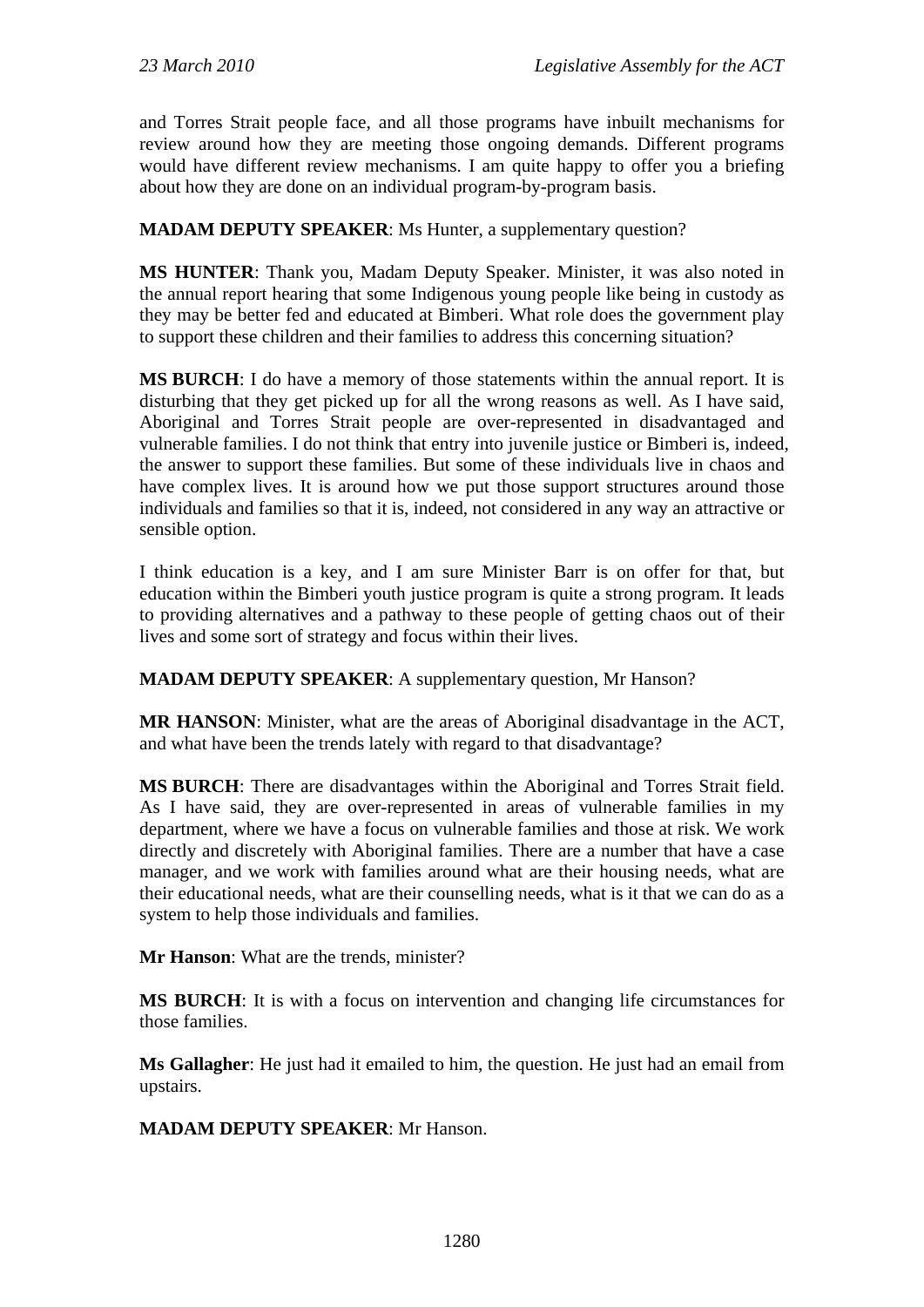**Mr Seselja**: I don't think she knows. I don't think she knows.

### **MADAM DEPUTY SPEAKER**: Members!

**MS BURCH**: The trends here are reflected in trends across the nation.

**Ms Gallagher**: Because he was really paying attention.

**Mr Hanson**: Actually, the email was about the options for Tharwa bridge.

**MS BURCH**: I can gather he is going to answer his own question anyway, Madam Deputy Speaker.

**MADAM DEPUTY SPEAKER**: Mr Hargreaves, a supplementary?

**MR HARGREAVES**: My question to the minister is: is it not true that the majority of Indigenous young people live, in fact, in Wanniassa and Kambah, in our own electorate? Is it not true that that is why the government, this government, actually transferred the services for young people down to Gugan Gulwan—

**Mr Smyth**: Is there a question?

**MADAM DEPUTY SPEAKER**: Is there a question, Mr Hargreaves?

**MR HARGEAVES**: I have said it—

**Mr Smyth**: Preambles aren't allowed.

**MR HARGEAVES**: There is no preamble, Madam Deputy Speaker. I urge those people over there to go and work it out.

**Mr Seselja**: It's the clever wording, again.

**MR HARGEAVES**: Thank you. Is it not true that the service for Aboriginal young people was delivered at Gugan Gulwan in the Erindale shopping centre, and is it not also true that there are outreach services in the Murra Lanyon youth centre?

**MS BURCH**: It is true that we have a number of local services provided in the electorate of Brindabella. We offer support, alternative education supports to young Aboriginal people where the services from Erindale—

**Ms Hunter**: On a point of order, Madam Deputy Speaker—

**MADAM DEPUTY SPEAKER**: Stop the clock, please. Ms Hunter.

**Ms Hunter**: My original question was concerning Indigenous young people involved in the criminal justice system. While I appreciate that Mr Hargreaves does want to highlight the services that are in his electorate, we do need to get back to the question, which is about Indigenous young people involved in the criminal justice system.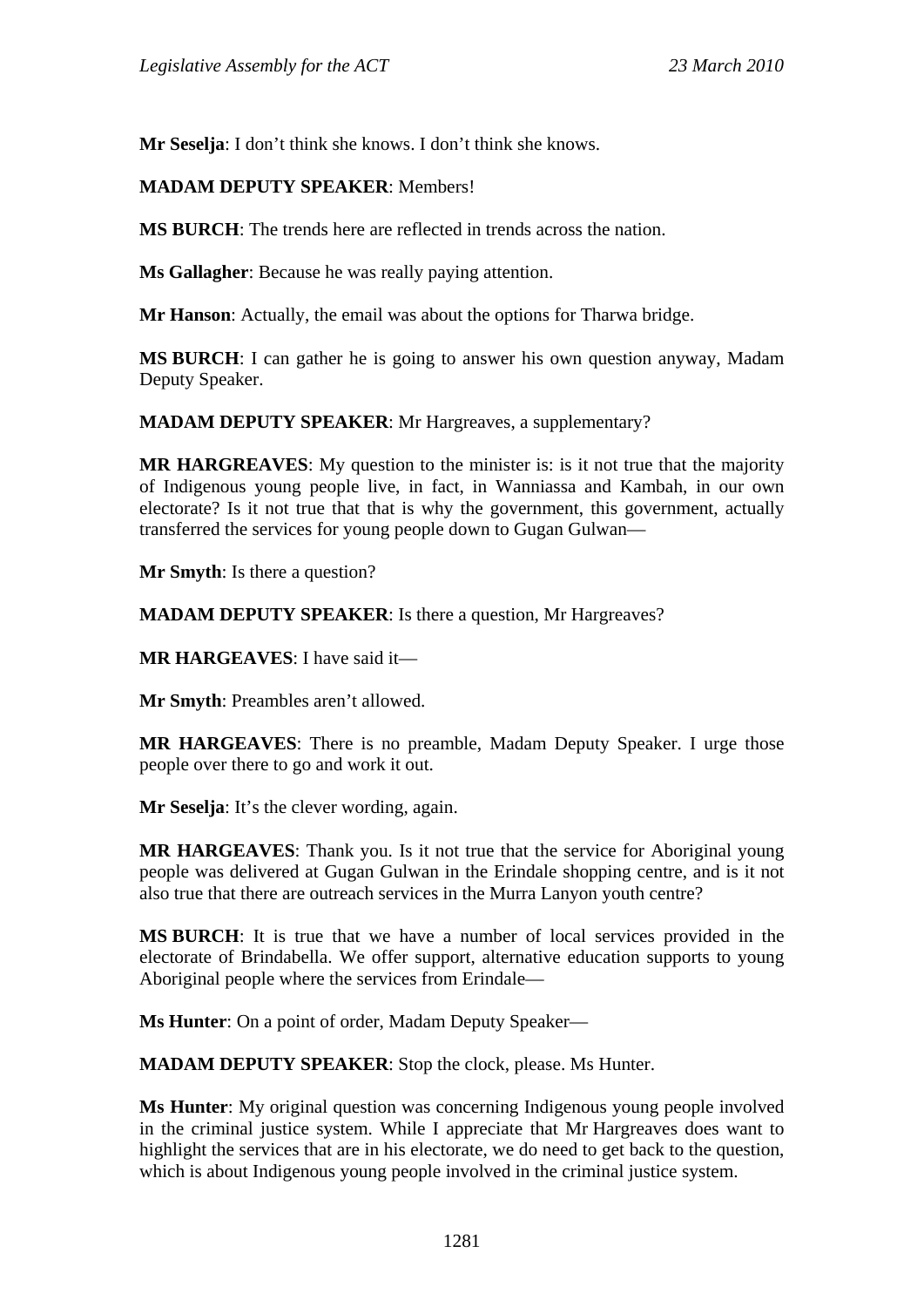**Mr Hargreaves**: On the point of order, Madam Deputy Speaker, for the benefit of Ms Hunter, I was interested in knowing the services which are provided at Murra and at Gugan Gulwan around preventing the young people from ending up at Bimberi.

**MADAM DEPUTY SPEAKER**: Can you continue, Ms Burch.

**MS BURCH**: Thank you, and I will continue on the services that are delivered in the centre at Erindale. They are around alternative education for young people that are disengaged from the education system and, therefore, at considerable risk of and vulnerable to entering into the care and protection system. We also work with families. They work directly with young families. Again, it is that early intervention work that keeps them out of the justice system.

Down at Murra, the youth centre down in Lanyon valley, Lanyon valley is an area that, for many, appears to not have the access to services. The Murra youth centre there provides those connections with the young folk. Again, I go back to the west Belconnen centre. It has an area, an identified area, of disadvantage and a high number of Aboriginal and Torres Strait Islander residents, which was why the location of the third centre was identified in that area and why we have on that reference group members from the local community determining the services that best meet their needs.

## **Gaming—sale of Labor clubs**

**MR SMYTH**: My question is for the Minister for Gaming and Racing. Minister, the Gambling and Racing Commission's report on the proposed sale of the ACT Labor Club Group notes on page 9 that 86 documents were withheld from the commission's inquiry by the ACT Labor Club. The report also refers on page 7 to a potential conflict of interest, and on page 8 to issues relating to compliance with the taxation and corporations laws. Minister, what actions are you taking to gain access to the 86 documents which have been withheld from the Gambling and Racing Commission so as to ensure full disclosure concerning the proposed sale?

**MR BARR**: No action, Madam Deputy Speaker.

**MADAM DEPUTY SPEAKER**: Mr Smyth, a supplementary question?

**MR SMYTH**: Minister, will you refer the matter of compliance with the taxation legislation to the Commissioner for Taxation; if not, why not?

**MR BARR**: Of course, the commission has provided its report. This is a matter now for some consideration.

**Mr Smyth**: So there's a tax issue and you're not concerned about it?

**MR BARR**: If the Deputy Leader of the Opposition would let me finish my answer, I will, of course, take further advice in relation to any further actions. But in relation to this particular matter, no decision has been taken at this point.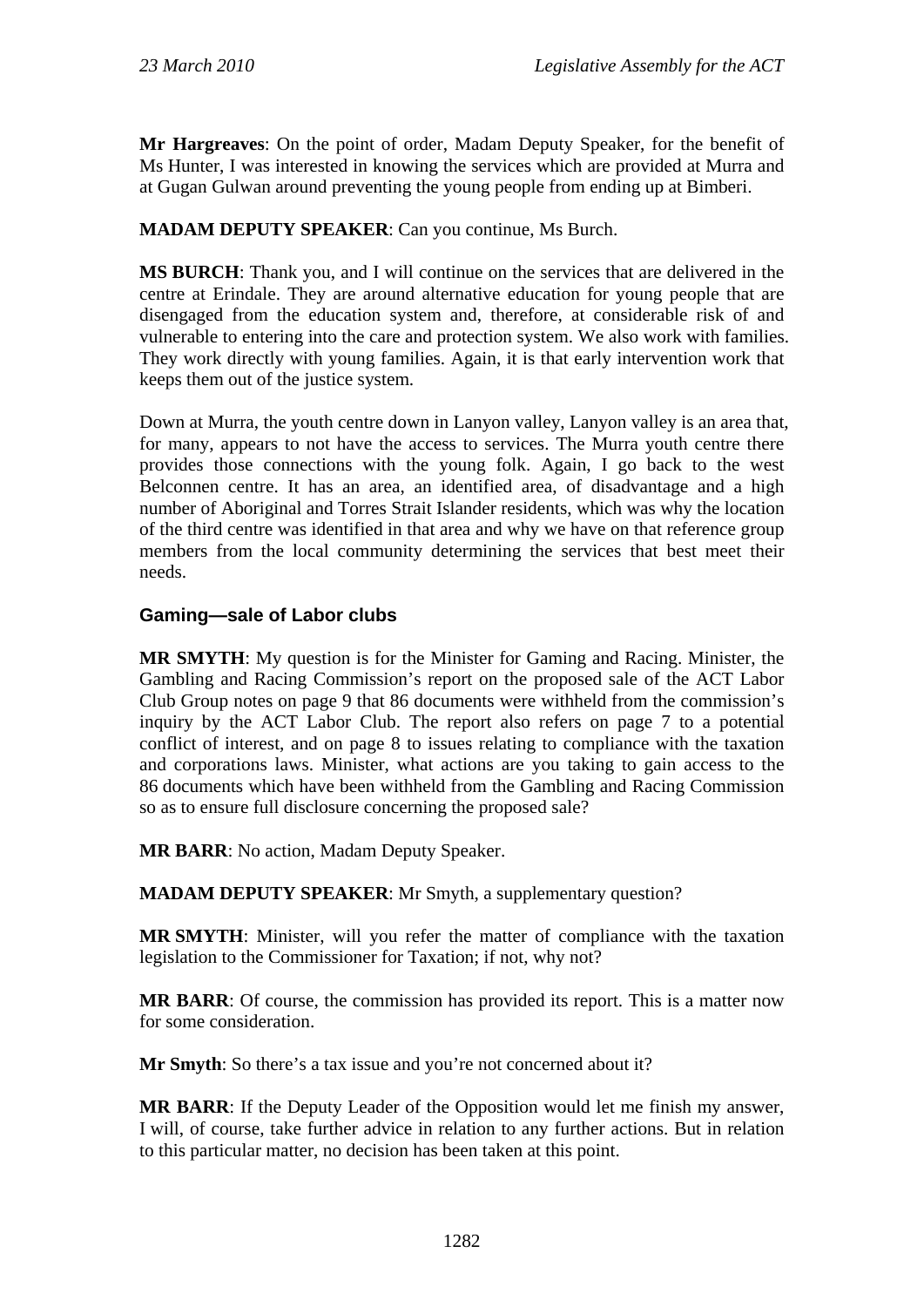**MRS DUNNE**: A supplementary question, Mr Speaker?

**MR SPEAKER**: Yes, Mrs Dunne.

**MRS DUNNE**: Minister, will you refer the matter of compliance with the corporations law to the Australian Securities and Investments Commission; and if not, why not?

**MR BARR**: As I responded to the previous question, I have not taken decisions in relation to this matter at this point.

**MR HARGREAVES**: A supplementary, Mr Speaker?

**MR SPEAKER**: Yes, Mr Hargreaves.

**MR HARGEAVES**: Minister, will you refer the matter of the Labor club to Unions ACT for an award for their community services?

**Mr Coe**: Relevance?

**MR BARR**: I thank Mr Hargreaves for the supplementary. No, I have not taken any decisions on that matter at this point either.

#### **Environment—waste strategy**

**MS LE COUTEUR**: My question is to the minister for the environment and concerns the commercial waste initiative funded in the 2009-10 budget. According to the evidence given to the estimates committee, as part of this project the government was to release a commercial and industrial waste discussion paper by October 2009. Has this paper in fact been done? If so, can you please supply a copy of it?

**Mr Corbell:** Could you repeat the last part of your question?

**MS LE COUTEUR**: Have you done the paper? If you have done the paper, can we have a copy of it, please?

**MR CORBELL**: I think members may be aware that the government provided funding for the development of a new waste strategy in the most recent budget in 2009. That funding was for a two-year process to develop a new waste strategy. I am unsure whether Ms Le Couteur is referring to that or to another process, but I can certainly advise her that the development of a new waste strategy, including waste in the commercial sector, is being developed at this time. It is envisaged that it will be finalised in the time frame that I have just outlined. Obviously, there will be opportunities for public consultation as part of the development of that strategy.

I am unclear as to the particular process Ms Le Couteur is referring to, but that is the process, as I have just outlined, for the development of a new waste strategy to replace the no waste by 2010 strategy, to help continue to drive down the level of waste going to landfill in the ACT and to focus in particular on what we can do to capture more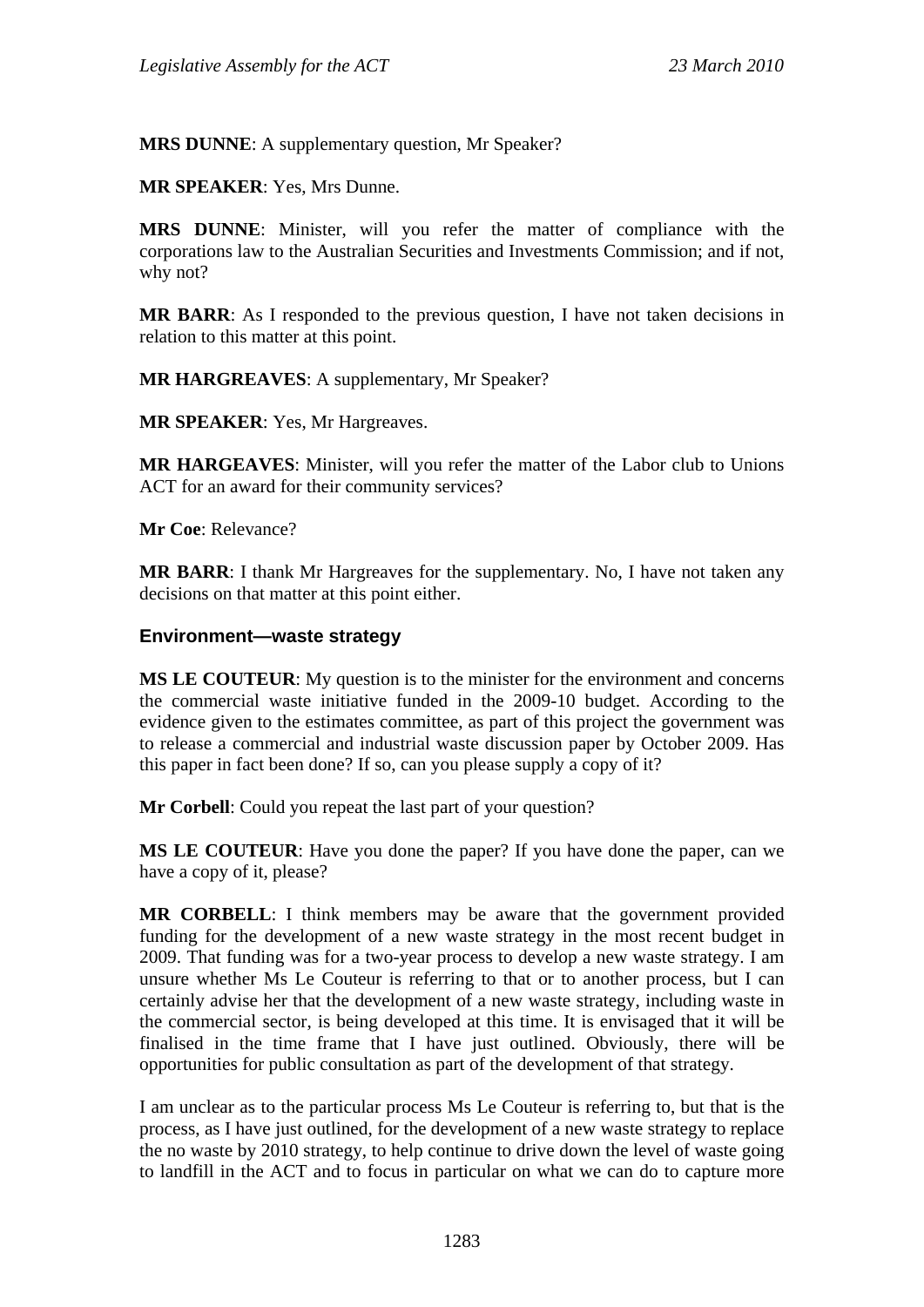waste and to reuse waste that is currently coming from the commercial sector—as well as putrescible waste in the domestic waste stream and what we can do to reduce that going to landfill as well.

**MR SPEAKER**: Ms Le Couteur, a supplementary?

**MS LE COUTEUR**: Thank you, Mr Speaker. Minister, what consultation has been done with industry and stakeholders to determine the best way to improve commercial waste recycling, and specifically what consultation has been done about introduction of a four-hopper bin system?

**Mr Corbell**: Sorry? I beg your pardon?

**MS LE COUTEUR**: Four-hopper bin system consultation.

**Mr Corbell**: Hopper bin system? Four-hopper bin?

**MS LE COUTEUR**: Yes, four-hopper—four-piece bin system.

**MR CORBELL**: In relation to consultation, the government will be consulting on the development of its draft new waste strategy once government has agreed to it. It is still in development at this stage, but I was recently briefed on the policy issues that are being contemplated as part of that draft and I am very pleased with the work and the progress that my department is making on that. I think we will have a well-refined, informed and considered waste strategy as a draft for consultation, and that will occur in due course.

In relation to consultation with industry around commercial waste, I draw Ms Le Couteur's attention to the implementation of what has been known as the BusinessSmart program, already a very successful program which is attracting significant interest from other jurisdictions. The BusinessSmart program has now been rolled out to a large number of commercial enterprises here in the territory. It is designed to give them information and assistance in the development of better recycling practices in their places of operation.

For example, we have Westfield's agreement that Westfield will roll out BusinessSmart as a way of capturing and better recycling commercial businesses in both of its large shopping centres in the ACT. There are over 400 tenants in both of those centres who are signing up to that BusinessSmart initiative. We also have places such as the Convention Centre down the road here, which has also signed up. A large number of government agencies have signed up within the ACT government and a number of commonwealth agencies have also done so.

We are getting a very significant level of interest in that BusinessSmart program as part of that work. Officials from my department go out and speak with businesses about how they can improve their recycling practices and give them detailed technical advice on how to put in place better measures. Those are proving to be very successful.

**MR SPEAKER**: Supplementary question, Ms Bresnan?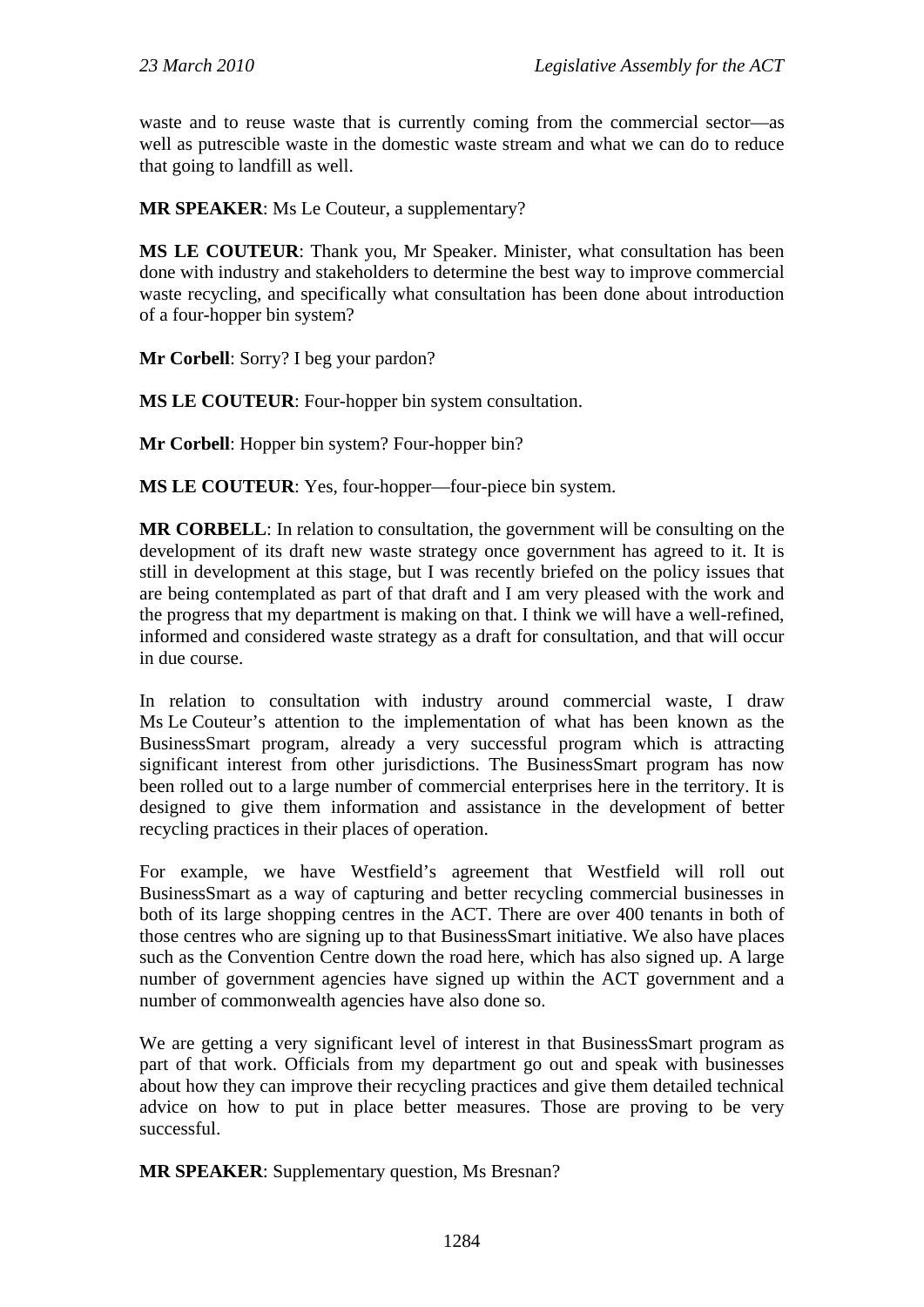**MS BRESNAN**: Thank you, Mr Speaker. Is it appropriate that over two-thirds of the entities signed up to the commercial waste programs OfficeSmart and BusinessSmart are government agencies rather than private businesses?

**MR CORBELL**: What that fails to acknowledge is that the largest signatories in terms of total number of businesses are in the private sector. We have 48 sites now involved in BusinessSmart. The largest single signers are Westfield Belconnen and Westfield Woden, with 465 separate franchise sites signed up to that initiative. That would dwarf all of the other entities combined in terms of the number of sites and businesses that are being captured. Ms Bresnan should focus on the number of businesses that we are reaching. With this one single signatory, we are reaching 465 businesses and getting them signed up to this program.

Equally, the Canberra Centre has indicated that it will be signing up to the BusinessSmart initiative. We will achieve access to another 300 separate franchise businesses as a result of that decision by the Canberra Centre. Whilst they may be only two signatures, combined they reach over 700 businesses.

**MR SPEAKER**: Supplementary question, Ms Hunter?

**MS HUNTER**: Minister, is funding for the commercial waste scheme being used for government agencies to improve their required ESD reporting data or is it helping to pay for the development of the new 2010 waste strategy?

**MR CORBELL:** I cannot answer for what other government agencies are doing, so I do not think I can answer the first part of Ms Hunter's question. I cannot answer for what decisions government agencies are doing outside my portfolio. In relation to funding from BusinessSmart—is that the question: funding from BusinessSmart to do the waste strategy?

#### **Ms Hunter**: And OfficeSmart?

**MR CORBELL**: The answer is no—not that I am aware of. It is separately funded. It is separately funded under the budget. There is a specific allocation being made for that policy development. I am not aware that there has been any funding transferred from the deployment of the BusinessSmart and OfficeSmart programs to fund the policy development.

#### **Schools—closures**

**MR DOSZPOT**: My question is to the minister for education. Minister, for the benefit of the Assembly and the community, will you rule out any further school closures during this term of the Assembly?

**MR BARR**: Yes, Mr Speaker, and I have already done so in this place on more than one occasion.

**MR SPEAKER:** Mr Doszpot, a supplementary question?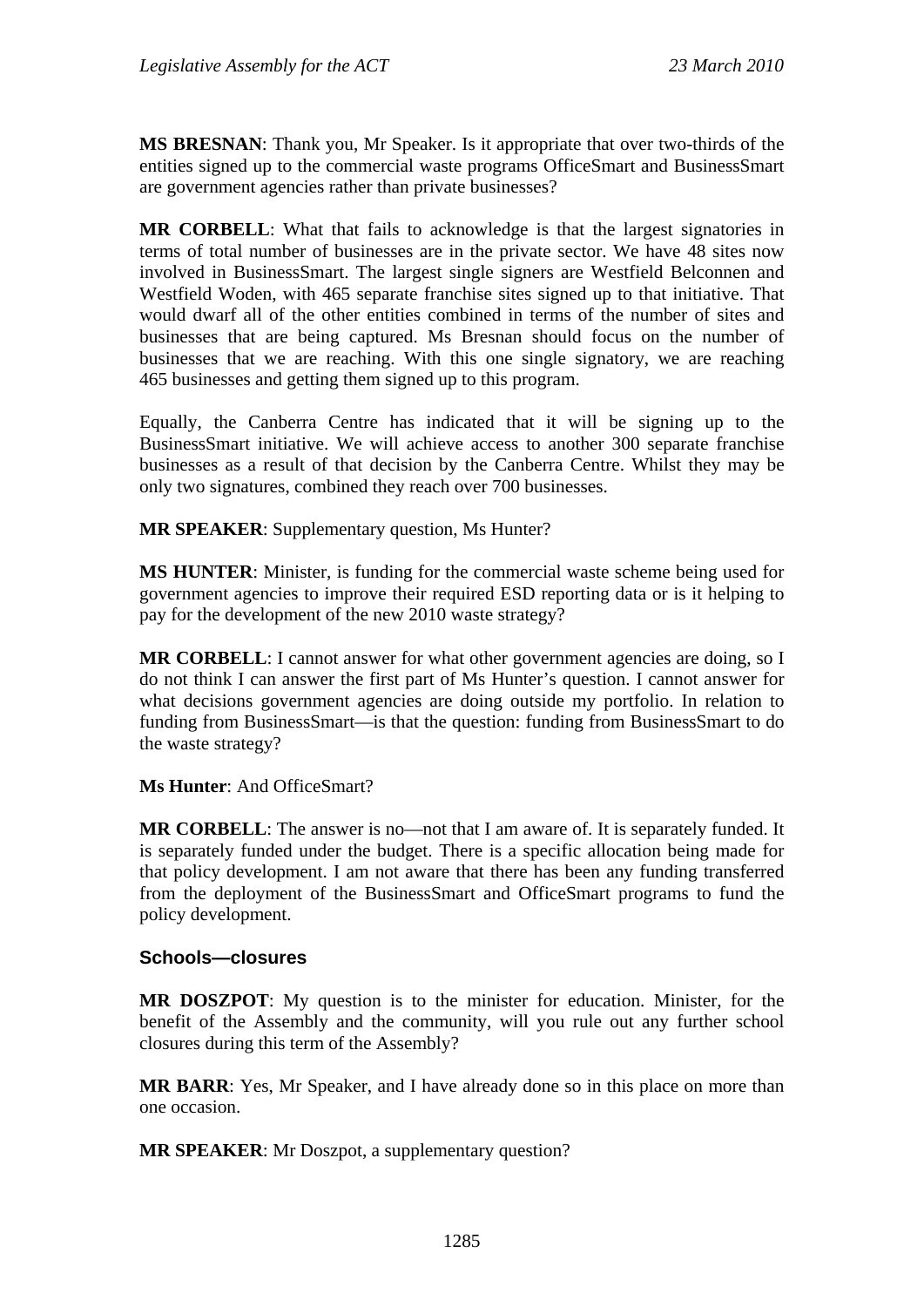**MR DOSZPOT**: Yes, Mr Speaker. Minister, is this promise the same as Ms Gallagher's promise to not close schools before the 2004 election, a promise that subsequently blatantly was disregarded?

**MR BARR:** In responding to Mr Doszpot's question I would, of course, remind those opposite of their position in relation to these matters in the context of the debate that has been had in this chamber extensively over the last five years. Ms Gallagher indicated back in 2004, in August of that particular year, her position at that time and indicated that at that time there were no plans to close schools. But Ms Gallagher also stated in that speech to the Assembly, in response to a question from Ms Dundas, that she envisaged that this would be a matter that the next Assembly would have to consider and that it certainly would be a matter that the next minister for education would have to consider. It would be something that a future minister and a future Assembly—

**Mr Seselja**: Not in her lifetime, I believe—not in her lifetime.

**MR BARR**: That was not what Ms Gallagher said. You have just misrepresented what she said, Mr Seselja. That is a blatant misrepresentation of what she said.

**Mr Seselja**: No, it's in the paper. Haven't you read the *Canberra Times*?

**MR BARR**: I am referring to the *Hansard* in this place. The question was asked of Ms Gallagher at the time by Ms Dundas, the then Democrats crossbencher in this place. Ms Gallagher made it very clear that this was an issue that the Assembly would have to consider in the future, and that certainly future education ministers would have to consider. The shadow education spokesman at the time, Mr Pratt I believe, made a statement to the effect that future Assemblies would have to consider it. Future Assemblies certainly have.

## **MR SPEAKER**: A supplementary, Mr Seselja?

**MR SESELJA**: Thank you, Mr Speaker. Minister, are you aware of the comments made by Ms Gallagher through a spokesman in the *Canberra Times* ruling out any school closures in the next term of government?

**MR BARR**: I am aware that there were comments attributed to a spokesperson of Ms Gallagher in the *Canberra Times* and that Ms Gallagher came back and clarified that matter in this place and also clarified that matter with the *Canberra Times*. It is all there on the public record. Ms Gallagher addressed this matter in numerous debates in this place all through the last Assembly. Again, I remind the Leader of the Opposition of the position put by his shadow education spokesperson at that time.

## **Canberra Hospital—alleged bullying**

**MR HANSON:** My question is to the health minister. Since serious allegations were raised in the media about bullying and harassment within the obstetrics unit of the Canberra Hospital, and since a secret review has commenced to look into the allegations, a number of claims of bullying within other units and areas of ACT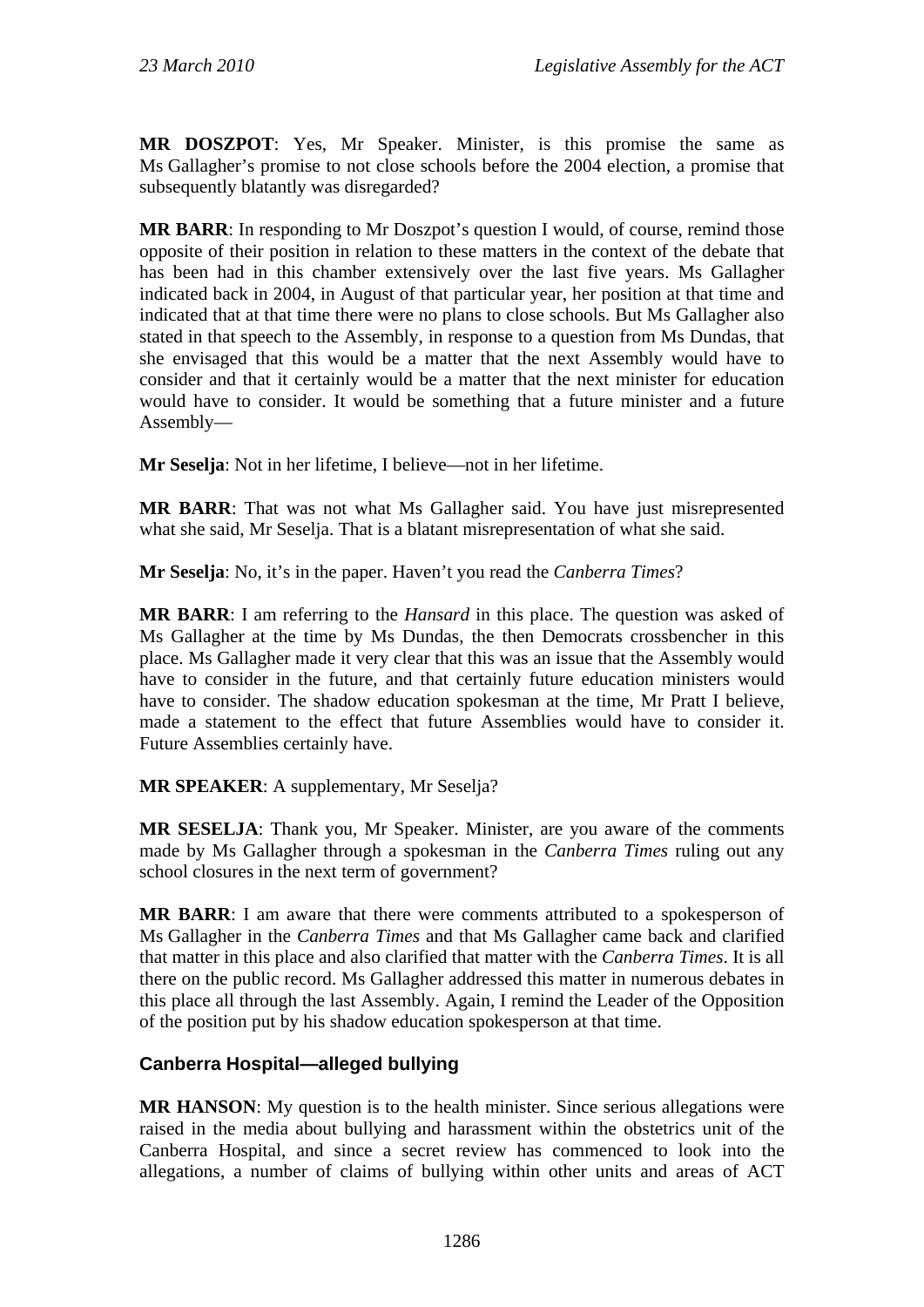Health have been brought to my attention. These individuals have approached me in confidence and have asked me to maintain their confidence. Minister, can you advise how bullying concerns within other units can be raised by individuals to a review or inquiry process such as the secret obstetrics review, or will they have to raise their concerns through the media in order to have their concerns taken seriously by the government?

**MS GALLAGHER**: I believe this question has been pre-empted by a letter that I wrote to Mr Hanson last week, after several interjections that he had evidence of all of these other complaints. I reminded him in that letter that I had sought information from him when I met with him to discuss the allegations around the obstetrics unit, and to forward information on. He had declined to do so. I even offered, and I said to him, in a de-identified way, so that we could pursue these concerns, and he declined to do so. He then continued to interject last week that he had volumes and volumes of complaints coming to him.

I wrote a letter; I asked him to forward information. In fact, I raised the concern that I hoped he was not just sitting on complaints for his own political advantage and that these matters would be able to be pursued. I understand that, since then, Mr Hanson, obviously on receipt of that letter, has been in contact with the Chief Executive of ACT Health to talk with her about what the processes are for forwarding on complaints or information that he might have. I understand that the Chief Executive of ACT Health has responded to that.

I would encourage Mr Hanson, if he has concerns that are coming to him—and I would imagine there are a variety of ways that he could forward that information on. It could go directly to ACT Health's Chief Executive; it could go to the Health Services Commissioner for investigation as well. There are a range of options available for Mr Hanson to pursue. To date, he has chosen not to do that. I cannot imagine why, other than serving his own political purpose. I would hope that he acts with good conscience and transfers that information on to the relevant authorities.

**MR SPEAKER**: A supplementary question, Mr Hanson?

**MR HANSON**: Yes, Mr Speaker. Minister, can you advise if bullying and harassment was identified as an issue in the most recent staff culture survey and will you table the survey for the information of members by the close of business today?

**MS GALLAGHER**: No, I will not table it. I will take some further advice on this. I understand—I have looked at this in the past; I think the opposition has asked me this in the past—that it is commercial-in-confidence by the person that does the workforce culture survey. But I will check that—

**Mr Smyth**: On what grounds?

**Mr Hanson**: You can table it in the Assembly.

**MS GALLAGHER**: No. It might not suit your political campaign, Mr Hanson, but I understand that last time I looked at this, that was the response that I was given. We are doing presentations to different units across the hospital. In fact, the chief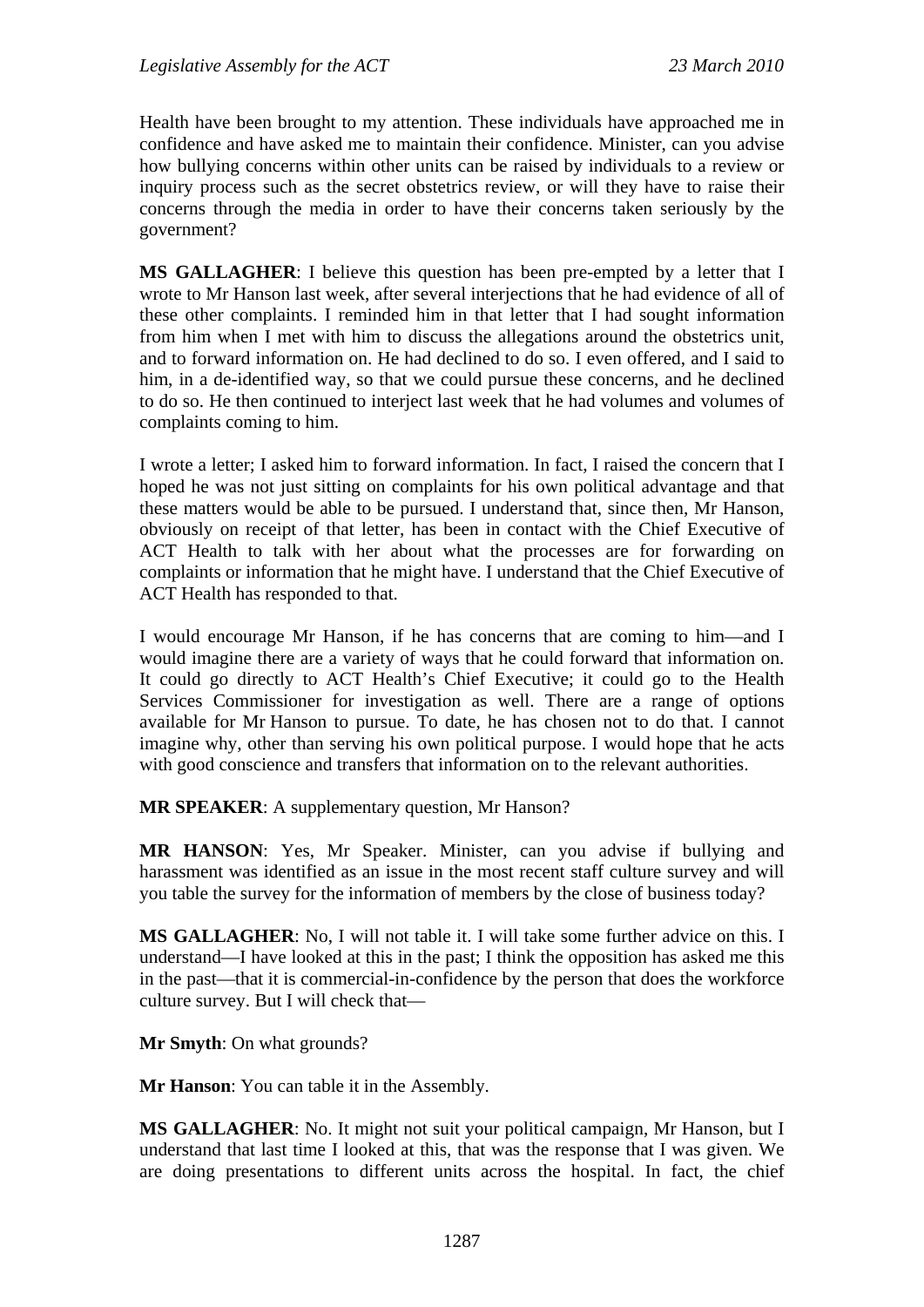executive has done a number of them herself. The reason why you actually go and do workforce culture surveys is so that you can get an understanding of the different working environments and use that information to change or to address issues. But my understanding, and I will correct the Assembly—

*Opposition members interjecting—* 

**Ms Hunter**: I would like to listen to the answer.

**MS GALLAGHER**: Well, they do not want to—

**Mr Seselja**: There you go: Meredith is in to bat for you, even if—

**MR SPEAKER**: Order! Ms Gallagher has the floor.

**MS GALLAGHER**: This is so juvenile, the way you conduct yourself in—

**Mr Seselia:** Why won't you answer the question?

**MS GALLAGHER**: I am trying to answer the question, Mr Seselja, if it were not for you and your little gang of little boys that want to come down here and muck around. You do realise that this is the parliament of the ACT—the parliament. You are elected to do a job, and the way that you conduct yourself every question time is appalling.

*Opposition members interjecting—* 

**Mr Hanson**: Mr Speaker—

**MR SPEAKER**: Order! Stop the clocks, Clerk. Mr Hanson.

**Mr Hanson**: Mr Speaker, on a point of order as to relevance, a debate about whether we recognise that this is the parliament is not relevant. I would ask the minister to get to the answer which is about not just simply tabling the culture survey but also providing the Assembly with a result in terms of whether you can advise if bullying and harassment was identified as an issue. That was the question, and she has not answered that part of the question.

**MR SPEAKER**: Mr Hanson, I am prepared to uphold the point of order but I expect you and your colleagues to then listen to the answer and not ask more questions as the minister proceeds. Minister, the question.

**MS GALLAGHER**: Thank you, Mr Speaker. I will not table it but I will check the information around commercial-in-confidence because, as I recall, last time that I was asked this, that was the advice I was given. In relation to a presentation that I could provide to the Assembly, I will look further into that about what information I can provide. Individual workplaces—there has been a general presentation and then there are individual presentations across workplaces.

**MR SPEAKER**: Mrs Dunne, a supplementary?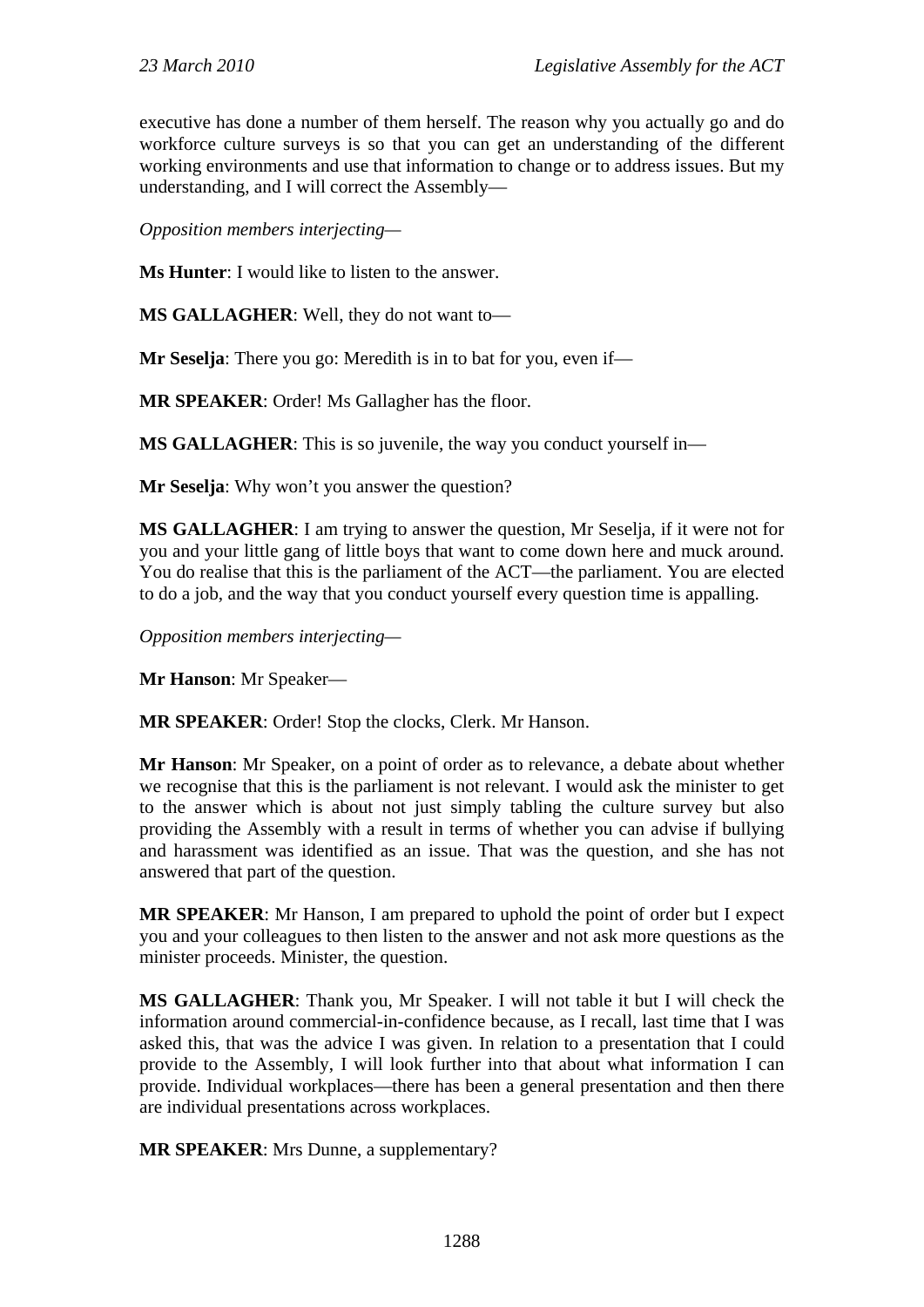**MRS DUNNE**: A supplementary question. Minister, what is commercial-inconfidence about staffing surveys? Can you tell the Assembly whether or not harassment and bullying was identified in the survey as part of the cultural problem at the hospital?

**MS GALLAGHER**: I said I would take some further advice around it. The last time I looked at this, it was around the nature of engagement of the company that did that work for us and not having their methodology and questionnaires outlined for everyone else to see in a competitive market. When I looked at it last time, and whether you agree with that or not, that, as I recall, was the issue.

In relation to issues across ACT Health, no, I would not say that bullying and harassment stood out largely in the survey. There were individual responses around that, just as there were individual responses about how much people liked working at the Canberra Hospital.

**MRS DUNNE**: A supplementary question.

**MR SPEAKER**: A supplementary, Mrs Dunne?

**MRS DUNNE**: Minister, when do you expect the bullying and harassment review of obstetrics to be completed and when will it be available for members to have some sort of scrutiny of it?

**MS GALLAGHER**: It will take as long as it takes, Mr Speaker.

#### **Capital works program**

**MR COE**: My question is to the Treasurer. Treasurer, your government underspent to the tune of a record quarter of a billion dollars in capital works in the last financial year. Treasurer, why did you fail to achieve the delivery of your capital works program?

**MS GALLAGHER**: I welcome the question from the opposition around the delivery of capital works in this city because I think this is an area where this government has worked extremely hard to underpin economic growth across the ACT and to invest in high-quality infrastructure—in fact, infrastructure that was certainly handed over at the point of self-government and that we have had to invest in consistently. And we have been able to put together a very significant capital works program.

Indeed, when Mr Smyth was last in the cabinet, they were trying to deliver a program in the order of \$89 million. I do not think they managed to deliver a program of \$89 million. In fact, they did not. There was a \$20 million underspend, I understand.

**Mr Coe**: A point of order, Mr Speaker.

**MR SPEAKER**: Stop the clocks, thank you.

**Mr Coe**: Mr Speaker, the point of order is on relevance. It was specifically about their failure to deliver the capital works program for the last financial year. It is not about when Mr Smyth was minister or not about what is happening at the moment.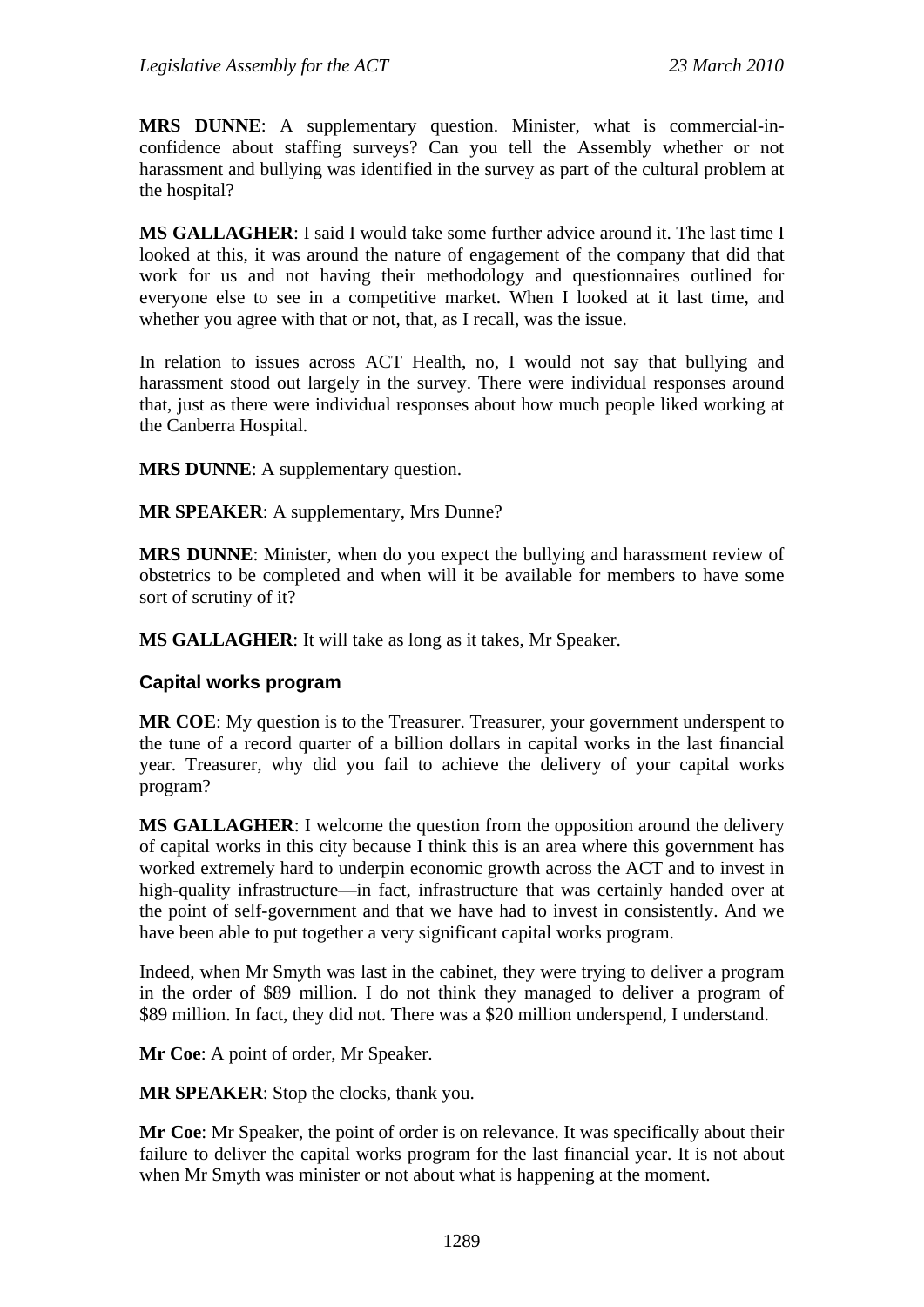**MR SPEAKER**: Ms Gallagher, I am sure you are setting some context but let us come to the question.

## **MS GALLAGHER**: I was.

**MR SPEAKER**: Let us come to the question, thank you.

**MS GALLAGHER**: I was, Mr Speaker, thank you very much. I was just setting the context that, when we took over, the capital works program was in the order of \$89 million and was not even delivered. In fact, they had a \$20 million underspend in that year.

We have now outlined a program, I think, for the 2008-09 year, in the order of \$531 million, building new schools, new health facilities, new municipal services, new public transport, new roads, new footpaths. You name it, we are building it. It is an important part, I think, of the ACT's economic growth. I think the national accounts figures support that. Government investment, public sector investment, has been behind some of the improved economic indicators that we have seen through that.

I said last year, indeed in this place, that delivery of that program needed to improve, that we cannot have underspends in the order of what we were having. For some large projects, there have been some very legitimate reasons—for example, planning delays; environmental studies; God forbid, community consultation processes that we need to go through. There are always a range of reasons around why there are underspends in the order—

**Mr Coe**: That's using the government as an excuse as to why the government—

**MR SPEAKER:** Order! Mr Coe, I have spoken to you a number of times; so you are now warned for interjections that are simply too loud and shout down the person that is speaking. You are warned.

**MS GALLAGHER**: Thank you, Mr Speaker. Indeed, we set out on a process of improving our processes to make sure that work goes out the door, that invoices are paid and that, if there are delays to projects, we identify that early and work on it. I am very pleased that already, in the monthly reporting that I have seen for the 2009-10 year, our delivery of that program will be much higher than it was last year.

**MR SPEAKER**: Mr Coe, a supplementary question?

**MR COE**: Treasurer, what is the projected underspend of this year's capital works program?

**MS GALLAGHER**: We do not have a projected underspend for this year's capital works program at this point in time. There will be an underspend but it will not be in the order of what we have seen last year. In fact, I have got figures here to the end of January 2010 and, indeed, we tabled the December results. I guess the January month is a little slow because of Christmas, but progress so far is \$214 million worth of capital has been delivered as of 31 January 2010, equating to 27.4 per cent of the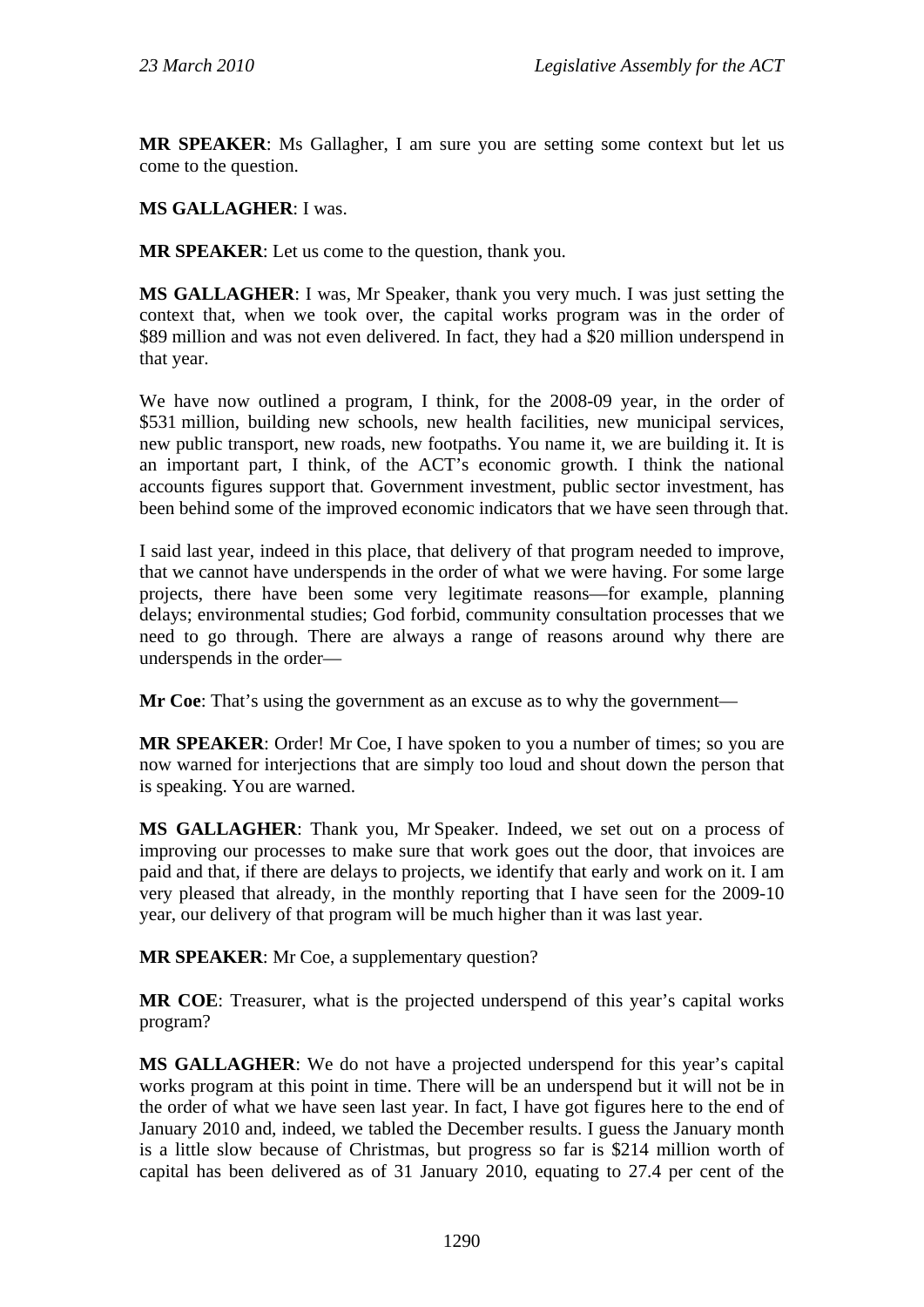capital works program or 31 per cent of the revised program as outlined in the budget update.

**MR SPEAKER**: Mr Smyth, a supplementary question?

**MR SMYTH**: Treasurer, the recent A-G's report into the financial audit says that approximately 32 per cent the year before last, 31 per cent last year and 41 per cent for 2008-09 was the under-delivery of capital works in the budget. Why is it getting worse if you have put these reforms in place?

**MS GALLAGHER**: It is not getting worse. Since the reforms—

**Mr Smyth**: So the A-G is wrong?

**MS GALLAGHER**: Since the reforms were put in place—

**Mr Smyth**: So the A-G is wrong?

**MR SPEAKER**: Mr Smyth, you have just asked your question.

**MS GALLAGHER**: Three times. The reforms were put in place, as I recall, at budget time last year. As part of the budget, I outlined a range of mechanisms that we were putting in place to improve our focus on an effort to get our capital works programs out the door. I think, from all the roundtables I have participated in, industry have welcomed the reforms that have been done around procurement, around planning.

In terms of reporting to me as Treasurer, I have monthly meetings with chief financial officers. Agencies are working very well with Treasury in identifying delays or variations within the program. I think what you will see when we outline the budget this year is that there will be an underspend. I have not been briefed on what that is at this point in time, because we have not finished that work. You will see a much improved result.

That is all about putting energy and focus into getting our program out the door. As long as we ensure that we are not doing anything irresponsible in our quest to get 100 per cent of the program delivered, that we are still being responsible, making sure we go through all the right processes, if there are delays working through those issues, there will be an underspend but it will not be in the order of last year.

**MR SESELJA**: A supplementary?

**MR SPEAKER**: Yes, Mr Seselja.

**MR SESLEJA**: How much of this year's spend, minister, is BER funding from the commonwealth?

**MS GALLAGHER**: That is a good question, Mr Seselja. I will check on that but I think this is our own program. I am 99.9 per cent positive that this is our own program. The BER money is in the order of maybe \$160 million, \$150 million, that comes through another line.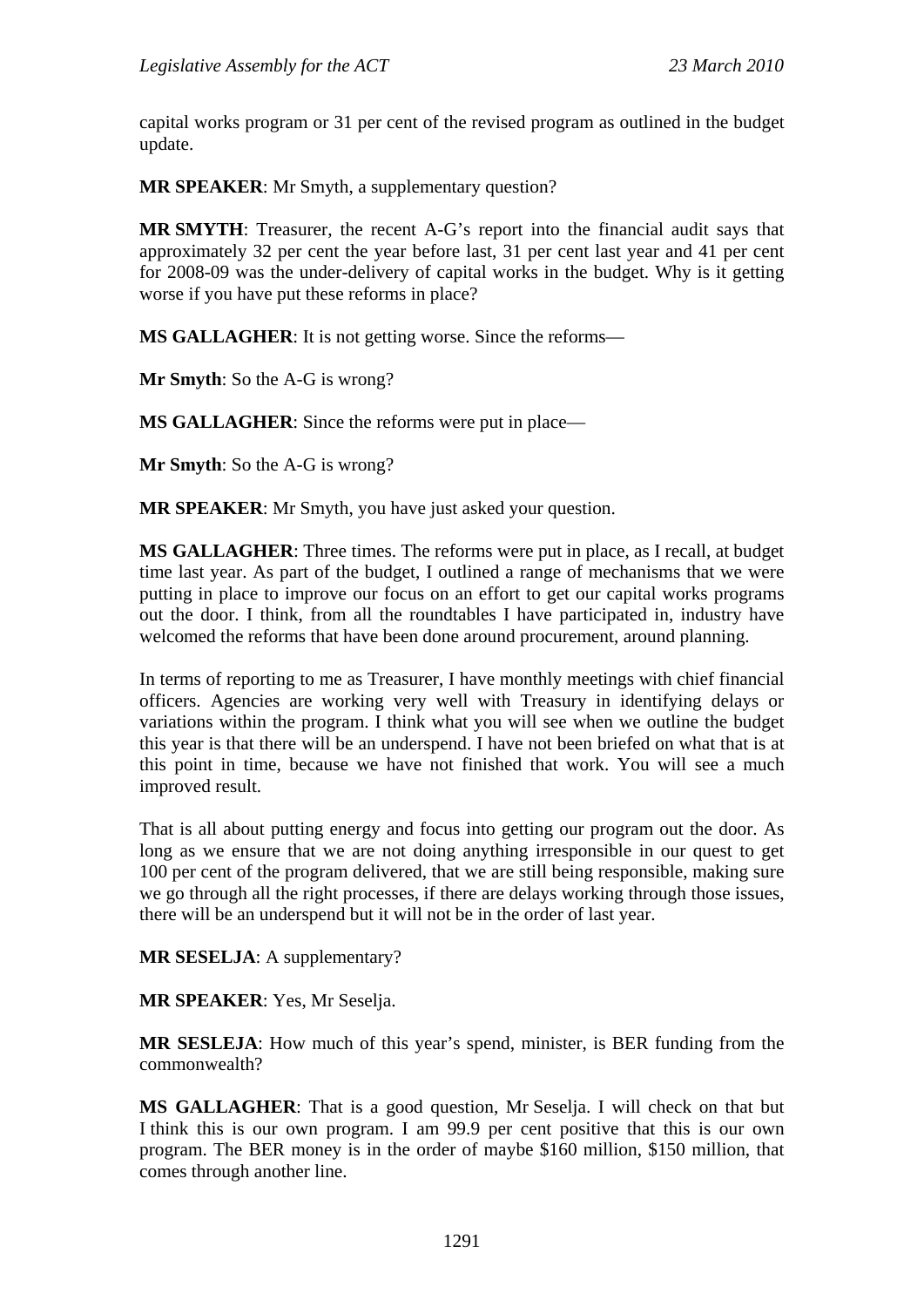## **Alexander Maconochie Centre**

**MS BRESNAN**: My question is for the Attorney-General and concerns clients of the transitional release centre at the AMC. I understand that ACT Corrective Services does not allow these clients to access the AMC medical centre. Attorney-General, could you please advise the Assembly what steps ACT Corrective Services is taking to ensure these clients can access general practitioners and other necessary health services?

**MR CORBELL**: It is an operational question. I will seek some advice and I will take the question on notice.

**MR SPEAKER:** Ms Bresnan, a supplementary question?

**MS BRESNAN**: What steps is ACT Corrective Services taking to assist community organisations concerned with health services gain access to clients at the transitional release centre, and what level of contact is there currently?

**MR CORBELL**: Again, I will take the question on notice.

**MR SPEAKER:** Ms Hunter, a supplementary question?

**MS HUNTER**: Minister, given public transport only leaves the AMC at 11.50 am and 4.50 pm each day, could you please advise whether Corrective Services assists these clients in getting transport to and from health-related appointments?

**MR CORBELL**: Again, I would have to take the question on notice. There is quite a level of operational detail there that I do not have in front of me. But I will seek advice and provide an answer to the member.

## **Social workers—stress leave**

**MRS DUNNE**: My question is to the Minister for Disability, Housing and Community Services. Minister, is it the case that a number of social workers in the care and protection area of your department recently went on stress leave at or about the same time? If yes, how many staff went on leave, when did they go, and how much leave have they been given?

**MS BURCH**: I do not have the details of the comings and goings of my staff. I know that our staff have a good retention rate, so I am happy to go back and ask my department about the comings and goings of individual work cohorts.

**MR SPEAKER**: Mrs Dunne, a supplementary question?

**MRS DUNNE**: Minister, when you seek that advice from your department, can you find out and come back to the Assembly with whether or not the stress leave was related to workplace bullying and what actions the department has taken to address workplace bullying.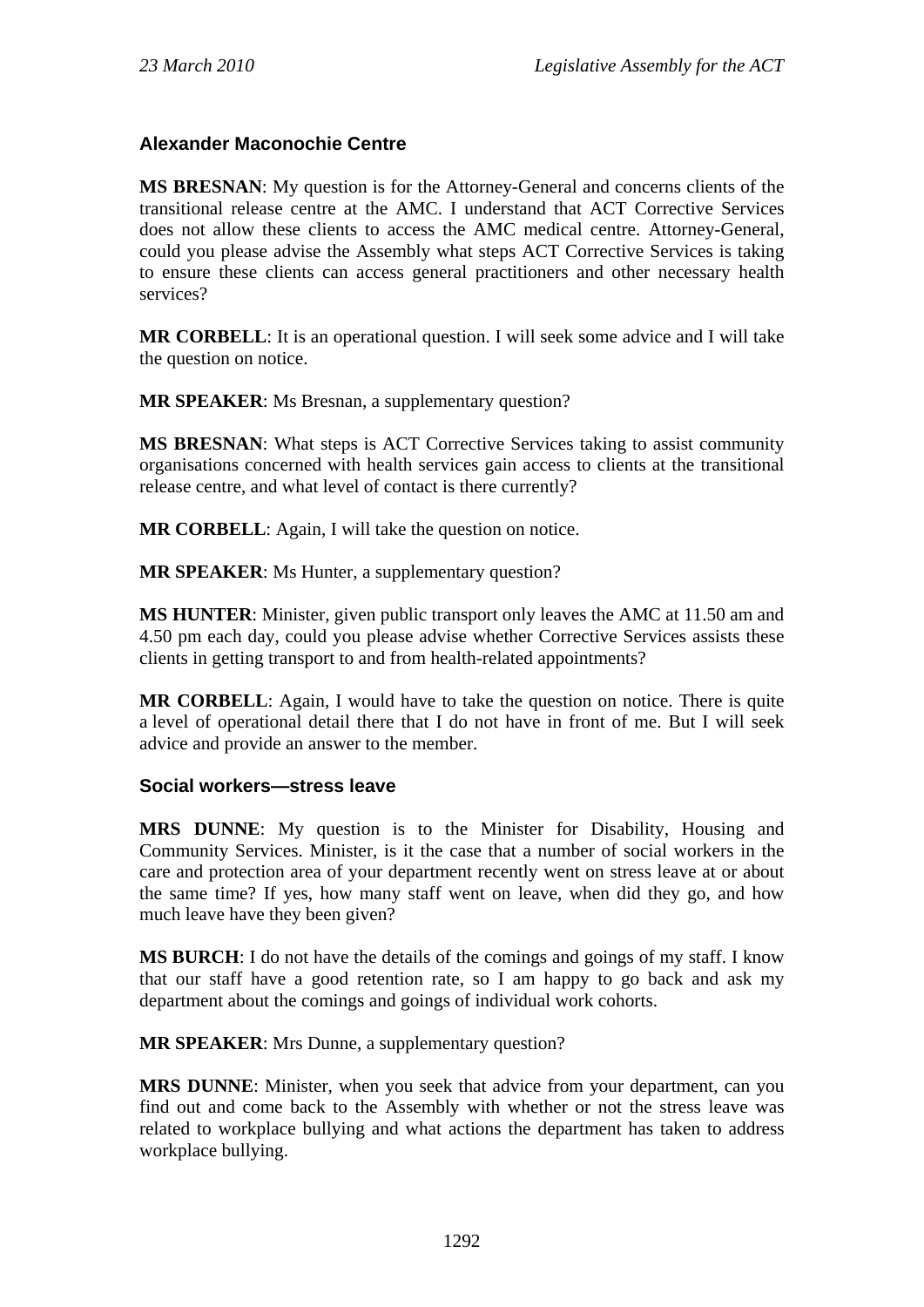**MS BURCH**: I am quite happy to come back with some detail, but I also can share with Mrs Dunne here that the department has a strong bullying and harassment policy in place and that states that offensive behaviour, belittling or threatening behaviour will not be tolerated. Perhaps we need a harassment policy in place here for some of the shenanigans that go on.

Our department's policy has been in place for a long time; staff are aware of their rights, and management support staff through a range of difficult circumstances. The social workers within DHCS would cover disability, therapy, care and protection and a whole range of services that are stressful jobs, more stressful than any one of those opposite experience on a day-to-day basis. So my regard goes out to the staff within DHCS, and, as I have said, I will go back and find out the comings and goings of that cohort.

**MR SPEAKER**: Mr Smyth, a supplementary question?

**MR SMYTH**: Minister, as you check, could you also check whether any of these staff supposedly on stress leave were recruited from the United Kingdom and, if so, how many?

**MR SPEAKER**: Did you hear the question, minister? I did not.

**MS BURCH**: I did, and I will, but, can I say that if we are revisiting that argy-bargy around overseas recruitment to have a full staff contingent to work with our most vulnerable, if that is the best you can come up with, Mr Smyth, well, knock yourself out.

#### **Community infrastructure**

**MR HARGEAVES**: My question is to the Minister for Disability, Housing and Community Services. Minister, could you update the Assembly on the recent investments made by the Labor government in community infrastructure across the city, please?

**MS BURCH**: Thank you, Mr Hargreaves, for your question. There would be few in the community who are not in some way supported by the Labor government's infrastructure policies and the services that are implemented by my department. These range from the thousands of children and young people that we seek to assist and protect to the over 100 multicultural communities, together with Aboriginal and Torres Strait Islander people of the territory, that we support and assist. There are over 23,000 accommodated in public and community housing and in addition there are many thousands who receive concessions for essential services and those with a disability in their families whom we seek to support and empower.

The government has a strong commitment to supporting those people in a manner that recognises the stage of life and circumstances in which they find themselves and to facilitating an outcome which is focused on those needs. Providing the infrastructure, the bricks and mortar, is an important part of ensuring delivery of those services. For example, housing is critically important for developing sustainable communities. It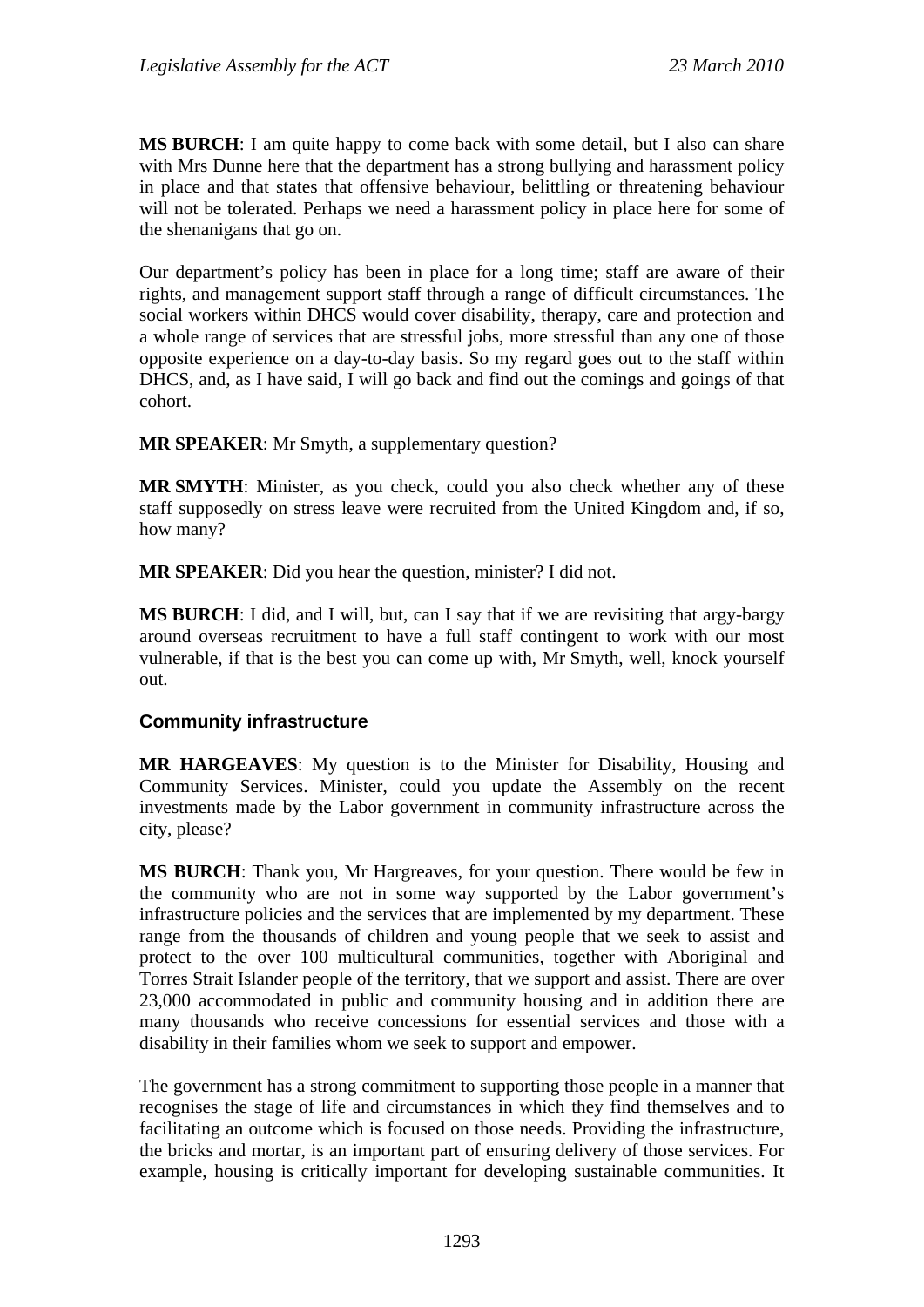provides the basic foundation on which individuals and families build stable, healthy and productive lives. At 30 June 2009 there were 11,586 public housing dwelling units that gave people the opportunity to make a contribution and to share in the benefits of the community.

Most public housing is also being delivered through the stimulus package under which more than 400 new dwellings are expected to be constructed before the end of 2010. The national affordable housing partnership agreements include the "a place to call home" program and this is supported by the ACT government's contribution of \$2.5 million towards the purchase of land. The commonwealth provided \$2 million for the construction component. Housing and Community Services will construct 10 houses, 50 per cent of which will be adaptable for tenants with disabilities. Contracts have been entered into for 10 sites and construction has been completed on a five-bedroom house and one four-bedroom house. The remainder of the properties will be completed by stages by the end of June.

Community centres such as the new Griffith centre will provide a home for community groups. These range from leisure and relaxation to food services for those who are most vulnerable in our community. As members would recall, the government initiated a program to redevelop four regional centres at Cook, Holt, Melrose and Weston to accommodate community organisations. And we are developing two new neighbourhood halls at Griffith and Bonython.

The regional community facilities project is assisting the ACT economy by providing local employment in the construction industries. Between these initiatives, approximately 50 non-government not-for-profit organisations delivering crucial services for the ACT will be provided with affordable and suitable premises to conduct their business. This initiative has many flow-on effects, including a stronger and more sustainable community sector.

I am pleased to report that these projects are progressing well. Refurbishments have been completed at three of the 10 sites and the regional community facilities projects. They include Rivett, Tharwa and Hall cottage and all of this demonstrates the significant investment that this Labor government has made in community infrastructure.

**MR SPEAKER**: A supplementary, Mr Hargreaves?

**MR HARGREAVES**: The supplementary is: minister, how is the government investing in community infrastructure for children and families, though, in the ACT?

**MS BURCH**: Again, I thank Mr Hargreaves for his question. This Labor government is delivering for children and families in the ACT. We are engaging with our clients, providing outcomes for our clients and building better community partnerships. This is reflected in our continuing commitment to the development of a third child and family centre, in west Belconnen.

Members will recall that this Labor government established the child and family centres at Gungahlin and Tuggeranong town centres. These centres offer universal parenting information, targeted support services, specialist clinical services and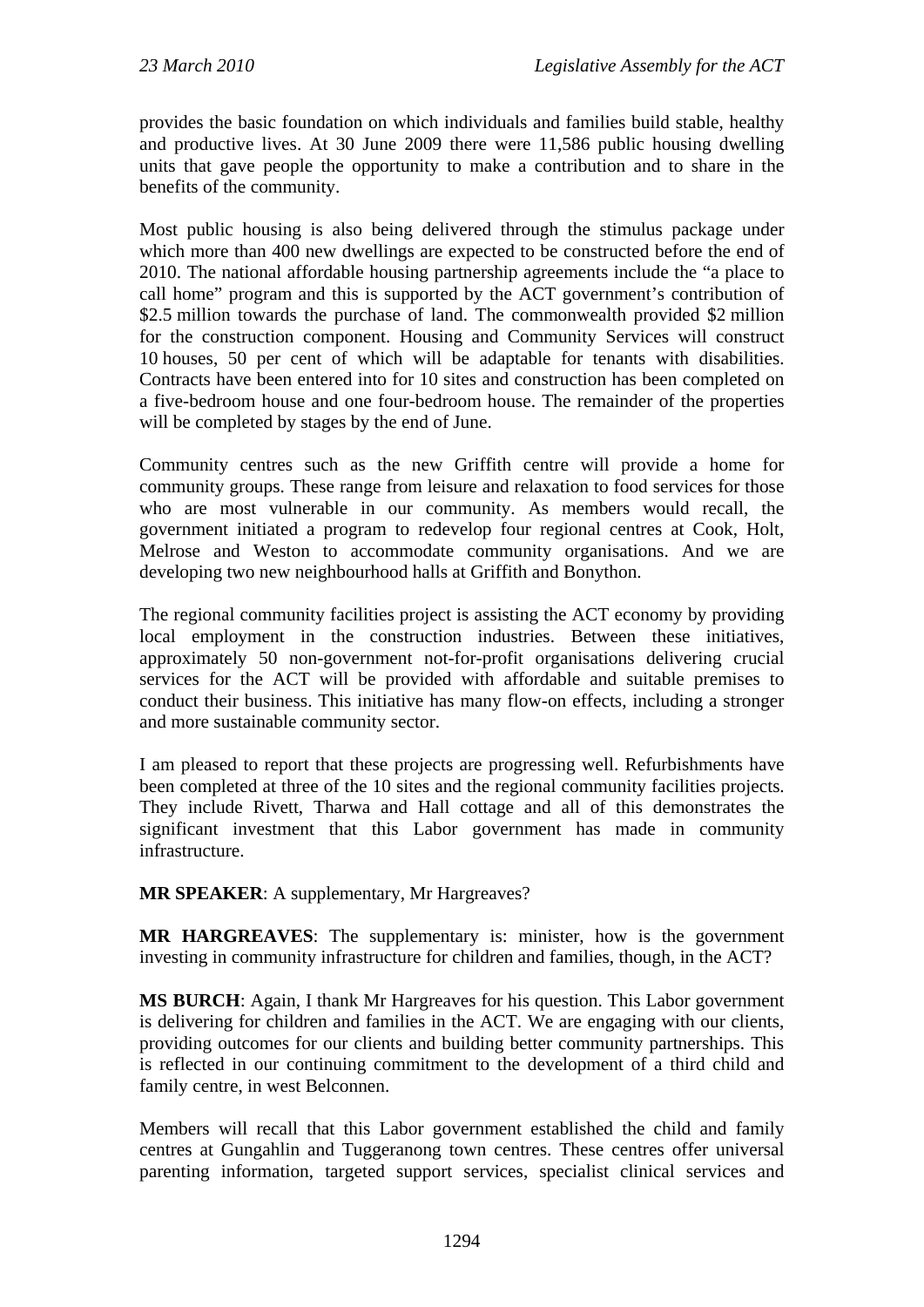community development. At west Belconnen the child and family centre will have a focus on Aboriginal and Torres Strait Islander services, with the local community being consulted to ensure that services and programs deliver the identified needs of the local community. Construction has begun and it is expected to be completed by the end of 2010. The commonwealth has committed over \$8 million and the ACT government is investing \$4.67 million over six years for the centre. This is just another example of this government's investment in the infrastructure that builds our local community for children and families.

**MS PORTER**: A supplementary, Mr Speaker.

**MR SPEAKER**: Yes, Ms Porter.

**MS PORTER**: Thank you. Could the minister outline the diversity of community infrastructure delivered by the ACT government in this area?

**MS BURCH**: I thank Ms Porter for her question. The range of community facilities provided by DHCS is extremely diverse. It ranges from buildings such as the Bimberi Youth Justice Centre to a project such as stepping stones for life disability accommodation program. The Bimberi Youth Justice Centre was the largest single capital works project undertaken by the department at a total cost of \$42.5 million. It was completed in August 2008 on time and on budget.

At the other end of the scale is the stepping stones for life project. Stepping stones for life is a coalition of families who are working with Disability ACT and Housing ACT to establish supported accommodation options for people with disabilities that are living with ageing parents. All the parents involved are over 60 and most have reduced capacity to continue in an active caring role.

Presently, a house at Ainslie is nearing completion that will provide supported accommodation for three people with disabilities. The tenancy will be held by public housing ACT and this will ensure security of tenure for those young people and peace of mind for their parents and families.

Both of these projects showcase how outstanding outcomes can be achieved through officers in the department working in partnership with community organisations. They allow for new service responses to be delivered whilst addressing the unique needs of individuals. In the case of Bimberi, a campus environment allows young people to participate in education or job skills development as well as recreation or social activities reflecting opportunities available to younger people in the broader community.

This government supports a diverse range of infrastructure initiatives that go to the heart of Labor's commitment to building our strong community.

**MR SPEAKER**: Mr Seselja, a supplementary?

**MR SESELJA**: Thank you, Mr Speaker. Minister, in your answer to Mr Hargreaves's supplementary you referenced consultation with the Indigenous community. Could you just detail that consultation process for us?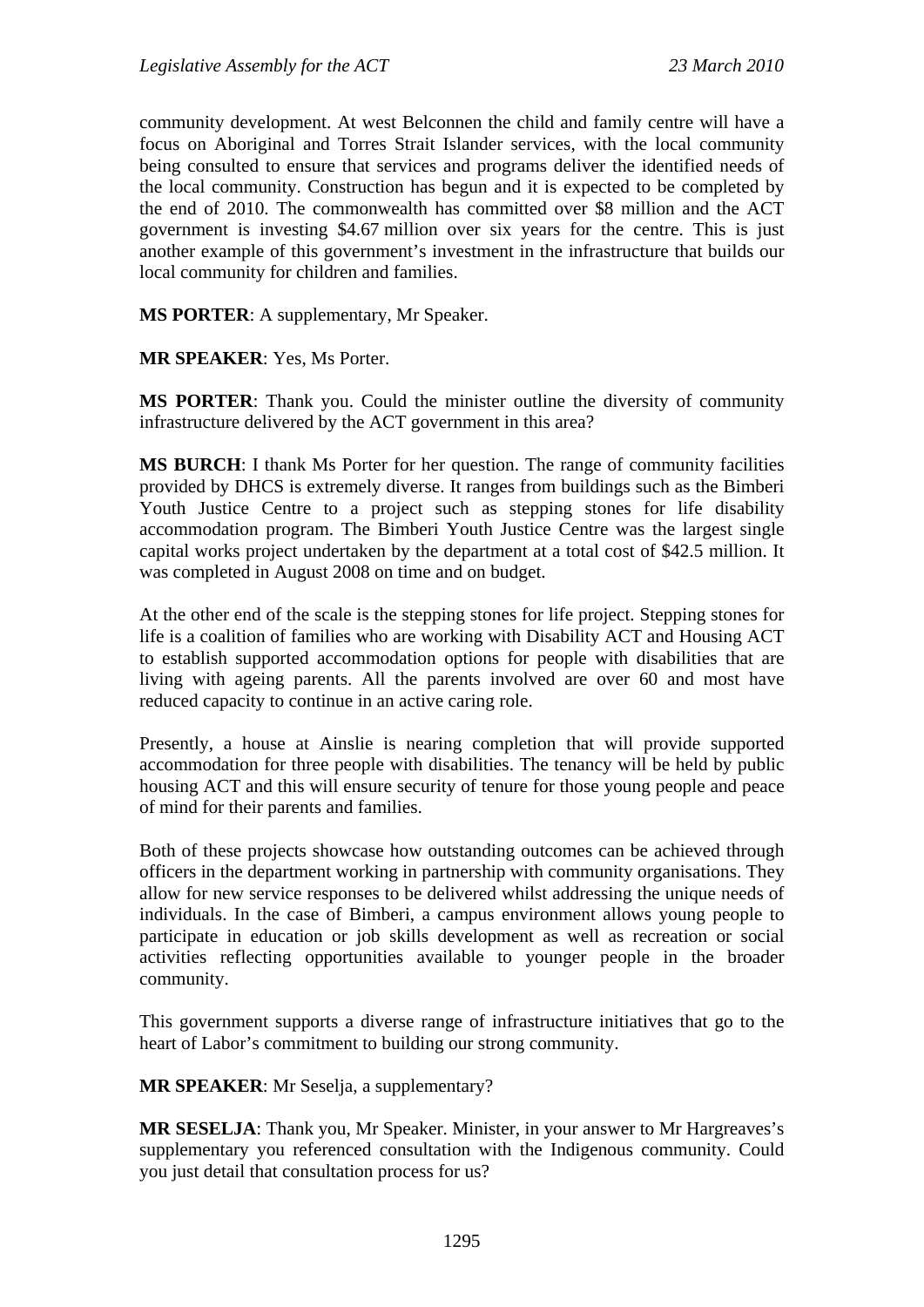**MS BURCH**: I was making reference to the construction of the west Belconnen children and family centre and that will have a focus on supporting Indigenous communities in the area. And I have mentioned earlier today that there is a reference group that has been developed and that has government and community sector but most importantly local representation from the local Aboriginal and Torres Strait Islander community. That forum is at the pivotal point of creating and structuring the services to best meet their needs. So how is that working, Mr Seselja? It means that we are having a conversation with the local Aboriginal and Torres Strait Islanders to best meet their service needs.

**Ms Gallagher**: I ask that all further questions be placed on the notice paper.

## **Supplementary answer to question without notice Capital works—program**

**MS GALLAGHER**: I have just got one matter from question time. The building the education revolution is in our numbers; so that was my mistake—

**Mr Seselja**: So that was the 0.5 per cent of your certainty, sorry.

**MS GALLAGHER**: Yes, as it turns out, Mr Seselja, I made a mistake, and I am here to correct it.

**Mr Seselja**: And the number is?

**MS GALLAGHER**: I do not have the number but, yes, I will bring that back. It is about \$150 million, from memory.

## **Executive contracts Papers and statement by minister**

**MS GALLAGHER** (Molonglo—Deputy Chief Minister, Treasurer, Minister for Health and Minister for Industrial Relations): On behalf of the Chief Minister, for the information of members I present the following papers:

Public Sector Management Act, pursuant to sections 31A and 79—Copies of executive contracts or instruments—

Long-term contracts:

Mary Toohey, dated 1 March 2010.

Neil Bulless, dated 14 January 2010.

Short-term contracts:

Barry Folpp, dated 22 and 27 January 2010.

Carol Cartwright, dated 25 February 2010.

Daniel Walters, dated 27 January 2010.

Elizabeth Clarke, dated 1 and 2 March 2010.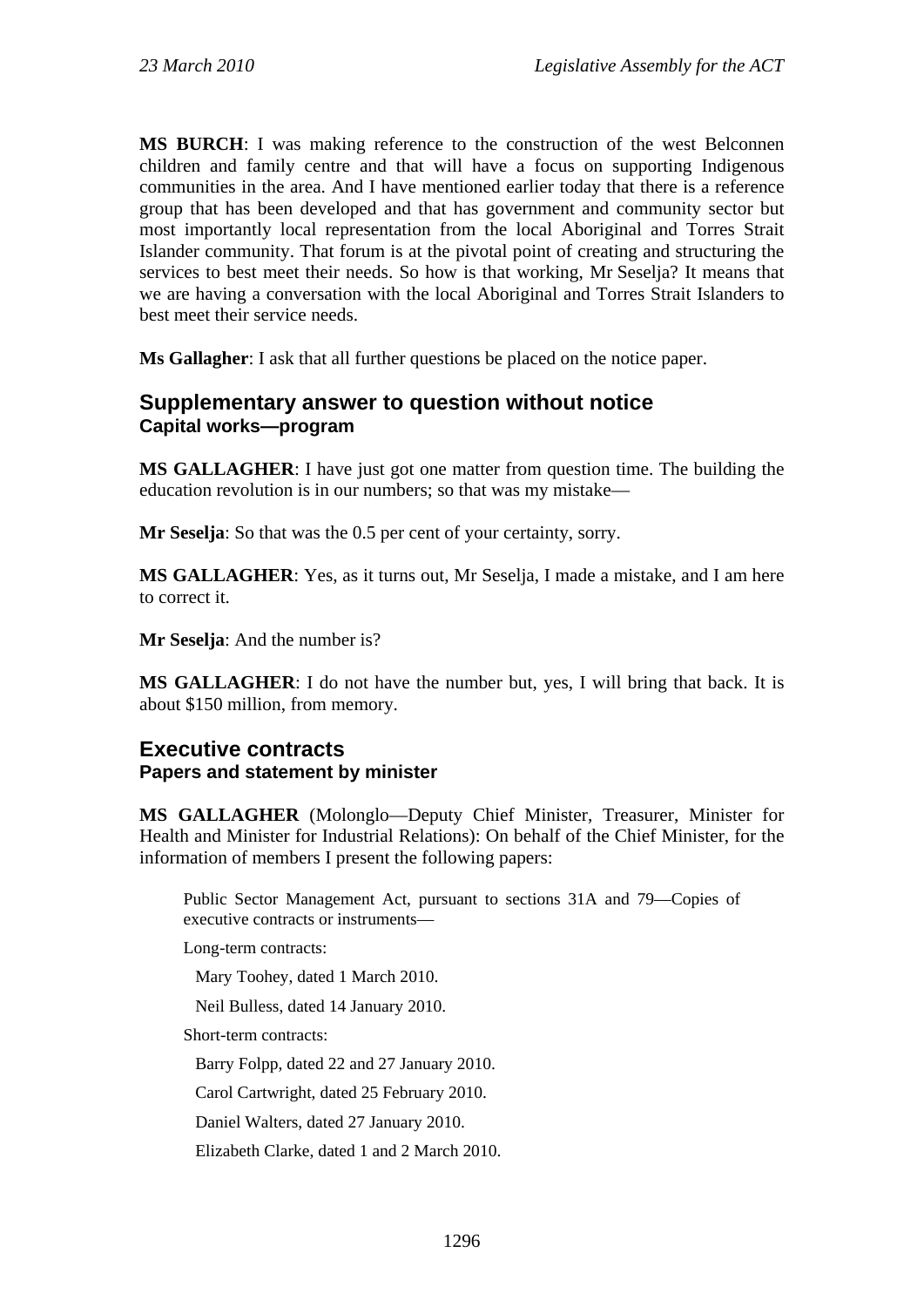Graeme Dowell, dated 24 December 2009. Jacqueline Roessgen, dated 26 February 2010. James Corrigan, dated 7 January 2010. Jenny Priest, dated 16 February 2010. John Stenhouse, dated 26 February 2010. Julie Field (2), dated 22 February 2010. Kenneth Douglas, dated 25 February 2010. Lana Junakovic, dated 2 March 2010. Leanne Cover, dated 29 January 2010. Marjorie McGrath, dated 11 December 2009. Peggy Brown, dated 11 January 2010. Robert Gotts, dated 3 March 2009. Robert Neil, dated 25 January 2010. Sandra Georges, dated 3 December 2008. Shane Kay, dated 2 and 3 February 2010. Simon Farnbach, dated 20 January 2010. Sonia Hogan (2), dated 4 December 2009. Susanne Dever, dated 16 February 2010. Victor Smorhun. Contract variations: Anthony Graham, dated 27 February 2010. Anthony Johnston (3), dated 12, 22 and 27 February 2010. Caroline Hughes, dated 1 March 2010. Conrad Barr, dated 24 February 2010. David Collett, dated 16 February 2010. David Metcalf (2), dated 29 January and 2 February 2010. Ian Turnbull, dated 24 February 2010. Rowena Barrell, dated 3 March 2010. Simon Farnbach, dated 22 February 2010. Susanne Dever, dated 5 February 2010. Tracey Cappie-Wood, dated 1 and 2 March 2010.

I seek leave to make a statement in relation to the papers.

Leave granted.

**MS GALLAGHER**: I present another set of executive contracts. These documents are tabled in accordance with sections 31A and 79 of the Public Sector Management Act, which require the tabling of all chief executive and executive contract and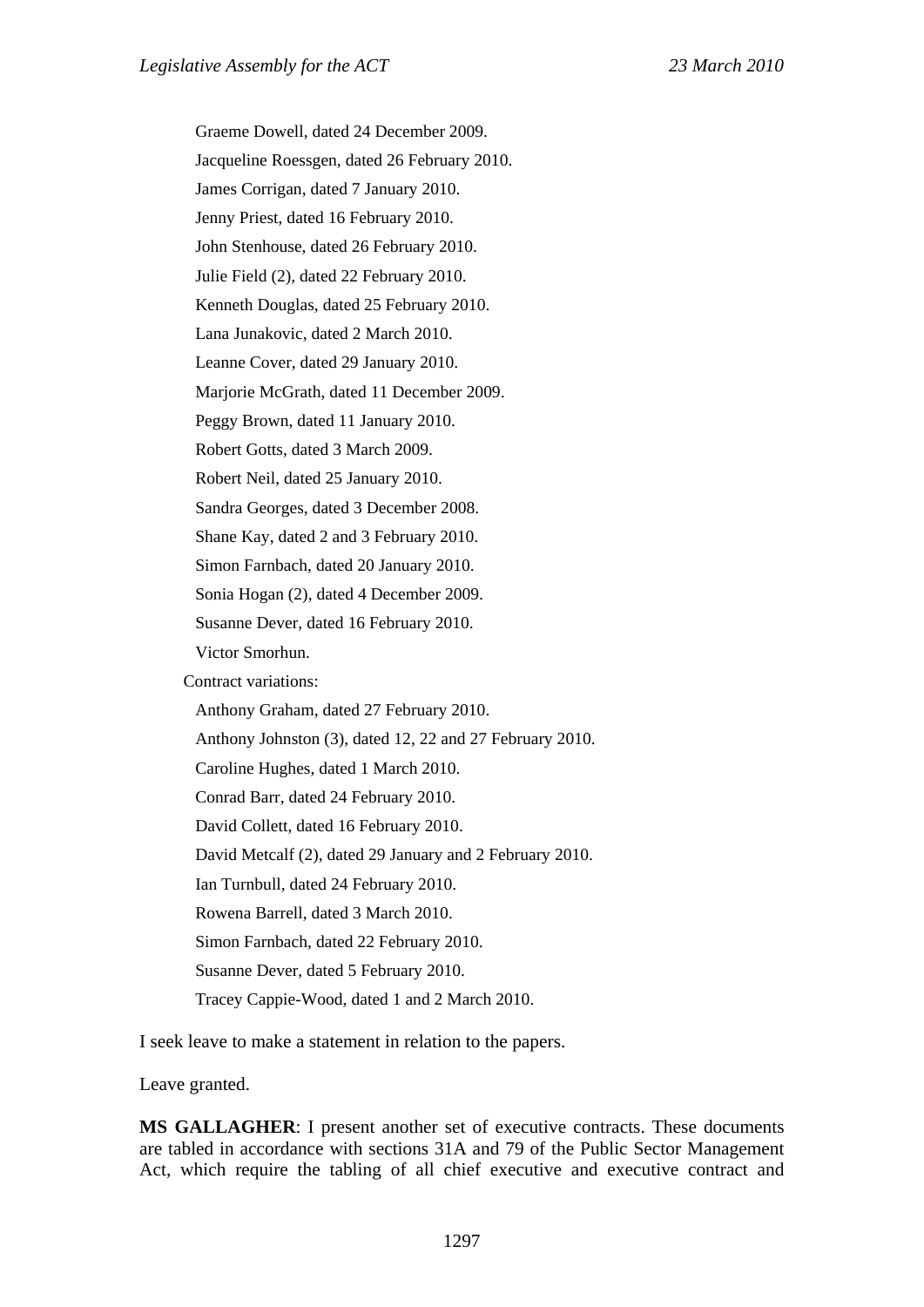contract variations. Contracts were previously tabled on 9 February 2010. Today I present two long-term contracts, 25 short-term contracts and 14 contract variations. The details of the contracts will be circulated to members.

## **Financial Management Act—instrument Paper and statement by minister**

**MS GALLAGHER** (Molonglo—Deputy Chief Minister, Treasurer, Minister for Health and Minister for Industrial Relations): For the information of members, I present the following paper:

Financial Management Act, pursuant to section 17—Instrument varying appropriations relating to Commonwealth funding to the Department of Treasury, including a statement of reasons, dated 17 March 2010.

I seek leave to make a statement in relation to the paper.

Leave granted.

**MS GALLAGHER**: As required by the Financial Management Act 1996, I table an instrument issued under section 17 of the act. The direction and statement of reasons for this instrument must be tabled in the Assembly within three sitting days after it is given.

Section 17 of the act enables variations to appropriations for any increase in existing commonwealth payments by direction of the Treasurer. The Department of Treasury has received \$2.121 million in additional funding from the commonwealth for the first homeowner boost.

This increase in funding is due to the extension of the scheme by the commonwealth to 31 December 2009. This extension was announced after the release of the budget. The increase in the appropriation is required to fund the additional first homeowner boost payments being made by the Department of Treasury. I commend the instrument to the Assembly.

## **Women's plan 2010-15 Paper and statement by minister**

**MS BURCH** (Brindabella—Minister for Disability, Housing and Community Services, Minister for Children and Young People, Minister for Ageing, Minister for Multicultural Affairs and Minister for Women): For the information of members, I present the following paper:

ACT Women's Plan 2010-2015—An ACT Government strategic framework to improve the status and lives of women and girls, prepared by the Department of Disability, Housing and Community Services.

I ask leave to make a statement in relation to the paper.

Leave granted.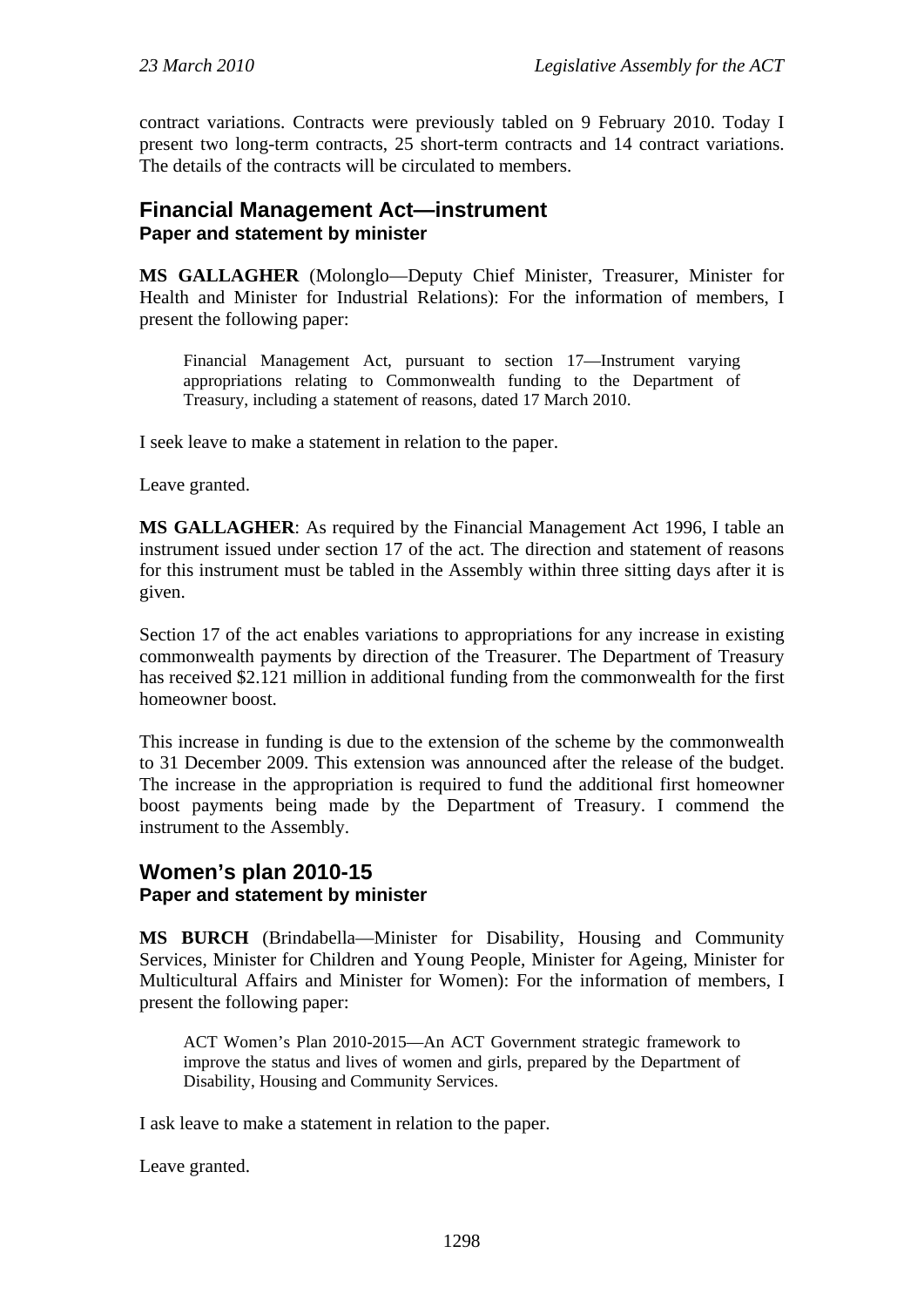**MS BURCH**: Today it is my pleasure to present the ACT women's plan 2010-15. The ACT government has a vision for women and girls to realise their potential, be recognised for their contribution and to share in the benefits of our community. The development of a second ACT women's plan attests to the ACT government's ongoing commitment to value and invest in women and girls and to promote and safeguard their freedoms and rights to actively participate in all areas of Canberra life.

The ACT women's plan 2010-15 builds on the achievements of the ACT women's plan 2004-09 to improve the status and lives of girls and women in the ACT. The 2004-09 plan has supported the ACT government's agencies to better meet the needs of women and girls in our community over the past five years. The 2010-15 plan will continue this work and provide a framework to address the still significant inequalities between men and women in the ACT and between different groups of women.

The women's plan is supported by principles aligned with human rights and links to the Canberra plan, which promotes Canberra as an inclusive, creative and sustainable centre of economic growth and innovation. Together, these plans support women and girls to contribute and share in the economic, social and environmental aspects of Canberra life.

The plan acknowledges the broad range of ways in which women contribute to our community. The plan also seeks to prioritise the areas of disadvantage for women and girls in the ACT—for example, through lack of equality of employment opportunities and violence against women. It also acknowledges the important differences of women, which result in specialised services being required for women—for example, in relation to health and education. It aims to embed an understanding of the different needs of women and girls and men and boys into policies and practice as a mechanism for improving gender equity.

Despite the achievements of the previous women's plan, gender inequities still exist in the ACT. Those inequities can result in social disadvantage, exclusion and isolation, particularly for marginalised women and girls. Women with caring responsibilities remain at greater risk of financial disadvantage through their life course. The 15.1 per cent wage gap between women and men also exacerbates that risk. It is concerning that in Australia the average superannuation payout for women is a third of the payout for men. It is also concerning that the biggest risk factor for becoming a victim of domestic violence or sexual assault is being a woman.

The ACT government will work with the community and business sectors to support equity and participation and to address the needs of women and girls across these areas. The ACT government encourages the whole ACT community to play their part in progressing gender equity and supporting women and girls achieve their aspirations to improve their lives.

The Office for Women, in partnership with the Ministerial Advisory Council on Women, consulted with a diverse group of women and girls to inform the plan, including the women in the AMC, young women, older women, women in the legal profession, young women in non-traditional trades, Aboriginal and Torres Strait Islander women, women from culturally and linguistically diverse backgrounds and women with disabilities.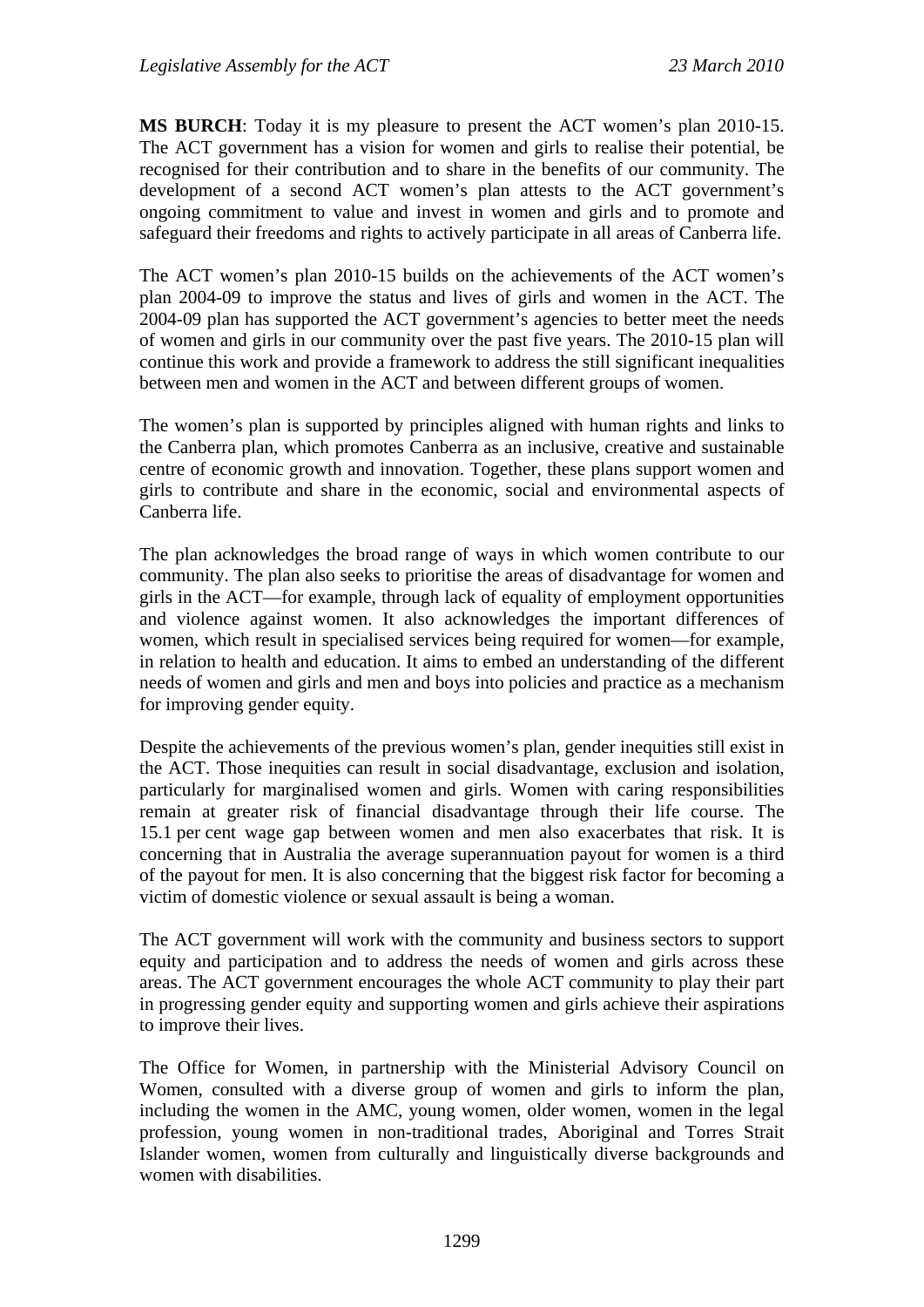ACT women and girls told us that their contribution to all aspects of Canberra life should be recognised and their diversity celebrated; that improvements to access, equity, participation and safety will benefit all Canberrans; that violence against women and their children and community safety need to be addressed; that collaboration between government agencies, the community and businesses is required to develop effective and responsive policies, programs and services that support the needs of women and girls; and that the collection and analysis of data on women and girls needs strengthening to inform policies, programs and services.

This feedback was important in shaping strategic direction and priority areas in the plan. Improving the lives of women and girls presents opportunities and challenges. The ACT government has identified priority areas in the plan under the economic, social and environmental aspects of life. This is to guide the ACT government's policy, program and service initiatives in partnership with the community and business sectors.

ACT government departments will be required to report against the objectives of the plan and to show how their policy program and service initiatives are meeting the interests and unmet needs of women and girls. The Office for Women will report against the indicators of progress using the data provided by the departments to determine progress towards full equity and participation for women and girls. This work will progressively raise awareness and build the skills and tools necessary to view government programs and policies through a gender lens.

The plan was developed and guided by a group of senior women from ACT government departments and the ACT Ministerial Advisory Council on Women. A similar group will guide the implementation of the plan and review the indicators of progress to meet the changing needs.

This plan reflects the views and experiences many individual groups and representatives from the community organisations in the ACT. I would like to thank the many Canberrans who contributed to its development and, in particular, to members of the Ministerial Advisory Council on Women.

The ACT government together with the community and business sectors and wider community now have roles and responsibilities in the implementation of the plan to support equity and participation and to improve the status and lives of women and girls in the ACT. Mr Assistant Speaker and members of the Assembly, I am proud to table this paper.

# **Papers**

**Mr Corbell** presented the following papers:

Subordinate legislation (including explanatory statements unless otherwise stated)

Legislation Act, pursuant to section 64—

Education Act—

Education (Government Schools Education Council) Appointment 2010 (No 1)—Disallowable Instrument DI2010-26 (LR, 4 March 2010).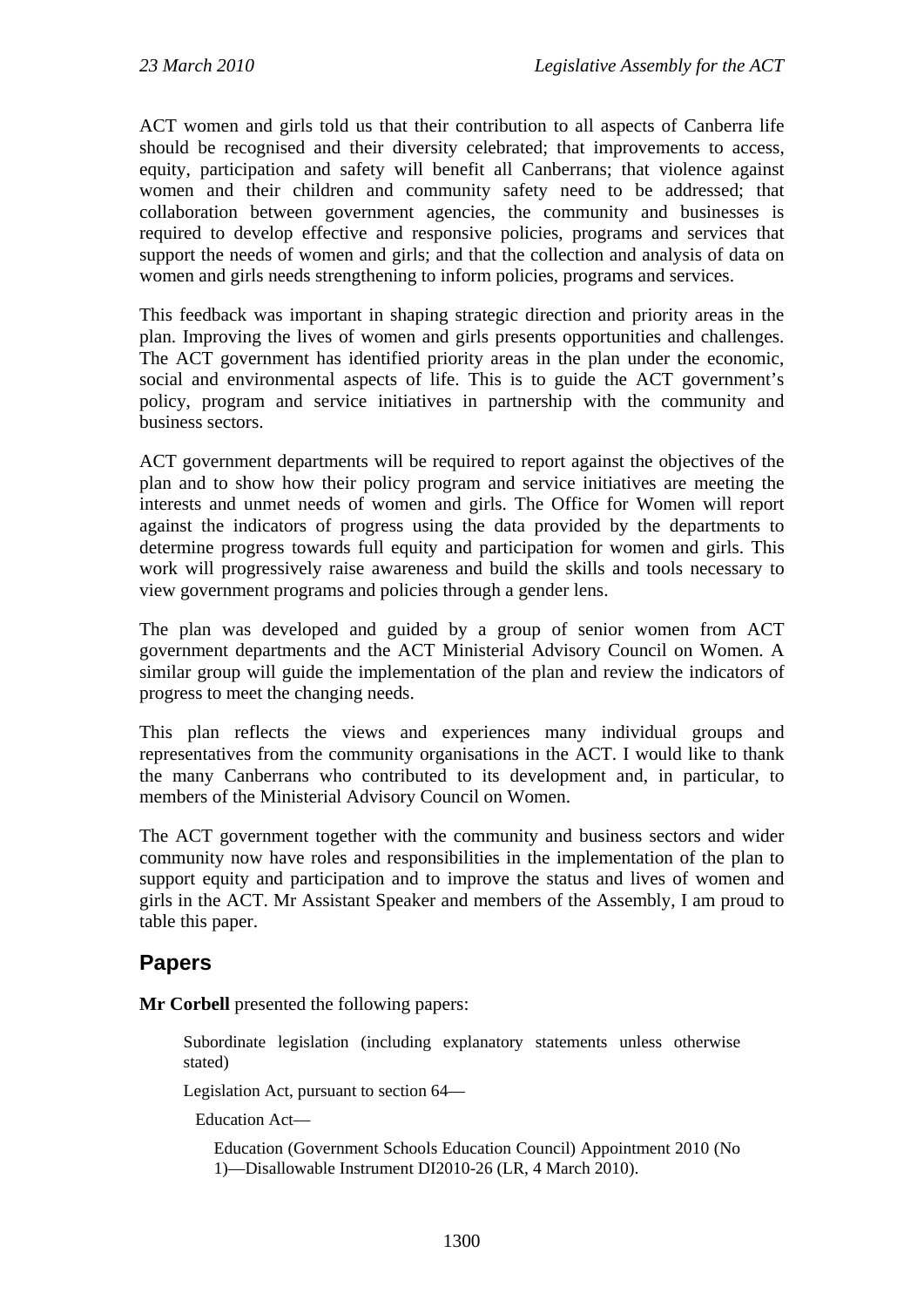Education (School Boards of Schools in Special Circumstances) Black Mountain School Determination 2010—Disallowable Instrument DI2010-37 (LR, 15 March 2010).

Education (School Boards of Schools in Special Circumstances) Woden School Determination 2010—Disallowable Instrument DI2010-36 (LR, 15 March 2010).

Electoral Act—Electoral Commissioner Appointment 2010—Disallowable Instrument DI2010-35 (LR, 15 March 2010).

Planning and Development Act—Planning and Development Amendment Regulation 2010 (No 1), including a regulatory impact statement—Subordinate Law SL2010-8 (LR, 12 March 2010).

Public Place Names Act—

Public Place Names (Casey) Determination 2010 (No 1)—Disallowable Instrument DI2010-25 (LR, 4 March 2010).

Public Place Names (Hume) Determination 2010 (No 1)—Disallowable Instrument DI2010-24 (LR, 4 March 2010).

Road Transport (General) Act—

Road Transport (General) (Application of Road Transport Legislation) Declaration 2010 (No 1)—Disallowable Instrument DI2010-28 (LR, 9 March 2010).

Road Transport (General) (Application of Road Transport Legislation) Declaration 2010 (No 2)—Disallowable Instrument DI2010-33 (LR, 9 March 2010).

Road Transport (General) (Application of Road Transport Legislation) Declaration 2010 (No 3)—Disallowable Instrument DI2010-34 (LR, 11 March 2010).

Road Transport (General) (Restricted Access Vehicle Route Access Permit Fees) Determination 2010 (No 1)—Disallowable Instrument DI2010-23 (LR, 1 March 2010).

Road Transport (General) (Vehicle Registration and Related Fees) Determination 2010 (No 1—Disallowable Instrument DI2010-27 (LR, 9March 2010).

Road Transport (General) Act, Road Transport (Public Passenger Services) Act, Road Transport (Safety and Traffic Management) Act—Road Transport Legislation Amendment Regulation 2010 (No 1)—Subordinate Law SL2010-5 (LR, 1 March 2010).

Road Transport (Mass, Dimensions and Loading) Act—Road Transport (Mass, Dimensions and Loading) Regulation 2010—Subordinate Law SL2010-4 (LR, 1 March 2010).

Road Transport (Safety and Traffic Management) Regulation 2000—Road Transport (Safety and Traffic Management) Parking Authority Declaration 2010 (No 2)—Disallowable Instrument DI2010-22 (LR, 25 February 2010).

Taxation Administration Act—Taxation Administration (Amounts Payable— Motor Vehicle Duty) Determination 2010 (No 1)—Disallowable Instrument DI2010-32 (LR, 11 March 2010).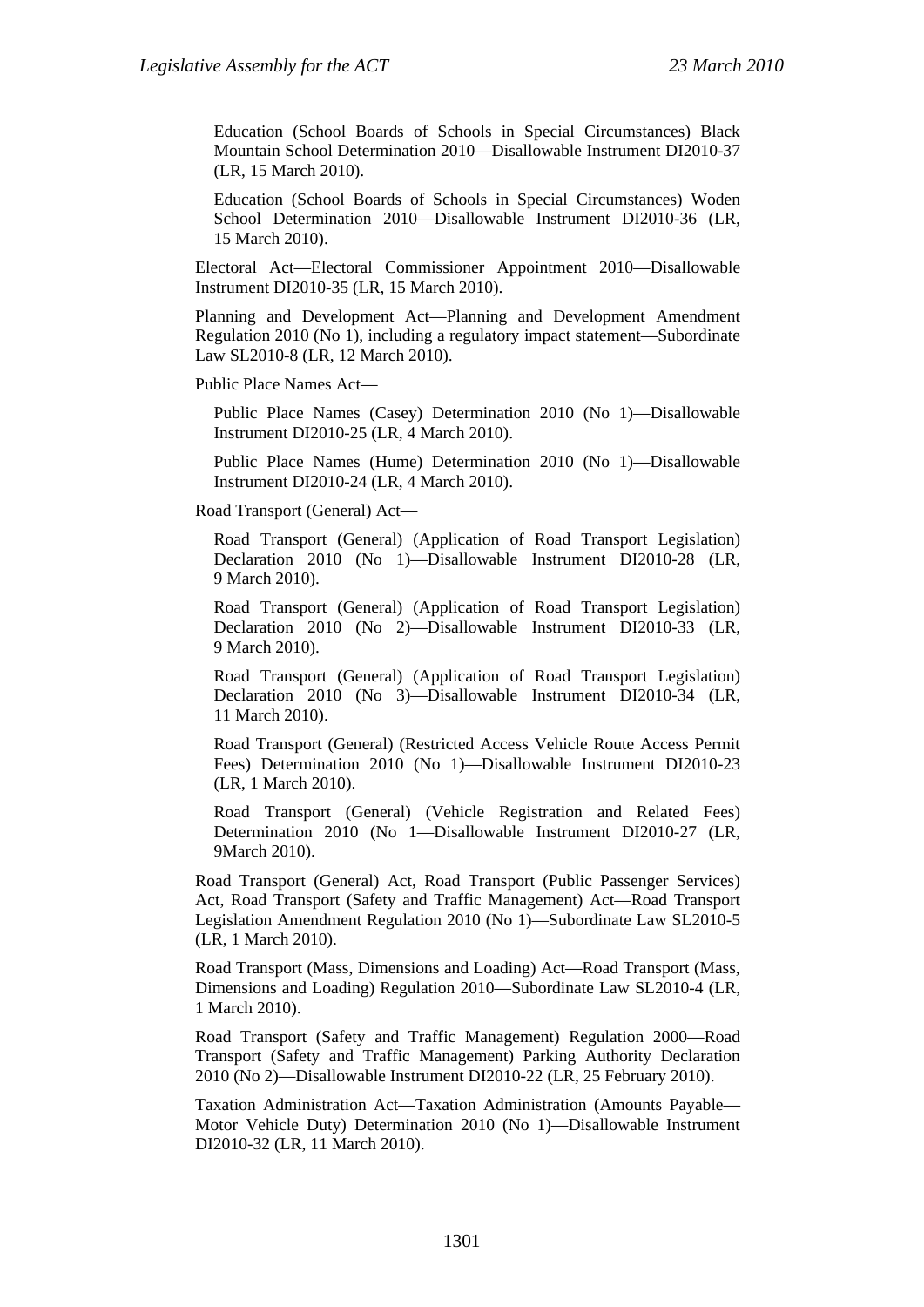Unlawful Gambling Act—

Unlawful Gambling (Charitable Gaming Application Fees) Determination 2010 (No 1)—Disallowable Instrument DI2010-31 (LR, 10 March 2010).

Unlawful Gambling (Exempt Game) Declaration 2010 (No 1)— Disallowable Instrument DI2010-29 (LR, 10 March 2010).

Unlawful Gambling (Unlawful Game) Declaration 2010 (No 1)— Disallowable Instrument DI2010-30 (LR, 10 March 2010).

Unlawful Gambling Regulation 2010—Subordinate Law SL2010-6 (LR, 10 March 2010).

## **Planning—Molonglo Valley Discussion of matter of public importance**

**MR ASSISTANT SPEAKER** (Mr Hargreaves): Mr Speaker has received letters from Ms Bresnan, Mr Coe, Mr Doszpot, Mrs Dunne, Mr Hanson, Mr Hargreaves, Ms Hunter, Ms Le Couteur, Ms Porter, Mr Seselja and Mr Smyth proposing that matters of public importance be submitted to the Assembly. In accordance with standing order 79, Mr Speaker has determined that the matter proposed by Ms Le Couteur be submitted to the Assembly, namely:

The importance of excellence in sustainable design in Molonglo Valley development.

**MS LE COUTEUR** (Molonglo) (4.58): Mr Assistant Speaker, the ACT Greens want to ensure that greenfield development at Molonglo is genuinely sustainable with low resource use so there will be low impact on the environment and low impact on residents' budgets.

As a greenfield development of 30,000 houses, Molonglo should be built with suburbs that perform to climatic and resource constraints well into the future. It should be a development that we are all proud of, demonstrating world's best practice at every level of design and construction. Excellence in sustainable design is the commitment made in the ALP-Greens parliamentary agreement. After the discussion earlier this afternoon, I know that we are all very concerned with that agreement. I look forward to an interesting debate on how we can do this and how we can improve greenfield developments in the ACT.

Last month the Greens launched a discussion paper to cover many of the issues we think need to be included in the planning and design for the Molonglo valley. Today I will elaborate on a number of goals in that paper. The Greens are concerned that, while the concept plans for both Coombs and Wright express a commitment to incorporating principles of contemporary best practice, a vision for excellence in sustainable design has not been clearly articulated. Given the technology and thinking available to us on sustainability today, we believe Molonglo should aim to be a zero-emission neighbourhood, and this is consistent with the ACT government's stated goals of zero emissions by 2060, although clearly in advance of that.

Excellence in sustainable design implies an energy efficiency rating which is at the cutting edge of what is able to be achieved. A seven-star energy efficiency rating for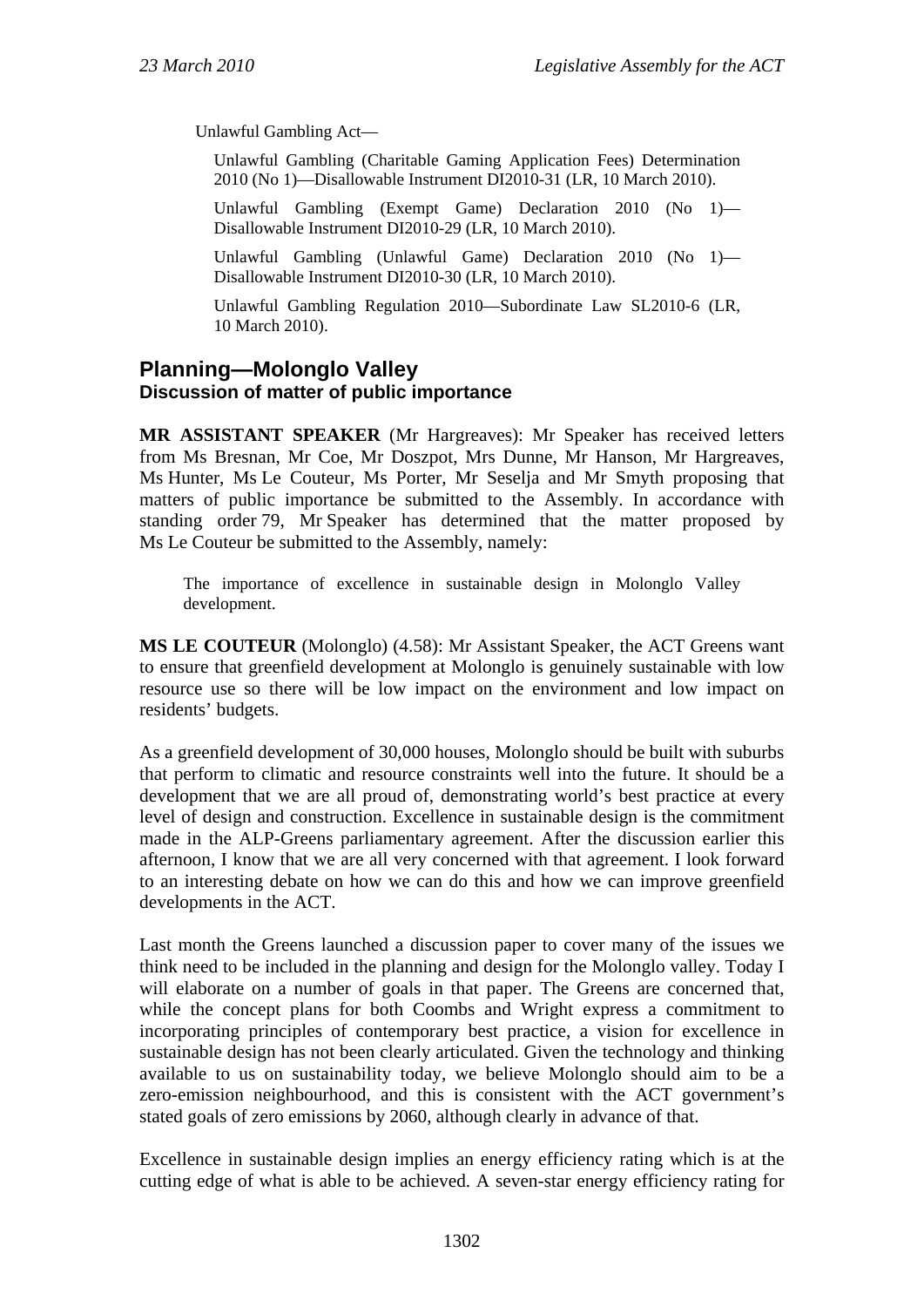new houses built in Molonglo is achievable. It is not at cutting edge, because there are quite a few seven-star houses in Canberra already, but it would assist the move towards carbon neutrality. The Greens would ideally like to see the incremental increase of EER for residential housing so that in Molonglo by, say, 2016 all residential buildings are carbon neutral. We believe this is possible because, for instance, in the United Kingdom, all new houses will have to be zero emissions on heating and cooling by 2016. If you can do it in the UK with a much worse climate than us, then we should be able to do it here.

But regardless of what date we are looking at, the Greens believe that any new greenfield development should be planned and built to minimise carbon emissions. Houses built with sustainable design principles are now starting to approach carbon neutrality. This can only be achieved, however, with both suburb and precinct-level planning as well as good design features within each property.

At the suburb level, a truly sustainable development needs to include: mandatory solar passivity—that is, including solar orientation at suburb level and at block level; use of thermal mass and orientation to maximise of use of ventilation; and microclimate management—that is, allowing space to be planned between and around residences to ensure vegetation which cannot only be used for privacy and amenity, but which can be used to insulate buildings and lower outdoor air temperatures in the summer.

Mr Seselja's public response to our proposals to date to develop Molonglo sustainably has been very disappointing, and I am assuming that the Liberal Party will repeat these spurious arguments shortly. I would, in advance, like to address some of the points he has made. One of the points he has made is that building sustainably will make housing too expensive and thus unaffordable.

Mr Seselja—and possibly the Liberal Party—presumably does not realise that Canberra already has quite a number of seven-star houses. If these are built with good passive solar principles so they have northern aspect, good insulation and good thermal mass, then the additional cost is very low. If ACTPLA and the LDA ensure that block layout is such that all blocks have a northern aspect, then the additional cost of seven star will be minimal.

Mr Seselja has said that not all blocks can be north facing. But we must remember that "north facing" does not actually mean that the north has to be the face on the road side. What it means is the main living areas need to be able to face north. Certainly, we do not believe that the garage should be taking up space on the valuable north face. With good design, almost all blocks should be able to have a useable north face. This is important because, while it may be difficult, it is possible to add insulation and thermal mass to a house afterwards, but it is not, of course, possible to change the house orientation. We recognise that there will be specific issues with multi-unit developments, and so we would propose an average of, say, a seven-star rating for multi-units with a minimum of six stars.

There has been quite a debate about the payback period for new houses built to seven stars. As I said, the additional costs of building will be minimal. They are cheaper in the long run for people and for the planet. Alison Carmichael, who is the CEO of the Association of Building Sustainability Assessors, researched this using the AccuRate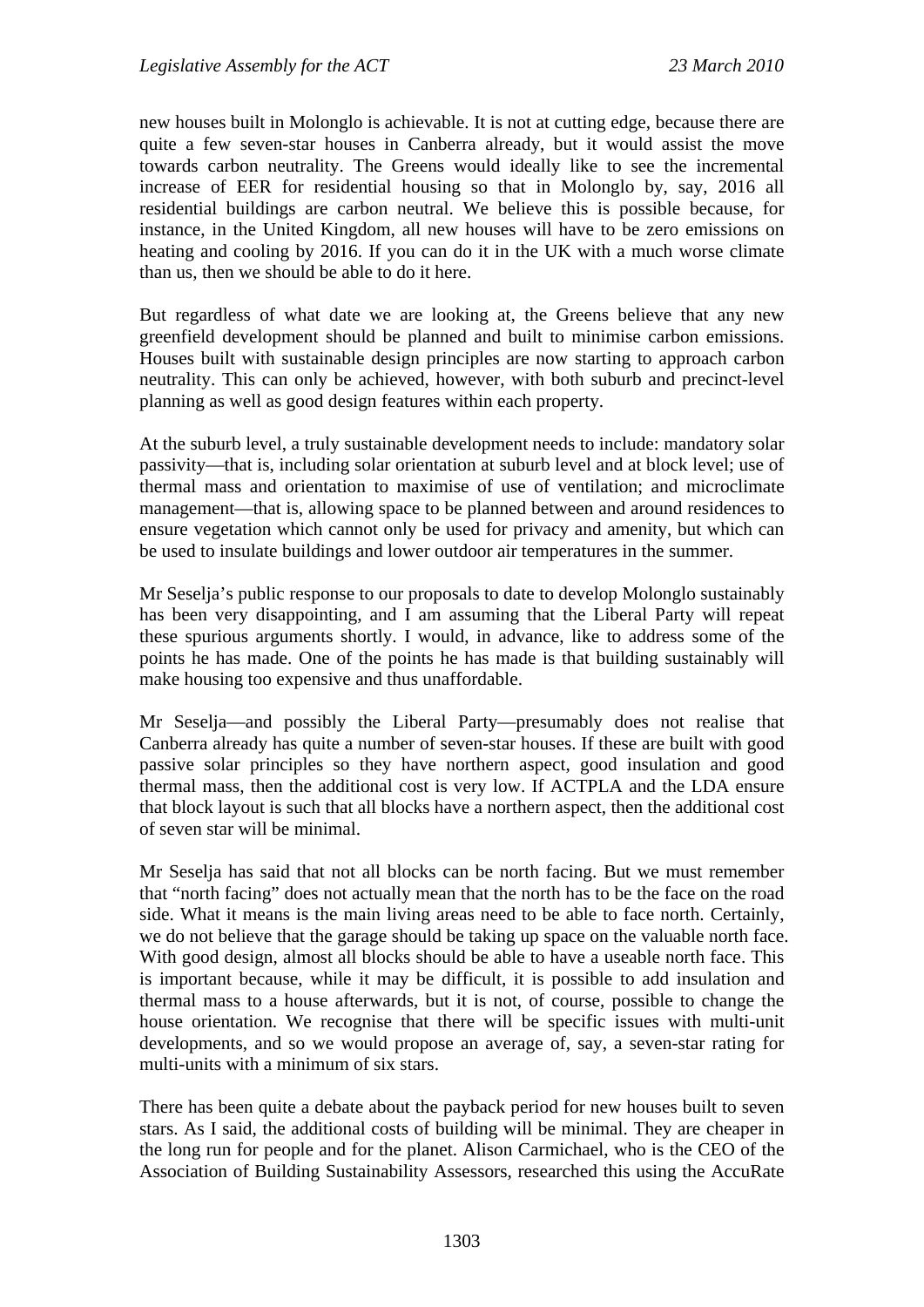software to analyse a range of house designs which were brick and tile typical first house designs. Their results showed that moving a typical house from five stars to seven stars only cost in the order of \$4,000, as long as the house was reasonably well positioned on the block, it was well insulated and double glazed windows were used where appropriate. I have also seen examples where moving from five stars to seven stars, in fact, saves costs, because what you are doing is reducing some inappropriate windows.

These changes can result in a substantial reduction in energy use when compared to five-star houses, with a 24 per cent reduction for six-star houses and a 45 per cent reduction for seven-star houses. Eight-star houses I understand could save around 75 per cent on both water and energy compared to an average house. There has certainly been quite a bit of modelling done which would suggest that the most cost-effective new house these days is a seven-star house with PV panels on the roof and the owners signing on to the ACT government's feed-in tariff. This will be the most financially attractive option for new house buyers.

Depending on how people live in your house, the payback period for building more sustainably can be very short—in fact, within a year or two, or less possibly. There is also a range of other side benefits, such as increased comfort for residents, reduced loads on the electricity grid and, of course, as has been demonstrated by ABS, higher resale values.

Just as a recent example of how being sustainable is a sound economic solution, last week there was a *Canberra Times* story about the University of Canberra, which has recently produced the new UCan village, which consists of five-star energy rated residential buildings. Five stars is a current requirement for single residences but not for multi-units. The UCan village does not have any air conditioning. The buildings are well designed, and they just do not need it. They have found that, with their existing buildings, they were paying over \$10,000 a month in air-conditioning bills for 240 units. For 500 units with the new design, it is about \$500 a month for air conditioning. That demonstrates that sustainable building design saves you money in the short term and the long term.

The measures they have used include good ventilation, shading over windows, solar power on the roof, double glazing, and, for winter, in-slab gas-powered hydroponic heating. This is a very good move for the university, because it is both the owner and the operator, and it will mean that uni students will have access to affordable housing.

In terms of transport, Molonglo is an opportunity to create a community with modern, sustainable public transport where the goal of a one-car household is achievable for residents. To increase the usage of public transport, Molonglo will need to have public transport that is available to all new residents. As I mentioned earlier when talking about the planning committee report, we need bus services. This was a recommendation of the planning committee, so I am hopeful it will be implemented in Molonglo. Bus services will need to be ready when the first stage of the development is ready, so that when residents move to Molonglo they are not forced to unnecessarily purchase and use private vehicles, which, of course, also will put more strain on city parking areas and will not end up developing unsustainable transport habits because that is, unfortunately, the only option available to them.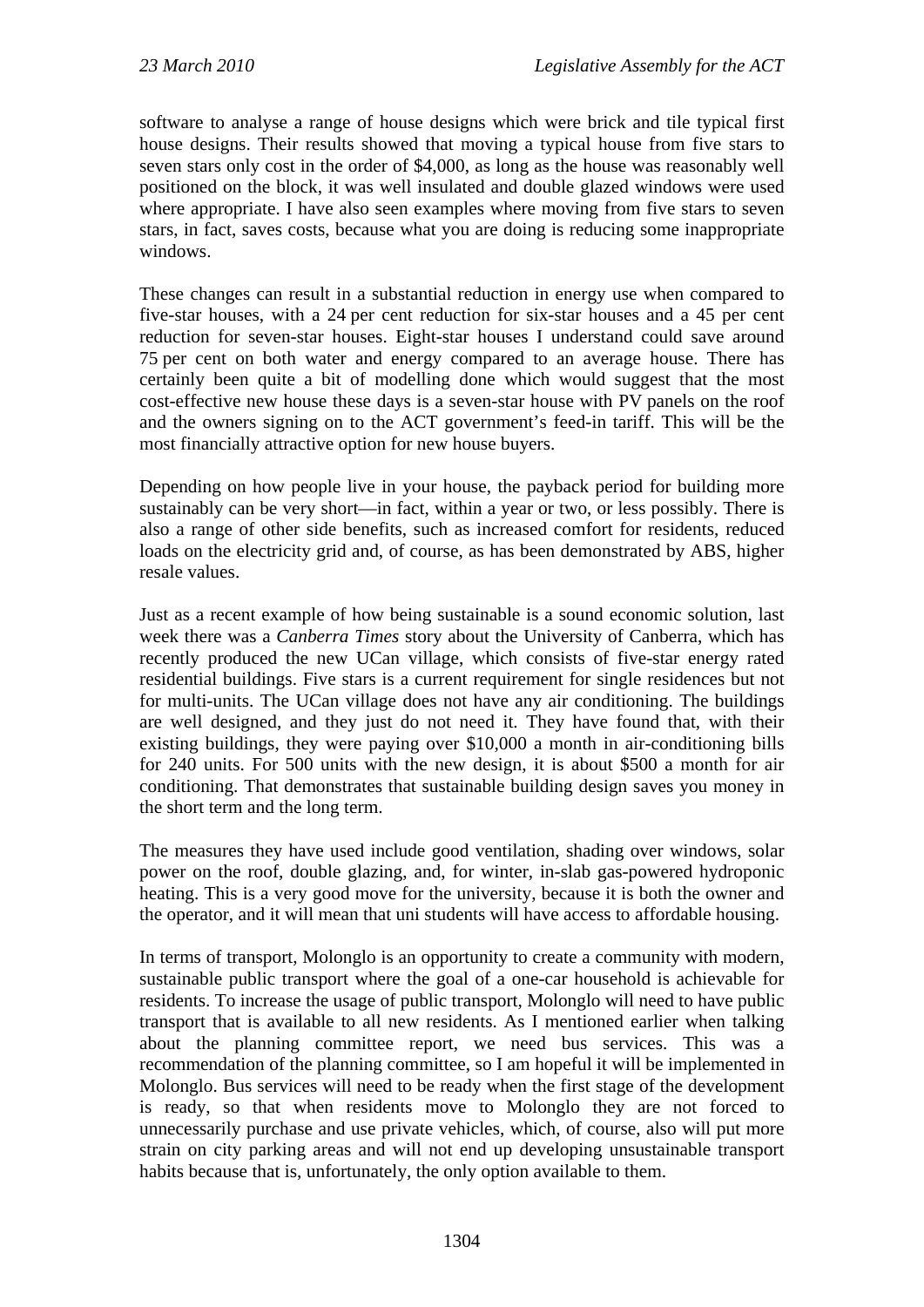Effective design of infrastructure, particularly combined with urban design concepts which encourage walking and cycling to and from public transport hubs, can create neighbourhoods where it is both more pleasant and convenient to use public transport. As well as this, identifying public transport routes prior to construction is an opportunity for the government to invest in infrastructure in the form of dedicated bus-only lanes or routes to the city, Barton or Russell for frequent and peak express routes. We are pleased that the government is planning with John Gorton Drive to have a dedicated bus-only lane, but we are proposing to go further than this.

Mr Coe this morning described building suburbs without bus and other services from the beginning as a tragedy, and I have to agree with Mr Coe's sentiments there. I also agree with Mr Coe's sentiments that a well-serviced suburb would actually sell for more and thus would be more profitable for the government. I would have thought that that statement also was true.

We have recommended that the government should investigate the cycling highway concept—that is, creating stretches of smooth cycling paths with limited traffic lights, and where cyclists have right of way at any point where they cross motor traffic. These highways are smooth and better maintained than regular bike paths. Cycle routes travelling out of the new suburbs being developed in Molonglo are an ideal spot to use cycling highways for commuting to the city, Barton or Russell. These should be integrated into the structure and concept plans. We would propose that the east-west arterial road leading to the Tuggeranong Parkway be a bus-only access road, with a cycle highway co-located with this into the city and parliamentary triangle area.

A precedent was set in the Dutch city of Assen, which has a population of about 70,000, just a bit more than Molonglo will have when it is finished. When a new suburb was built on the edge of the city around five kilometres from the city centre, the local council was concerned that new residents would be put off cycling if there was not an adequate route to the city. The council decided to plan a cycle highway that took the most direct route to the city. It has no traffic lights and is shorter than the driving route. The route is easy, safe and pleasant for cyclists, and since the building of the new development the cycling rate in Assen has increased, and 71 per cent of all journeys in the city are now by bike. We could do this in Canberra, too, in Molonglo.

Other transport proposals we have put forward to encourage sustainable and active transport include: prioritising pedestrian and cycle movements rather than car movements, which will help people using public transport; park-and-ride and bike-and-ride facilities from day one; public transport infrastructure designed to adapt readily to potential future non-bus public transport options; embedding lower car-use targets in Molonglo compared to the other parts of Canberra into the sustainable transport plan; and considering 40 or 30-kilometre-per-hour speed limits for all residential areas.

I am unfortunately running out of time, so I will try and summarise this. One of the things is we need to restrict the unlimited provision of car parking spaces in town and group centres and increase the bicycle parking facilities. One of the areas which has been most controversial is that we are suggesting to modify the proposal for John Gorton Drive. We suggest the following: maintain the local car access road; move the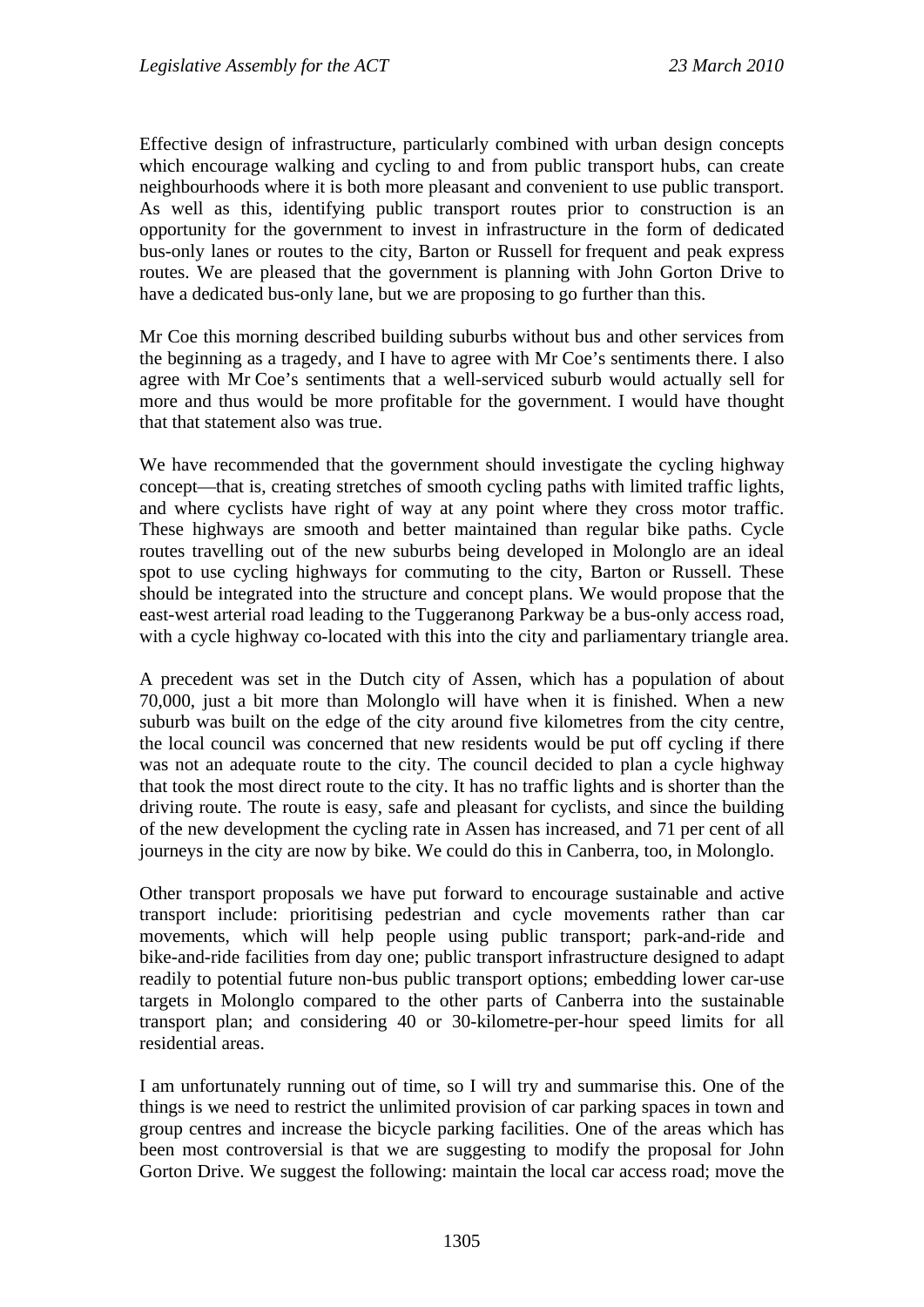cycleway into a separate off-road cyclepath; maintain the bus transit lane, which, hopefully, some day might become light rail; and remove one of the lanes of car traffic in each direction.

I know that Mr Seselja has commented that a one-lane road has not worked for Gungahlin, so why would it work for Molonglo? That is not what we are proposing. The roads in Gungahlin do not have a bus transit lane, an off-road cycle lane and a local car traffic lane, which is what would be part of John Gorton Drive. For Mr Seselja to assert that we are proposing a single lane for the main road in Molonglo is simply nonsense.

We know that good road and urban design and people-friendly spaces and places can promote active lifestyle by encouraging walking, cycling, public transport use and active recreation. On the other hand, places which are designed around private motorised transport end up, in effect, limiting a person's opportunities and desires to be physically active. *(Time expired.)*

**MR BARR** (Molonglo—Minister for Education and Training, Minister for Planning, Minister for Tourism, Sport and Recreation and Minister for Gaming and Racing) (5.12): I thank Ms Le Couteur for bringing forward this matter of public importance on excellence in sustainable design in the Molonglo Valley development. I would like to assure the Assembly that the government is determined that Molonglo will be a leading-edge model of sustainable development. When Labor talks about sustainable development, we of course mean sustainable in every respect. That means environmental sustainability. It also means economic sustainability and social sustainability.

I am pleased to say that since 2001 this government has constantly moved to improve the planning system in the territory and, with the welcome support of all parties in this place, we completely overhauled the planning system in 2008, with the Planning and Development Act. We have slashed red tape within the system to ensure that the system sustains our building industry and the jobs of thousands of Canberrans. And, most importantly, Labor has taken politics out of planning.

As this matter of public importance relates specifically to the Molonglo Valley, I would like to take this opportunity to talk this afternoon, and advise the Assembly, about how planning is progressing and the types of sustainable outcomes that we are aiming for. The key sustainability features for the Molonglo Valley are: Molonglo will be designed to reduce greenhouse gas emissions from transport. It is centrally located to reduce commuting distances the residents will face. It is being designed to encourage public transport use. It will be pedestrian friendly. Fifty per cent of its eventual 60,000 residents will live within a five-minute walk of shopping centres and bus stops. Ninety per cent will live within a 10-minute walk.

The spine of Molonglo will be its north-south arterial road. This transport corridor will provide an inter-town public transport route to the city, Belconnen, Weston and Woden. The busway will be able to be converted to light rail if the opportunity arises in the future. Importantly, the corridor will be lined with higher density development.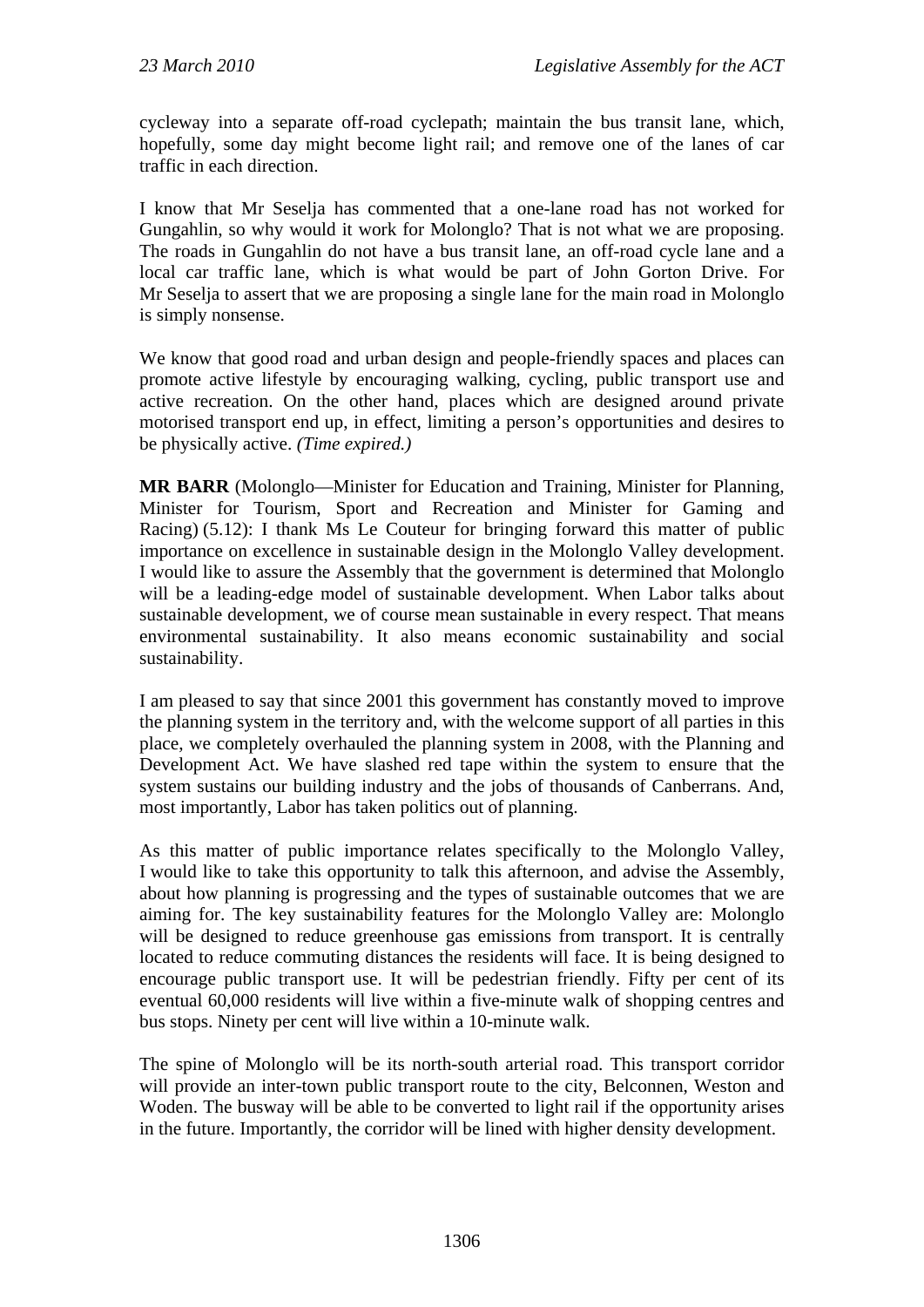The design of the north-south arterial road will see a shared car and bus lane. It will include bus stops at strategic locations, at intervals of about 800 metres. Local collector roads will also be designed to accommodate buses. Pedestrians will be able to safely cross the north-south arterial road at signalised intersections at local centres and bus stops. Underpasses will also be provided, at 400-metre intervals.

There is no doubt that the ACT is the national home of commuter cycling. The extra 700 kilometres of cycle paths delivered by this government since 2001 make Labor the party of commuter cycling and sustainable transport. And we will build on this record in the Molonglo Valley. Four sets of cycle lanes will be provided in Molonglo. This is more per population than anywhere else in the ACT and possibly amongst the highest in the world.

Bike paths in Molonglo will include on-road and off-road trunk routes and extensive local and recreation networks. These include off-road paths through the landscape buffer near Holder and Duffy, off-road paths along the north and south sides of the Molonglo River and on-road paths on both sides of John Gorton Drive.

The pedestrian and cycling paths of Coombs and Wright will generally follow environmental conservation corridors and natural drainage paths. This integrates ecological and recreational planning. The active and healthy lifestyles of Molonglo residents will also benefit from a high-level provision of major parks. This includes the close proximity of Stromlo Forest Park, the Molonglo River corridor, the Canberra international arboretum and the Weston Creek pond.

The area of land provided for arterial roads in Molonglo will be less than any other part of the ACT and, again, amongst the lowest in Australia for greenfields development. Arterial roads will represent approximately five per cent of the urban area. This compares favourably with Gungahlin, at 11 per cent. This also represents approximately one hectare of arterial road per 1,000 people at Molonglo, compared to three hectares at Belconnen. This is largely due to the design of the roads as integrated corridors servicing public transport, cyclists, pedestrians and cars and the higher density and mixed land uses immediately around them. These multi-use boulevards will invoke the qualities of Griffin's original ideas of tree-lined avenues and rapid transport.

As the climate continues to change, droughts like we have experienced over the last decade are likely to be even longer and deeper in the future. Water, therefore, is central to the sustainability of the Molonglo Valley. The Molonglo Valley will be built under this government's urban water sensitivity guidelines which are already seeing the use of potable water reduced by 40 per cent at all new developments.

The government, through the ACT Planning and Land Authority, is preparing a major triple-bottom-line study on stormwater management options for the Molonglo Valley. The proposal currently under consideration includes building a pond or ponds to capture water to irrigate playing fields. This could also be extended to Stromlo forest park, with additional stormwater quality ponds being used for stormwater harvesting. The decision on which option to adopt is also anticipated to be the subject of a detailed environmental impact statement process.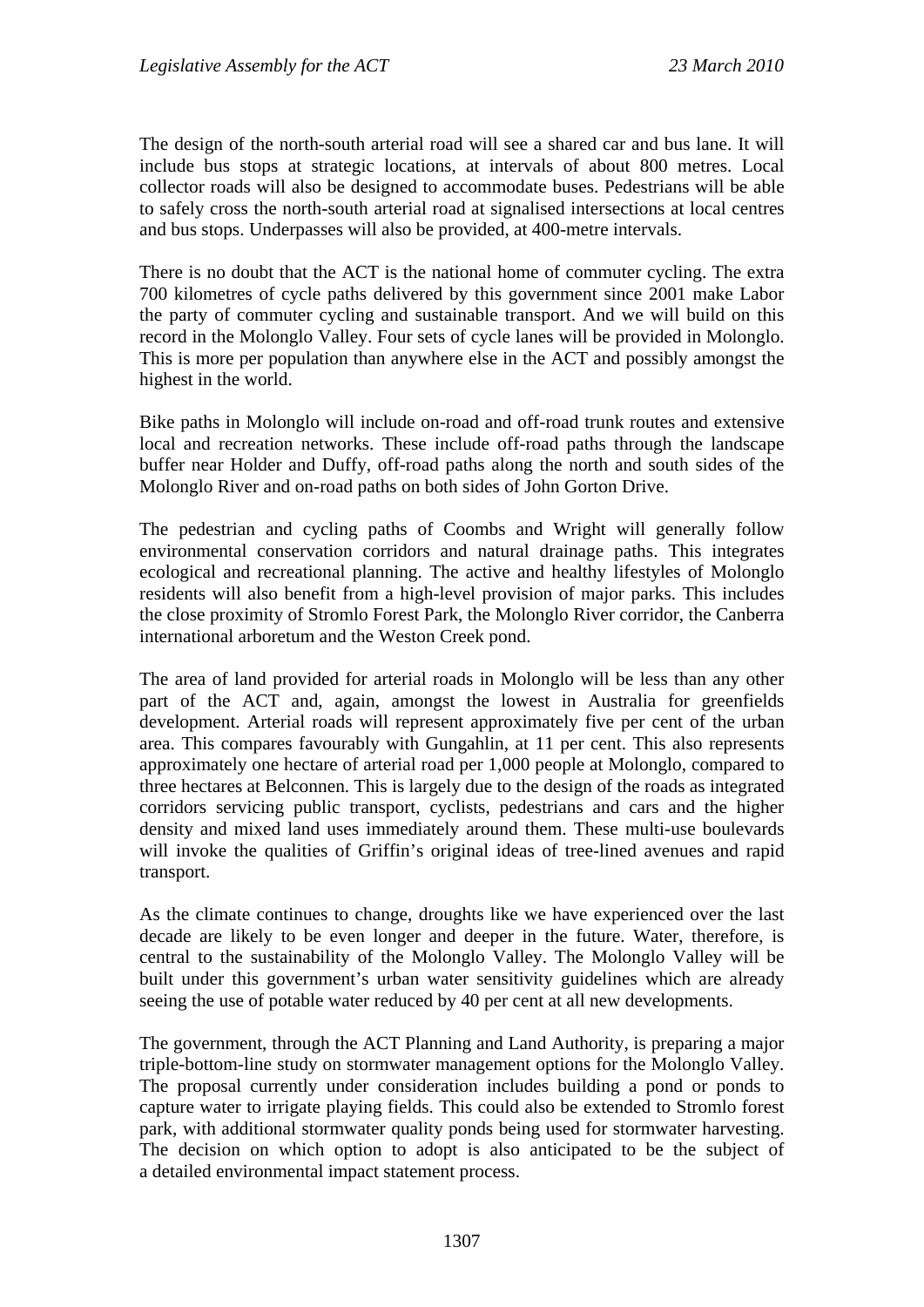Energy used to heat and cool houses is also clearly a major contributor to greenhouse gas emissions. Therefore, as far as possible, we will seek to ensure housing in the Molonglo Valley is well insulated, well designed and well positioned. After extensive research and benchmarking, we are seeking to incorporate solar setbacks into the territory plan codes. ACTPLA is now working on how best to do this. The government has also aimed to maximise solar orientation of the new homes throughout the concept plans for Coombs and Wright.

As I said earlier, for Labor, sustainability covers the environment, the economy and social aspects of development. We intend to make sure Molonglo is child friendly, and we are doing so in practical ways. In May of last year the government established a child-friendly city subcommittee. It includes experts such as the Commissioner for Children and Young People and experts from the Planning and Land Authority, ACT Health, the Department of Disability, Housing and Community Services, the Department of Education and Training and the Chief Minister's Department. As Minister for Children and Youth last year, I also oversaw a large part of the updating of the ACT's children's plan, a document that guides all aspects of the government's work as it impacts young people. The concept plan will ensure Molonglo adheres to the principles of a child-friendly city promoted by UNICEF.

As I am sure all members would agree, the government is doing a great deal of work to ensure Molonglo, and indeed other parts of Canberra, develops in a socially, economically and environmentally sustainable way. And I again thank Ms Le Couteur for the opportunity to be able to discuss these issues and highlight these achievements in this debate this afternoon.

**MR SESELJA** (Molonglo—Leader of the Opposition) (5.21): It is not clear to me why the minister insists on taking 15 minutes and then takes only eight of them.

I would like to touch on a few of the things that have been said in the debate so far. We always enjoy it, on this side, when Mr Barr talks about the Labor Party taking the politics out of planning. We always find that exceptionally enjoyable as we reflect on how the Labor Party around the country takes the politics out of planning. We reflect on the Wollongong City Council approach by the Labor Party in taking the politics out of planning. It is an interesting slogan from a party that around the country has been shown to do anything but take the politics out of planning.

There are a number of things I want to touch on here. The first is that excellence in sustainable design in Molonglo Valley is important and there are a number of ways of achieving it. Because Ms Le Couteur spent so much time talking about the opposition rather than her own policy during her speech, I did want to address some of those issues that she raised. She was only four minutes into her speech when she started talking about my and the Canberra Liberals' position on the Greens' plan. You would think that, given 15 minutes to discuss a matter of public importance, you might want to talk about your plan; you might want to sell it. There was a fair amount of defensive posturing there.

But I did want to talk about why we have been critical of aspects of what the Greens announced. There are a number of ways you can achieve sustainability. But what we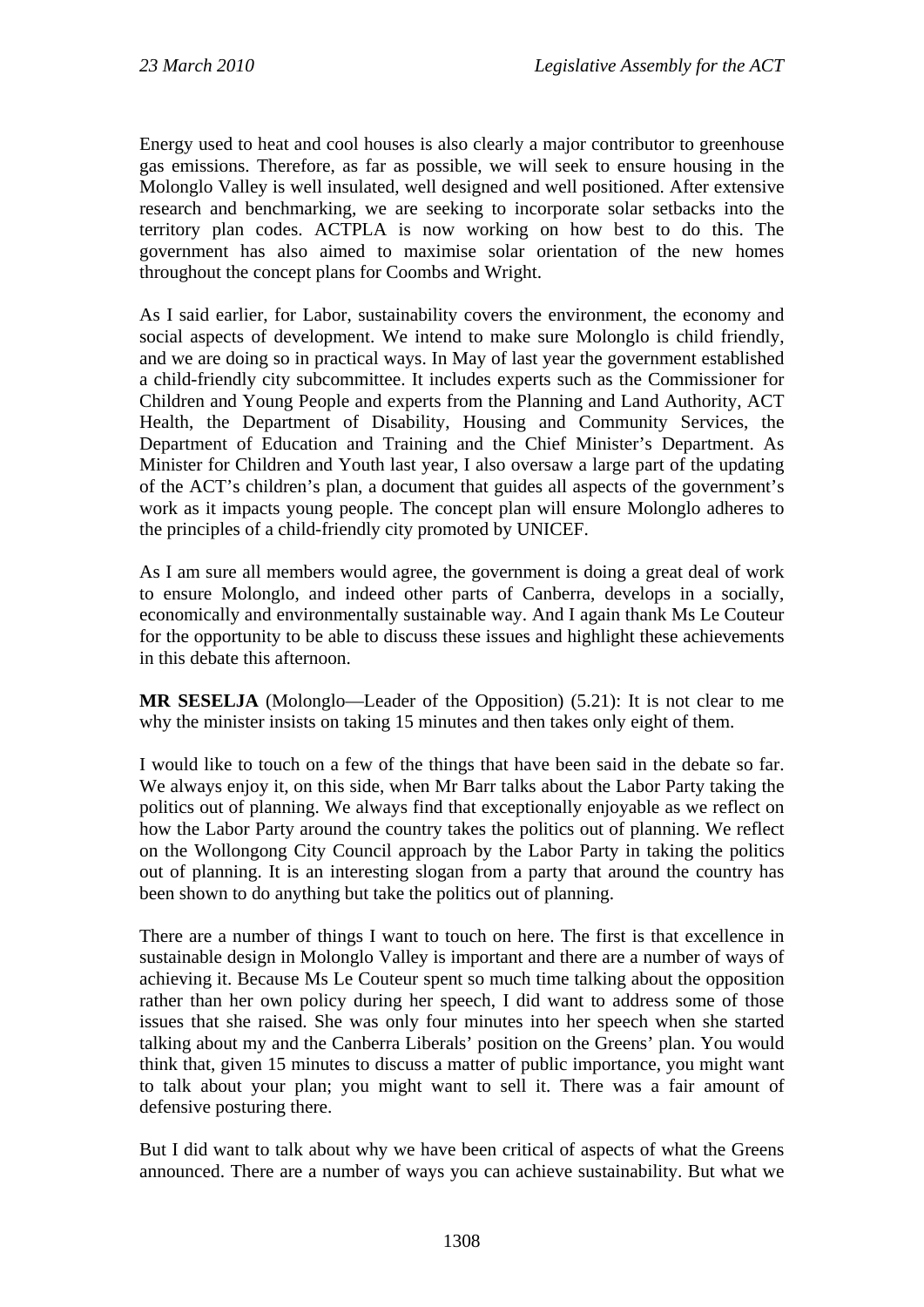heard from the planning minister—and this is where I agree with the planning minister, and the planning minister would have heard my colleague Brendan Smyth talking about this often—is that the idea to be sustainable is not just about environmental sustainability; it is about social and economic sustainability. These things are important.

I want to talk about some of the economic aspects of the Greens' proposals in relation to the Molonglo Valley. We know that they are advocating—and it is indeed in the Labor-Greens agreement, that document of which we are barely able to speak, it would seem, in this place, but it is in the agreement—10 per cent public housing. That includes in the Molonglo Valley. That is an expensive promise. That is a very expensive promise and we need to highlight what an expensive promise that is because we need to know where the money will come from.

The Labor Party is committed to this. The Greens are committed to this. But are they? That is the question. Are they really committed to it? Are they committed to spending the money? It has a cost and we need to put that on the record. Molonglo will have 30,000 homes, of which 10 per cent will be public housing—3,000 public houses.

A Treasury document, which is now about 18 months old, because it was around the time of the last election, said that an additional 1,200 houses would cost in the order of \$500 million. We will take that as a reasonable estimate. It will depend how many units you did, how many standalone homes, but clearly in 18 months or so the price would have gone up somewhat. But we can take that as a pretty reasonable, solid estimate, give or take, so 1,200 houses would cost in the order of \$500 million. Therefore an additional 3,000 houses, under the plan, would cost \$1.25 billion, based on those costings.

As I say, you could go a little bit either way, depending on where building costs are at, depending on how many units and the like. But \$1.25 billion would be the ballpark of what you would be looking at—in addition, of course, to the catch-up elements in the Labor-Greens agreement in relation to the rest of Canberra. If we have got currently less than 10 per cent—I think something like 8½ per cent—and you want 10 per cent in Molonglo Valley from the start, for every 1,000 houses there would be 100 that are public houses. That would be presumably rolled out in all of the suburbs—100 houses in each. So you will be funding that, plus you will be playing catch-up in order to get to 10 per cent in the rest of the city. That will include all the new greenfields developments in Gungahlin; it will include any other growth of housing stock in the city. So we are talking about very big numbers.

Indeed, we know the Productivity Commission's review of government services says the ACT spends approximately \$7,500 per year maintaining each of these houses. These houses in Molonglo would cost, therefore, over \$22 million per year to maintain. These are the costs that the Greens did not mention.

I want to talk about seven-star energy efficiency. It needs to be said that there has been bipartisan support in the ACT for moving to stronger energy efficiency ratings in the territory. The move to six stars is something that, indeed, the Liberal Party led the way on in this place, I believe under my colleague Mrs Dunne's leadership. We did advocate six stars. The question that we posed and the reason there was the sensitivity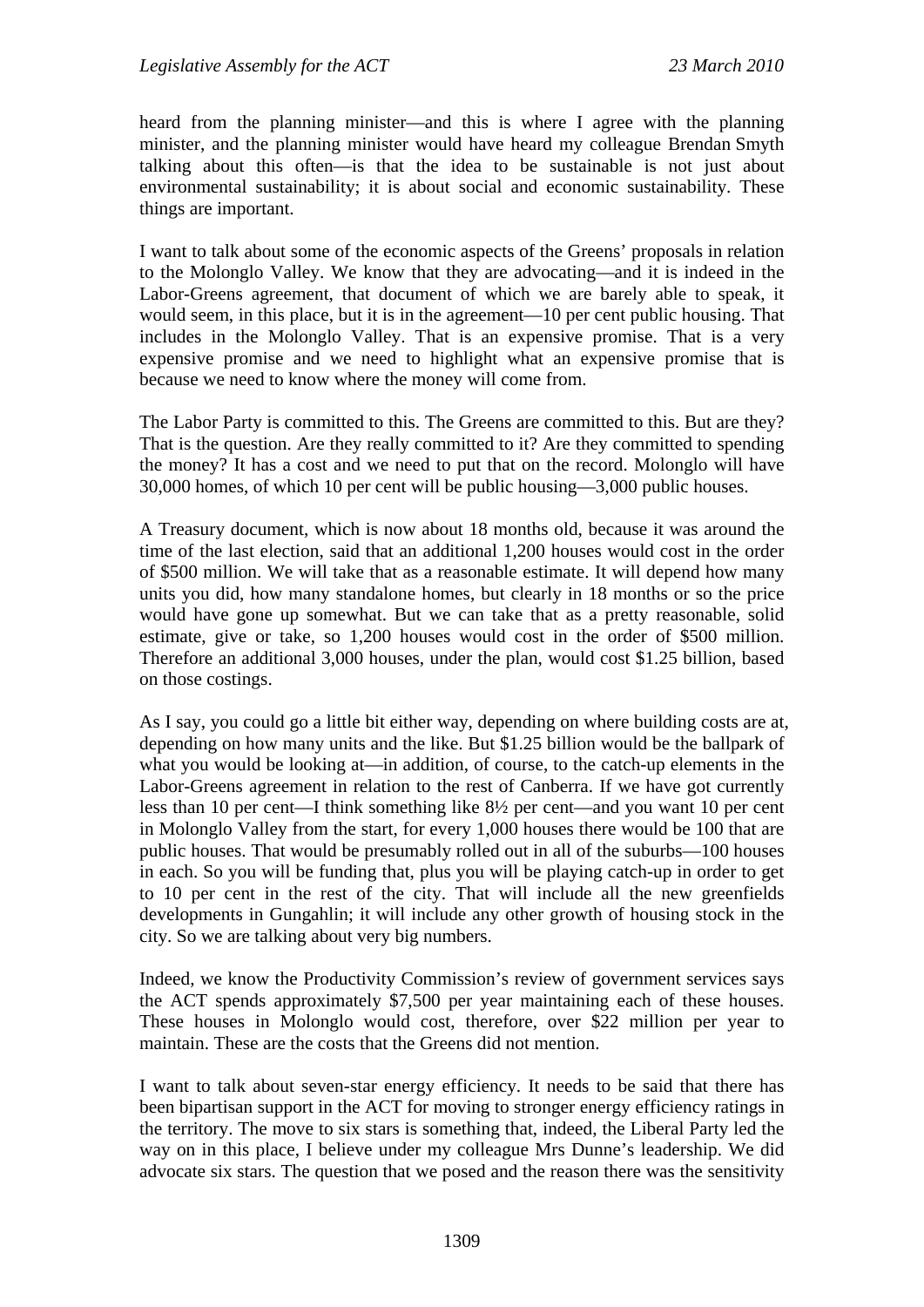was: if you are going to go past that and push for seven stars, what does that mean? What does it mean for building costs and what does it mean for delivery?

Industry is working towards six stars and you would think that it would be important to have a discussion with industry, in developing such a plan, to say: "If we were to move to seven stars over a period of time, what would that mean for houses? How would they look different? How would we develop that? How would we ensure that that occurred? And how much would it cost?"

We read in the *Canberra Times*, when the announcement was made, that the Housing Industry Association had not been consulted. The Housing Industry Association's ACT chief, Sturt Collins, said he was disappointed the Greens had not consulted builders. He said that Australian governments had only recently agreed to move to a six-star energy system and he found it remarkable that there was a proposal to move to seven stars already and at the same time meet the government's commitments on affordable housing.

It is about a progressive approach. It is about saying industry is doing the work now; it is getting ready to move to six stars; it has been doing work for a number of years to make houses more sustainable. Is there more that could be done? No doubt there is. There will always be innovations that we can come up with and they are worth pursuing.

But the question needs to be: how fast do you do it? Do you consult? Do you bother to consult the people in the community who would be building these houses? I think that would be one of the first groups you would talk to and say, "How do we do this and how much would it cost?"

We have got a lot of glib responses. In fact, when Ms Le Couteur and I were on radio talking about it, she sort of changed her view as to whether it was a few hundred dollars or a few thousand dollars. The only Treasury costings are \$20,000 per home. That is the Treasury number that we have seen. I do not know whether they are right but they are the numbers. HIA could not give us a number because they could not actually tell us exactly what seven stars would look like. Indeed, Treasury has said \$20,000 per home. Treasury may or may not be right.

But the Greens are saying, "Maybe a few hundred, maybe a few thousand dollars." Treasury is saying \$20,000. That is what it says in the documents. That is a big disparity and that is one that perhaps the Greens can discuss when Mr Rattenbury has his opportunity—the opportunity, I note, that he did not have last time and I am sure he is champing at the bit to come and respond.

The other issue that was a real concern—and there were a couple of things—was that we saw in the Greens paper:

The proposed plan for John Gorton Drive appears to be too car-friendly, and set to encourage the use of cars by Molonglo residents well into the future …

What we see—and it goes on in dots points—is: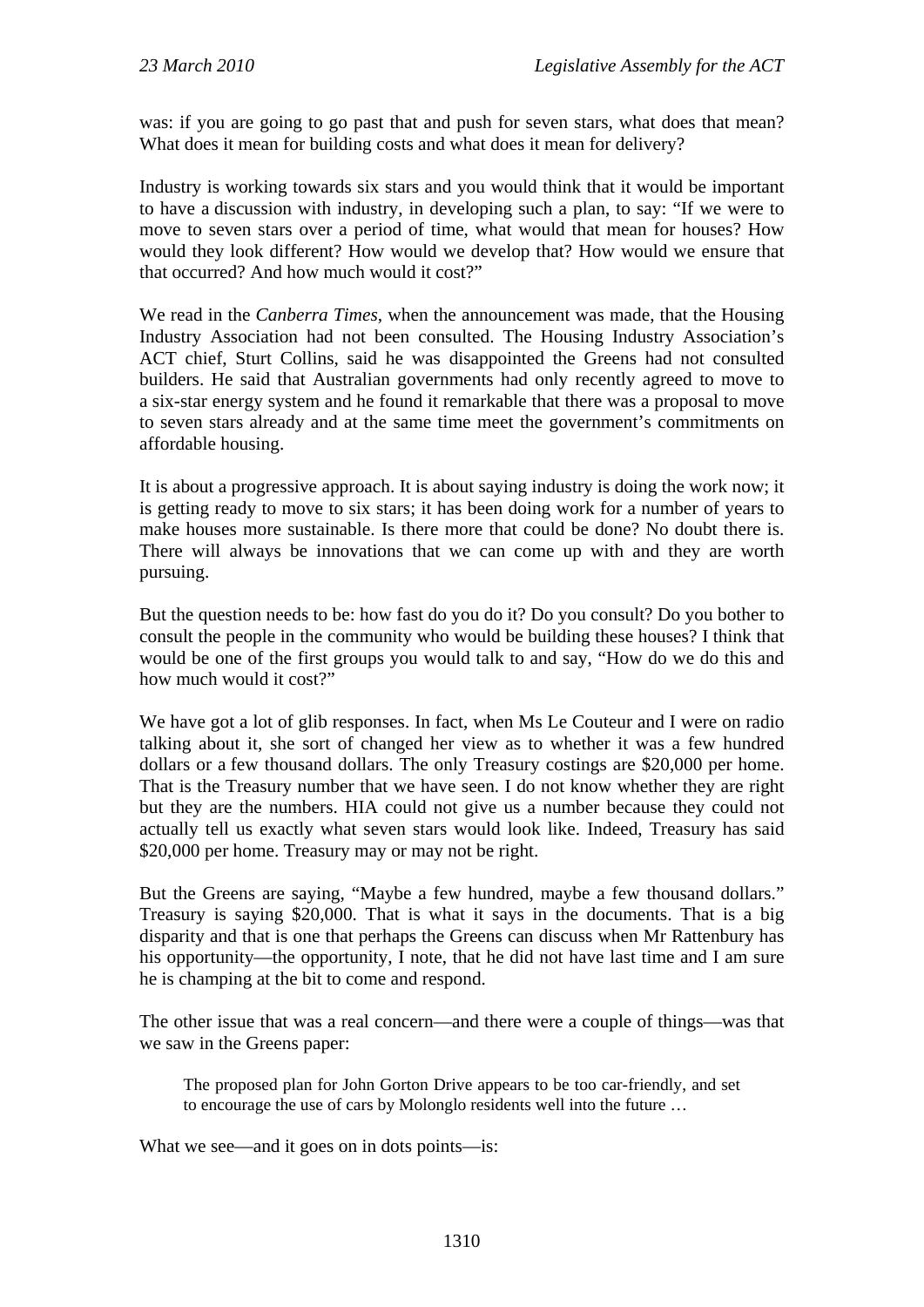Our proposal for modification … is to:

- maintain the local car access road;
- move the cycle lane into a separate off-road super cycle path;
- maintain the bus transit lane; and
- remove one of the lanes of car traffic from each direction.

As I said, Ms Le Couteur was very sensitive on this point. How has that worked in Gungahlin? How has it worked to go down the path of just having the one-lane road? Has that been a success? The question for the Greens would be: would it have been a success if only there were a transit lane tacked onto the side? I do not think so. Of course, there are other elements in it where they are seeking to limit the number of car spaces. This is very prescriptive stuff. There is a way to move to sustainability. It does require more density; it does require a discussion about density. But you cannot, without doing all those other things, simply try to force people out of their cars.

What we will have in Molonglo is the situation that we have currently in Gungahlin where people are stuck in traffic for far too long, and the option of public transport, unless you commit to tens of millions of dollars extra, is not going to meet the needs of many of these residents. That is the question they have to answer. If there is going to be this super-duper public transport system which gets everyone in Molonglo to where they need to be and they are happy to get out of their cars, how much will that cost? How many services a day will be delivered and how will it be paid for? *(Time expired.)* 

**MR RATTENBURY** (Molonglo) (5.31): I was very pleased to see this matter of public importance come onto the agenda today, because I think it is very timely to be having this conversation. Ms Le Couteur, my colleague, has already covered many of the aspects that the Greens would like to see for the Molonglo valley. She has given an overall flavour. I would like to discuss some issues relating particularly to energy and water use, as well as open spaces and river protection, because these are also key parts of designing a new urban space.

With regard to energy, all new developments provide an opportunity to think about how we want to use energy right throughout our suburbs and our residences. There are many choices we can make about building design, orientation, the organisation of our infrastructure, our transport, the materials we build out of, and the way we generate any electricity that is needed. Of course, our primary aim must be to build efficient suburbs, because we know that building in efficiency at the front end is the smartest way to save money and greenhouse emissions over the longer term.

Ms Le Couteur has already discussed issues associated with building efficiency, but on top of this the Greens' paper proposes a number of other measures, such as setting aside space for community-level renewable energy generation installations such as localised wind generation or mid-scale photovoltaic installations. We propose the use of energy efficient infrastructure such as street lighting at a suburb-wide level. And we propose integration with energy incentives such as the feed-in tariff and other energy initiatives that are currently being developed in the energy policy.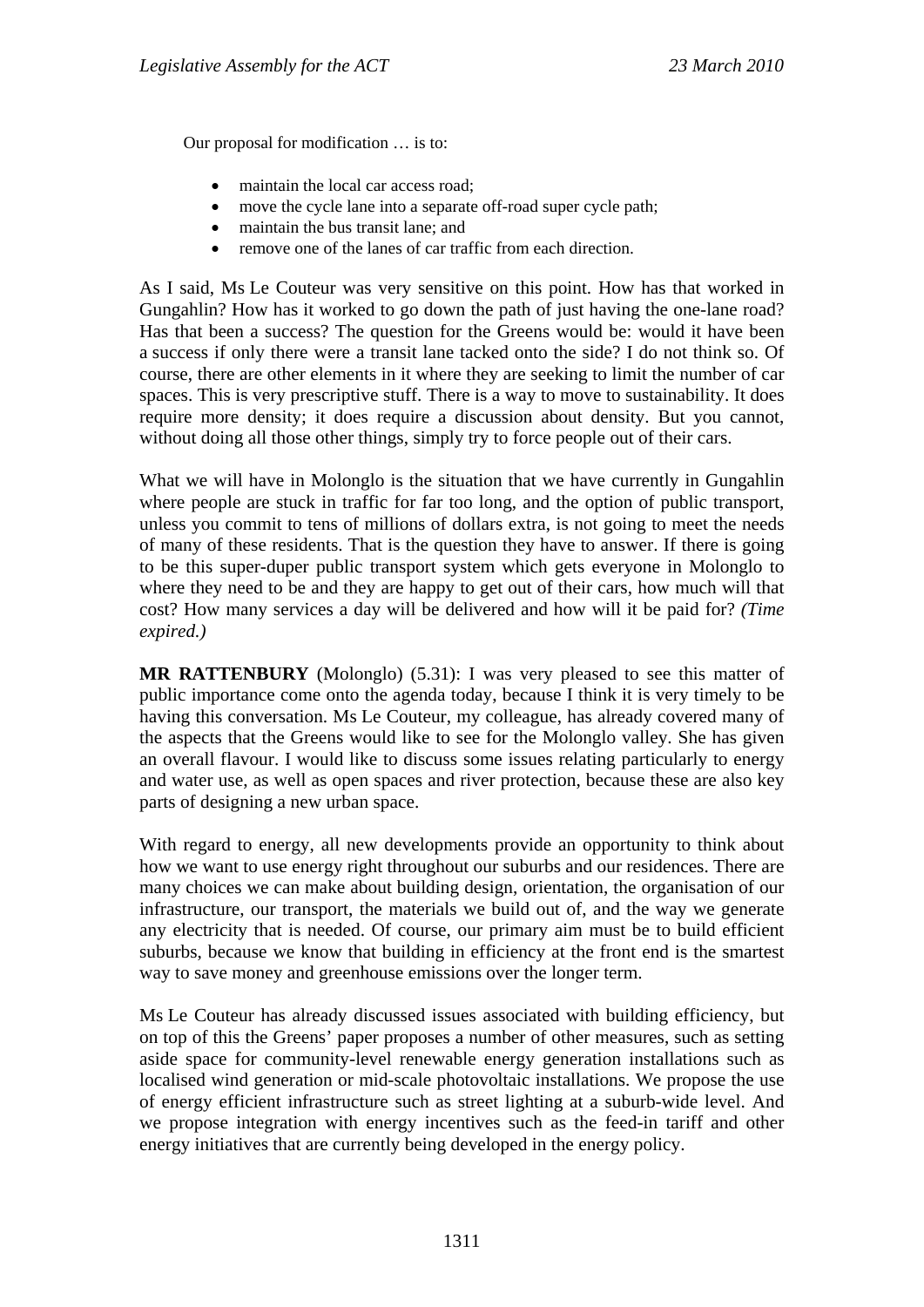We also propose planning for microclimate management. This is about energy efficiency, but outside our houses rather than inside. It is well known that we can not only create a more amenable outdoor space by managing microclimates but also increase housing efficiency by reducing the outdoor temperature on hot days through the clever use of trees, greenery and shading—those very natural factors that can also make for a more pleasant living environment.

We are also interested in the consideration of integrating suburban-level infrastructure for the use of direct geothermal heat transfer technology for the heating and cooling of houses and public buildings, including large facilities such as shopping centres. We believe that we should investigate the possibilities of efficiency gains available through the building of a whole suburb on a greenfield site and planning for geothermal right at the start, because it is technology that is infinitely cheaper if you do it at the beginning. It is technology that is proven—that is used even here in Canberra in places such as the Geoscience Australia building just past Narrabundah. These are proven technologies that have the potential to deliver the energy savings that we need in our future.

With regard to water, we are aware that the government has already included in its plans for Molonglo the development of urban stormwater ponds throughout the area to be used as non-potable water resources for irrigating recreational areas and that there are opportunities, using water sustainable urban design principles, to reuse grey water for irrigation and toilet flushing for individual dwellings. We remain committed to the idea of a non-potable water supply for each household in the area to reduce the long-term demand on Canberra's potable water supply. Studies have indicated that water efficiency measures can be done at little or no additional cost and can save around 25,000 litres of water per household per year.

The premise of including a third pipeline early in the development of the new suburb is to avoid the costs of expensive retrofitting after suburbs have already been built. Best practice for the development of a modern urban water management system includes integration of these principles at the outset of planning for new suburbs.

We do acknowledge—we have flagged this with the government—that there are options aside from a third pipeline reticulating non-potable water from the treatment works, such as reticulating water from other collection ponds, the utilisation of grey water on site for gardens and systems that treat grey water on site, allowing for more flexible usage. There are a range of options here. We are pleased to note that the government has indicated that there will be 200 houses in Wright and Coombs that will have reticulated grey water from the urban pond system and also that an easement for a third pipeline will be included in the plans.

But the challenge to deliver non-potable water to all residents in Canberra, particularly here in Molonglo where we have the chance to get it right from the start, remains a very real challenge, one that I am excited by in the sense that I think there are a range of emerging technologies and options that make this very viable and give us a great opportunity, in what is essentially a dry inland city, to use one of our most precious resources in the best possible way we can.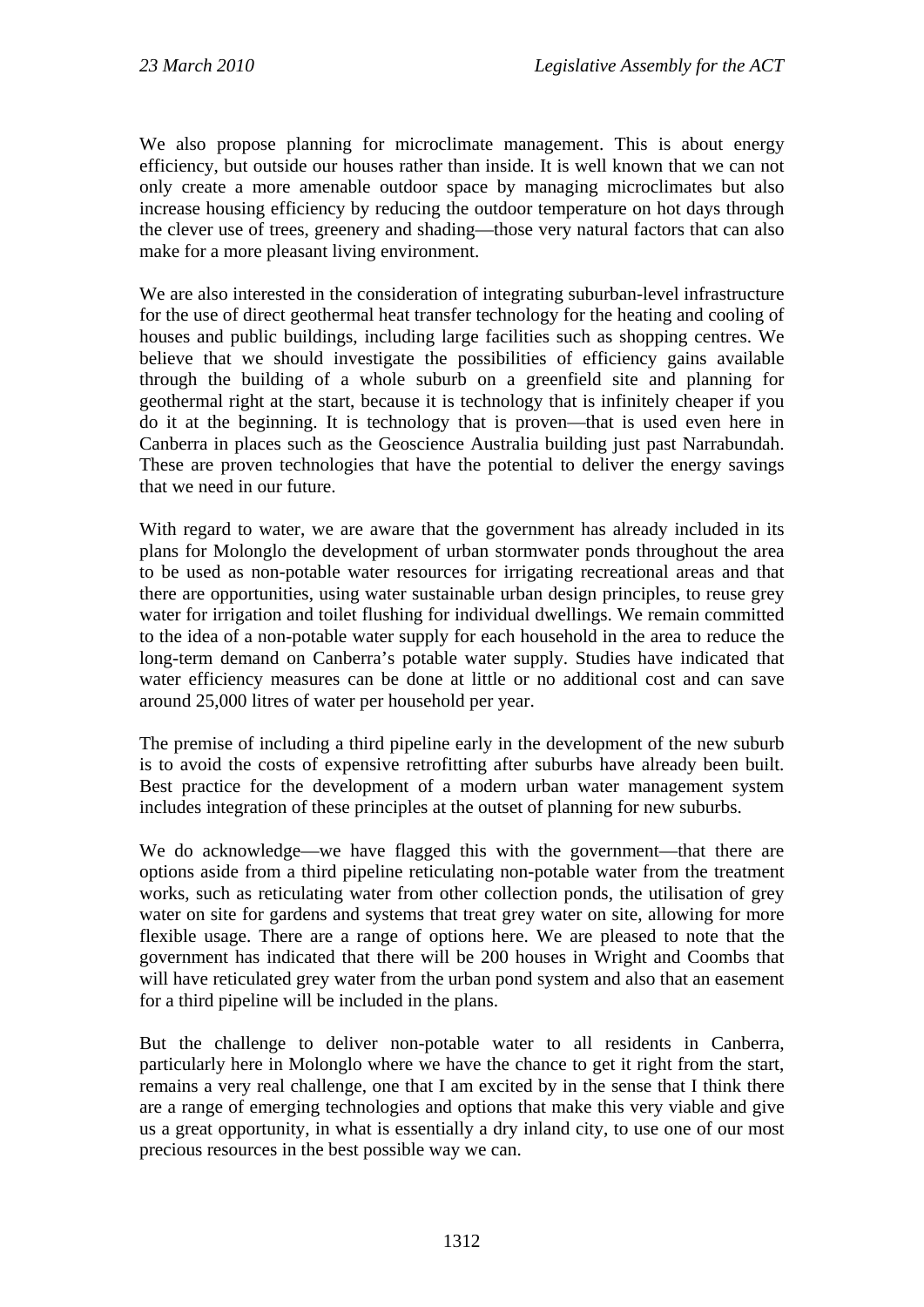I would like to speak briefly about open spaces and nature reserves. Given that the Molonglo valley development is the latest large-scale area set aside for greenfield development in the ACT, it is vital that it is developed with the preservation of key areas of open space, wildlife corridors and riparian zone protection in mind. The increased demands and needs placed on open spaces as a result of a denser city mean that development in this valley must take account of ecological considerations far better than, say, development in Gungahlin did.

Some of the most prominent propositions we have put forward are the preservation of key areas of open space, wildlife corridors and riparian zone protection. We need ecological considerations to be taken into account. We need links to the Kama woodland to provide a green belt. We need open spaces accessible to the wider community and to link to the path network. For example, it is important—this puts it in context—that the Molonglo River, the actual river corridor, cannot and should not be the only green space in the area. That is for two reasons. First, we need to protect that; we need it to be preserved in its natural state to as good an extent as possible. Secondly, it is only one part of the development; we need to see that become part of the suburbs, but at the same time protected. I think it is possible to do that with some clever design and some thoughtful planning at the beginning. In that context, we also need to minimise the human and domestic animal effects on ecologically significant areas. We know that there are a number of species and habitats or ecological communities in the area that warrant careful protection.

With regard to the riparian zone specifically, the Greens remain strongly of the view that the inclusion of a large dam in the Molonglo development is inappropriate for environmental reasons, and that environmental protection values should be given priority over perceptions of what delivers the greatest local amenity or land value in the area. Of the original three ideas that were under consideration for the management of the river, the Greens favour most strongly the concept of a chain of cascading ponds, though we also encourage the government to fully investigate leaving the river as it is but with rehabilitative wetlands and protected river verges.

While a large lake has been justified in terms of improving water quality, the reality is that other large lakes have been subject to urban run-off with high nutrient loads, predisposing the lakes to outbreaks of blue-green algae. A large lake will reduce the capacity for native fish movements up and down stream, and increase the likelihood of invasion by non-native species. The inundation of a lake will also result in the loss of the riparian vegetation currently along the river corridor and would therefore require some revegetation.

They are the specific comments I wanted to make. On a more general level, there is an opportunity here with Molonglo, being a new development and being developed in 2010 and beyond in an era in which we know of issues such as peak oil and the need to reduce our greenhouse emissions, and we know about some of the mistakes we have made in the past, new ways of thinking about urban design and the things that planners have learned. The development of Molonglo from scratch as a whole community is a tremendous opportunity. It is a tremendous opportunity to learn all those lessons, to use all that wonderful research that has been done over many years, to create the suburbs and the township of the future that I think many people will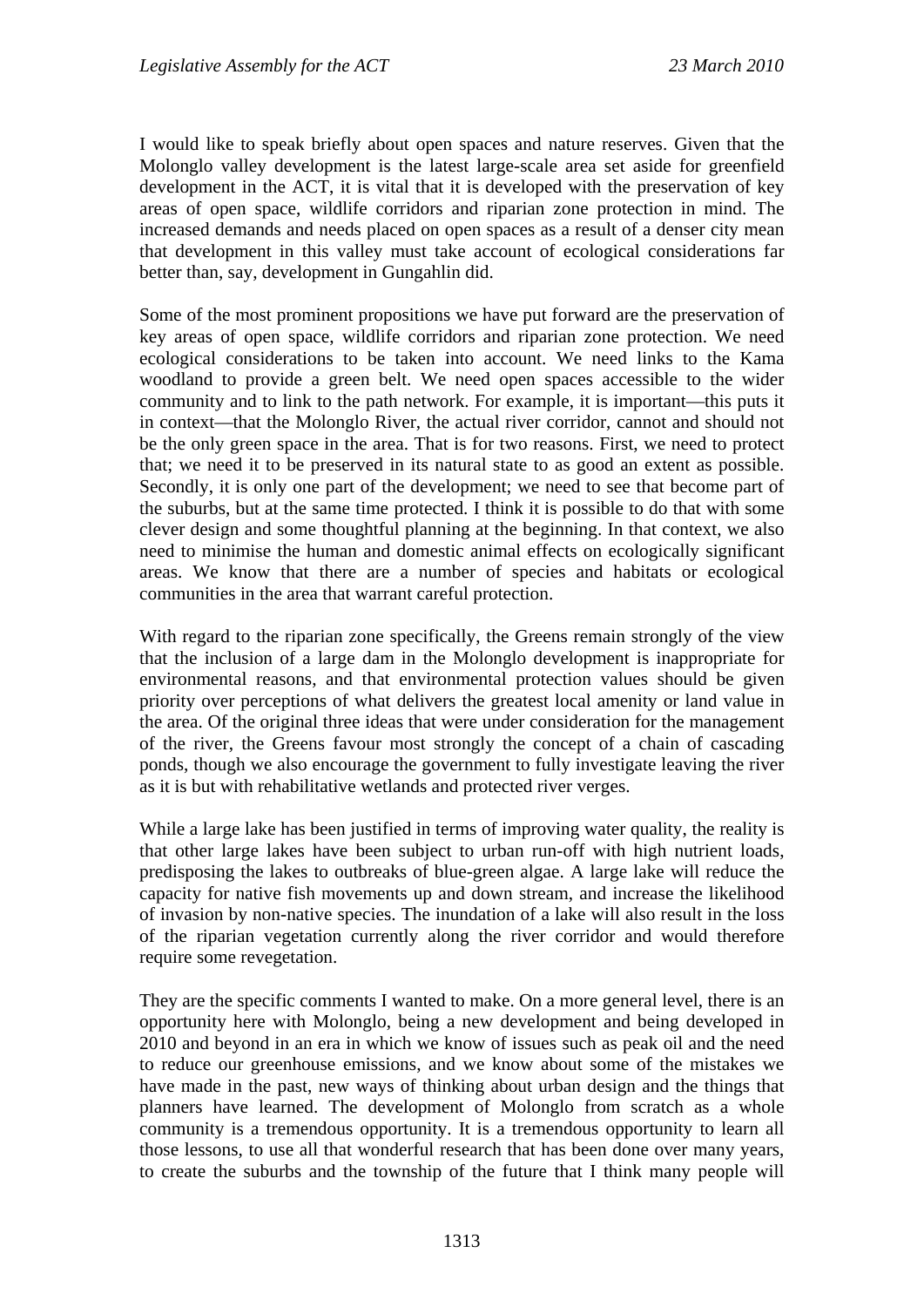value and aspire to. This is an opportunity to do it better—to build those suburbs of the future, to not be afraid of change.

The seven-star rating is one good example of where the opportunity is so tremendous. Alison Carmichael, who is the CEO of the Association of Building Sustainability Assessors, researched this issue using the AccuRate software to analyse a range of house designs for brick and tile first homes. First homebuyers will hear Mr Seselja often commenting about the need for affordability. The results consistently show that the energy rating of a modest brick and tile bungalow can be increased from five to seven stars for under \$4,000 by positioning the house well on the block, making sure it is well insulated and using double-glazed energy-rated windows.

These changes can result in a substantial reduction in energy use when compared to five-star homes—a 24 per cent reduction for a six-star home and 45 per cent for a seven-star home. Imagine how that would impact on housing affordability. If you can reduce somebody's energy usage by 45 per cent, imagine what that would do for housing affordability. That is what the Greens are on about. *(Time expired.)*

**MADAM DEPUTY SPEAKER**: On the matter of public importance, the discussion is concluded.

Motion (by **Mr Barr)** proposed:

That the Assembly do now adjourn.

#### **Adjournment ACT Greens—policies Freedom of information**

**MRS DUNNE** (Ginninderra) (5.41): A few weeks ago I noticed that the ACT Greens circulated a flyer in some parts of Canberra and it was passed on to the Canberra Liberals for our information. It says, "What a difference a year can make!" with the ACT Greens. I thought that it was interesting when you look at the dot points inside, where I think the Greens are claiming that they have contributed to these things or that these are their policy initiatives in place. Some of them are plausible and I give a tick under "Democracy Now" to the Greens' claims that:

New rules make Question Time more about issues and less about political games and "Dorothy Dixers".

I do not think I would have phrased it like that, but I think that there is a general view that the new approach to question time is a good one.

The next one under "Democracy Now" says:

Government must respond to committee findings in 3 months.

Well, that does not happen. We saw Ms Le Couteur make a statement to the Assembly to that effect only last week.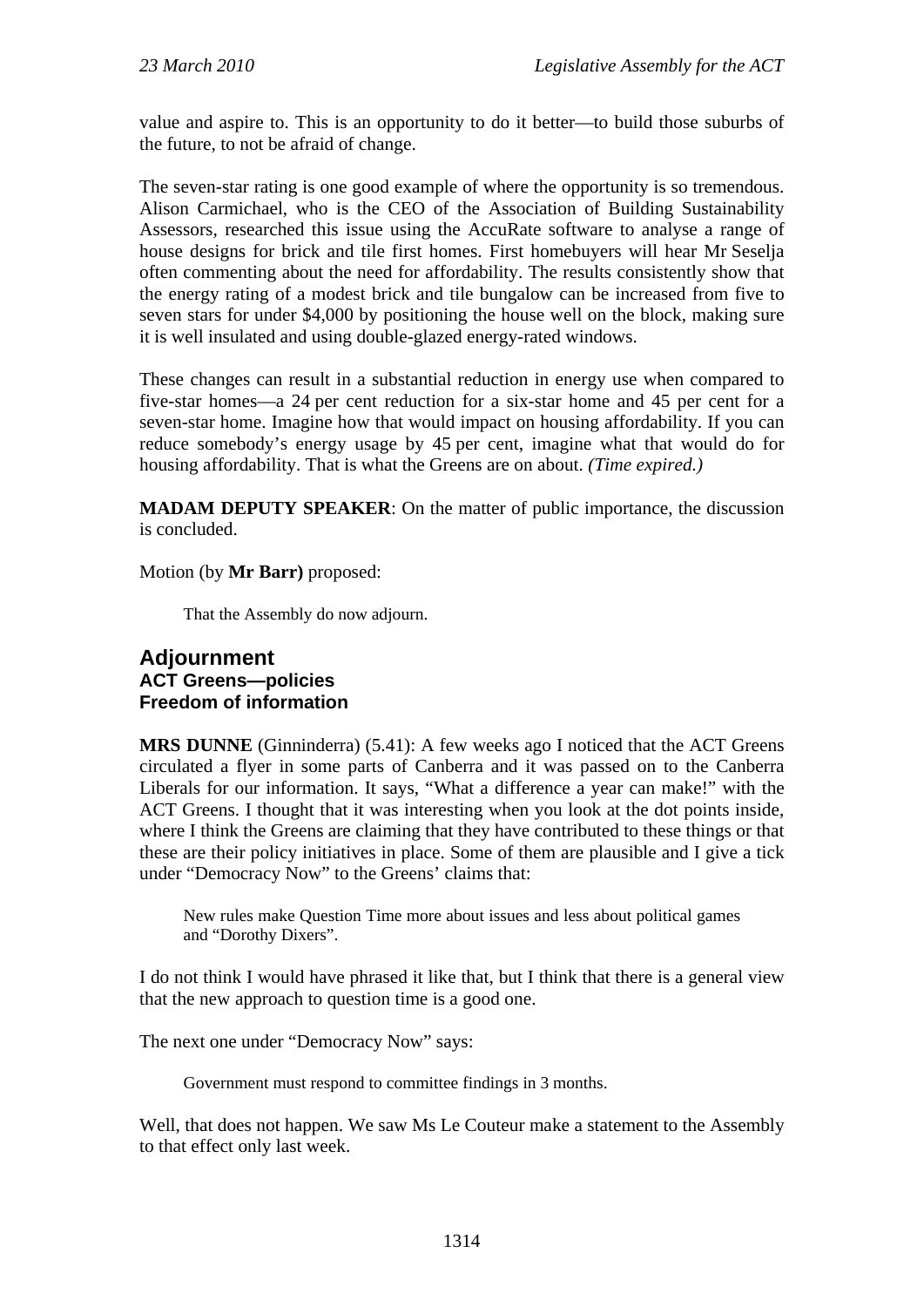They claim that they have brought in new freedom of information laws. I took particular exception to that because, although I was grateful for the support of the Greens in bringing through the reforms that were brought forward, they were the work of the Canberra Liberals, and the committee work that is currently going on was as a result of the work of the Canberra Liberals. Yes, the Greens did vote for it, but it was not their initial or original work and I think they should be entirely truthful about that.

The other thing they say is that the Greens secured the government agreement that political parties will have to make donations public every month or every week leading up to an election. I do not know that the ACT government has actually agreed to that and I hope that that is not an electoral porky.

One of the other things they say is that the Greens' motion passed by the Assembly called on the federal government to review the self-government act. Well, Madam Deputy Speaker, that was really successful. Because of the way that it was dealt with here, as the Canberra Liberals predicted, the federal government wrote back and said: "No, thank you very much. We're not interested in doing that."

There are some things here which on the face of them do seem to be true and laudable. It is the right of every political party to claim wins when they have them, and that is fair enough. I would like to point to some of the things which are not particularly wins. Under "A Sustainable City" and "Solar City" the Greens claim:

Expressions of interest sought for solar facility in ACT with \$30 Million Government funds to be appropriated for project.

Both the Labor Party and the Liberal Party went to the last election with a proposal to spend something like \$30 million to support a solar facility here. But the thing is that there have been expressions of interest gone out but we are still waiting—because the minister cannot get his act together. We will have a three-stage process and we may get a preferred tenderer somewhere around September this year, if the minister meets his timetable, which is just on two years after the last election. So I do not think that that is anything to crow about.

However, in a week when there has been a bit of controversy about dodgy electoral flyers in South Australia, I do draw to your attention, Madam Deputy Speaker, that there appears to be no authorisation of any sort on this document, neither in the original or the photocopy, and I would ask whether the Greens have addressed this issue, that there is no authorisation. I suggest that this may be a matter that should be taken up with the electoral commissioner in the near future, and perhaps the Greens might like to address the issue of what they have done about fixing up the authorisation on this unauthorised pamphlet that was circulated to suburbs in Canberra in the last few weeks.

## **Rosary primary school Brindabella Motor Sport Club**

**MR SESELJA** (Molonglo—Leader of the Opposition) (5.46): Last week Mr Doszpot and I had the opportunity as part of the Catholic Schools Week celebration to visit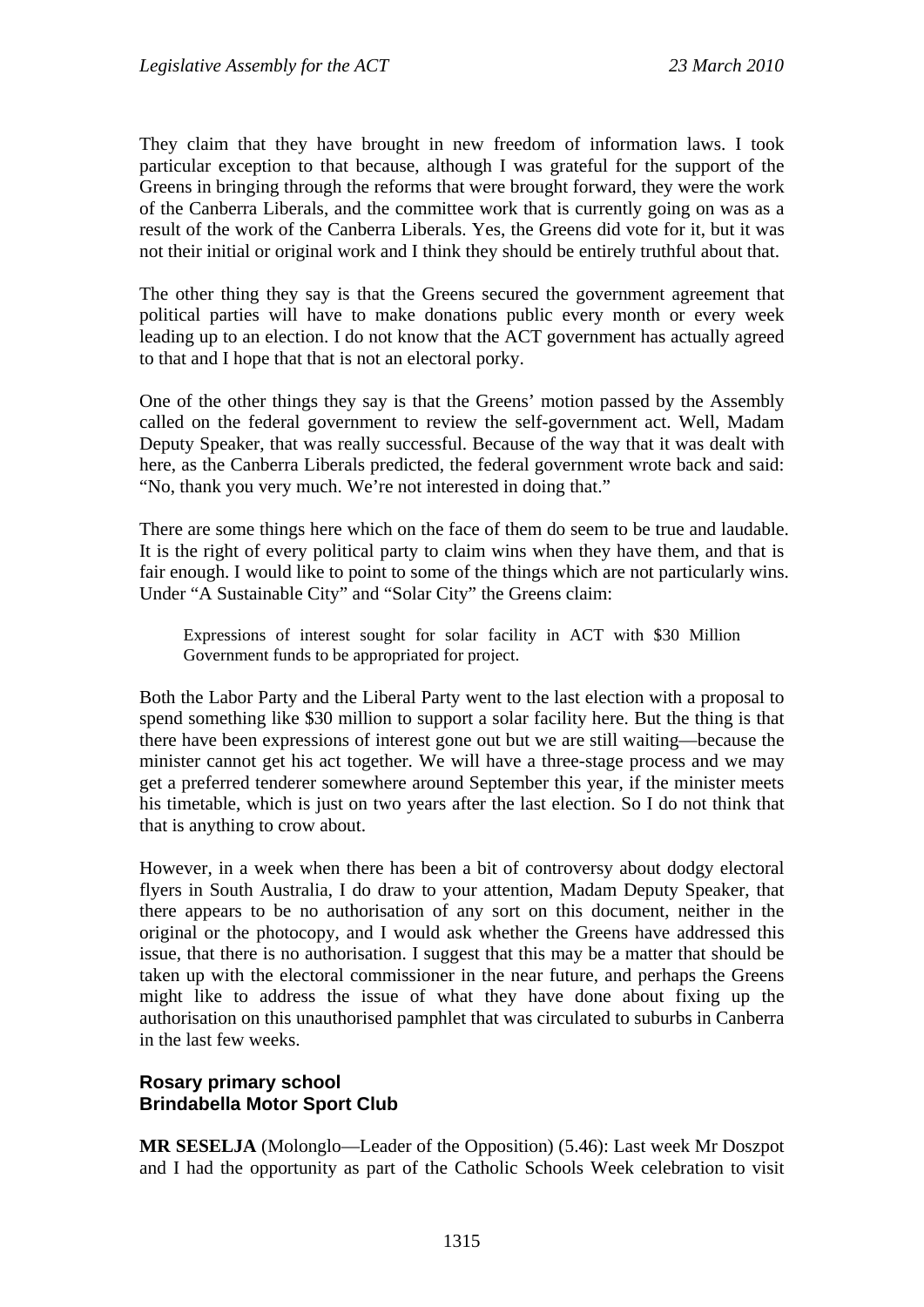Rosary primary school in Watson. Rosary primary school is a fantastic school. We were welcomed at the assembly. We were greeted first by Zac, Nadia, Lara and Eryn, year 6 students, I think, who did a fantastic job on behalf of their school. We were also welcomed by Principal Mrs Maureen Doszpot and Deputy Principal Ms Brenda Foley. We had the opportunity to meet with the chair of the board, Mr John Brennan, the treasurer of the school board, Scott Trotter, as well as Kathy Trotter and a number of other parents and parishioners who were in attendance.

At the open day, students of year 6 Cairo ran the assembly with teacher Beth Toole. What particularly impressed me about Rosary school when we were there was that the year 6 students were running the assembly themselves and they were doing that in a most eloquent manner. I think there was no need for teachers to supervise them. They all knew what they had to do and it was very well done and we felt very welcomed.

We also met with school secretary Yvonne Morris and the janitor, Ross Harcombe, and we were given a tour by Alex and Caile of the school and of some of the new buildings. There was also a beautiful rendition of the national anthem, including the second verse, which I know catches out a lot of people. It does not catch out Alistair or me, I am sure; we always know the second verse of the Australian national anthem going way back.

**Mrs Dunne**: Boundless plains.

**MR SESELJA**: Boundless plains to share, indeed.

I would just like to pay tribute to the parents and teachers and students of Rosary school. They are a fantastic example of a wonderful school community. We felt extraordinarily welcomed by them and I was, again, particularly impressed by the way the students conducted themselves. I pay tribute to Ms Maureen Doszpot and all of the teachers and students who do such a fantastic job there.

I also wanted to make mention of the Brindabella Motor Sport Club that I have mentioned in this place before. They have an upcoming rally and in order to promote that they had a media day on the weekend. I, along with others, had the opportunity to go out there and to have a ride in a rally car. And I have got to say it was a scary experience. I had Michael Barrett, who is the 2009 ACT regional rally series champion driver, and we went in his Mitsubishi Evo 8. I do not really know what that is—but it was fast. It looked like a Lancer to me but it was very fast. He said, "Tell me if we are going too fast," and I think we were going pretty fast. I should have trusted him more than I did because he is an experienced and very capable rally driver. But I have got to say it was a confronting experience but it was also great fun. They really do take those corners very fast.

It was another fantastic event from the Brindabella Motor Sports Club. I think they do a sensational job. They have a particular passion and I think it is important that we look for ways to allow people in our community to pursue their hobbies, to pursue their sports, to pursue their passions. We know that many in our community love rallying, they love motor sports, and the Brindabella Motor Sport Club is one example of that. To Kim and Martin, who welcomed me, who showed me around and made sure I had the proper protective gear, including the helmet, before I got in: thank you.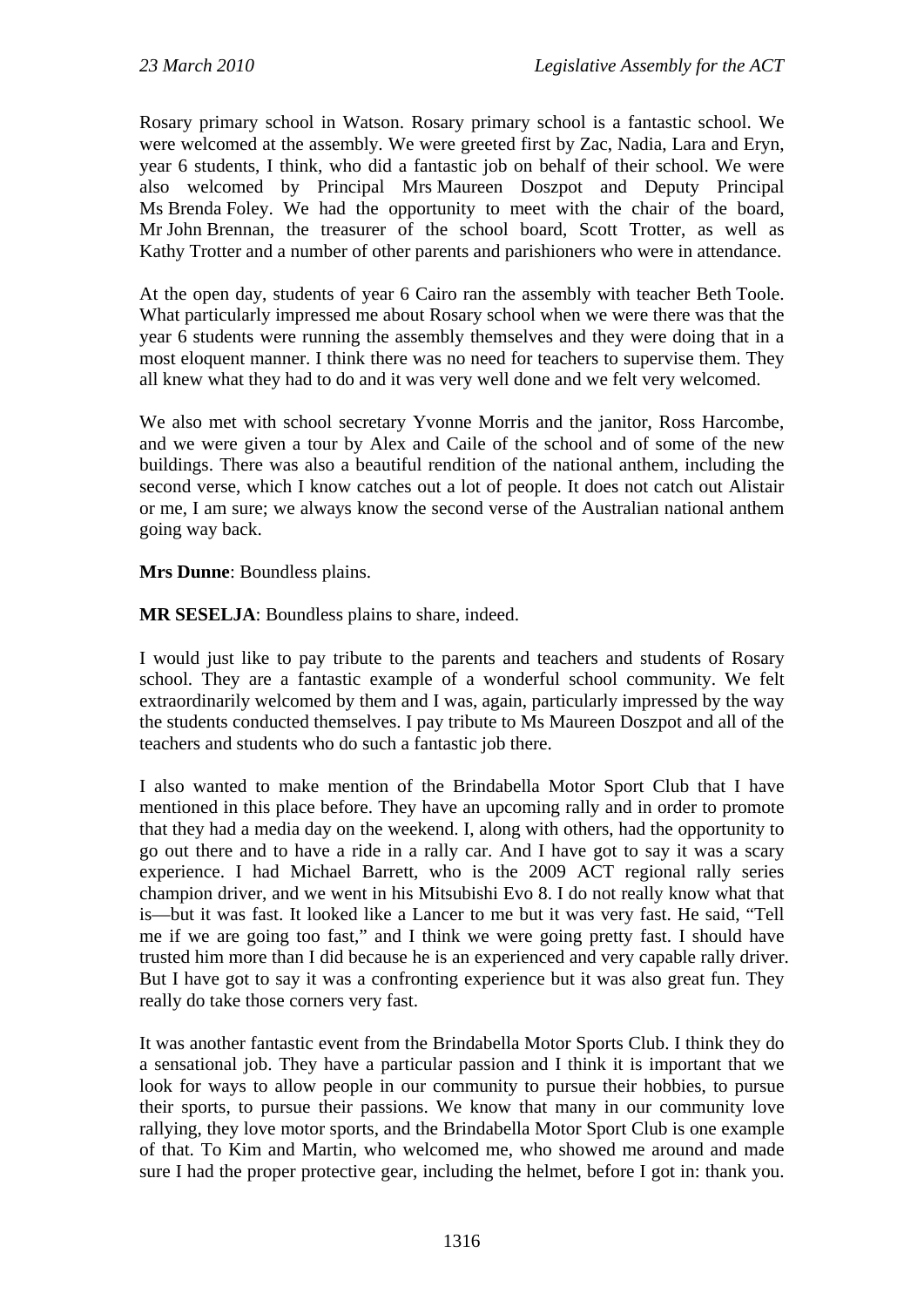I thank very much Michael, who not only drove me around in the car but brought me back alive and in one piece. He was very cool, calm and collected. He did ask me if I wanted to go around again and I declined the offer. Nonetheless, I got to experience what it is to be in a rally car and I again say to the Brindabella Motor Sport Club that it was well done and I wish them well for the upcoming rally which is being held this weekend.

#### **ACT Greens—policies Freedom of information**

**MR RATTENBURY** (Molonglo) (5.50): On behalf of the Greens, I would like to convey our absolute flattery to Mrs Dunne that she has read our brochure so closely. We are very pleased that she has the spare time to get round to it. I would also like to let Mrs Dunne know that she has won the lucky prize of a chocolate frog—it is upstairs in my office and she can come and collect it—because she is the very first person to finally spot that we, rather unfortunately, did forget to put an authorisation on that. You would think that a political party that had been involved in so many election campaigns would not forget to do something like that, but—shock, horror! we actually did and we confess that. We, of course, unfortunately, had to pulp and recycle the ones that had been printed without it, but I can assure Mrs Dunne that the new version does have it—and in fact I am prepared to even give you whatever flavour chocolate frog you would like.

I would like to pick up on your comment about the FOI reforms because I know that this is a point of consternation for the Liberal Party. Mr Smyth was quoted in the *Canberra Times* the other week sounding very concerned about this as well. It is always interesting to reflect on history some time down the path and I have strong recollections of it at the time—that the Greens actually had this policy to move on the issue of conclusive certificates as well. We intended to draft legislation; it had been our policy for some time. If I recall correctly, although I was overseas, Ms Foskey had this same position in the last Assembly.

When it came to early in this term, my office was about to issue instructions to parliamentary counsel to draft this legislation when it was brought to our attention that Mrs Dunne also intended bringing this on. Frankly, we sat there and said: "Well, we also note this is her policy. She has talked about this for some time." I believe we actually even went down the corridor and had a conversation, when she said: "Fine. We were going to do it, but we are happy that you are doing it and we will support you." So I do not think these things are about claiming it. We had the integrity to sit back and go: "She has already done the legislation. We will support it. We would have done it too."

The statement actually says that the ACT now has new freedom of information laws. The Greens supported that; the government opposed it. It would not have happened if we were not here. That is the observation we were making.

One of the other interesting things I would like to comment on is that—

**Ms Hunter**: Cooperation.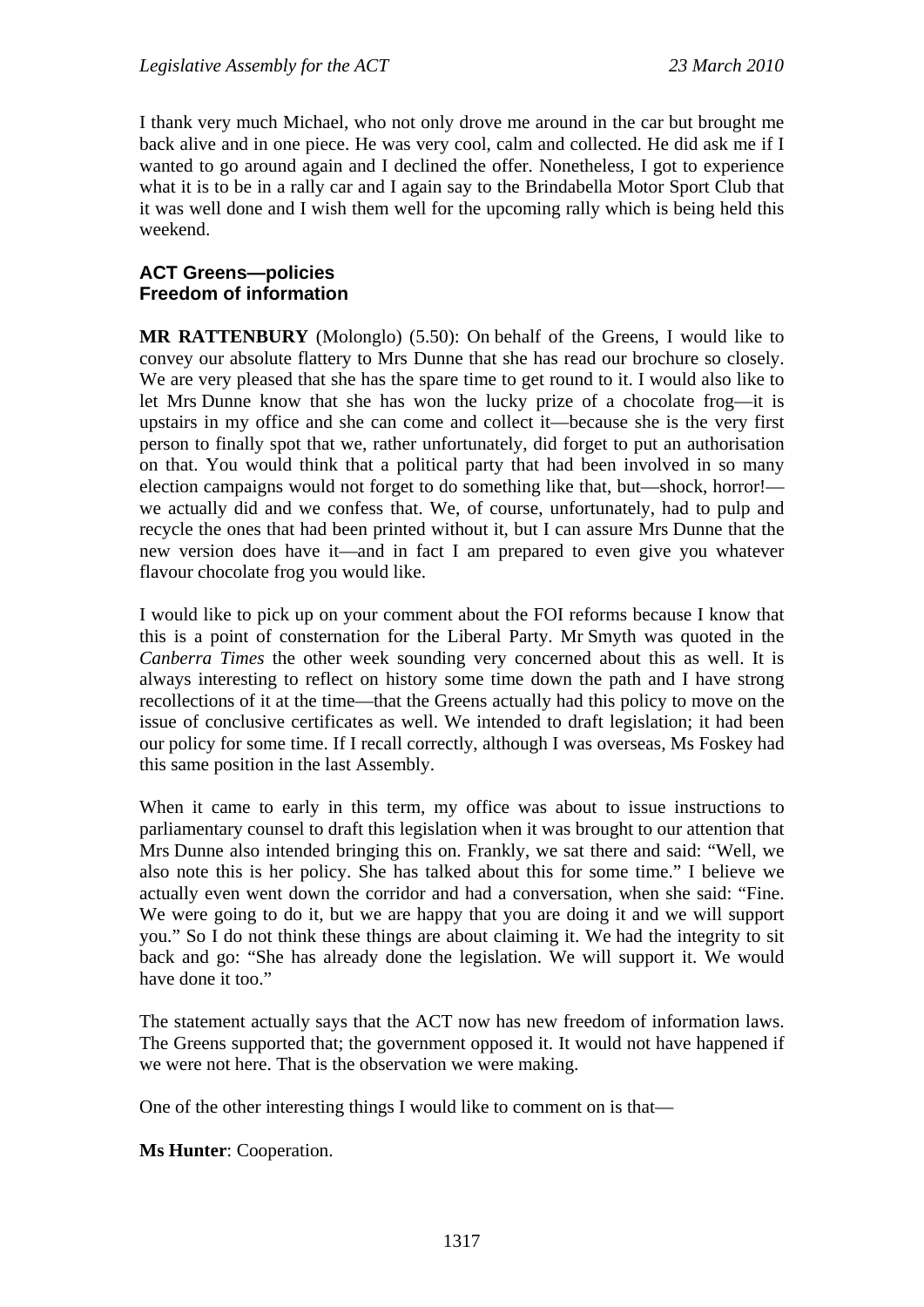**MR RATTENBURY**: Yes. I know cooperation is a hard concept for the Liberal Party to come to terms with. I know they prefer to call—

#### *Mr Coe interjecting—*

## **MADAM DEPUTY SPEAKER**: Mr Coe!

**MR RATTENBURY**: It is very interesting that in this place those opposite almost never refer to themselves as the Liberal Party; they refer to themselves as the opposition, and that is because that is how they think. It is all about opposition. You are the only one, Mrs Dunne, who ever refers to the Liberal Party, if I recall correctly, and I think it indicates the mindset of those opposite—because they are an opposition; it is all about the opposition.

One of the things that the Liberal Party spent some time in the last week or so, since they got out of bed the wrong side, going on about in this chamber was poking fun at the Greens about the tag we used of "third party insurance" during the last election campaign. There were all sorts of comments.

*Opposition members interjecting*—

**MR RATTENBURY**: Here come the objections across the chamber.

This is another one of those funny ironies that you learn when you come in here. We thought we would have to be third party insurance against the government. What we did not realise was that we were going to have to be third party insurance against the crazy opposition hell-bent on coming in here and doing nothing but making political statements; coming in here and doing nothing but putting up cheap motions full of political language that do nothing—do nothing to further good policy in the ACT.

It is all good and well to come in here and talk about accountability, but accountability is not just about political point scoring. It is not about calling names across the chamber. It is not about shouting down people that are trying to speak. It is not about shouting down ministers when they are trying to answer questions in question time. Accountability is about a range of things. Accountability is about contributing to policy development processes. It is about providing a critique of the government's draft energy policy. That takes some hard work. It takes some time. Accountability is about a whole lot more things than simply coming into this chamber, calling everybody else in the chamber all sorts of names under the sun and saying, "We are holding the government to account."

Accountability takes many forms. It takes hard work. It takes engagement in policy, because ultimately what drives the outcomes in this town. It is about getting the policy settings right, about getting government to spend money on the things that matter. That is what the Greens are here to do. That is why we are in this chamber and that is why people are voting for the Greens in record numbers all around the country.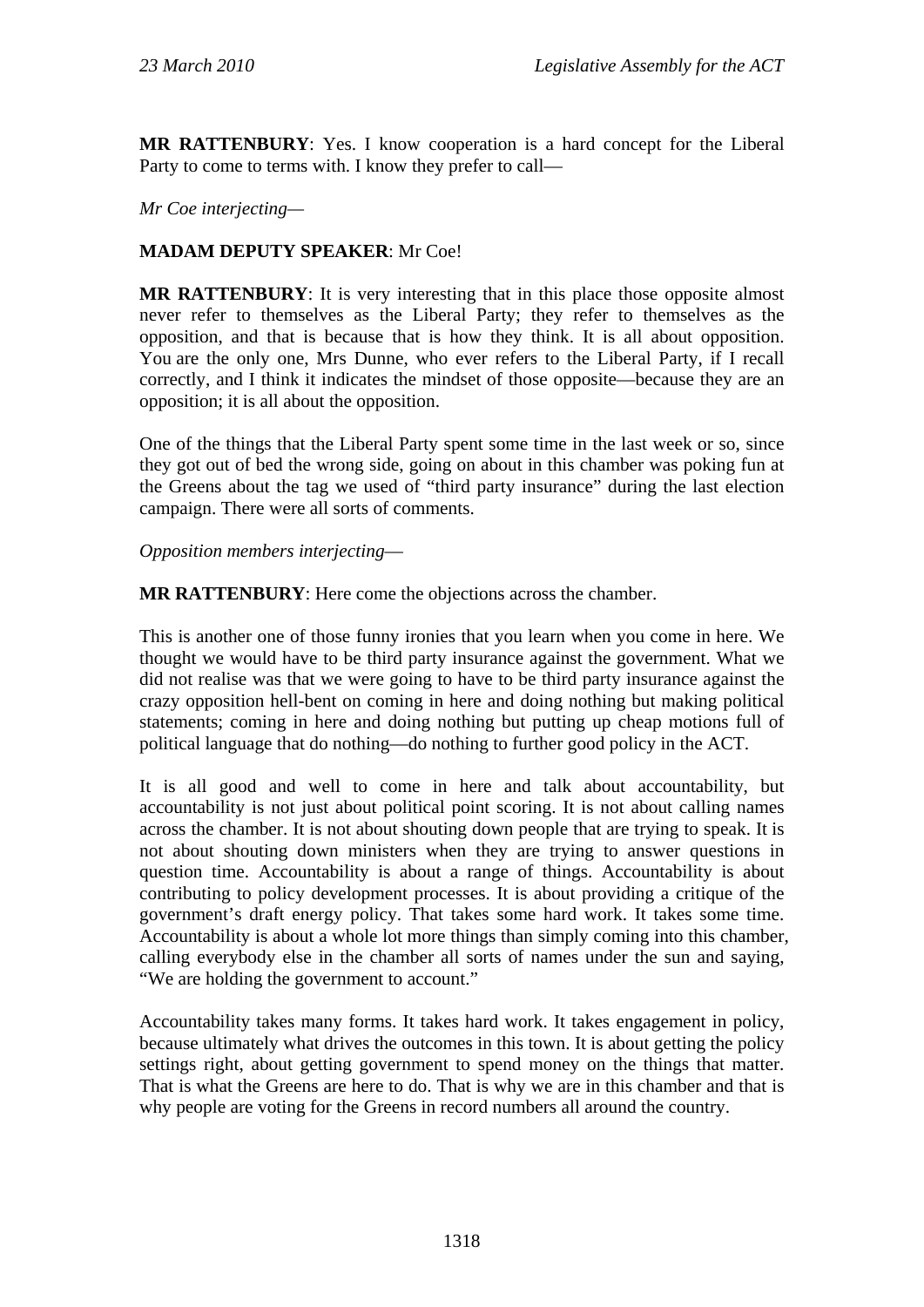## **Ms K Gallagher—leave**

**MS GALLAGHER** (Molonglo—Deputy Chief Minister, Treasurer, Minister for Health and Minister for Industrial Relations) (5.55): I rise tonight, after several interjections over a period of sitting weeks by the Leader of the Opposition, to confess to the Assembly that I am taking one month's leave to go overseas. I am leaving on 20 May and I am not coming back till 20 June. It is a four-week holiday with my family. It is fully funded, privately, by my partner and I—just before the opposition get too excited about that. It was a decision taken five years ago by my sister and I after our mother passed away that we would attempt to take both of our families overseas.

At that point in time it was to be for eight weeks, but five years ago I was not the Treasurer. When we looked at the booking that was made, I had to shorten my trip to four weeks so that I am here to deliver the budget and I am here to appear at estimates for the complete amount of time that I would normally be here to appear at estimates. In fact, I finish my appearance at estimates on 19 May and I leave Australia with my two youngest children on 20 May. I would not normally give all this detail to the Assembly, but I am not going to sit here and have these interjections by the Leader of the Opposition insinuating that I am not doing my job and am just wandering off overseas.

I wrote to the Leader of the Opposition and the Parliamentary Convenor of the ACT Greens back in January to advise them of this because I wanted to book my flights. Because those flights cost around \$12,000, I wanted to make sure that that worked in with the Assembly's decisions around estimates. I have tried to give as much notice as I can. I just need to put this issue on the table and to confess that I am taking a four-week break. In my nine years in this place, I have never taken a four-week holiday. I am taking it. It is in the memory of my mother and I would really appreciate it if the opposition respected that.

## **ACT Greens—policies Freedom of information**

**MR HANSON** (Molonglo) (5.58): Madam Deputy Speaker, I will be brief. I was doing a Meredith Hunter and watching the Assembly from the television in my office. I could not help but come down here to respond to Mr Rattenbury's claims: "We're going to take credit for it because I was going to do it." FOI is something that the Greens take credit for because he says, "I was going to do it. I was going to brief my staff. I was going to bring some legislation in. Therefore, because I was going to do it, I will take the credit for it." I look forward to the next Greens documentation that tells us what else they were going to do that they are going to take credit for. It is quite a good strategy actually. I can just imagine everything that you can take credit for because you simply claim, "I was going to do it." That is quite a remarkable thing to say.

For the Greens to say that they are the only party that is engaged in policy debate and working constructively is also ridiculous. The Liberal Party has engaged in more policy work and has engaged more constructively in what it is doing than the Greens.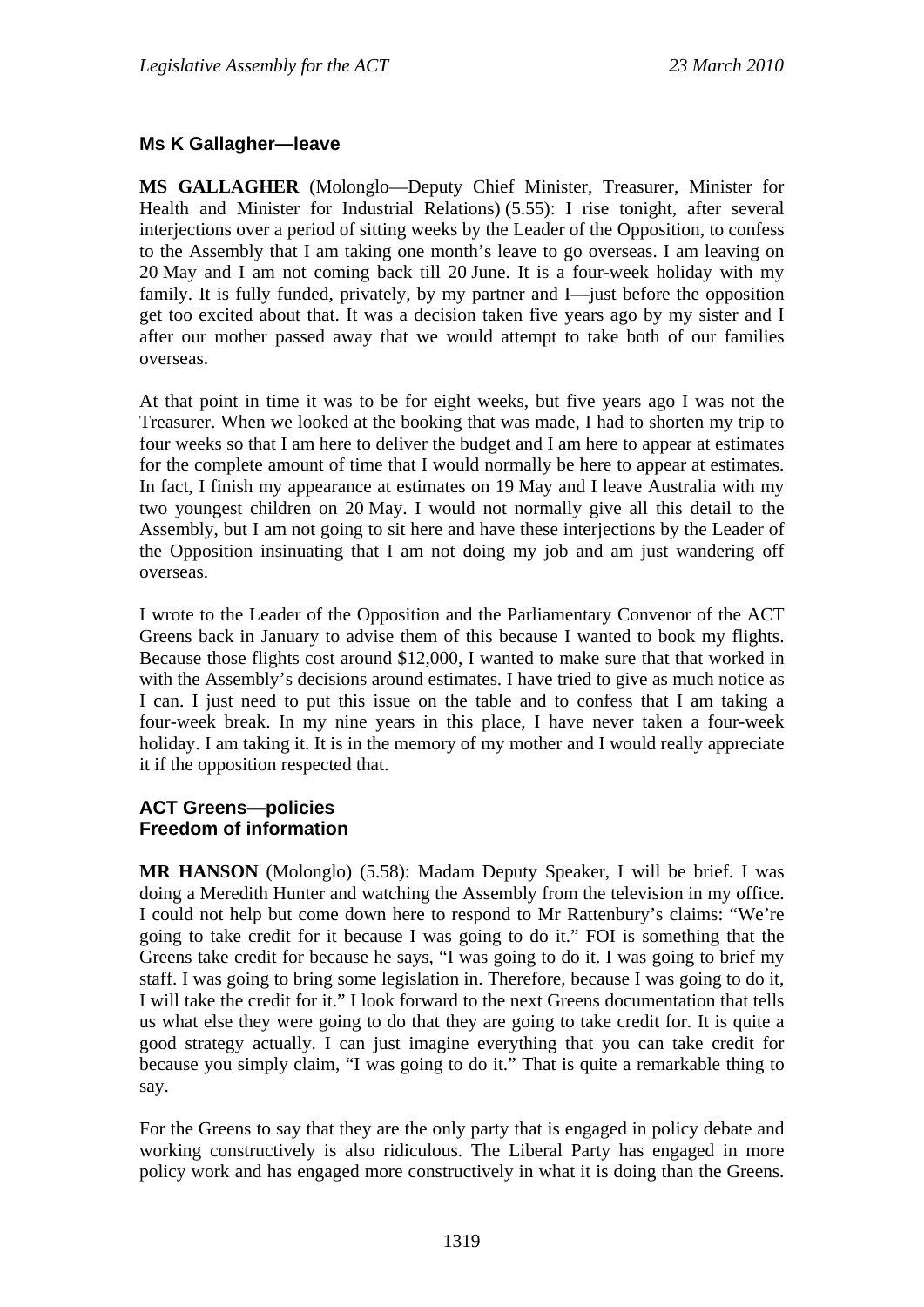But it is also the only remaining party in this Assembly that is holding the government to account. As we saw today, and as we saw last week, the crossbench is now failing in its responsibility to assist the opposition to hold the government to account.

We are actually proud to call ourselves the opposition. We are the Liberal Party, and we are very proud of that, but we are also very proud to be the opposition. We remain the only party in this place that is prepared to say, "Yes, we are prepared to oppose. We are prepared to criticise. We are prepared to hold this government to account and we are prepared to scrutinise the government."

# **Legislative Assembly—role of members**

**MS HUNTER** (Ginninderra—Parliamentary Convenor, ACT Greens) (6.00): I feel that it has not been a great day for the Assembly. I just wanted to get that on the record. What we have seen today, and I understand it happened a lot last week as well, is an incredible waste of time—

#### *Members interjecting—*

**MADAM DEPUTY SPEAKER**: Members, can we have a bit of shush. Ms Hunter's voice is not all that strong at the moment.

**MS HUNTER:** Thank you. I was just making the point that I find it quite saddening that a lot of time is wasted in the Assembly when we have important matters to get to. I acknowledge the hard work of the Chamber Support staff, the Secretariat and Hansard. Hansard has, no doubt, had an incredibly tough day today. I cannot recall exactly how many, but a few hours were spent on a debate around dissenting from the Speaker's ruling. I would like to acknowledge the hard work of Hansard. I certainly hope that the tone and the standard in the Assembly will be lifted. We all have a role to play in that and I certainly hope we are going to take a bit of a cooperative approach to it. Earlier today I said that I had webstreamed some of the Assembly debates of last week.

**Mr Hanson**: Webstreaming is bad for your health, is it? Don't webstream if you're sick!

**MS HUNTER**: Mr Hanson has decided to twist that to say that I was basically hanging out at home watching *Oprah*.

**Mr Hanson**: Well, that's what you did during estimates, wasn't it?

**MS HUNTER**: Again, to me, that is just a classic example of how low the tone has gone. I really am looking forward to a better quality of debate. I am really looking forward to some policy, some vision, from the opposition so that we can also engage with you. I know the Greens would be very happy to discuss and assist you with some ideas. It is incumbent upon all of us to lift the tone. We are here representing the people of the ACT. We are here to improve things for the people of the ACT. That is our role. I hope that we are going to take that role seriously and pursue it in the sitting weeks that we have left this year.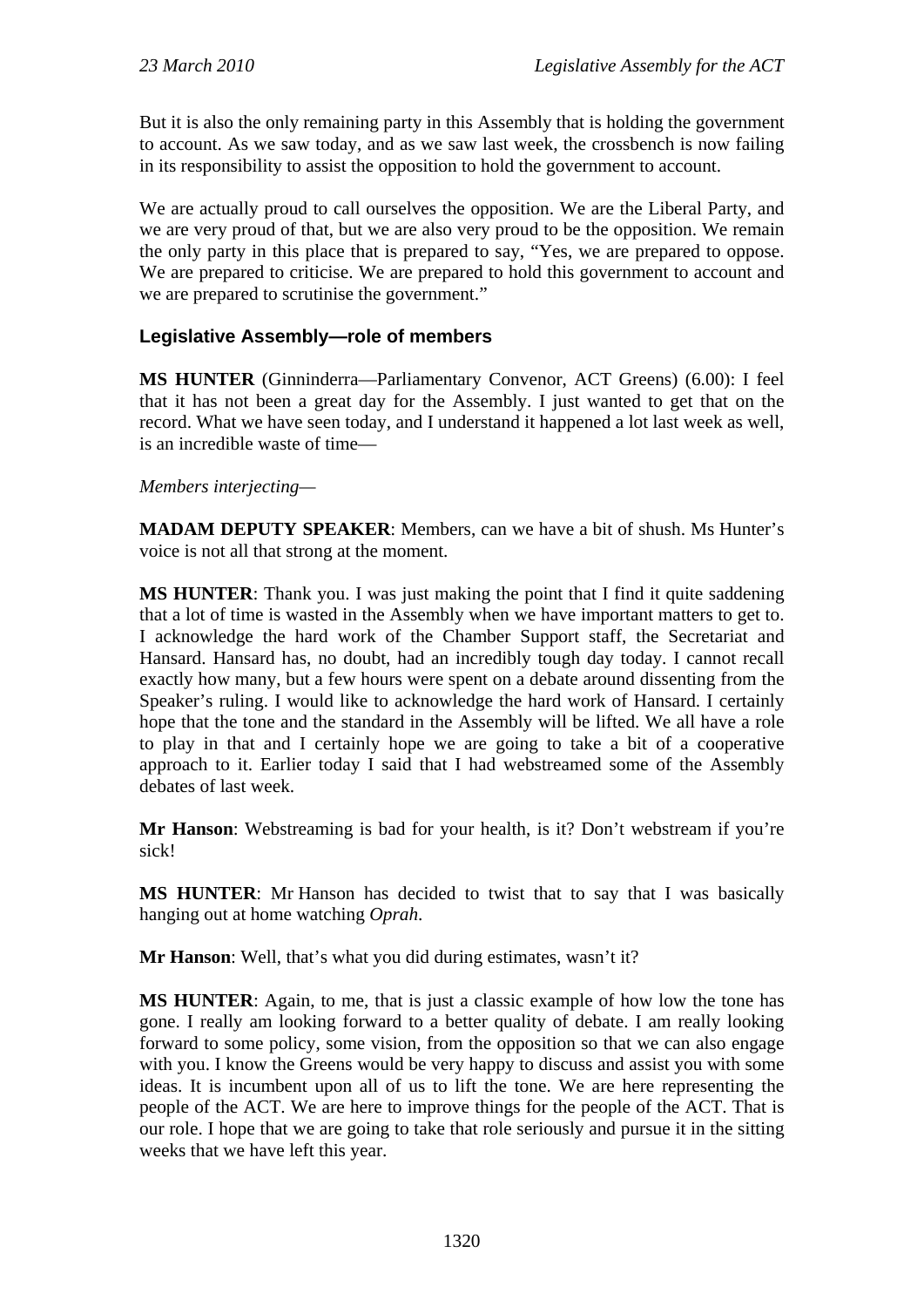## **Legislative Assembly—role of members Brindabella Women's Group**

**MS BURCH** (Brindabella—Minister for Disability, Housing and Community Services, Minister for Children and Young People, Minister for Ageing, Minister for Multicultural Affairs and Minister for Women) (6.03): It has been an interesting day. I think those opposite have not displayed the expectations of those that voted them here. It has been enlightening for me to sit here, look at those opposite and listen to the badgering, hammering and interjection. Really, my three children combined could not misbehave as much as those opposite. Those opposite are capable of regularly entering the adjournment debate and doing a "who's who, where's where". They say, "Look where I've been and how good am I in working for the community." As I said, they do not come forward with policies or initiatives, but they do come in and say where they have been and who they have spoken to.

I thought I would just come along, join that group and talk about a group that is in my electorate—the Brindabella Women's Group. I had the pleasure of meeting the group. What they do is fantastic. They meet in the local area of Chisholm. Their lead line is:

The Brindabella Women's Group offers support and a social, creative outlet for women with young children, in a friendly, relaxed environment.

They offer a supportive and informal environment where you can meet new people, make friends and build networks. There is an opportunity to attend informative sessions on a range of topics, including parenting and relationships and women's health, and it is a creative environment as well.

They meet at the local Chisholm shopping centre of a Tuesday. They provide on-site childcare by accredited childcare professionals from 9.30 and 12.30 and babies and children are welcome to stay there as well. This is a group of local women supporting local women, and I think that is something that needs to be celebrated. In our community all too often we hear about families that are struggling and families that are divided by geographical distance. It takes me three hours to see my mother because she lives in Sydney. Groups such as this are important for young families and, indeed, young mothers who choose to stay at home and care for their children.

It is run by mothers for mothers and, therefore, they understand the need for flexibility. It is not the case that you must turn up every week. You drop in as you can. Its self-run nature allows for members to decide on the programs that suit their interests. I congratulate this group on operating out of the Chisholm community centre for a number of years. Young families are supported by these groups and I congratulate them.

## **Arthritis ACT Arthritis Awareness Week**

**MR COE** (Ginninderra) (6.06): I rise to speak in the chamber today to raise awareness of arthritis and to commend Arthritis ACT for the great work they are doing in our community. I have spoken on this subject before and I am sure I will do